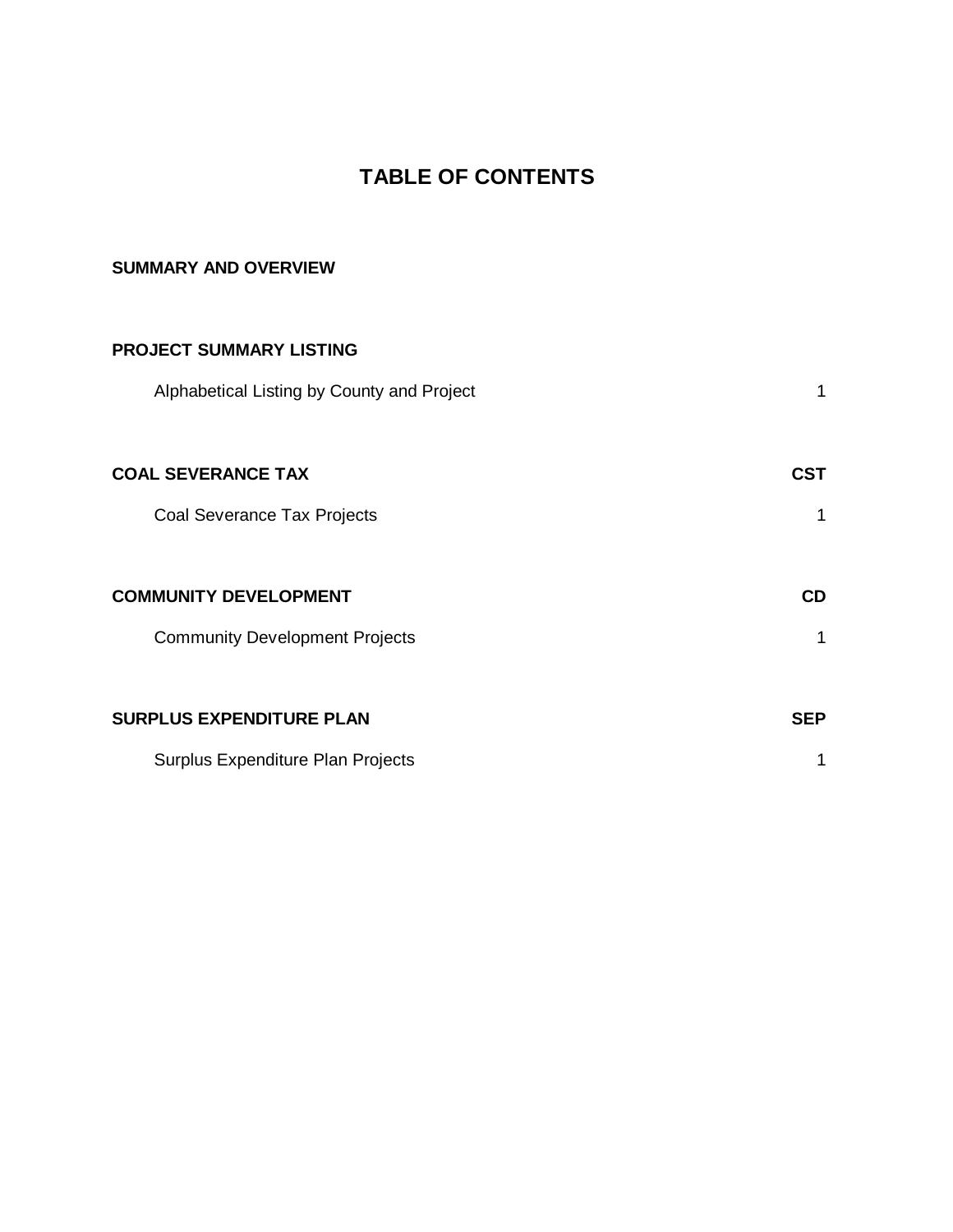#### **2000-2002 EXECUTIVE BUDGET COAL SEVERANCE TAX, COMMUNITY DEVELOPMENT, AND SURPLUS EXPENDITURE PLAN PROJECTS**

#### *Coal Severance Tax-Supported Projects*

This document provides a brief description of over 200 specific coal county infrastructure and community development projects funded from the single county Coal Severance Tax set-aside program. The vast majority of projects listed and described have been attached to the Department for Local Government for administrative support. A few projects are assigned to other cabinets or agencies where these project amounts supplement previous allocations from the General Assembly. The amounts listed reflect estimated revenues available for the purposes described. Actual expenditures will be limited to the receipts that actually are realized. These projects total \$53,344,696 and are displayed as Restricted Funds (derived from a portion of coal severance receipts).

#### *Community Development Projects*

A separate section of this report identifies approximately 350 Community Development projects throughout the Commonwealth. Brief descriptions of each project by county and source of funds (Bonds or General Fund) are provided as well as a designation of the administrative agency of government responsible for project support. The vast majority of projects have been designated for support by either the Department for Local Government or by the Finance and Administration Cabinet. A few projects have been designated for support from other Executive Branch agencies. The latter group typically reflects additions to previous project authorizations granted by the General Assembly. The Community Development projects are comprised of \$185 million in state General Fund-supported bonds and \$26,199,600 in General Fund ("cash") support. All of the debt service for these projects is consolidated in the Finance and Administration Cabinet budget as displayed in Volume I of the Executive Budget document and in the Executive Branch Appropriations Bills (House Bill 502 and Senate Bill 156) as introduced.

#### *Surplus Expenditure Plan*

The Surplus Expenditure Plan outlined in this document is comprised of the Endowment Programs for the University of Kentucky, the University of Louisville, and the comprehensive universities in an amount totaling \$120 million. These state funds are to be matched with a like amount of non-state contributions prior to disbursement. This program continues and expands the Endowment Program first authorized by the 1998 General Assembly.

The Surplus Expenditure Plan, as provided by KRS 48.140, also embodies potential additional funding for the Budget Reserve Trust Fund, which is the Commonwealth's "rainy day" fund. Current state policy and law provide for a five percent reserve ("target") as the Budget Reserve Trust Fund balance (KRS 48.705). At present, that balance is \$239,283,400. To reach the statutory target, the amount necessary to attain the five percent goal is an additional \$109,921,600 as calculated against the fiscal year 2001 General Fund revenue estimate inclusive of the Phase I Tobacco Settlement funds. Surplus Expenditure Plan amounts in excess of the Endowment Program appropriations would automatically accrue to the Budget Reserve Trust Fund under current law.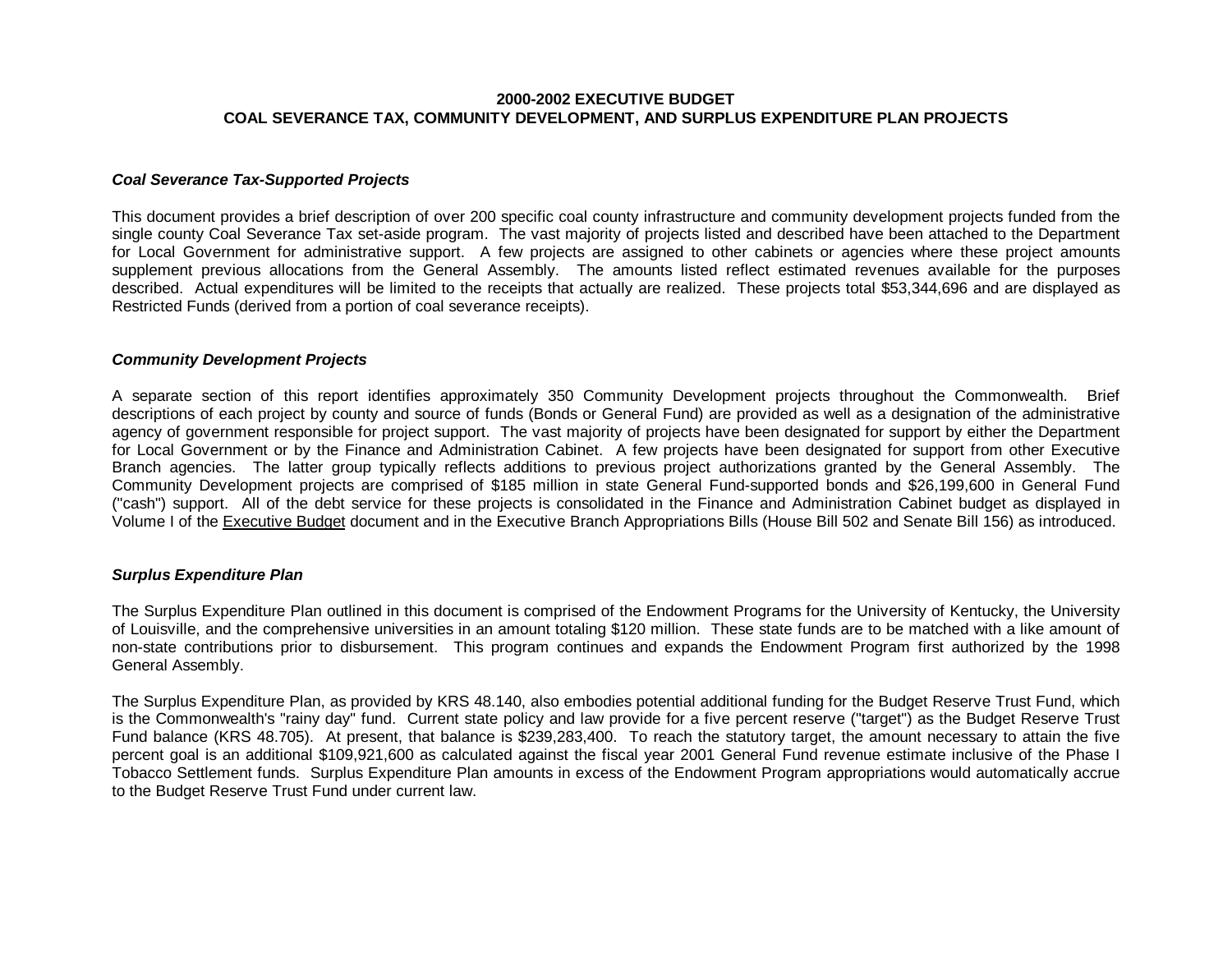# *ALPHABETICAL LISTING BY COUNTY AND PROJECT*

### **Adair County**

| <b>Adair County Water Development</b>        |                                                                            | <b>Community Development</b> | \$250,000   |
|----------------------------------------------|----------------------------------------------------------------------------|------------------------------|-------------|
| <b>Allen County</b>                          |                                                                            |                              |             |
| Allen County Volunteer Fire Dept.            |                                                                            | <b>Community Development</b> | \$125,000   |
| <b>Allen County Water District</b>           |                                                                            | <b>Community Development</b> | \$150,000   |
| <b>Anderson County</b>                       |                                                                            |                              |             |
| <b>Anderson County Park</b>                  |                                                                            | <b>Community Development</b> | \$300,000   |
| <b>Anderson County Water Projects</b>        |                                                                            | <b>Community Development</b> | \$350,000   |
| Lawrenceburg Library Project                 |                                                                            | <b>Community Development</b> | \$350,000   |
|                                              |                                                                            |                              |             |
| <b>Ballard County</b>                        |                                                                            |                              |             |
| Ballard County Volunteer Fire Dept.          |                                                                            | <b>Community Development</b> | \$50,000    |
| Bandana Park                                 |                                                                            | <b>Community Development</b> | \$5,000     |
|                                              | Infrastructure Improvement and Construction of Spec. Building at Wickliffe | <b>Community Development</b> | \$450,000   |
| <b>Barren County</b>                         |                                                                            |                              |             |
| <b>Barren County Courthouse</b>              |                                                                            | <b>Community Development</b> | \$300,000   |
| Barren State Park Boat Dock                  |                                                                            | <b>Community Development</b> | \$300,000   |
| Glasgow Parks Dept.                          |                                                                            | <b>Community Development</b> | \$50,000    |
| Glasgow Sewer & Water                        |                                                                            | <b>Community Development</b> | \$700,000   |
| <b>Highland Games</b>                        |                                                                            | <b>Community Development</b> | \$100,000   |
| <b>Hiseville City</b>                        |                                                                            | <b>Community Development</b> | \$25,000    |
| Park City Park                               |                                                                            | <b>Community Development</b> | \$25,000    |
| <b>Bath County</b>                           |                                                                            |                              |             |
| Bath County Water Project Extension          |                                                                            | <b>Community Development</b> | \$50,000    |
| <b>Courthouse Renovation</b>                 |                                                                            | <b>Community Development</b> | \$100,000   |
| Flat Creek/Sharpsburg Water Project          |                                                                            | <b>Community Development</b> | \$50,000    |
| Pendleton Branch Water Project               |                                                                            | <b>Community Development</b> | \$50,000    |
| <b>Preston Sewer Project</b>                 |                                                                            | <b>Community Development</b> | \$150,000   |
| <b>Bell County</b>                           |                                                                            |                              |             |
|                                              | American Legion Post #0014 Veterans Van                                    | Coal Severance Tax           | \$40,000    |
| <b>Arjay Center Park</b>                     |                                                                            | Coal Severance Tax           | \$50,000    |
|                                              | Bell County Fiscal Court - Ambulance/Building                              | Coal Severance Tax           | \$125,000   |
| Bell County Fiscal Court - Road Grader       |                                                                            | Coal Severance Tax           | \$150,000   |
| Bell County Fiscal Court 911 System          |                                                                            | Coal Severance Tax           | \$250,000   |
|                                              | Bell County Historical Society - Matching Funds                            | Coal Severance Tax           | \$100,000   |
|                                              | Bell County Industrial Found. Indust. Park Dev.                            | Coal Severance Tax           | \$1,000,000 |
| <b>Bell County Jail Vehicle</b>              |                                                                            | Coal Severance Tax           | \$25,000    |
| Bell County Rescue Squad - Equipment         |                                                                            | Coal Severance Tax           | \$20,000    |
| <b>Bell County Sheriff Vehicles</b>          |                                                                            | Coal Severance Tax           | \$50,000    |
| <b>Bell County Volunteer Fire Department</b> |                                                                            | Coal Severance Tax           | \$348,000   |
| City of Middlesboro Community Projects       |                                                                            | Coal Severance Tax           | \$60,000    |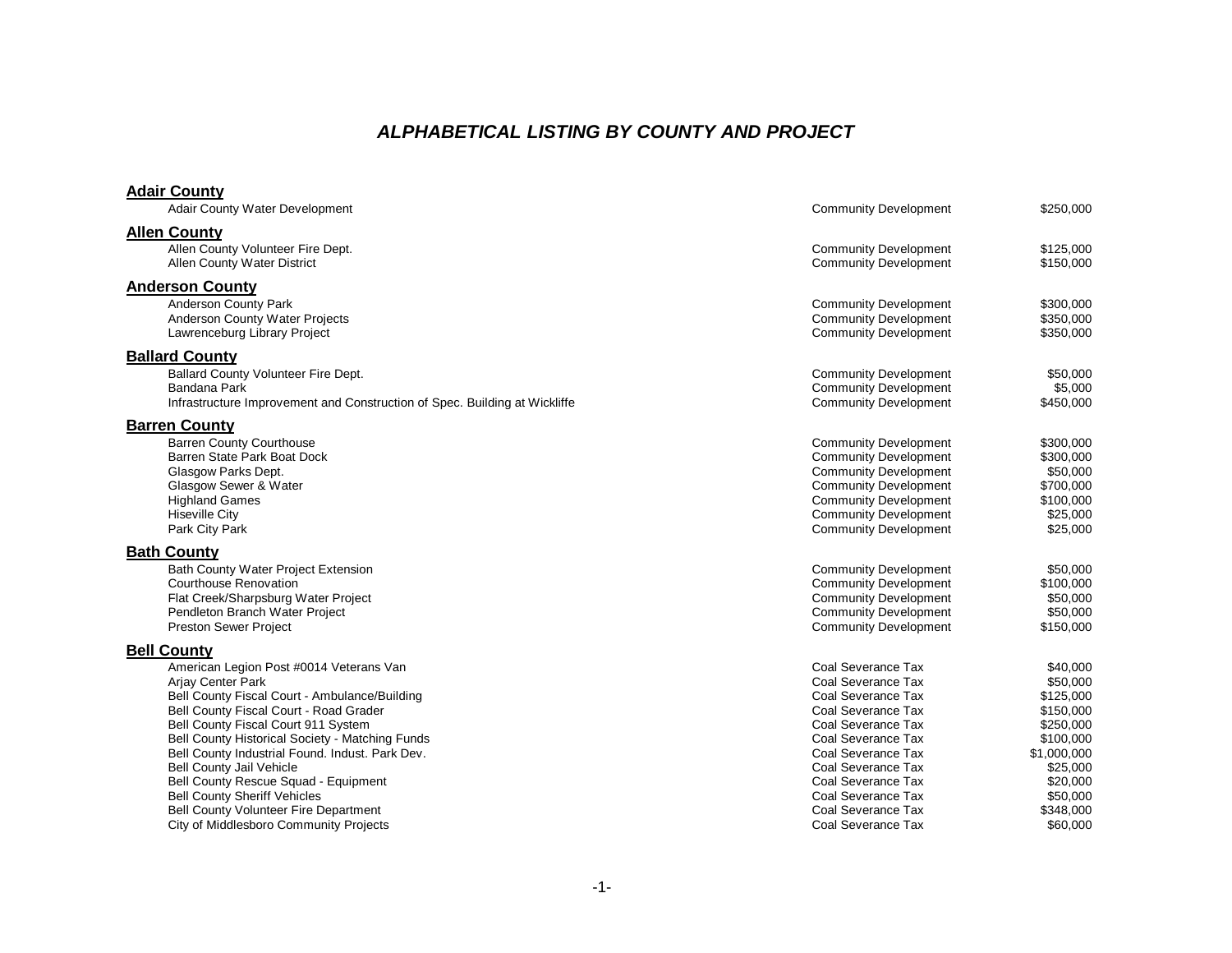| City of Pineville Community Projects<br>City of Pineville Fire Department - Equipment<br>Frakes Volunteer Fire Department Building<br>Henderson Settlement - Renovation<br>Middlesboro Fire Department - Equipment<br>Middlesboro/Bell County Public Library - Renov/Equip.<br>Parks - Pine Mountain State Park Golf Course<br>Pine Mountain State Park Golf Course - Completion<br>Pineville Senior Citizens Center - Renovation<br>Tri-County Vietnam Veterans Group - Veterans Park | Coal Severance Tax<br>Coal Severance Tax<br>Coal Severance Tax<br>Coal Severance Tax<br>Coal Severance Tax<br>Coal Severance Tax<br><b>Community Development</b><br>Coal Severance Tax<br>Coal Severance Tax<br>Coal Severance Tax                                                           | \$60,000<br>\$20,000<br>\$25,000<br>\$50,000<br>\$20,000<br>\$70,000<br>\$1,000,000<br>\$500,000<br>\$100,000<br>\$40,000 |
|----------------------------------------------------------------------------------------------------------------------------------------------------------------------------------------------------------------------------------------------------------------------------------------------------------------------------------------------------------------------------------------------------------------------------------------------------------------------------------------|----------------------------------------------------------------------------------------------------------------------------------------------------------------------------------------------------------------------------------------------------------------------------------------------|---------------------------------------------------------------------------------------------------------------------------|
| <b>Boone County</b>                                                                                                                                                                                                                                                                                                                                                                                                                                                                    |                                                                                                                                                                                                                                                                                              |                                                                                                                           |
| Big Bone Lick State Park                                                                                                                                                                                                                                                                                                                                                                                                                                                               | <b>Community Development</b>                                                                                                                                                                                                                                                                 | \$500,000                                                                                                                 |
| <b>Bourbon County</b>                                                                                                                                                                                                                                                                                                                                                                                                                                                                  |                                                                                                                                                                                                                                                                                              |                                                                                                                           |
| <b>Ball Fields</b><br><b>Bourbon County Fire Gates Numbers</b><br>Centerhill/Hutchinson Vol. Fire Dept.<br>Centerville Septic System<br>Farmer's Market Bldg.<br>Hazardous Materials Cleanup<br>Little Rock Water Lines<br>Ruddles Mill Water Lines<br>Volunteer Fire Depts.                                                                                                                                                                                                           | <b>Community Development</b><br><b>Community Development</b><br><b>Community Development</b><br><b>Community Development</b><br><b>Community Development</b><br><b>Community Development</b><br><b>Community Development</b><br><b>Community Development</b><br><b>Community Development</b> | \$75,000<br>\$74,000<br>\$80,000<br>\$98,000<br>\$178,000<br>\$50,000<br>\$64,000<br>\$68,000<br>\$313,000                |
| <b>Boyd County</b>                                                                                                                                                                                                                                                                                                                                                                                                                                                                     |                                                                                                                                                                                                                                                                                              |                                                                                                                           |
| Ashland National Little League Project<br>Boyd County Parks & Recreation<br>Boyd County Volunteer Fire Departments<br>Boyd County Water/Sewer Projects<br>Catlettsburg Baseball Field<br><b>Highlands Museum</b><br><b>Paramount Art Center</b><br><b>Summer Motion</b>                                                                                                                                                                                                                | <b>Community Development</b><br><b>Community Development</b><br><b>Community Development</b><br>Coal Severance Tax<br><b>Community Development</b><br><b>Community Development</b><br><b>Community Development</b><br><b>Community Development</b>                                           | \$75,000<br>\$90,000<br>\$90,000<br>\$335,000<br>\$25,000<br>\$200,000<br>\$3,000,000<br>\$20,000                         |
| <b>Boyle County</b>                                                                                                                                                                                                                                                                                                                                                                                                                                                                    |                                                                                                                                                                                                                                                                                              |                                                                                                                           |
| Millennium Park<br>Perryville Battlefield State Park<br>Wilderness Trace Child Development Ctr.                                                                                                                                                                                                                                                                                                                                                                                        | <b>Community Development</b><br><b>Community Development</b><br><b>Community Development</b>                                                                                                                                                                                                 | \$475,000<br>\$475,000<br>\$50,000                                                                                        |
| <b>Bracken County</b>                                                                                                                                                                                                                                                                                                                                                                                                                                                                  |                                                                                                                                                                                                                                                                                              |                                                                                                                           |
| <b>Bracken County Courthouse Elevator</b><br><b>Bracken County Water Lines</b><br>Germantown Fire Dept.                                                                                                                                                                                                                                                                                                                                                                                | <b>Community Development</b><br><b>Community Development</b><br><b>Community Development</b>                                                                                                                                                                                                 | \$250,000<br>\$50,000<br>\$100,000                                                                                        |
| <b>Breathitt County</b>                                                                                                                                                                                                                                                                                                                                                                                                                                                                |                                                                                                                                                                                                                                                                                              |                                                                                                                           |
| ARH Project - Corporate Expansion<br>Breathitt County High School Rec. Field Improve.<br>City of Jackson - City Hall Project<br>City of Jackson - Intergenerational Center<br>City of Jackson Water Treatment Plant                                                                                                                                                                                                                                                                    | Coal Severance Tax<br>Coal Severance Tax<br>Coal Severance Tax<br>Coal Severance Tax<br>Coal Severance Tax                                                                                                                                                                                   | \$700,000<br>\$50,000<br>\$200,000<br>\$250,000<br>\$300,000                                                              |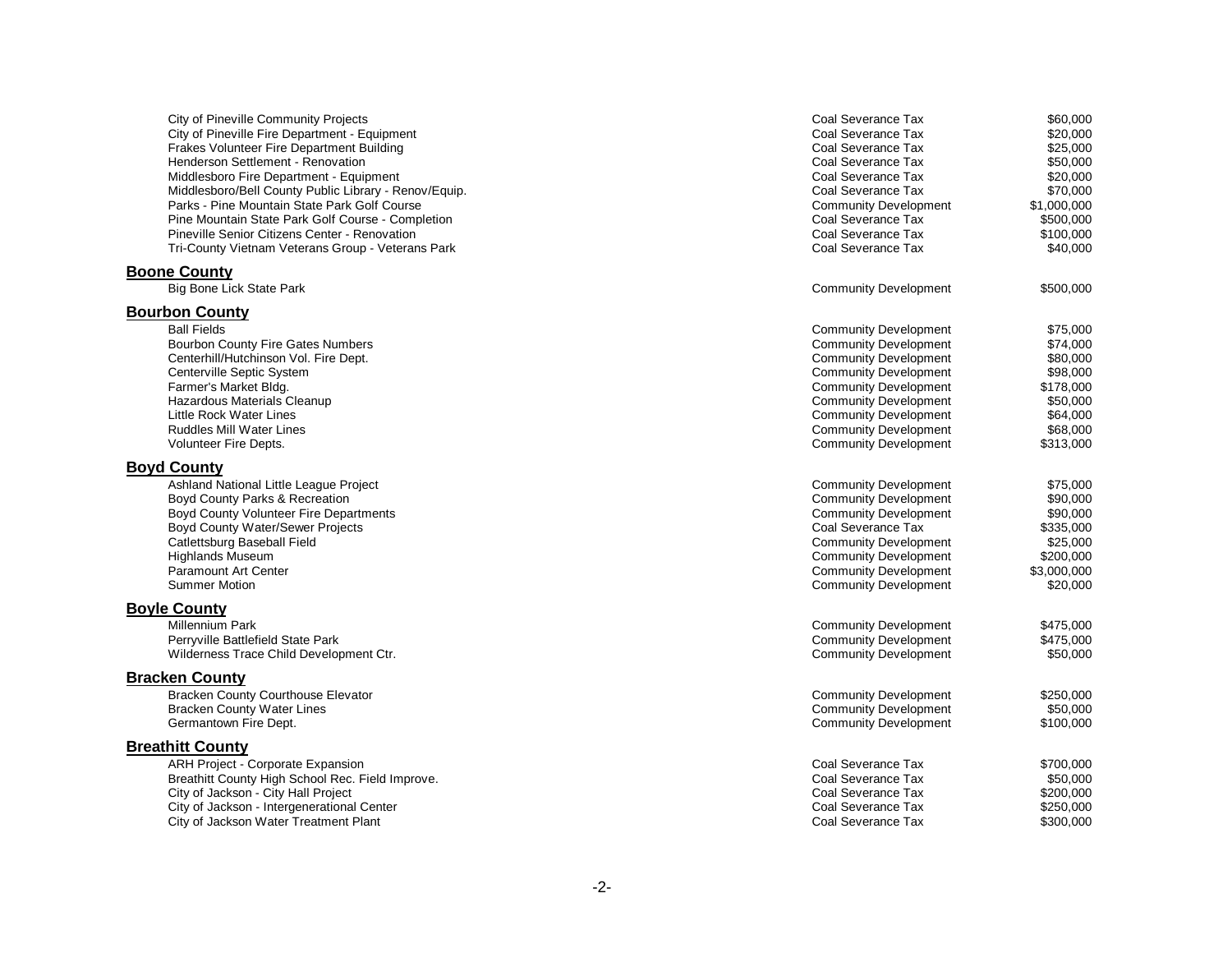| <b>County Court Clerk Computer Upgrade</b><br>Jackson Independent School Recreation Field<br>Jackson Water System Renovation<br>Middle Kentucky River Student Headstart Bus<br>Mt. Carmel River Launching Facility<br>Regional Performing Arts/Instructional Center                                              | Coal Severance Tax<br>Coal Severance Tax<br><b>Community Development</b><br>Coal Severance Tax<br>Coal Severance Tax<br>Coal Severance Tax                                                                         | \$40,000<br>\$50,000<br>\$400,000<br>\$40,000<br>\$50,000<br>\$200,000             |
|------------------------------------------------------------------------------------------------------------------------------------------------------------------------------------------------------------------------------------------------------------------------------------------------------------------|--------------------------------------------------------------------------------------------------------------------------------------------------------------------------------------------------------------------|------------------------------------------------------------------------------------|
| <b>Breckinridge County</b><br><b>Breckinridge County Water Systems</b>                                                                                                                                                                                                                                           | <b>Community Development</b>                                                                                                                                                                                       | \$250,000                                                                          |
| <b>Bullitt County</b><br>Bullitt County Water & Sewer Line Expansions                                                                                                                                                                                                                                            | <b>Community Development</b>                                                                                                                                                                                       | \$1,000,000                                                                        |
| <b>Butler County</b>                                                                                                                                                                                                                                                                                             |                                                                                                                                                                                                                    |                                                                                    |
| <b>Butler County Water Project</b><br><b>Butler County Water Project</b><br><b>Fire Department Radios</b>                                                                                                                                                                                                        | <b>Community Development</b><br>Coal Severance Tax<br>Coal Severance Tax                                                                                                                                           | \$250,000<br>\$100,000<br>\$110,000                                                |
| <b>Caldwell County</b><br>Caldwell County Airport Expansion<br>Caldwell County Historical Soc./Amoss House<br><b>Caldwell County Senior Citizens Building</b><br>Caldwell County/Princeton Water District<br>Caldwell EMS Ambulance<br>Debt Repayment/Existing Spec Building<br>Fredonia Fire Dept./Jaws of Life | <b>Community Development</b><br><b>Community Development</b><br><b>Community Development</b><br><b>Community Development</b><br><b>Community Development</b><br>Coal Severance Tax<br><b>Community Development</b> | \$75,000<br>\$9,000<br>\$150,000<br>\$240,000<br>\$65,000<br>\$139,471<br>\$11,000 |
| <b>Calloway County</b>                                                                                                                                                                                                                                                                                           |                                                                                                                                                                                                                    |                                                                                    |
| East Calloway County Water Ext.<br><b>Emergency County Road Improvement</b><br>Hazel Fire Dept.<br>Murray/Calloway County Fire and Rescue<br>Murray/Calloway County Industrial Develop.<br>Murray/Calloway County Parks Improvement                                                                              | <b>Community Development</b><br><b>Community Development</b><br><b>Community Development</b><br><b>Community Development</b><br><b>Community Development</b><br><b>Community Development</b>                       | \$100,000<br>\$50,000<br>\$50,000<br>\$150,000<br>\$500.000<br>\$150,000           |
| <b>Campbell County</b>                                                                                                                                                                                                                                                                                           |                                                                                                                                                                                                                    |                                                                                    |
| <b>Bellevue Community Center</b><br>Dayton Community Center<br>L & N Bridge - Newport                                                                                                                                                                                                                            | <b>Community Development</b><br><b>Community Development</b><br><b>Community Development</b>                                                                                                                       | \$500,000<br>\$500,000<br>\$3,000,000                                              |
| <b>Carlisle County</b>                                                                                                                                                                                                                                                                                           |                                                                                                                                                                                                                    |                                                                                    |
| Carlisle County Sewer Project<br>Volunteer Fire Dept.                                                                                                                                                                                                                                                            | <b>Community Development</b><br><b>Community Development</b>                                                                                                                                                       | \$450,000<br>\$50,000                                                              |
| <b>Carroll County</b>                                                                                                                                                                                                                                                                                            |                                                                                                                                                                                                                    |                                                                                    |
| Water & Sewer Line Extension                                                                                                                                                                                                                                                                                     | <b>Community Development</b>                                                                                                                                                                                       | \$250,000                                                                          |
| <b>Carter County</b>                                                                                                                                                                                                                                                                                             |                                                                                                                                                                                                                    |                                                                                    |
| Carter County Water Project<br>Carter County Jail<br>Connector Road Olive Hill to Fire Station                                                                                                                                                                                                                   | <b>Community Development</b><br>Coal Severance Tax<br>Coal Severance Tax                                                                                                                                           | \$1,000,000<br>\$213,000<br>\$100,000                                              |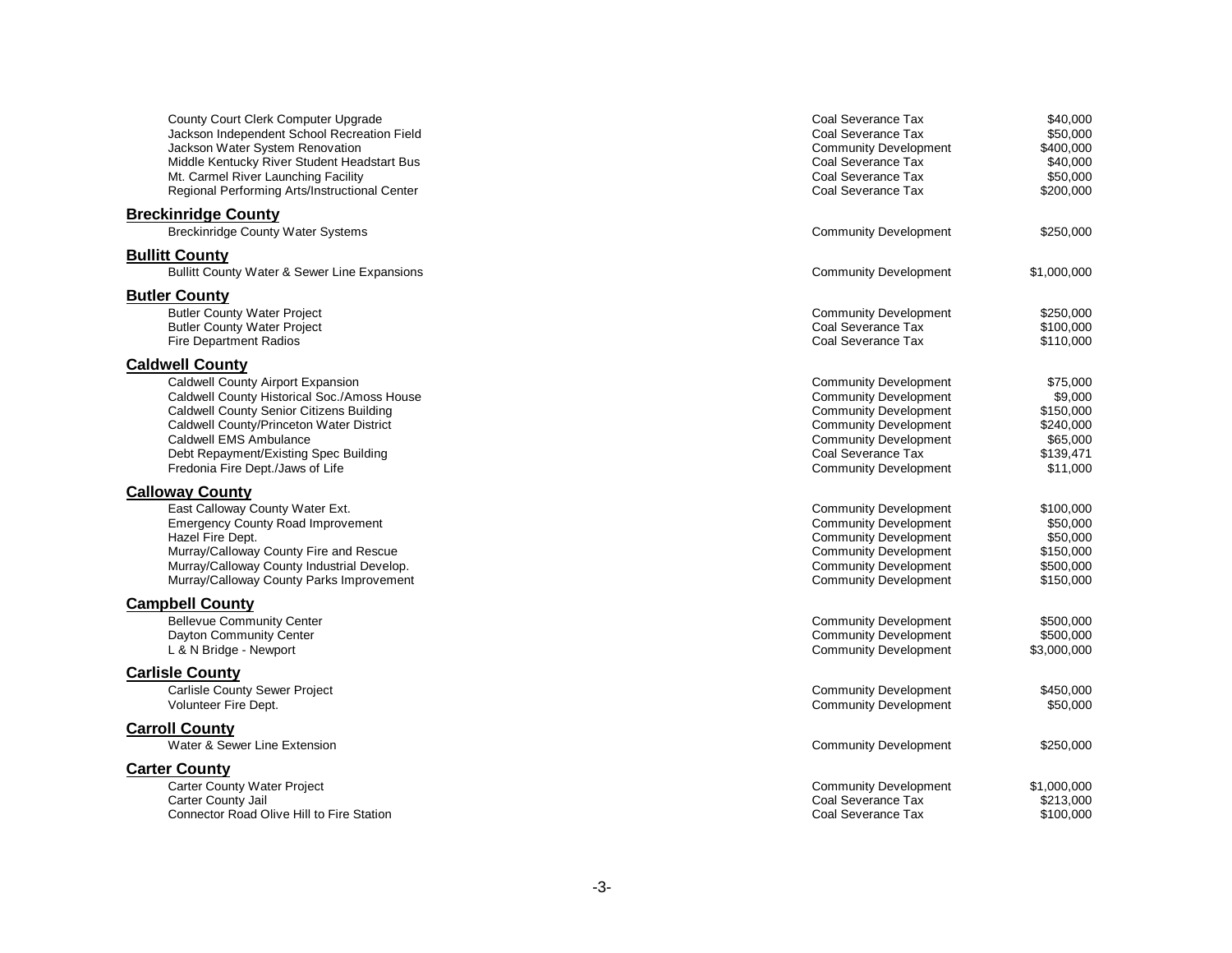| Hanna Lane Water Project<br>Olive Hill Historical Society Museum                                              | Coal Severance Tax<br>Coal Severance Tax                     | \$230,000<br>\$150,000   |
|---------------------------------------------------------------------------------------------------------------|--------------------------------------------------------------|--------------------------|
| <b>Casey County</b>                                                                                           |                                                              |                          |
| Casey County Jail                                                                                             | <b>Community Development</b>                                 | \$500,000                |
| <b>Christian County</b><br><b>Christian County Convention Center</b><br><b>Christian County Water Project</b> | <b>Community Development</b><br>Coal Severance Tax           | \$6,750,000<br>\$150,000 |
| <b>Clark County</b>                                                                                           |                                                              |                          |
| <b>State Office Building</b>                                                                                  | <b>Community Development</b>                                 | \$1,000,000              |
| <b>Clay County</b>                                                                                            |                                                              |                          |
| 911 Center                                                                                                    | <b>Community Development</b>                                 | \$50,000                 |
| <b>Burchell Softball Little League</b>                                                                        | <b>Community Development</b>                                 | \$25,000                 |
| <b>Burning Springs</b>                                                                                        | <b>Community Development</b>                                 | \$25,000                 |
| Clay County Community Center/Land Acq.<br>Clay County Historical Society                                      | <b>Community Development</b>                                 | \$250,000<br>\$15,000    |
| <b>Clay County Library</b>                                                                                    | <b>Community Development</b><br><b>Community Development</b> | \$10,000                 |
| Downtown Manchester                                                                                           | <b>Community Development</b>                                 | \$175,000                |
| <b>Fire Department</b>                                                                                        | <b>Community Development</b>                                 | \$50,000                 |
| Manchester Civic/Education Center                                                                             | <b>Community Development</b>                                 | \$275,000                |
| <b>Manchester Recreation</b>                                                                                  | <b>Community Development</b>                                 | \$25,000                 |
| Manchester Water & Waste                                                                                      | <b>Community Development</b>                                 | \$300,000                |
| Manchester Young Women Club                                                                                   | <b>Community Development</b>                                 | \$25,000                 |
| <b>Senior Citizens</b>                                                                                        | <b>Community Development</b>                                 | \$25,000                 |
| <b>Clinton County</b>                                                                                         |                                                              |                          |
| <b>KCTCS Technical College</b>                                                                                | <b>Community Development</b>                                 | \$2,000,000              |
| <b>Crittenden County</b>                                                                                      |                                                              |                          |
| Crittenden County Fire & Rescue Depts.                                                                        | <b>Community Development</b>                                 | \$280,000                |
| Crittenden County/Marion Park                                                                                 | <b>Community Development</b>                                 | \$30,000                 |
| <b>Marion Sewer Project</b>                                                                                   | <b>Community Development</b>                                 | \$40,000                 |
| <b>Cumberland County</b>                                                                                      |                                                              |                          |
| Dale Hollow State Park-Facility Improve.                                                                      | <b>Community Development</b>                                 | \$500,000                |
| Daviess County                                                                                                |                                                              |                          |
| Advanced Technology Center Study                                                                              | <b>Community Development</b>                                 | \$500,000                |
| Area Museum                                                                                                   | <b>Community Development</b>                                 | \$1,270,000              |
| Ben Hawes State Park Project                                                                                  | <b>Community Development</b>                                 | \$1,054,800              |
| <b>County Parks Building</b>                                                                                  | <b>Community Development</b>                                 | \$200,000                |
| Daviess County Park and Visitors Center                                                                       | Coal Severance Tax                                           | \$250,000                |
| <b>English Park Docking Facility</b>                                                                          | <b>Community Development</b>                                 | \$1,300,000              |
| Museum of Fine Art                                                                                            | <b>Community Development</b>                                 | \$600,000                |
| Shelton Freedom Mem. Comm.                                                                                    | <b>Community Development</b><br><b>Community Development</b> | \$50,000<br>\$1,105,000  |
| <b>Waterfront Development</b>                                                                                 |                                                              |                          |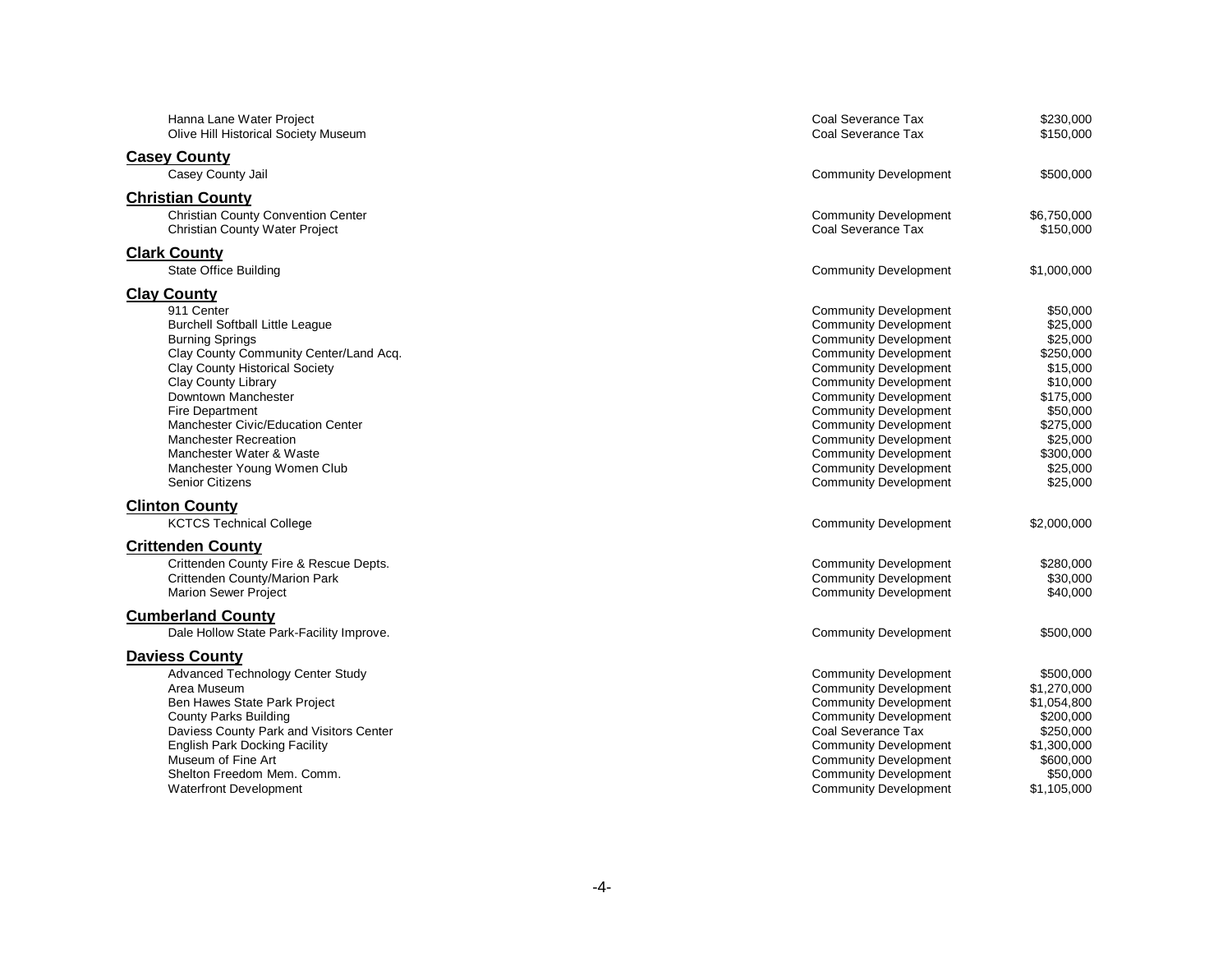#### **Edmonson County**

| <b>Community Development</b><br><b>Community Development</b><br><b>Community Development</b><br>Coal Severance Tax                                                                                                                                                                                                                   | \$125,000<br>\$50,000<br>\$100,000<br>\$13,273                                                                                                                                      |
|--------------------------------------------------------------------------------------------------------------------------------------------------------------------------------------------------------------------------------------------------------------------------------------------------------------------------------------|-------------------------------------------------------------------------------------------------------------------------------------------------------------------------------------|
| <b>Community Development</b><br><b>Community Development</b><br><b>Community Development</b><br>Coal Severance Tax<br>Coal Severance Tax<br>Coal Severance Tax<br><b>Community Development</b><br><b>Community Development</b><br><b>Community Development</b>                                                                       | \$750,000<br>\$25,000<br>\$50,000<br>\$150,000<br>\$68,000<br>\$90,000<br>\$50,000<br>\$25,000<br>\$100,000                                                                         |
|                                                                                                                                                                                                                                                                                                                                      |                                                                                                                                                                                     |
|                                                                                                                                                                                                                                                                                                                                      | \$250,000                                                                                                                                                                           |
| <b>Community Development</b><br><b>Community Development</b><br><b>Community Development</b><br><b>Community Development</b>                                                                                                                                                                                                         | \$15,000,000<br>\$1,550,000<br>\$1,389,000<br>\$1,700,000                                                                                                                           |
|                                                                                                                                                                                                                                                                                                                                      |                                                                                                                                                                                     |
| <b>Community Development</b>                                                                                                                                                                                                                                                                                                         | \$1,000,000                                                                                                                                                                         |
|                                                                                                                                                                                                                                                                                                                                      |                                                                                                                                                                                     |
| Coal Severance Tax<br>Coal Severance Tax<br>Coal Severance Tax<br><b>Community Development</b><br>Coal Severance Tax<br>Coal Severance Tax<br>Coal Severance Tax<br>Coal Severance Tax<br>Coal Severance Tax<br>Coal Severance Tax<br>Coal Severance Tax<br><b>Community Development</b><br>Coal Severance Tax<br>Coal Severance Tax | \$100,000<br>\$100,000<br>\$25,000<br>\$1,000,000<br>\$100,000<br>\$1,000,000<br>\$200,000<br>\$25,000<br>\$60,000<br>\$200,000<br>\$150,000<br>\$3,000,000<br>\$40,000<br>\$25,000 |
|                                                                                                                                                                                                                                                                                                                                      |                                                                                                                                                                                     |
|                                                                                                                                                                                                                                                                                                                                      | \$3,000,000                                                                                                                                                                         |
| <b>Community Development</b><br><b>Community Development</b>                                                                                                                                                                                                                                                                         | \$50,000<br>\$450,000                                                                                                                                                               |
|                                                                                                                                                                                                                                                                                                                                      | <b>Community Development</b><br><b>Community Development</b>                                                                                                                        |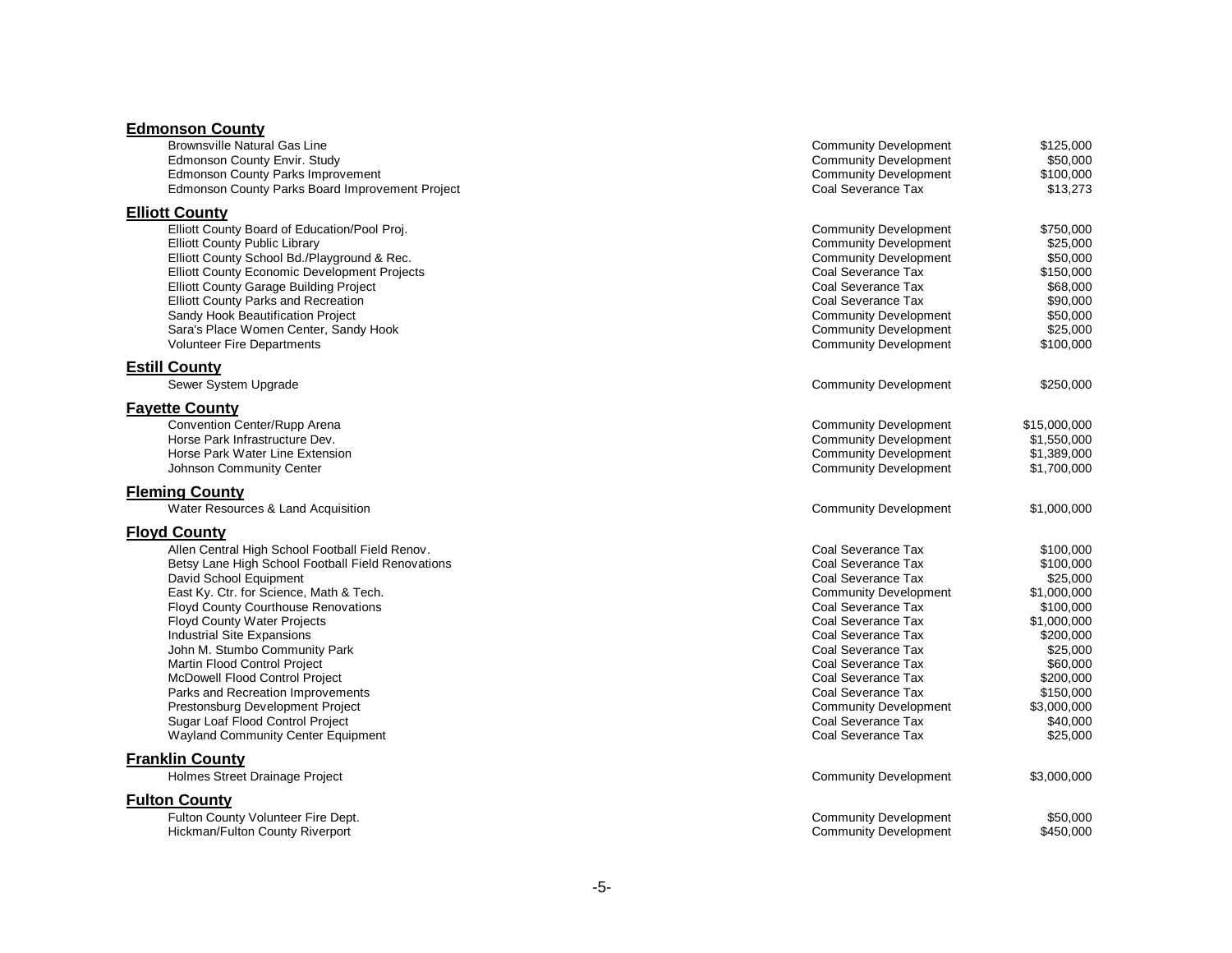| <b>Gallatin County</b><br><b>Water Line Extension</b>                                                                                                                                                                                                                                                                                                                                                                                                                                                                                                                                                                                                                                                                         | <b>Community Development</b>                                                                                                                                                                                                                                                                                                                                                                                                                                                                                                                                                                 | \$250,000                                                                                                                                                                                                              |
|-------------------------------------------------------------------------------------------------------------------------------------------------------------------------------------------------------------------------------------------------------------------------------------------------------------------------------------------------------------------------------------------------------------------------------------------------------------------------------------------------------------------------------------------------------------------------------------------------------------------------------------------------------------------------------------------------------------------------------|----------------------------------------------------------------------------------------------------------------------------------------------------------------------------------------------------------------------------------------------------------------------------------------------------------------------------------------------------------------------------------------------------------------------------------------------------------------------------------------------------------------------------------------------------------------------------------------------|------------------------------------------------------------------------------------------------------------------------------------------------------------------------------------------------------------------------|
| <b>Garrard County</b>                                                                                                                                                                                                                                                                                                                                                                                                                                                                                                                                                                                                                                                                                                         |                                                                                                                                                                                                                                                                                                                                                                                                                                                                                                                                                                                              |                                                                                                                                                                                                                        |
| Lancaster Rural Water Intake                                                                                                                                                                                                                                                                                                                                                                                                                                                                                                                                                                                                                                                                                                  | <b>Community Development</b>                                                                                                                                                                                                                                                                                                                                                                                                                                                                                                                                                                 | \$400,000                                                                                                                                                                                                              |
| <b>Grant County</b><br><b>Grant County Public Library</b><br><b>Grant County Rural Water Extensions</b>                                                                                                                                                                                                                                                                                                                                                                                                                                                                                                                                                                                                                       | <b>Community Development</b><br><b>Community Development</b>                                                                                                                                                                                                                                                                                                                                                                                                                                                                                                                                 | \$750,000<br>\$250,000                                                                                                                                                                                                 |
| <b>Graves County</b><br><b>Graves County Municipal Building</b><br>Graves County Voluntary Fire Dept.<br>Mayfield/Graves County Airport<br>Mayfield/Graves County Parks Association<br>Mayfield/Graves Youth Soccer<br>North Graves Sanitary Sewer Project                                                                                                                                                                                                                                                                                                                                                                                                                                                                    | <b>Community Development</b><br><b>Community Development</b><br><b>Community Development</b><br><b>Community Development</b><br><b>Community Development</b><br><b>Community Development</b>                                                                                                                                                                                                                                                                                                                                                                                                 | \$250,000<br>\$150,000<br>\$100,000<br>\$125,000<br>\$75,000<br>\$300,000                                                                                                                                              |
| <b>Grayson County</b><br>County Jail Project                                                                                                                                                                                                                                                                                                                                                                                                                                                                                                                                                                                                                                                                                  | <b>Community Development</b>                                                                                                                                                                                                                                                                                                                                                                                                                                                                                                                                                                 | \$250,000                                                                                                                                                                                                              |
| <b>Green County</b><br>Fire & Rescue Building - Greensburg<br><b>Green County Water</b>                                                                                                                                                                                                                                                                                                                                                                                                                                                                                                                                                                                                                                       | <b>Community Development</b><br><b>Community Development</b>                                                                                                                                                                                                                                                                                                                                                                                                                                                                                                                                 | \$50,000<br>\$225,000                                                                                                                                                                                                  |
| <b>Greenup County</b><br><b>Greenup County Water Line Extensions</b><br>Pond Run Road Improvements                                                                                                                                                                                                                                                                                                                                                                                                                                                                                                                                                                                                                            | <b>Community Development</b><br>Coal Severance Tax                                                                                                                                                                                                                                                                                                                                                                                                                                                                                                                                           | \$500,000<br>\$234,000                                                                                                                                                                                                 |
| <b>Hancock County</b><br><b>Water Project</b>                                                                                                                                                                                                                                                                                                                                                                                                                                                                                                                                                                                                                                                                                 | <b>Community Development</b>                                                                                                                                                                                                                                                                                                                                                                                                                                                                                                                                                                 | \$250,000                                                                                                                                                                                                              |
| <b>Hardin County</b><br>Adult Day Rehabilitation Program Facility<br>After-school & Recreational Prog.-Upton<br>Annual "Golden Armor Festival"<br><b>Challenger Learning Center</b><br>Chamber Meeting and Exhibition Room<br>City Hall Improvement<br>Community Center, Vine Grove<br>Duvall Softball/Baseball Park<br>Elizabethtown Community College<br>Fire Dept. Rescue Truck & Facility Renov.<br>Hardin County Supported Living Program<br><b>Helping Hand Organization</b><br>Kids Voting Program of Hardin County<br>Mobile Command Post-Fire & Police Dept.<br>New Hope Missionary Baptist Church<br>One Four Wheel-Drive Police Vehicle<br>Playground Equipment-Woodland Elem.<br>Radcliff City Park Land Purchase | <b>Community Development</b><br><b>Community Development</b><br><b>Community Development</b><br><b>Community Development</b><br><b>Community Development</b><br><b>Community Development</b><br><b>Community Development</b><br><b>Community Development</b><br><b>Community Development</b><br><b>Community Development</b><br><b>Community Development</b><br><b>Community Development</b><br><b>Community Development</b><br><b>Community Development</b><br><b>Community Development</b><br><b>Community Development</b><br><b>Community Development</b><br><b>Community Development</b> | \$75,000<br>\$75,000<br>\$25,000<br>\$360,000<br>\$25,000<br>\$50,000<br>\$300,000<br>\$5,000<br>\$40,000<br>\$50,000<br>\$300,000<br>\$25,000<br>\$50,000<br>\$50,000<br>\$25,000<br>\$25,000<br>\$25,000<br>\$50.000 |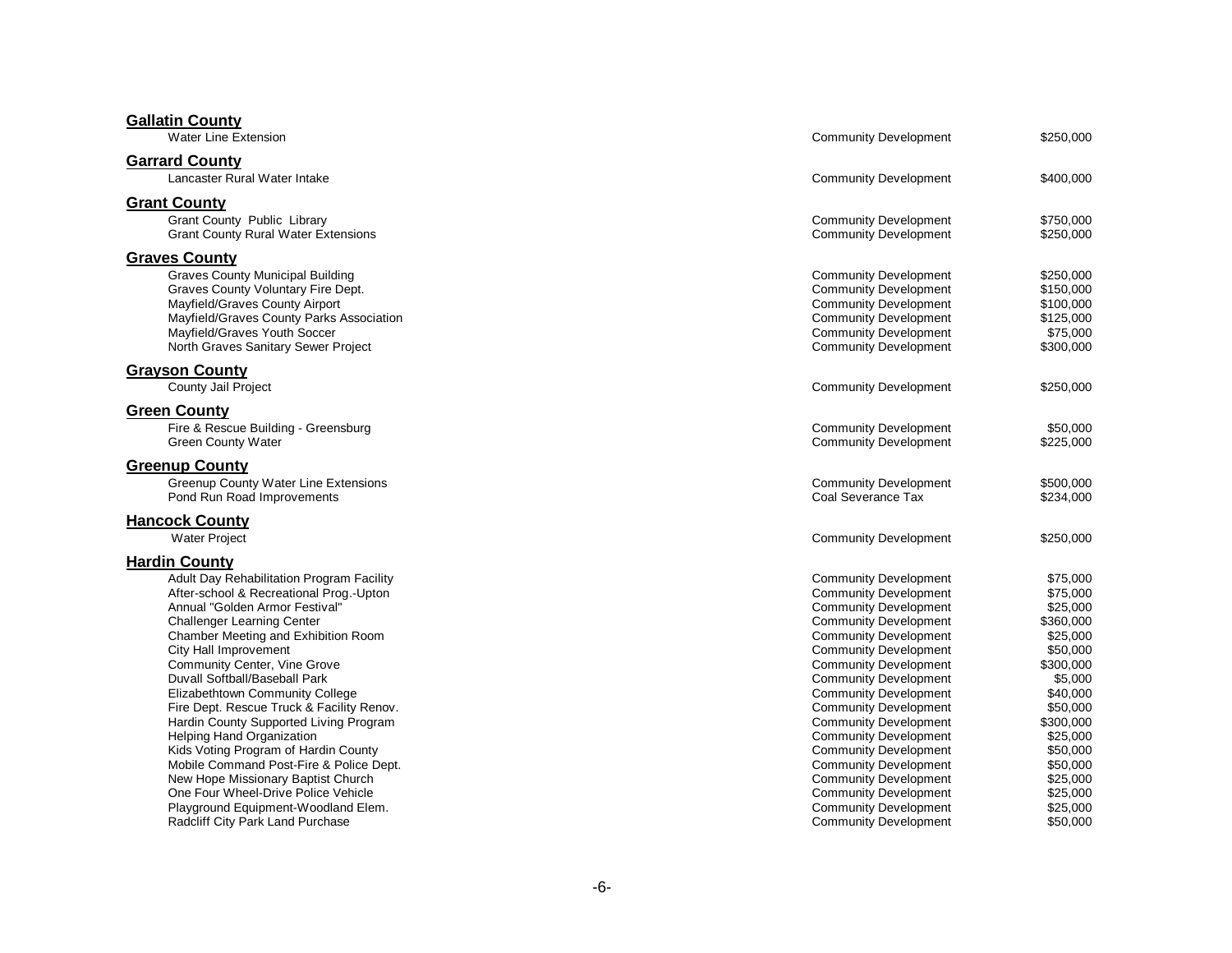| Radcliff/Vine Grove Industrial Park                                  | <b>Community Development</b>                       | \$1,000,000 |
|----------------------------------------------------------------------|----------------------------------------------------|-------------|
| Rape Crisis Center                                                   | <b>Community Development</b>                       | \$70,000    |
| Saunder Springs                                                      | <b>Community Development</b>                       | \$20,000    |
| Sidewalks for Cecilia                                                | <b>Community Development</b>                       | \$100,000   |
| Sister City Program                                                  | <b>Community Development</b>                       | \$5,000     |
| <b>Veterans Programs</b>                                             | <b>Community Development</b>                       | \$5,000     |
| <b>Volunteer Fire Departments</b>                                    | <b>Community Development</b>                       | \$390,000   |
| Water System Improve. for Rineyville                                 | <b>Community Development</b>                       | \$1,200,000 |
| <b>YMCA Feasibility Study</b>                                        | <b>Community Development</b>                       | \$20,000    |
| <b>Harlan County</b>                                                 |                                                    |             |
|                                                                      |                                                    | \$500.000   |
| Appalachian Development Center (SECC)<br>Benham Coal Miners Monument | <b>Community Development</b><br>Coal Severance Tax | \$50,000    |
|                                                                      |                                                    |             |
| Bledsoe Volunteer Fire Department - Equipment                        | Coal Severance Tax                                 | \$10,000    |
| Cawood Water District Expansion                                      | Coal Severance Tax                                 | \$200,000   |
| Center for Appalachian Development - Study                           | Coal Severance Tax                                 | \$150,000   |
| City of Cumberland - Blair Water/Sewer                               | Coal Severance Tax                                 | \$25,000    |
| City of Cumberland - Sewer Plant Equipment                           | Coal Severance Tax                                 | \$15,000    |
| City of Evarts - Various Community Developments                      | Coal Severance Tax                                 | \$25,000    |
| City of Harlan Regional Sewer                                        | Coal Severance Tax                                 | \$1,000,000 |
| City of Loyall - City Operations and Maintenance                     | Coal Severance Tax                                 | \$25,000    |
| City of Lynch - Various Community Developments                       | Coal Severance Tax                                 | \$25,000    |
| City of Wallins - Recreational Improvements                          | Coal Severance Tax                                 | \$25,000    |
| City of Wallins Water System                                         | Coal Severance Tax                                 | \$100,000   |
| Cloverfork Multi-Purpose Center - Renovation                         | Coal Severance Tax                                 | \$25,000    |
| Cloverfork Museum Facility - Renovation                              | Coal Severance Tax                                 | \$10,000    |
| <b>CVADD/Cloverlick Water Study</b>                                  | Coal Severance Tax                                 | \$50,000    |
| East Kentucky Social Club - Roof                                     | Coal Severance Tax                                 | \$25,000    |
| <b>Green Hill Community Park</b>                                     | Coal Severance Tax                                 | \$40,000    |
| Harlan County IDA                                                    | Coal Severance Tax                                 | \$100,000   |
| Harlan County Rescue Squad - Equipment                               | Coal Severance Tax                                 | \$20,000    |
| Jones Creek Volunteer Fire Department - Equipment                    | Coal Severance Tax                                 | \$10,000    |
| Kingdom Come IDA Development                                         | Coal Severance Tax                                 | \$1,000,000 |
| Martins Fork Volunteer Fire Department Equipment                     | Coal Severance Tax                                 | \$10,000    |
| New Covenant Kitchen                                                 | Coal Severance Tax                                 | \$20,000    |
| Pine Mountain Development Corporation - Loan Fund                    | Coal Severance Tax                                 | \$25,000    |
| Pine Mountain Volunteer Fire Department - Equip.                     | Coal Severance Tax                                 | \$10,000    |
| Southeast Community College Found. - Tourism Proj.                   | Coal Severance Tax                                 | \$670,000   |
| Sunshine School - Operating for Child Care Prog.                     | Coal Severance Tax                                 | \$100,000   |
| Sunshine Volunteer Fire Department Equipment                         | Coal Severance Tax                                 | \$10,000    |
| Tri-City Clinic (ARH) Cumberland                                     | <b>Community Development</b>                       | \$500,000   |
| <b>Tri-City Downtown Revitalization</b>                              | Coal Severance Tax                                 | \$50,000    |
| Tri-City Little League- Park Improvements                            | Coal Severance Tax                                 | \$15,000    |
| Tri-City Rescue Squad - Equipment                                    | Coal Severance Tax                                 | \$20,000    |
|                                                                      |                                                    | \$25,000    |
| Yoakum Creek VFD - Renovations/Equipment                             | Coal Severance Tax                                 |             |
| <b>Harrison County</b>                                               |                                                    |             |
| <b>Industrial Park Road</b>                                          | <b>Community Development</b>                       | \$1,000,000 |
| <b>KCTCS Education Bldg.</b>                                         | <b>Community Development</b>                       | \$200,000   |

#### - 7 -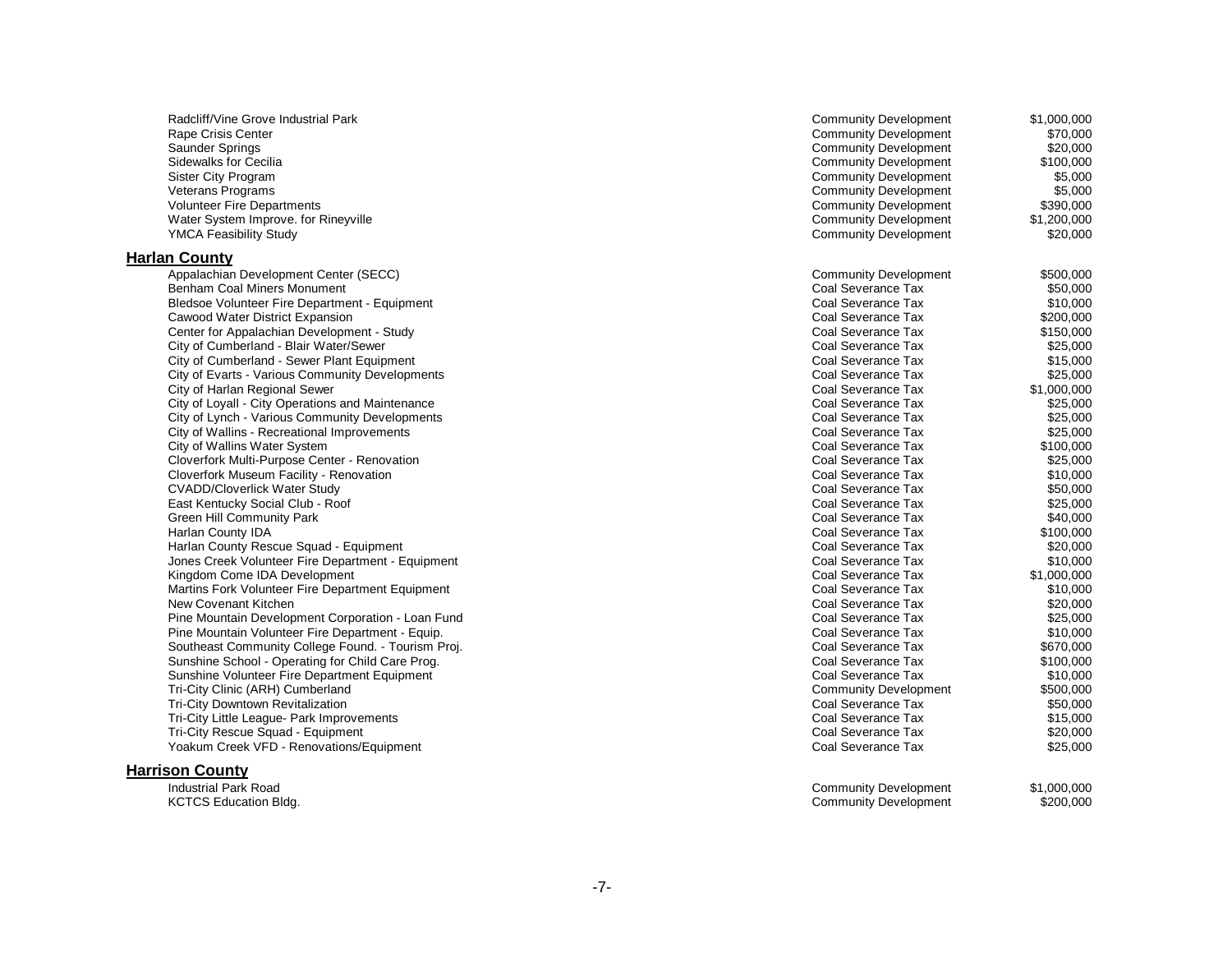| <b>Hart County</b>                                |                                                              |                        |
|---------------------------------------------------|--------------------------------------------------------------|------------------------|
| Civil War Battlefield Project                     | <b>Community Development</b>                                 | \$250,000              |
| <b>Hart County Fire Trucks</b>                    | <b>Community Development</b>                                 | \$100,000              |
| <b>Hart County Waterlines</b>                     | <b>Community Development</b>                                 | \$650,000              |
| <b>Henderson County</b>                           |                                                              |                        |
| <b>Birk City Road Water Project</b>               | Coal Severance Tax                                           | \$21,000               |
| City of Henderson Building Purchase               | <b>Community Development</b>                                 | \$1,500,000            |
| Henderson County Road Bore Water Project          | Coal Severance Tax                                           | \$225,000              |
| <b>Melton Road Waterlines</b>                     | Coal Severance Tax                                           | \$16,500               |
| Middle Delaware Road Water Project                | Coal Severance Tax                                           | \$22,700               |
| Water and Sewer Department Merger Study           | Coal Severance Tax                                           | \$20,000               |
| Water and Sewer Lines - Henderson Fairgrounds     | Coal Severance Tax                                           | \$44,800               |
| <b>Henry County</b>                               |                                                              |                        |
| Henry County Water Line Ext./Campbellsburg        | <b>Community Development</b>                                 | \$350,000              |
| Henry County DES Office Building                  | <b>Community Development</b>                                 | \$150,000              |
| <b>Hickman County</b>                             |                                                              |                        |
| Columbus/Belmont State Park Enhance.              | <b>Community Development</b>                                 | \$450,000              |
| Hickman County Volunteer Fire Dept.               | <b>Community Development</b>                                 | \$50,000               |
| <b>Hopkins County</b>                             |                                                              |                        |
| Dawson Springs Swimming Pool                      | <b>Community Development</b>                                 | \$650,000              |
| Madisonville Com. College Renovation              | <b>Community Development</b>                                 | \$850,000              |
| Madisonville Post Office - Acquisition/Renovation | Coal Severance Tax                                           | \$800,000              |
| <b>Jackson County</b>                             |                                                              |                        |
| Jackson County Water                              | <b>Community Development</b>                                 | \$250,000              |
| <b>Jefferson County</b>                           |                                                              |                        |
| African-American Heritage Museum                  | <b>Community Development</b>                                 | \$3,000,000            |
| <b>Cardinal Park</b>                              | <b>Community Development</b>                                 | \$350,000              |
| <b>ECHO</b>                                       | <b>Community Development</b>                                 | \$9,000                |
| Home of the Innocents                             | <b>Community Development</b>                                 | \$7,000,000            |
| Iroquois Amphitheatre                             | <b>Community Development</b>                                 | \$4,600,000            |
| Ky. State Fair & Exposition Center                | <b>Community Development</b>                                 | \$4,000,000            |
| Louis. Waterfront Dev. Corp. Phase II             | <b>Community Development</b>                                 | \$12,500,000           |
| Louisville Medical Center Dev.                    | <b>Community Development</b>                                 | \$5,000,000            |
| Louisville Oral School                            | <b>Community Development</b>                                 | \$1,000,000            |
| Muhammad Ali Center                               | <b>Community Development</b>                                 | \$10,000,000           |
| Neighborhood House                                | <b>Community Development</b>                                 | \$700,000              |
| <b>Presbyterian Community Center</b>              | <b>Community Development</b>                                 | \$300,000              |
| Project for Women                                 | <b>Community Development</b>                                 | \$25,000               |
| St. Regis Park Sound Barrier                      | <b>Community Development</b>                                 | \$500,000              |
| St. Williams Center                               | <b>Community Development</b>                                 | \$200,000              |
| Summerbridge<br>Visually Impaired Preschool       | <b>Community Development</b><br><b>Community Development</b> | \$150,000<br>\$100,000 |
|                                                   |                                                              |                        |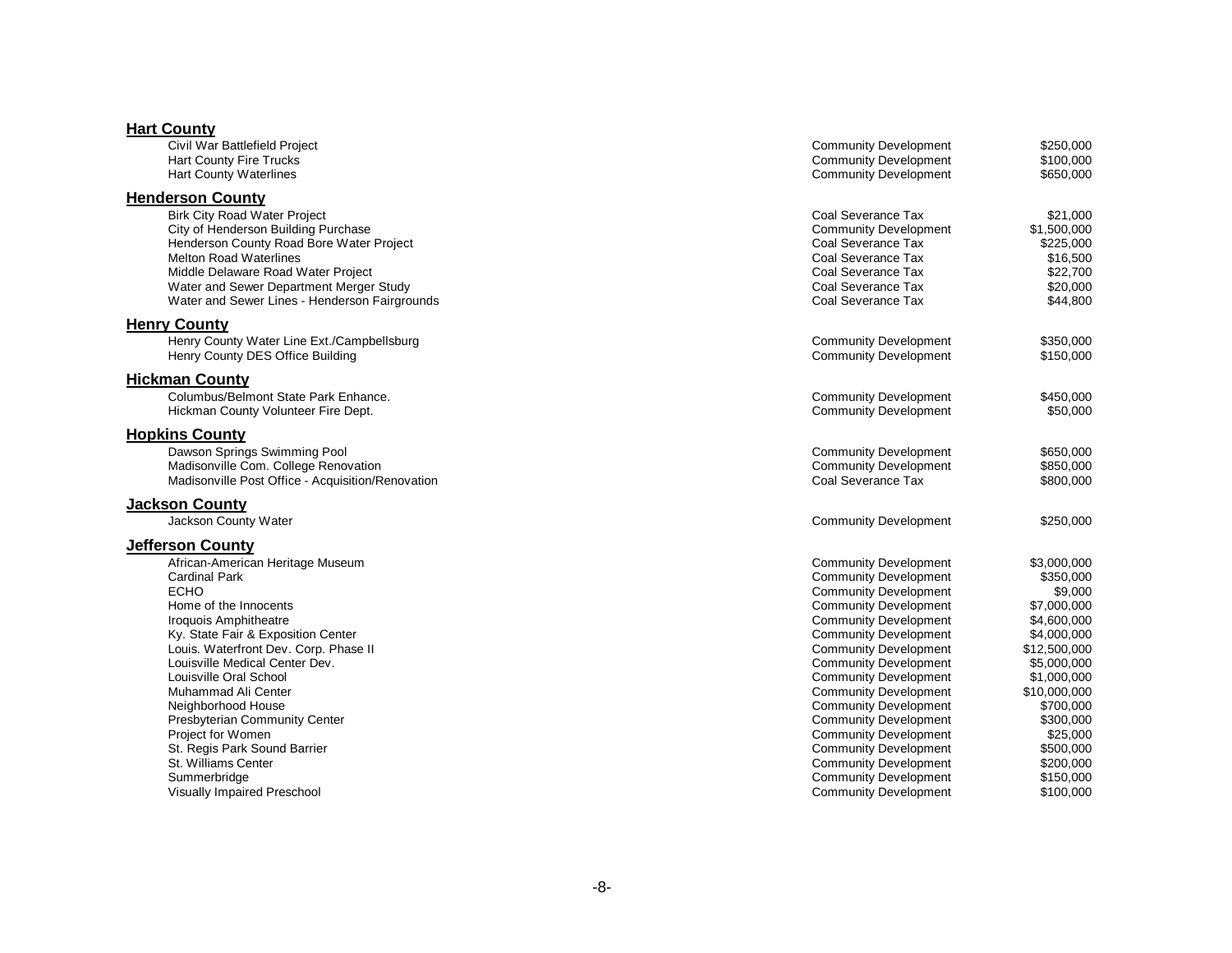### **Jessamine County**

| Jessamine County Park & Aquatic Center            | <b>Community Development</b> | \$950,000   |
|---------------------------------------------------|------------------------------|-------------|
| Roy Peterson Study Center                         | <b>Community Development</b> | \$50,000    |
| <b>Johnson County</b>                             |                              |             |
| City of Paintsville Recreation Park - Expansion   | Coal Severance Tax           | \$150,000   |
| Highway Lighting (US 460 and 321)                 | Coal Severance Tax           | \$30,000    |
| Johnson County Water Lines                        | <b>Community Development</b> | \$500,000   |
| Johnson County High School Rec. Field Improve.    | Coal Severance Tax           | \$50,000    |
| Johnson County Public Library Renovation          | Coal Severance Tax           | \$250,000   |
| Johnson County Sr. Citizens Ctr. - Renov./Equip.  | Coal Severance Tax           | \$50,000    |
| Mountain Home Place Project - Redirect to City    | Coal Severance Tax           | \$0         |
| Paintsville City Hall Project - Renovation        | Coal Severance Tax           | \$200,000   |
| Paintsville Golf Course Project - Development     | Coal Severance Tax           | \$75,000    |
| Paintsville High School Rec. Field Improvements   | Coal Severance Tax           | \$50,000    |
| Paintsville Tourism Welcome Center - Development  | Coal Severance Tax           | \$250,000   |
| <b>Kenton County</b>                              |                              |             |
| <b>Covington Youth Sports Complex</b>             | <b>Community Development</b> | \$200,000   |
| <b>Elsmere Senior Citizens Center</b>             | <b>Community Development</b> | \$50,000    |
| <b>Erlanger City Services</b>                     | <b>Community Development</b> | \$200,000   |
| Independence City Park                            | <b>Community Development</b> | \$200,000   |
| <b>Taylor Mill Pride Park</b>                     | <b>Community Development</b> | \$150,000   |
| <b>Knott County</b>                               |                              |             |
| ARH Project - Corporate Expansion                 | Coal Severance Tax           | \$650.000   |
| <b>Ball Creek Park</b>                            | Coal Severance Tax           | \$15,000    |
| <b>Bill Hall Mountain Water Project</b>           | Coal Severance Tax           | \$400,000   |
| Dry Creek Park                                    | Coal Severance Tax           | \$15,000    |
| Emma Lena/Carrie/Clear Creek Recreation Facility  | Coal Severance Tax           | \$50,000    |
| Hindman City Hall                                 | <b>Community Development</b> | \$100,000   |
| Hindman Park                                      | Coal Severance Tax           | \$15,000    |
| Hindman Water Tank                                | <b>Community Development</b> | \$200,000   |
| Jones Fork Park                                   | Coal Severance Tax           | \$15,000    |
| Knott County KCTCS Parking                        | <b>Community Development</b> | \$1,000,000 |
| Knott County Central Community Recreation Complex | Coal Severance Tax           | \$100,000   |
| Knott County Youth Center - Development           | Coal Severance Tax           | \$250,000   |
| Lotts Creek Community Center Lighting             | Coal Severance Tax           | \$100,000   |
| Mallie Water Project                              | Coal Severance Tax           | \$300,000   |
| Owens Branch Water Project                        | Coal Severance Tax           | \$150,000   |
| Pedestrian Walkway                                | <b>Community Development</b> | \$100,000   |
| <b>Red Fox Community Park</b>                     | Coal Severance Tax           | \$15,000    |
| Red Fox Project - Continued Development           | Coal Severance Tax           | \$350,000   |
| <b>Right Beaver-Kite Park</b>                     | Coal Severance Tax           | \$15,000    |
| Right Beaver/Caney Creek/Carr Creek Rec. Proj.    | Coal Severance Tax           | \$200,000   |
| Short Branch Water Project                        | Coal Severance Tax           | \$50,000    |
| <b>Troublesome Creek Sewer</b>                    | <b>Community Development</b> | \$600,000   |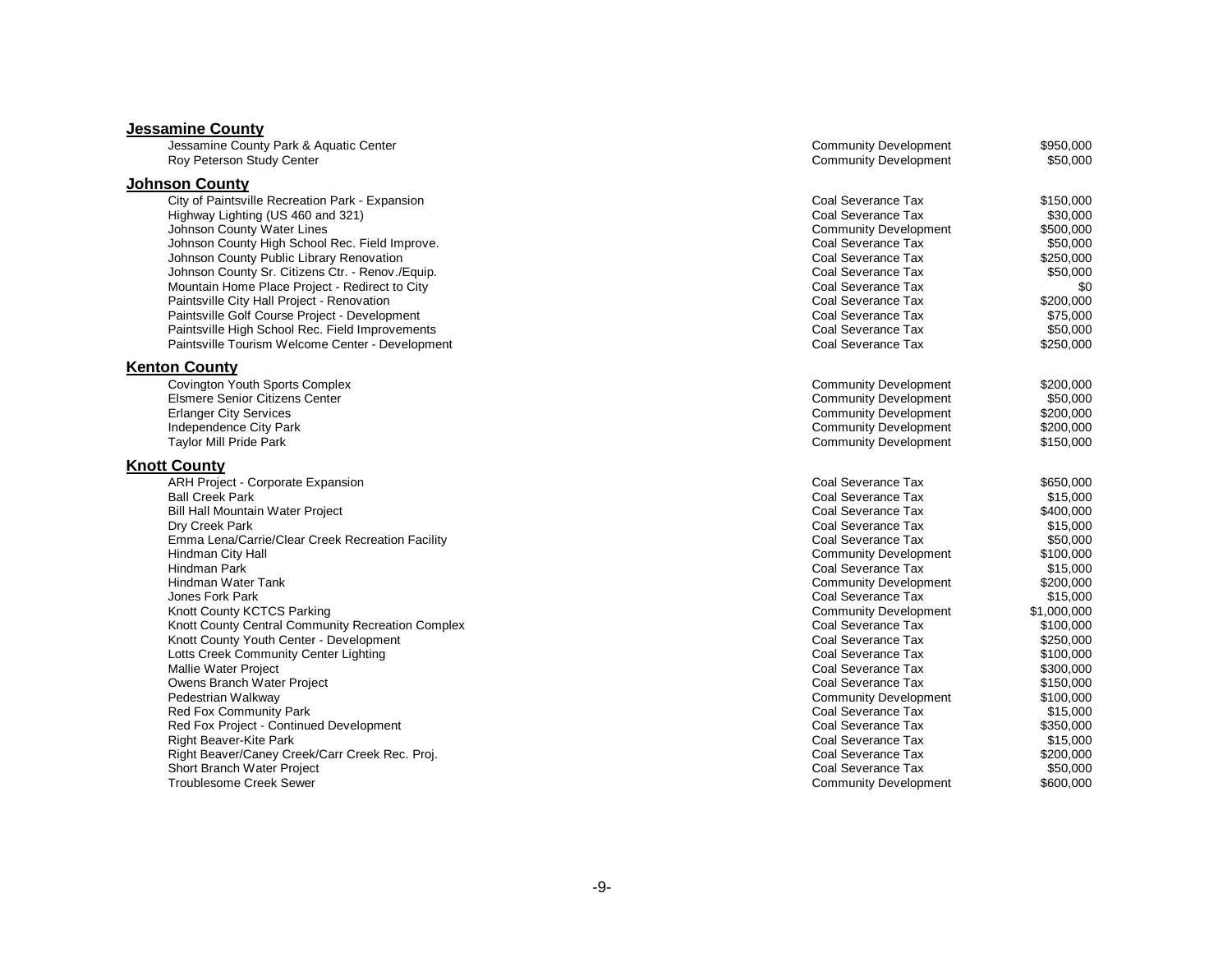| <b>Knox County</b>                                                                                                                                                                                                                                                                                                                                                                                                             |                                                                                                                                                                                                                                                                                                                        |                                                                                                                                                         |
|--------------------------------------------------------------------------------------------------------------------------------------------------------------------------------------------------------------------------------------------------------------------------------------------------------------------------------------------------------------------------------------------------------------------------------|------------------------------------------------------------------------------------------------------------------------------------------------------------------------------------------------------------------------------------------------------------------------------------------------------------------------|---------------------------------------------------------------------------------------------------------------------------------------------------------|
| Knox County Fiscal Court Water Projects<br><b>Water Project</b>                                                                                                                                                                                                                                                                                                                                                                | Coal Severance Tax<br><b>Community Development</b>                                                                                                                                                                                                                                                                     | \$1,056,000<br>\$250,000                                                                                                                                |
| <b>Larue County</b><br>Buffalo Fire Dept.<br>Hodgenville Fire Dept.<br>Lincoln Boyhood Home<br>Magnolia Fire Dept.<br><b>Waterline Extension</b>                                                                                                                                                                                                                                                                               | <b>Community Development</b><br><b>Community Development</b><br><b>Community Development</b><br><b>Community Development</b><br><b>Community Development</b>                                                                                                                                                           | \$65,000<br>\$65,000<br>\$155,000<br>\$65,000<br>\$400,000                                                                                              |
| <b>Laurel County</b>                                                                                                                                                                                                                                                                                                                                                                                                           |                                                                                                                                                                                                                                                                                                                        |                                                                                                                                                         |
| Laurel County Water<br>Laurel County Fiscal Court Waterline Projects<br>Levi Jackson State Park                                                                                                                                                                                                                                                                                                                                | <b>Community Development</b><br>Coal Severance Tax<br><b>Community Development</b>                                                                                                                                                                                                                                     | \$250,000<br>\$260,000<br>\$250,000                                                                                                                     |
| <b>Lawrence County</b><br>Blaine Community Center & Park Enhance.<br>Lawrence County Fiscal Ct. Stella/Moore Rec.<br>Lawrence County School System Enhance.<br>Lawrence County Volunteer Fire Department<br>Lawrence County Econ. Devel. Projects - Various<br>Lawrence County Fiscal Court Water/Sewer Project<br>Lawrence County Parks and Recreation - Various<br>Louisa Beautification & Sept. Festival                    | <b>Community Development</b><br><b>Community Development</b><br><b>Community Development</b><br><b>Community Development</b><br>Coal Severance Tax<br>Coal Severance Tax<br>Coal Severance Tax<br><b>Community Development</b>                                                                                         | \$110,000<br>\$75,000<br>\$160,000<br>\$105,000<br>\$549,990<br>\$300,000<br>\$350,000<br>\$50,000                                                      |
| <b>Lee County</b>                                                                                                                                                                                                                                                                                                                                                                                                              |                                                                                                                                                                                                                                                                                                                        |                                                                                                                                                         |
| City of Beattyville<br>Lee County Airport Authority<br>Lee County Water & Sewer Expansion<br>Lee County Multi-Purpose Center Project                                                                                                                                                                                                                                                                                           | <b>Community Development</b><br><b>Community Development</b><br><b>Community Development</b><br>Coal Severance Tax                                                                                                                                                                                                     | \$150,000<br>\$150,000<br>\$200,000<br>\$300,000                                                                                                        |
| <b>Leslie County</b>                                                                                                                                                                                                                                                                                                                                                                                                           |                                                                                                                                                                                                                                                                                                                        |                                                                                                                                                         |
| ARH Projects - Corporate Expansion<br>City of Hyden<br>Cutshin Senior Citizens Center - Construction<br>Leslie County Board of Education<br>Leslie County Education Center - Construction<br>Leslie County VFDs - Equipment/Vehicles<br>Leslie County Water Projects - Various<br>Leslie Senior Citizens<br>Leslie Voc. Tech Center<br>Leslie Volunteer Fire Dept.<br>Nixon EOC 911 Project<br>Road Construction and Equipment | Coal Severance Tax<br><b>Community Development</b><br>Coal Severance Tax<br><b>Community Development</b><br>Coal Severance Tax<br>Coal Severance Tax<br>Coal Severance Tax<br><b>Community Development</b><br><b>Community Development</b><br><b>Community Development</b><br>Coal Severance Tax<br>Coal Severance Tax | \$650,000<br>\$50,000<br>\$400,000<br>\$110,000<br>\$750,000<br>\$60,000<br>\$1,500,000<br>\$25,000<br>\$17,000<br>\$50,000<br>\$750,000<br>\$1,000,000 |
| <b>Letcher County</b><br>ARH Project - Corporate Expansion<br>Blackey/Isom Water Project - Improvements                                                                                                                                                                                                                                                                                                                        | Coal Severance Tax<br>Coal Severance Tax                                                                                                                                                                                                                                                                               | \$650,000<br>\$1,000,000                                                                                                                                |

Childs Branch Industrial Park - Development Coal Severance Tax \$471,000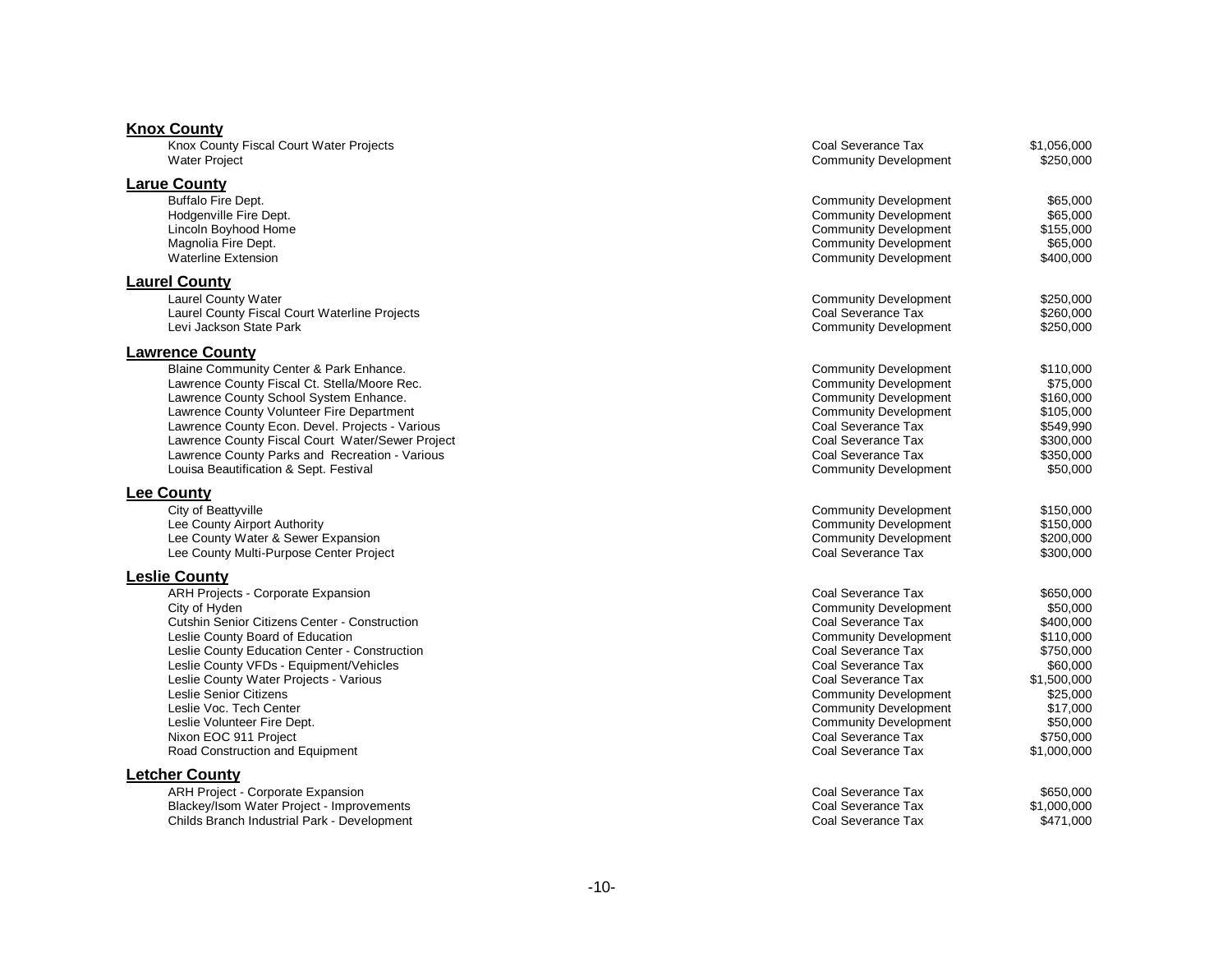| City of Neon Downtown Beautification<br>Colson Multi-Purpose Center - Construction<br>Gordon Multi-Purpose Center - Acq./Construction<br>Industrial/Infrastructure Development - Various<br>Jenkins Fire Department - Equipment<br>Letcher County Water<br>Red Fox - Continued Development<br><b>SECC Walk Bridge</b> | Coal Severance Tax<br>Coal Severance Tax<br>Coal Severance Tax<br>Coal Severance Tax<br>Coal Severance Tax<br><b>Community Development</b><br>Coal Severance Tax<br>Coal Severance Tax       | \$50,000<br>\$50.000<br>\$100.000<br>\$2,000,000<br>\$50,000<br>\$250,000<br>\$250,000<br>\$100,000 |
|-----------------------------------------------------------------------------------------------------------------------------------------------------------------------------------------------------------------------------------------------------------------------------------------------------------------------|----------------------------------------------------------------------------------------------------------------------------------------------------------------------------------------------|-----------------------------------------------------------------------------------------------------|
| <b>Lewis County</b><br><b>Concord Water Line Extension</b><br>Lewis County State Park Study<br>Lewis County Water Project                                                                                                                                                                                             | <b>Community Development</b><br><b>Community Development</b><br><b>Community Development</b>                                                                                                 | \$350,000<br>\$50,000<br>\$100,000                                                                  |
| <b>Lincoln County</b><br>Broughtontown Community Ctr. Renov.<br><b>Lincoln County Technology Center</b>                                                                                                                                                                                                               | <b>Community Development</b><br><b>Community Development</b>                                                                                                                                 | \$210,000<br>\$2,290,000                                                                            |
| <b>Livingston County</b><br>Crittenden/Livingston Water District<br><b>Grand River Water District</b><br>Livingston County Fire Districts<br>Livingston County Rec. Comp. & Boat Ramps<br>Livingston Convalescence Center<br>Livingston EMS Ambulance                                                                 | <b>Community Development</b><br><b>Community Development</b><br><b>Community Development</b><br><b>Community Development</b><br><b>Community Development</b><br><b>Community Development</b> | \$100,000<br>\$50,000<br>\$60,000<br>\$40,000<br>\$35,000<br>\$65,000                               |
| <b>Logan County</b><br>Logan Todd Water Comm. Project                                                                                                                                                                                                                                                                 | <b>Community Development</b>                                                                                                                                                                 | \$500,000                                                                                           |
| <b>Lyon County</b><br>Lyon County Fire & Rescue<br><b>Lyon County Water Projects</b>                                                                                                                                                                                                                                  | <b>Community Development</b><br><b>Community Development</b>                                                                                                                                 | \$25,000<br>\$475.000                                                                               |
| <b>Madison County</b><br>Berea Artisans Center<br>Ducannon Lane Water Project<br>Madison County Rural Sanitary Sewer<br><b>Richmond Area Arts Center</b>                                                                                                                                                              | <b>Community Development</b><br><b>Community Development</b><br><b>Community Development</b><br><b>Community Development</b>                                                                 | \$1,400,000<br>\$2,400,000<br>\$2,400,000<br>\$200,000                                              |
| <b>Magoffin County</b><br>Magoffin County Administrative Office Bldg.<br>Magoffin County Community Program<br>Magoffin Volunteer Fire Dept.<br>Salyersville Wastewater Project - Improvements<br><b>Senior Citizens</b><br><b>Senior Citizens Vehicles</b>                                                            | <b>Community Development</b><br><b>Community Development</b><br><b>Community Development</b><br>Coal Severance Tax<br><b>Community Development</b><br><b>Community Development</b>           | \$300,000<br>\$20.000<br>\$80,000<br>\$200,000<br>\$50,000<br>\$50,000                              |
| <b>Marion County</b><br><b>Emergency Service Center</b><br>Kedron Bridge                                                                                                                                                                                                                                              | <b>Community Development</b><br><b>Community Development</b>                                                                                                                                 | \$500,000<br>\$500,000                                                                              |
| <b>Marshall County</b>                                                                                                                                                                                                                                                                                                |                                                                                                                                                                                              |                                                                                                     |

#### -11 -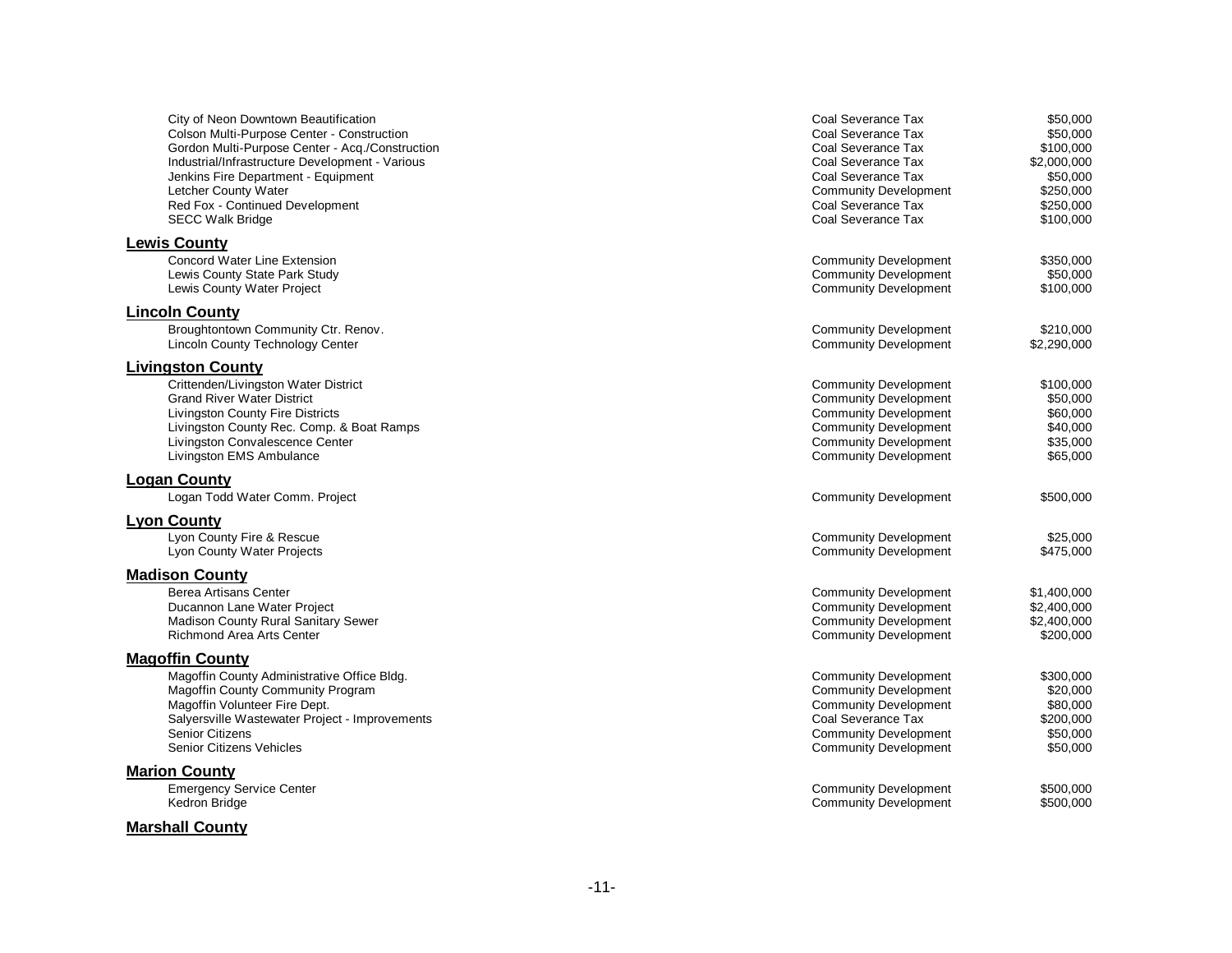| Ky. Dam Village State Park Marina Repair                                                                                                                                                                                                                                                                                                                                                                                                                                                                                                   | <b>Community Development</b>                                                                                                                                                                                                                                                             | \$1,750,000                                                                                                                                     |
|--------------------------------------------------------------------------------------------------------------------------------------------------------------------------------------------------------------------------------------------------------------------------------------------------------------------------------------------------------------------------------------------------------------------------------------------------------------------------------------------------------------------------------------------|------------------------------------------------------------------------------------------------------------------------------------------------------------------------------------------------------------------------------------------------------------------------------------------|-------------------------------------------------------------------------------------------------------------------------------------------------|
| <b>Martin County</b>                                                                                                                                                                                                                                                                                                                                                                                                                                                                                                                       |                                                                                                                                                                                                                                                                                          |                                                                                                                                                 |
| City of Inez Walking Trail - Development<br>City of Warfield Community Projects - Various<br>Grassy/Tomahawk Walking Trails Project<br><b>Health Clinic</b><br>Martin County Rescue Squad<br><b>Martin County Water Projects</b><br>Martin County Community Center - Development<br>Martin County Rescue Squad - Renovation/Equipment<br>Martin County Senior Citizens Ctr. - Renov./Equip.<br>Pigeon Roost Community Center - Development<br>Sheldon Clark Athletic Field - Develop./Expan.<br>Warfield County Park Project - Development | Coal Severance Tax<br>Coal Severance Tax<br>Coal Severance Tax<br>Coal Severance Tax<br><b>Community Development</b><br><b>Community Development</b><br>Coal Severance Tax<br>Coal Severance Tax<br>Coal Severance Tax<br>Coal Severance Tax<br>Coal Severance Tax<br>Coal Severance Tax | \$100,000<br>\$100,000<br>\$75,000<br>\$0<br>\$50,000<br>\$450,000<br>\$4,000,000<br>\$60,000<br>\$100,000<br>\$30,000<br>\$100,000<br>\$30,000 |
| <b>Mason County</b>                                                                                                                                                                                                                                                                                                                                                                                                                                                                                                                        |                                                                                                                                                                                                                                                                                          |                                                                                                                                                 |
| Maysville Convention Center<br>Maysville Underground Railroad Building Renovation                                                                                                                                                                                                                                                                                                                                                                                                                                                          | <b>Community Development</b><br><b>Community Development</b>                                                                                                                                                                                                                             | \$450,000<br>\$150,000                                                                                                                          |
| <b>McCracken County</b><br><b>Four Rivers Center</b>                                                                                                                                                                                                                                                                                                                                                                                                                                                                                       | <b>Community Development</b>                                                                                                                                                                                                                                                             | \$5,750,000                                                                                                                                     |
| <b>McCreary County</b>                                                                                                                                                                                                                                                                                                                                                                                                                                                                                                                     |                                                                                                                                                                                                                                                                                          |                                                                                                                                                 |
| McCreary County Federal Prison Project<br><b>McCreary Water Projects</b>                                                                                                                                                                                                                                                                                                                                                                                                                                                                   | Coal Severance Tax<br><b>Community Development</b>                                                                                                                                                                                                                                       | \$450,000<br>\$500,000                                                                                                                          |
| <b>McLean County</b>                                                                                                                                                                                                                                                                                                                                                                                                                                                                                                                       |                                                                                                                                                                                                                                                                                          |                                                                                                                                                 |
| Debt Service and Install. of Natural Gas Pipeline<br>Fire Trucks - Acquisition<br>Island Wooden Bridge Park<br>Livermore River Park<br><b>McLean Courthouse Renovation</b><br>One Stop/Adult Education/WIA Training Center<br>Purchase Acreage for Indus. Pk. #2-City of Island<br>Sewer Line Extension - Calhoun and Rumsey<br>Water Plant Renovation - Livermore<br>Waterline Extensions - City of Island                                                                                                                                | Coal Severance Tax<br>Coal Severance Tax<br><b>Community Development</b><br><b>Community Development</b><br><b>Community Development</b><br>Coal Severance Tax<br>Coal Severance Tax<br>Coal Severance Tax<br>Coal Severance Tax<br>Coal Severance Tax                                   | \$220,000<br>\$100,000<br>\$50,000<br>\$50,000<br>\$300,000<br>\$60,000<br>\$125,000<br>\$60,000<br>\$50,000<br>\$70,000                        |
| <b>Meade County</b>                                                                                                                                                                                                                                                                                                                                                                                                                                                                                                                        |                                                                                                                                                                                                                                                                                          |                                                                                                                                                 |
| Expansion Meade County Water System<br>Tourism and Economic Development                                                                                                                                                                                                                                                                                                                                                                                                                                                                    | <b>Community Development</b><br><b>Community Development</b>                                                                                                                                                                                                                             | \$500,000<br>\$250,000                                                                                                                          |
| <b>Menifee County</b><br>Regional Water & Sewer Project                                                                                                                                                                                                                                                                                                                                                                                                                                                                                    | <b>Community Development</b>                                                                                                                                                                                                                                                             | \$500,000                                                                                                                                       |
| <b>Mercer County</b>                                                                                                                                                                                                                                                                                                                                                                                                                                                                                                                       |                                                                                                                                                                                                                                                                                          |                                                                                                                                                 |
| <b>Burgin Drinking Water Enhancement</b><br>Mercer County Senior Citizen Center<br><b>Mercer County Swimming Pool</b>                                                                                                                                                                                                                                                                                                                                                                                                                      | <b>Community Development</b><br><b>Community Development</b><br><b>Community Development</b>                                                                                                                                                                                             | \$100,000<br>\$100,000<br>\$800,000                                                                                                             |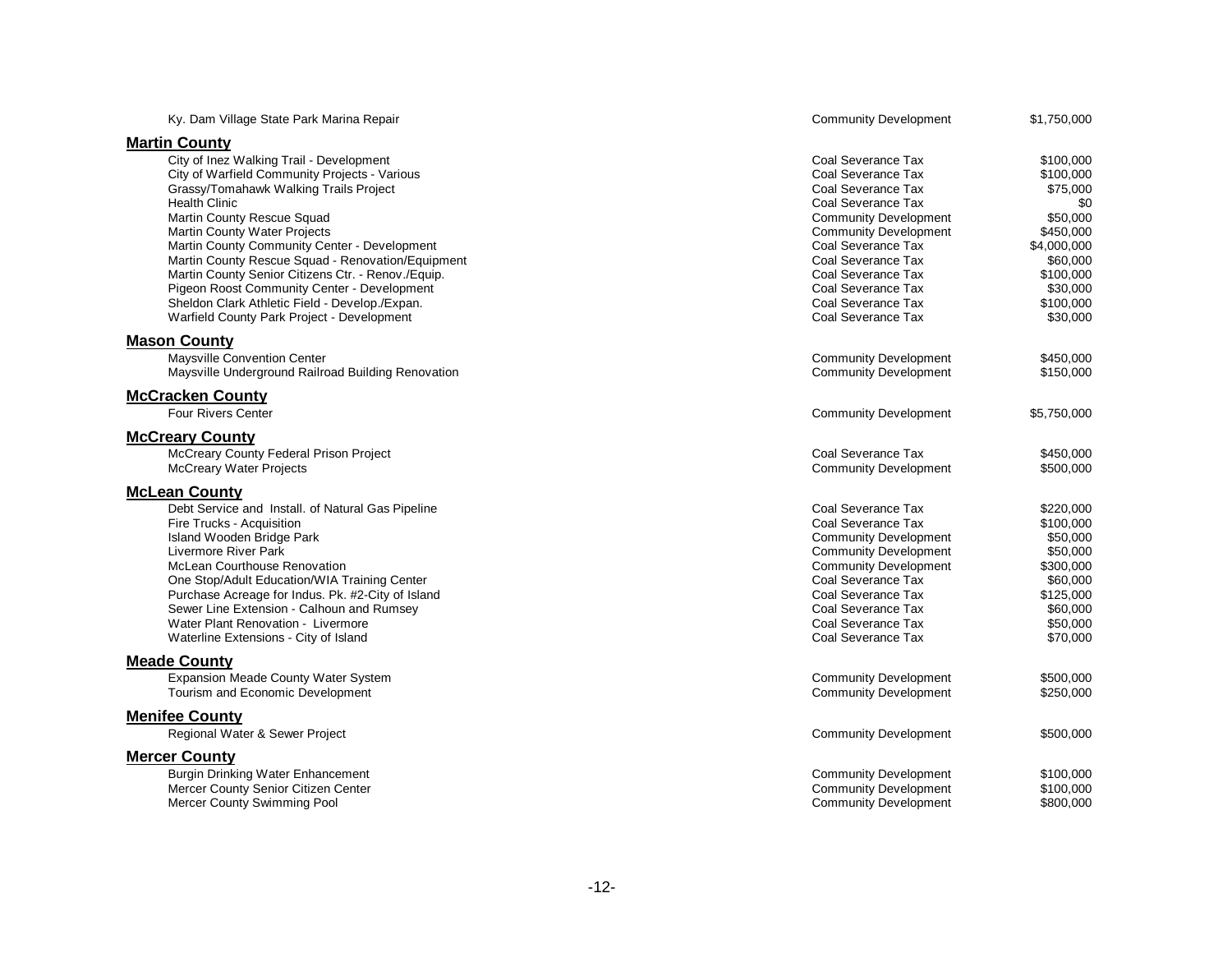| <b>Metcalfe County</b><br>City of Edmonton                                                                                                                                                                                                                                              | <b>Community Development</b>                                                                                                                                                                   | \$400,000                                                                               |
|-----------------------------------------------------------------------------------------------------------------------------------------------------------------------------------------------------------------------------------------------------------------------------------------|------------------------------------------------------------------------------------------------------------------------------------------------------------------------------------------------|-----------------------------------------------------------------------------------------|
| <b>Monroe County</b><br>Old Mulkey State Park                                                                                                                                                                                                                                           | <b>Community Development</b>                                                                                                                                                                   | \$500,000                                                                               |
| <b>Montgomery County</b><br><b>Community Center Funding</b>                                                                                                                                                                                                                             | <b>Community Development</b>                                                                                                                                                                   | \$2,000,000                                                                             |
| <b>Morgan County</b><br>Morgan County Water                                                                                                                                                                                                                                             | <b>Community Development</b>                                                                                                                                                                   | \$1,000,000                                                                             |
| <b>Muhlenberg County</b><br><b>Airport Expansion</b><br>City of Greenville Sewer Plant Expansion<br>Greenville Sewer Improvements<br>Muhlenberg County Water District<br>Muhlenberg Community College Satellite Site<br>Powderly Sewer Collection System<br>Powderly Sewer Improvements | Coal Severance Tax<br><b>Community Development</b><br>Coal Severance Tax<br><b>Community Development</b><br><b>Community Development</b><br><b>Community Development</b><br>Coal Severance Tax | \$500,000<br>\$500,000<br>\$500,000<br>\$100,000<br>\$700,000<br>\$200,000<br>\$500,000 |
| <b>Nelson County</b><br><b>Nelson County Waterlines</b><br>Old Bardstown Village<br><b>Wickland Mansion Project</b>                                                                                                                                                                     | <b>Community Development</b><br><b>Community Development</b><br><b>Community Development</b>                                                                                                   | \$400,000<br>\$100,000<br>\$500,000                                                     |
| <b>Nicholas County</b><br>Dixie Highway Water Lines<br>Johnson Road Water Lines<br><b>Milltown Water Project</b><br>Nicholas County Health Dept.                                                                                                                                        | <b>Community Development</b><br><b>Community Development</b><br><b>Community Development</b><br><b>Community Development</b>                                                                   | \$60,000<br>\$60,000<br>\$65,000<br>\$215,000                                           |
| <b>Ohio County</b><br>Centertown Water & Sewer/Ohio County Water Proj.<br>County Water District Projects - Upgrade<br>Fordsville Water and Sewer - Upgrade<br><b>Ohio County Water Funds</b>                                                                                            | Coal Severance Tax<br>Coal Severance Tax<br>Coal Severance Tax<br><b>Community Development</b>                                                                                                 | \$800,000<br>\$280,000<br>\$300,000<br>\$250,000                                        |
| <b>Oldham County</b><br><b>Oldham County Sewers</b>                                                                                                                                                                                                                                     | <b>Community Development</b>                                                                                                                                                                   | \$1,000,000                                                                             |
| <b>Owen County</b><br>Road Barn & Ambulance Center<br>Water & Sewer Line Extensions to Owen County High School                                                                                                                                                                          | <b>Community Development</b><br><b>Community Development</b>                                                                                                                                   | \$225,000<br>\$275,000                                                                  |
| <b>Owsley County</b><br>City of Booneville-Fire Truck<br>Owsley County Board of Education<br>Owsley/Booneville Water Tank Constr.                                                                                                                                                       | <b>Community Development</b><br><b>Community Development</b><br><b>Community Development</b>                                                                                                   | \$30,000<br>\$90,000<br>\$130,000                                                       |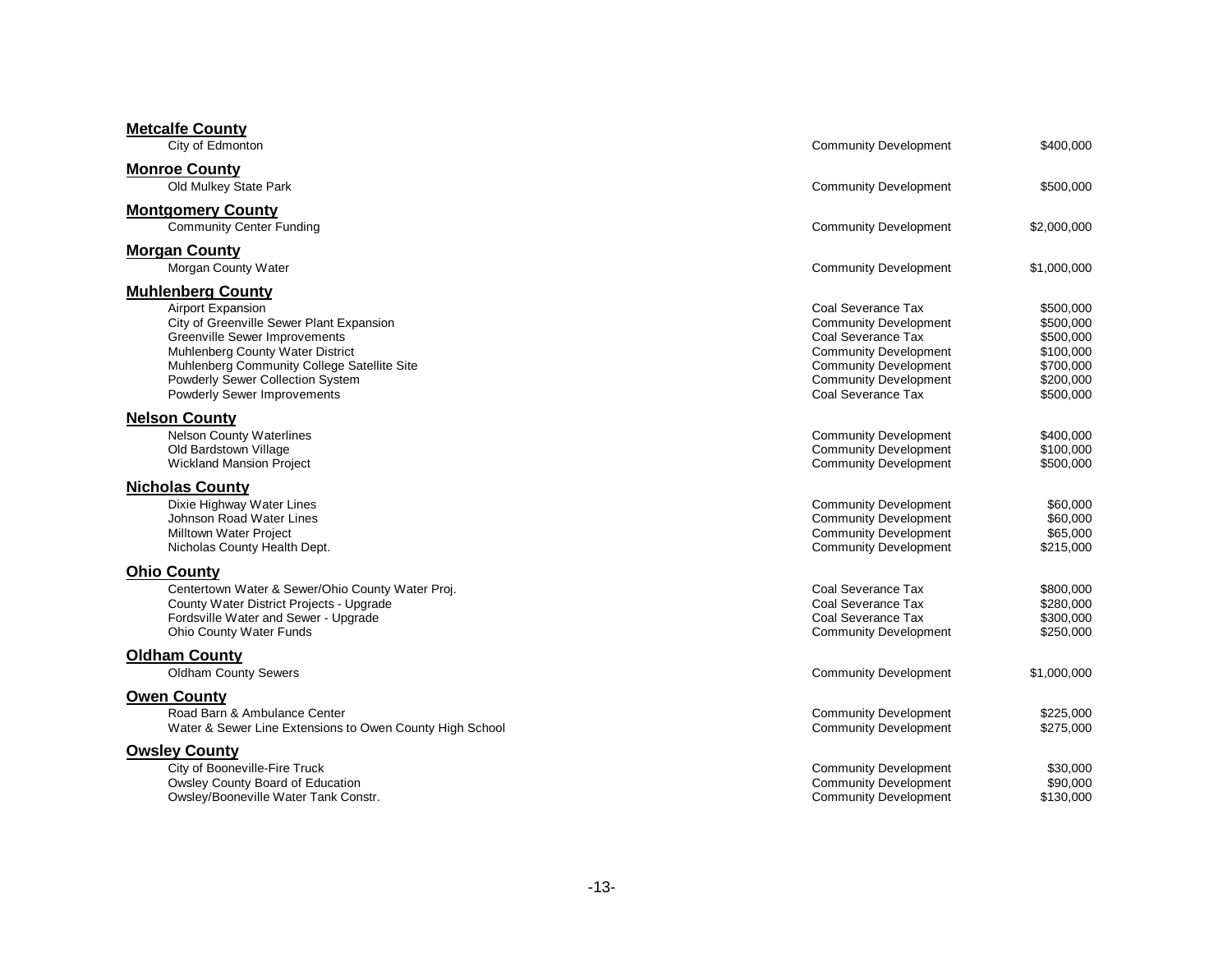| <b>Pendleton County</b>                                 |                              |             |
|---------------------------------------------------------|------------------------------|-------------|
| Pendleton County Civic Center                           | <b>Community Development</b> | \$250,000   |
| <b>Sewer District Project</b>                           | <b>Community Development</b> | \$250,000   |
| <b>Perry County</b>                                     |                              |             |
| ARH Project - Corporate Expansion                       | Coal Severance Tax           | \$1,350,000 |
| Arts Culture Community Center - Expansion/Renov.        | Coal Severance Tax           | \$50,000    |
| Avawam Fire Department - Equipment                      | Coal Severance Tax           | \$15,000    |
| Center for Rural Health                                 | <b>Community Development</b> | \$4,000,000 |
| City of Buckhorn Community Improvements - Various       | Coal Severance Tax           | \$125,000   |
| Feds Fork Water Project - Expansion                     | Coal Severance Tax           | \$200,000   |
| Grapevine/Chavies Fire Department - Equipment           | Coal Severance Tax           | \$50,000    |
| Hazard City Schools - Equipment                         | Coal Severance Tax           | \$100,000   |
| Hazard Fire Department - Equipment                      | Coal Severance Tax           | \$50,000    |
| Hazard/Perry County Senior Citizens Ctr. - Renov.       | Coal Severance Tax           | \$165,000   |
| Hazard/Perry County Youth Soccer Association            | Coal Severance Tax           | \$50,000    |
| Jakes Branch Volunteer Fire Department - Equipment      | Coal Severance Tax           | \$35,000    |
| Lost Creek VFD - Equipment                              | Coal Severance Tax           | \$50,000    |
| Lower Second Creek Water Project - Expansion            | Coal Severance Tax           | \$100,000   |
| Perry County Detention Ctr. & State Police Barracks     | Coal Severance Tax           | \$150,000   |
| Perry County Ambulance Service - Vehicle/Equipment      | Coal Severance Tax           | \$100,000   |
| Perry County Bond Repayment - Roads                     | Coal Severance Tax           | \$800,000   |
| <b>Red Fox - Continued Development</b>                  | Coal Severance Tax           | \$150,000   |
| South Perry Fire and EMS - Equipment                    | Coal Severance Tax           | \$50,000    |
| Troublesome Creek VFD - Equipment                       | Coal Severance Tax           | \$50,000    |
| Typo, Kryton, Yerkes, and Williard Water Proj.          | Coal Severance Tax           | \$500,000   |
| VICCO Fire/Rescue - Equipment                           | Coal Severance Tax           | \$42,300    |
| <b>Pike County</b>                                      |                              |             |
| Ballfork & Mayfork Water                                | <b>Community Development</b> | \$127,000   |
| Camp Creek Water                                        | <b>Community Development</b> | \$45,000    |
| Dorton Little League Field - Development                | Coal Severance Tax           | \$100,000   |
| Earl Sullivan Community Park - Development              | Coal Severance Tax           | \$100,000   |
| East Ky. Exposition Center-Continued Develop.           | Coal Severance Tax           | \$3,500,000 |
| Eastern KY Exposition Center                            | <b>Community Development</b> | \$6,900,000 |
| Fish Trap Reservoir Project - Reassignment              | Coal Severance Tax           | \$0         |
| Hurricane Creek Water                                   | <b>Community Development</b> | \$139,000   |
| Majestic to Camp Creek Water                            | <b>Community Development</b> | \$136,000   |
| Mountain Water District Projects - Various              | Coal Severance Tax           | \$1,800,000 |
| Paul Taylor Fork Water                                  | <b>Community Development</b> | \$92,000    |
| Rockhouse Water                                         | <b>Community Development</b> | \$70,000    |
| <b>Wolfpit Water</b>                                    | <b>Community Development</b> | \$160,000   |
| <b>Powell County</b>                                    |                              |             |
| <b>Powell County Ambulance Service</b>                  | <b>Community Development</b> | \$500,000   |
|                                                         |                              |             |
| <b>Pulaski County</b><br>Southeastern Water Association | <b>Community Development</b> | \$750,000   |
|                                                         | Coal Severance Tax           |             |
| Southeastern Water Project - Expansion                  |                              | \$104,626   |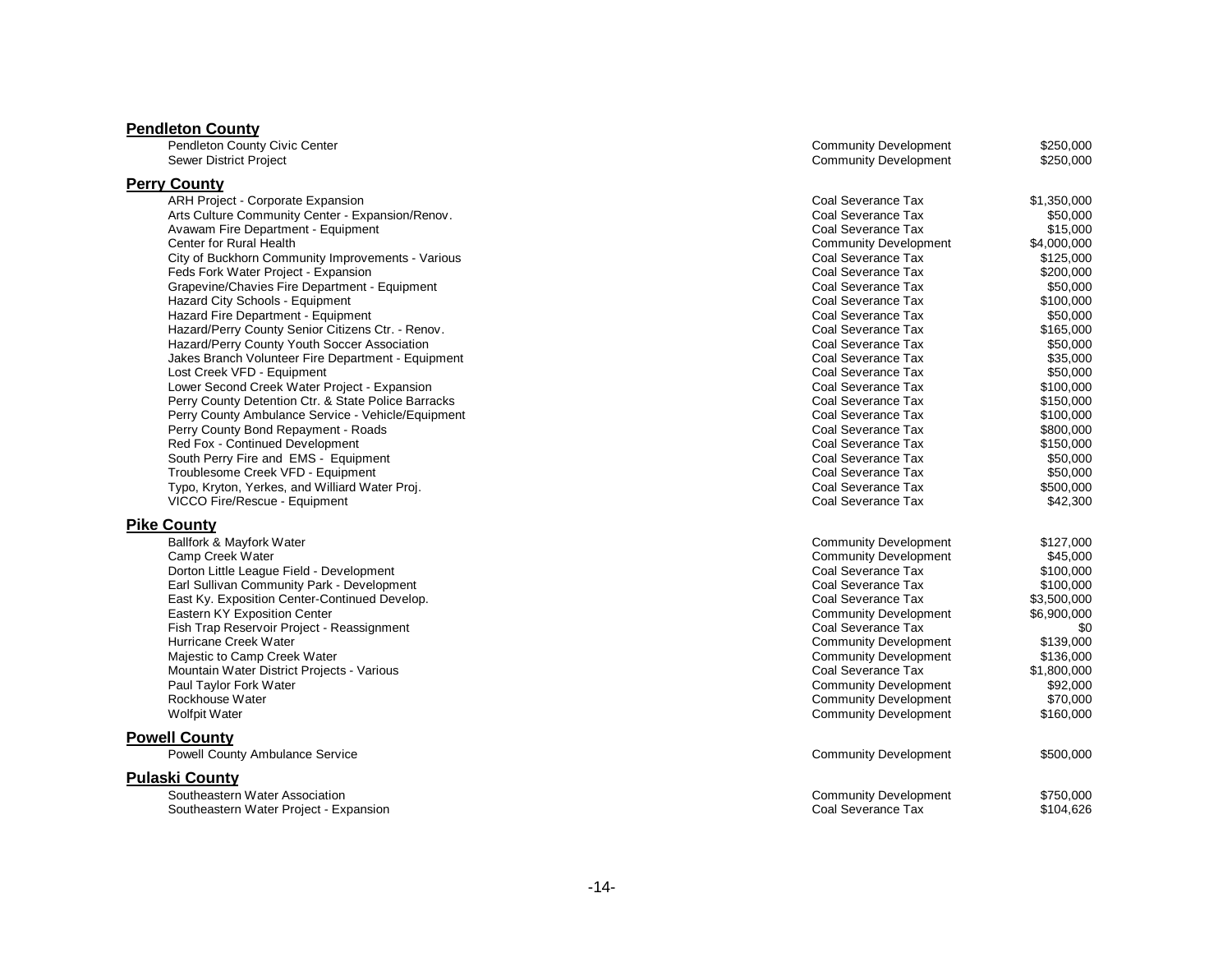| <b>Robertson County</b>                                          |                                                              |                        |
|------------------------------------------------------------------|--------------------------------------------------------------|------------------------|
| Mt. Olivet Police Department                                     | <b>Community Development</b>                                 | \$10,000               |
| Robertson County Life Squad                                      | <b>Community Development</b>                                 | \$65,000               |
| Robertson County Public Library                                  | <b>Community Development</b>                                 | \$175,000              |
| <b>Rockcastle County</b>                                         |                                                              |                        |
| <b>Country Music Museum</b>                                      | <b>Community Development</b>                                 | \$1,500,000            |
| Match for Appalachian (CDI)                                      | Coal Severance Tax                                           | \$245,036              |
| <b>Rowan County</b>                                              |                                                              |                        |
| City of Lake View Heights                                        | <b>Community Development</b>                                 | \$75,000               |
| Morehead City Water Expansion                                    | <b>Community Development</b>                                 | \$525.000              |
| Rowan Regional Industrial Park Fire Dept.                        | <b>Community Development</b>                                 | \$400,000              |
| <b>Russell County</b>                                            |                                                              |                        |
| Jamestown Water                                                  | <b>Community Development</b>                                 | \$350,000              |
| Russell County Industrial Authority                              | <b>Community Development</b>                                 | \$300,000              |
| Russell Springs Sewer & Water                                    | <b>Community Development</b>                                 | \$350,000              |
| <b>Scott County</b>                                              |                                                              |                        |
| <b>Buffalo Spring Park</b>                                       | <b>Community Development</b>                                 | \$80,000               |
| <b>Cultural Arts Center</b>                                      | <b>Community Development</b>                                 | \$55,000               |
| <b>Depot Restoration</b>                                         | <b>Community Development</b>                                 | \$40,000               |
| Scott County Reservoir                                           | <b>Community Development</b>                                 | \$825,000              |
| <b>Shelby County</b>                                             |                                                              |                        |
| Voc./Ed. School Remodeling                                       | <b>Community Development</b>                                 | \$1,000,000            |
|                                                                  |                                                              |                        |
| <b>Simpson County</b>                                            |                                                              |                        |
| Franklin/Simpson Ind. Park Development<br>Goodnight Mem. Library | <b>Community Development</b><br><b>Community Development</b> | \$750,000<br>\$250,000 |
|                                                                  |                                                              |                        |
| <b>Spencer County</b>                                            |                                                              |                        |
| Taylorsville State Park Enhancement                              | <b>Community Development</b>                                 | \$250,000              |
| <b>Statewide</b>                                                 |                                                              |                        |
| Area Technical Center Equipment                                  | <b>Community Development</b>                                 | \$2,998,800            |
| <b>Budget Reserve Trust Fund</b>                                 | Surplus Expenditure Plan                                     | \$109,921,600          |
| Regional Univ. Excellence Trust Fund - Endowment Program         | Surplus Expenditure Plan                                     | \$20,000,000           |
| Research Challenge Trust Fund - Endowment Program                | Surplus Expenditure Plan                                     | \$100,000,000          |
| World War II Memorial                                            | <b>Community Development</b>                                 | \$312,000              |
| <b>Taylor County</b>                                             |                                                              |                        |
| Lifelong Learning Lab                                            | <b>Community Development</b>                                 | \$250,000              |
| <b>Todd County</b>                                               |                                                              |                        |
| Logan Todd Regional Water Project                                |                                                              |                        |
|                                                                  | <b>Community Development</b>                                 | \$500,000              |
| <b>Trigg County</b>                                              |                                                              |                        |
| <b>Courthouse Annex</b>                                          | <b>Community Development</b>                                 | \$250,000              |
| Ind. Park & Water Sewer Improvements                             | <b>Community Development</b>                                 | \$200,000              |
| Trigg Rural Fire Dept.                                           | <b>Community Development</b>                                 | \$50,000               |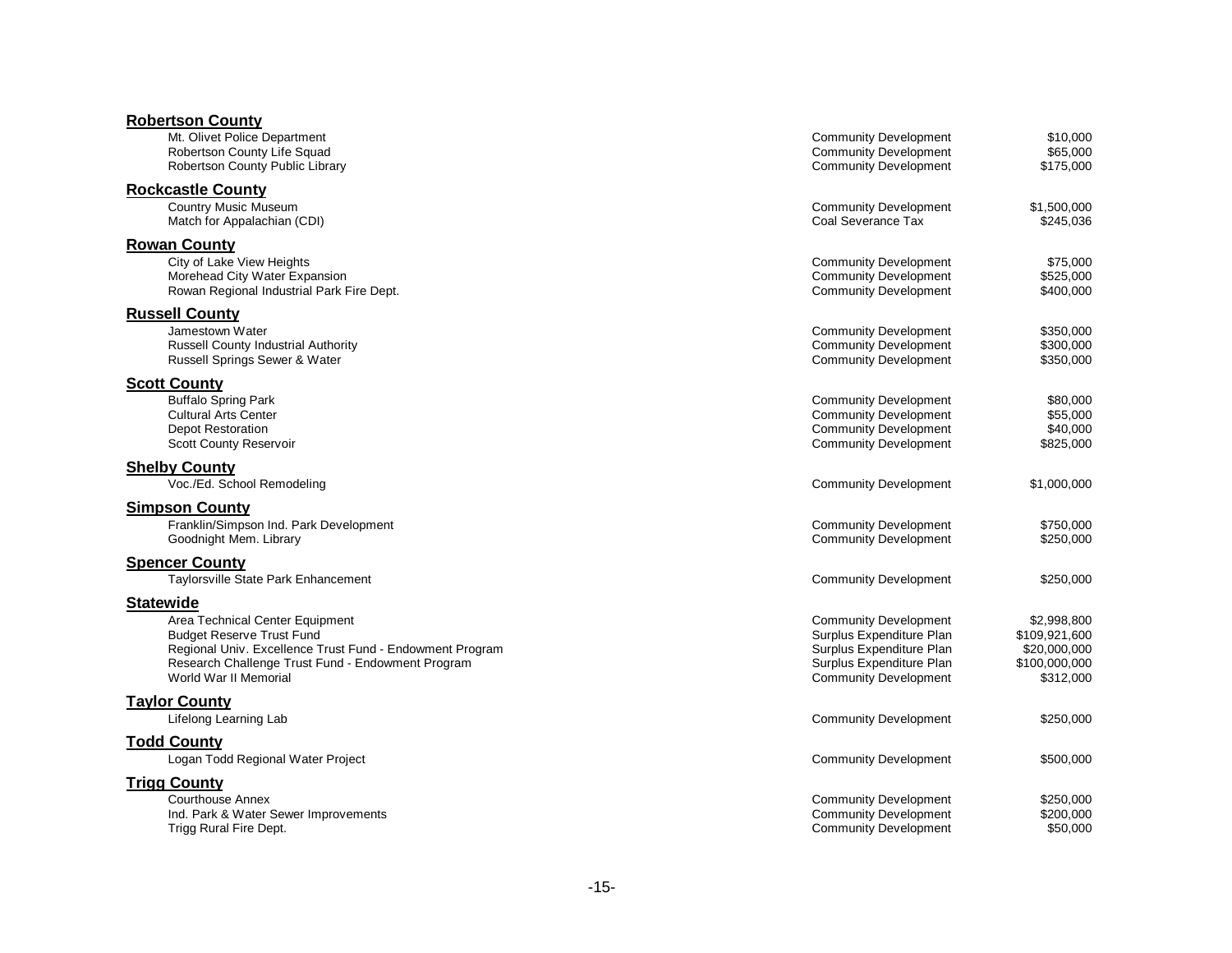| <b>Trimble County</b>                                                                                    |                                                    |                        |
|----------------------------------------------------------------------------------------------------------|----------------------------------------------------|------------------------|
| Trimble County Park Land Acq.                                                                            | <b>Community Development</b>                       | \$250,000              |
| <b>Union County</b>                                                                                      |                                                    |                        |
| 21st Century Training Classroom                                                                          | <b>Community Development</b>                       | \$500,000              |
| New Bldg. & Equip. for Tech. Ctr. at High School                                                         | Coal Severance Tax                                 | \$500,000              |
| Old Officers Club on Camp Breckinridge - Renov.<br>Union County Fairgrounds Convention Center & Pavilion | Coal Severance Tax<br><b>Community Development</b> | \$300,000<br>\$500,000 |
| <b>Warren County</b>                                                                                     |                                                    |                        |
| <b>Bowling Green Sidewalks</b>                                                                           | <b>Community Development</b>                       | \$30,000               |
| Capitol Arts Center-Bowling Green                                                                        | <b>Community Development</b>                       | \$6,750,000            |
| Gott Community Center, Inc.                                                                              | <b>Community Development</b>                       | \$15,000               |
| Oakland Street Repairs & Paving                                                                          | <b>Community Development</b>                       | \$100,000              |
| Plum Springs Street Improvements                                                                         | <b>Community Development</b>                       | \$50,000               |
| Smiths Grove City Hall Expansion                                                                         | <b>Community Development</b>                       | \$75,000               |
| <b>Washington County</b>                                                                                 |                                                    |                        |
| Mackville Community Park                                                                                 | <b>Community Development</b>                       | \$145,000              |
| St. Catharine College Water Lines                                                                        | <b>Community Development</b>                       | \$300,000              |
| <b>Willisburg Community Park</b>                                                                         | <b>Community Development</b>                       | \$305,000              |
| <b>Wayne County</b>                                                                                      |                                                    |                        |
| Wayne County Water                                                                                       | <b>Community Development</b>                       | \$500,000              |
| <b>Webster County</b>                                                                                    |                                                    |                        |
| Sebree Spring Park Swimming                                                                              | <b>Community Development</b>                       | \$50,000               |
| Webster County Courthouse Renovation                                                                     | <b>Community Development</b>                       | \$250,000              |
| <b>Webster County Courthouse Renovations</b>                                                             | Coal Severance Tax                                 | \$1,000,000            |
| Webster County Water/Sewer - City of Sebree                                                              | Coal Severance Tax                                 | \$500,000              |
| <b>Whitley County</b>                                                                                    |                                                    |                        |
| Whitley County Water Projects - Various                                                                  | Coal Severance Tax                                 | \$1,080,000            |
| <b>Whitley County Water</b>                                                                              | <b>Community Development</b>                       | \$1,000,000            |
| <b>Wolfe County</b>                                                                                      |                                                    |                        |
| <b>Campton Library</b>                                                                                   | <b>Community Development</b>                       | \$175,000              |
| City of Campton Equipment Purchase                                                                       | <b>Community Development</b>                       | \$50,000               |
| <b>Courthouse Renovations</b>                                                                            | Coal Severance Tax                                 | \$25,000               |
| <b>Volunteer Fire Department</b>                                                                         | <b>Community Development</b>                       | \$50,000               |
| <b>Water Plant Renovation</b>                                                                            | <b>Community Development</b>                       | \$175,000              |
| West Campton Water Pump Station<br>Wolfe County Industrial Property Acquisition                          | <b>Community Development</b><br>Coal Severance Tax | \$50,000<br>\$150,000  |
| <b>Wolfe County Road Equipment</b>                                                                       | Coal Severance Tax                                 | \$100,000              |
| Wolfe County VFD - Equipment                                                                             | Coal Severance Tax                                 | \$30,000               |
| <b>Woodford County</b>                                                                                   |                                                    |                        |
| <b>Community Center - Versailles</b>                                                                     | <b>Community Development</b>                       | \$500,000              |
| Versailles Water Project                                                                                 | <b>Community Development</b>                       | \$500,000              |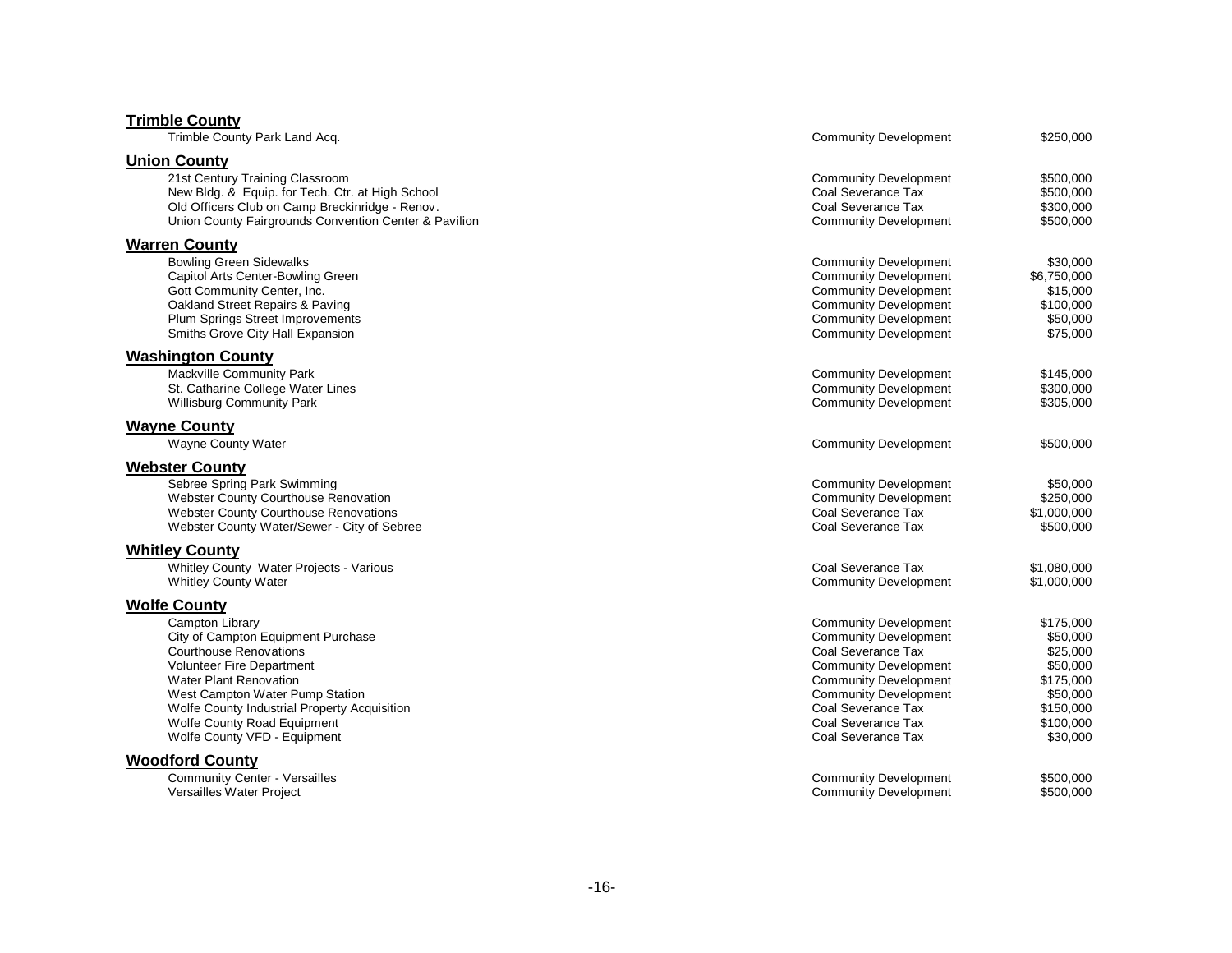| <b>COAL SEVERANCE TAX PROJECTS</b> | 2000-2001 | 2001-2002 |
|------------------------------------|-----------|-----------|
|                                    |           |           |

### **Local Government**

| <b>Bell County</b>                                                           |                         |             |           |
|------------------------------------------------------------------------------|-------------------------|-------------|-----------|
| American Legion Post #0014 Veterans Van                                      |                         | \$40,000    |           |
| Funding to purchase a van for transport of Veterans for medical services.    |                         |             |           |
|                                                                              | <b>Restricted Funds</b> | \$40,000    |           |
| <b>Arjay Center Park</b>                                                     |                         | \$50,000    |           |
| Development of a community park to provide various recreation activities.    |                         |             |           |
|                                                                              | <b>Restricted Funds</b> | \$50,000    |           |
| <b>Bell County Fiscal Court - Ambulance/Building</b>                         |                         | \$125,000   |           |
| To provide for the purchase of an ambulance and building renovation.         |                         |             |           |
|                                                                              | <b>Restricted Funds</b> | \$125,000   |           |
| <b>Bell County Fiscal Court - Road Grader</b>                                |                         | \$150,000   |           |
| To provide for the purchase of a road grader for the County road department. |                         |             |           |
|                                                                              | <b>Restricted Funds</b> | \$150,000   |           |
| <b>Bell County Fiscal Court 911 System</b>                                   |                         | \$250,000   |           |
| Funds to develop a county-wide 911 mapping system.                           |                         |             |           |
|                                                                              | <b>Restricted Funds</b> | \$250,000   |           |
| <b>Bell County Historical Society - Matching Funds</b>                       |                         |             | \$100,000 |
| Matching funds for expansion project.                                        |                         |             |           |
|                                                                              | <b>Restricted Funds</b> |             | \$100,000 |
| Bell County Industrial Found. Indust. Park Dev.                              |                         | \$1,000,000 |           |
| Funding to provide for development of a Single County Industrial Park.       |                         |             |           |
|                                                                              | <b>Restricted Funds</b> | \$1,000,000 |           |
| <b>Bell County Jail Vehicle</b>                                              |                         |             | \$25,000  |
| To purchase a vehicle to transport prisoners.                                |                         |             |           |
|                                                                              | <b>Restricted Funds</b> |             | \$25,000  |
| <b>Bell County Rescue Squad - Equipment</b>                                  |                         | \$20,000    |           |
| Funding for purchase of various rescue equipment.                            |                         |             |           |
|                                                                              | <b>Restricted Funds</b> | \$20,000    |           |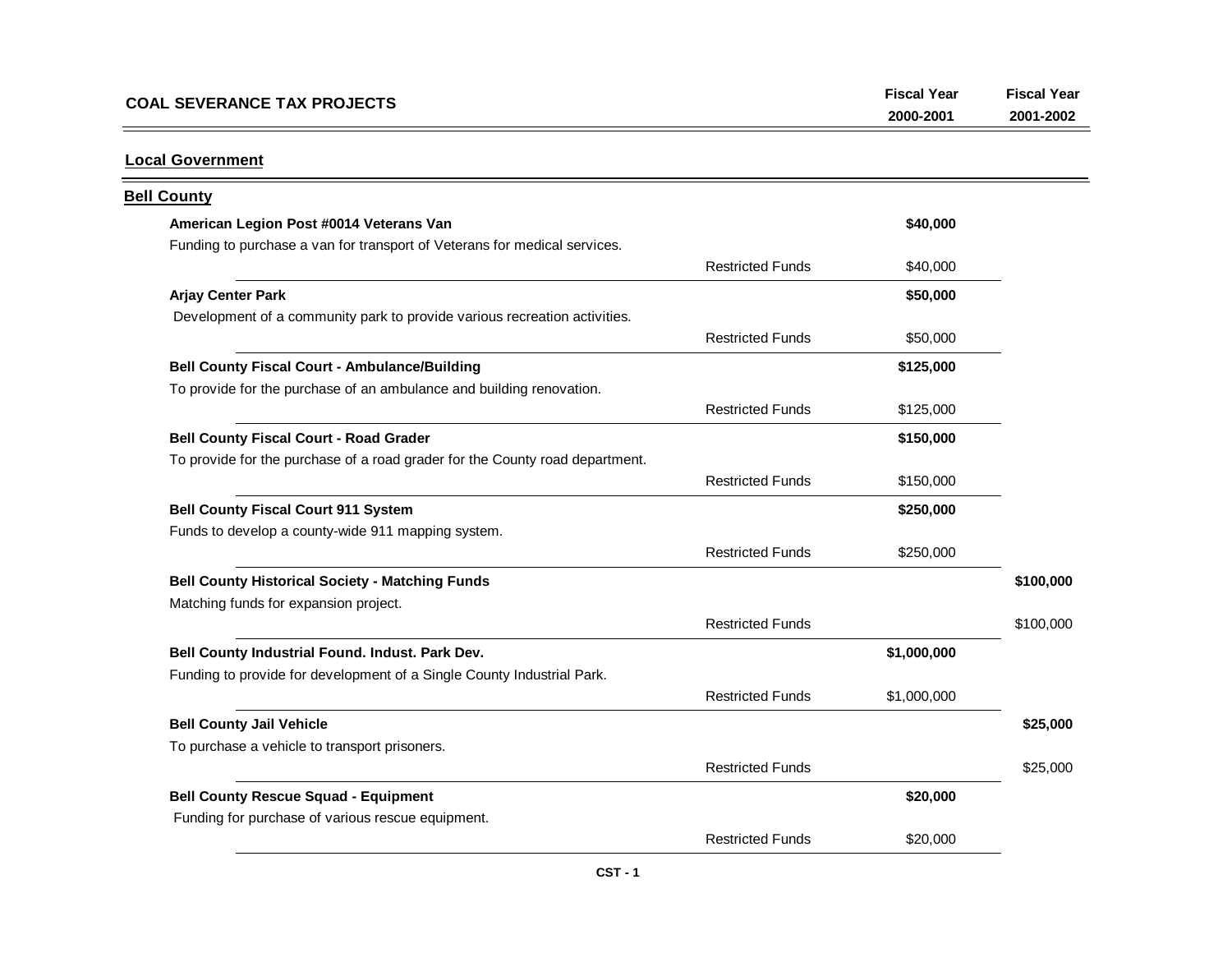| <b>COAL SEVERANCE TAX PROJECTS</b>                                                                             | <b>Fiscal Year</b><br>2000-2001 | <b>Fiscal Year</b><br>2001-2002 |
|----------------------------------------------------------------------------------------------------------------|---------------------------------|---------------------------------|
| <b>Bell County Sheriff Vehicles</b>                                                                            |                                 | \$50,000                        |
| To provide for the purchase of two Department vehicles.                                                        |                                 |                                 |
| <b>Restricted Funds</b>                                                                                        |                                 | \$50,000                        |
| <b>Bell County Volunteer Fire Department</b>                                                                   |                                 | \$348,000                       |
| Expansion and renovation of Four Mile and Right Fork Stations. Build new stations at Clear<br>Creek and Arjay. |                                 |                                 |
| <b>Restricted Funds</b>                                                                                        |                                 | \$348,000                       |
| <b>City of Middlesboro Community Projects</b>                                                                  | \$60,000                        |                                 |
| Funding for development of various community development projects.                                             |                                 |                                 |
| <b>Restricted Funds</b>                                                                                        | \$60,000                        |                                 |
| <b>City of Pineville Community Projects</b>                                                                    | \$60,000                        |                                 |
| To provide funding of various community development projects.                                                  |                                 |                                 |
| <b>Restricted Funds</b>                                                                                        | \$60,000                        |                                 |
| <b>City of Pineville Fire Department - Equipment</b>                                                           |                                 | \$20,000                        |
| Equipment purchase.                                                                                            |                                 |                                 |
| <b>Restricted Funds</b>                                                                                        |                                 | \$20,000                        |
| <b>Frakes Volunteer Fire Department Building</b>                                                               | \$25,000                        |                                 |
| To complete funding for building project.                                                                      |                                 |                                 |
| <b>Restricted Funds</b>                                                                                        | \$25,000                        |                                 |
| <b>Henderson Settlement - Renovation</b>                                                                       | \$50,000                        |                                 |
| For renovations and landscaping of existing facilities and grounds.                                            |                                 |                                 |
| <b>Restricted Funds</b>                                                                                        | \$50,000                        |                                 |
| Middlesboro Fire Department - Equipment                                                                        | \$20,000                        |                                 |
| Funding for purchase of fire fighting equipment.                                                               |                                 |                                 |
| <b>Restricted Funds</b>                                                                                        | \$20,000                        |                                 |
| Middlesboro/Bell Co. Public Library - Renov/Equip.                                                             | \$70,000                        |                                 |
| For renovation of facility and equipment/supply purchases.                                                     |                                 |                                 |
| <b>Restricted Funds</b>                                                                                        | \$70,000                        |                                 |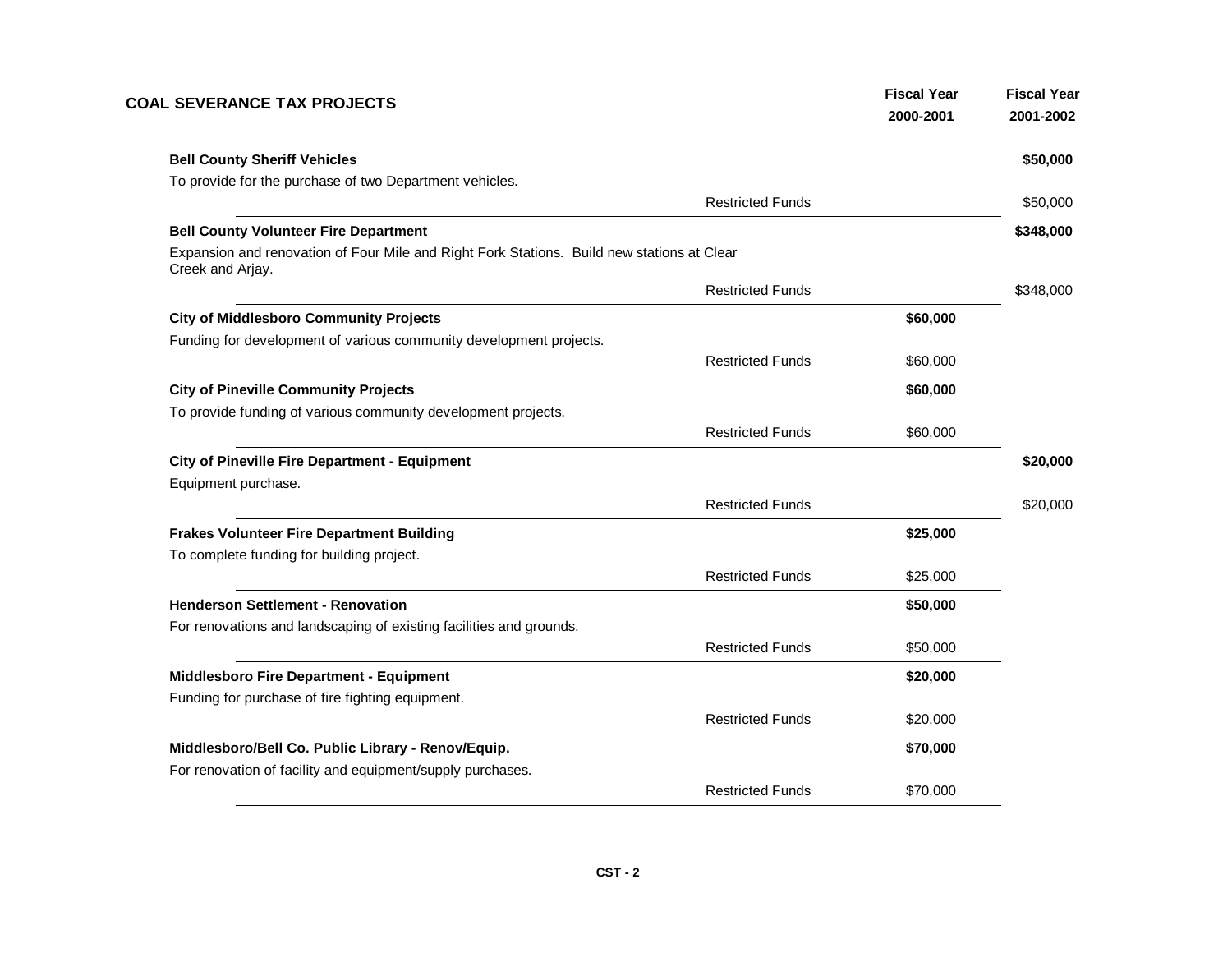| <b>COAL SEVERANCE TAX PROJECTS</b>                                              |                         | <b>Fiscal Year</b><br>2000-2001 | <b>Fiscal Year</b><br>2001-2002 |
|---------------------------------------------------------------------------------|-------------------------|---------------------------------|---------------------------------|
| <b>Pineville Senior Citizens Center - Renovation</b>                            |                         |                                 | \$100,000                       |
| For renovations and refurbishing of Sr. Citizen Center facility.                |                         |                                 |                                 |
|                                                                                 | <b>Restricted Funds</b> |                                 | \$100,000                       |
| Tri-County Vietnam Veterans Group - Veterans Park                               |                         | \$40,000                        |                                 |
| Funding toward development of a Veterans Park honoring all Veterans groups.     |                         |                                 |                                 |
|                                                                                 | <b>Restricted Funds</b> | \$40,000                        |                                 |
| <b>Boyd County</b>                                                              |                         |                                 |                                 |
| <b>Boyd County Water/Sewer Projects</b>                                         |                         | \$150,000                       | \$185,000                       |
| Funding for various water and sewer projects throughout Boyd County.            |                         |                                 |                                 |
|                                                                                 | <b>Restricted Funds</b> | \$150,000                       | \$185,000                       |
| <b>Breathitt County</b>                                                         |                         |                                 |                                 |
| <b>ARH Project - Corporate Expansion</b>                                        |                         | \$700,000                       |                                 |
| Support for corporate expansion into Eastern Kentucky service area.             |                         |                                 |                                 |
|                                                                                 | <b>Restricted Funds</b> | \$700,000                       |                                 |
| Breathitt County High School Rec. Field Improve.                                |                         | \$50,000                        |                                 |
| Provided for improvements to the Breathitt County High School recreation field. |                         |                                 |                                 |
|                                                                                 | <b>Restricted Funds</b> | \$50,000                        |                                 |
| City of Jackson - City Hall Project                                             |                         | \$100,000                       | \$100,000                       |
| Renovation and refurbishing of Jackson City Hall.                               |                         |                                 |                                 |
|                                                                                 | <b>Restricted Funds</b> | \$100,000                       | \$100,000                       |
| City of Jackson - Intergenerational Center                                      |                         | \$125,000                       | \$125,000                       |
| Development of an intergenerational center for Jackson.                         |                         |                                 |                                 |
|                                                                                 | <b>Restricted Funds</b> | \$125,000                       | \$125,000                       |
| <b>City of Jackson Water Treatment Plant</b>                                    |                         | \$200,000                       | \$100,000                       |
| For renovation and upgrades to the city water treatment plant.                  |                         |                                 |                                 |
|                                                                                 | <b>Restricted Funds</b> | \$200,000                       | \$100,000                       |
| <b>County Court Clerk Computer Upgrade</b>                                      |                         | \$40,000                        |                                 |
| Funding provided for upgrading the Clerk's computer system.                     |                         |                                 |                                 |
|                                                                                 | <b>Restricted Funds</b> | \$40,000                        |                                 |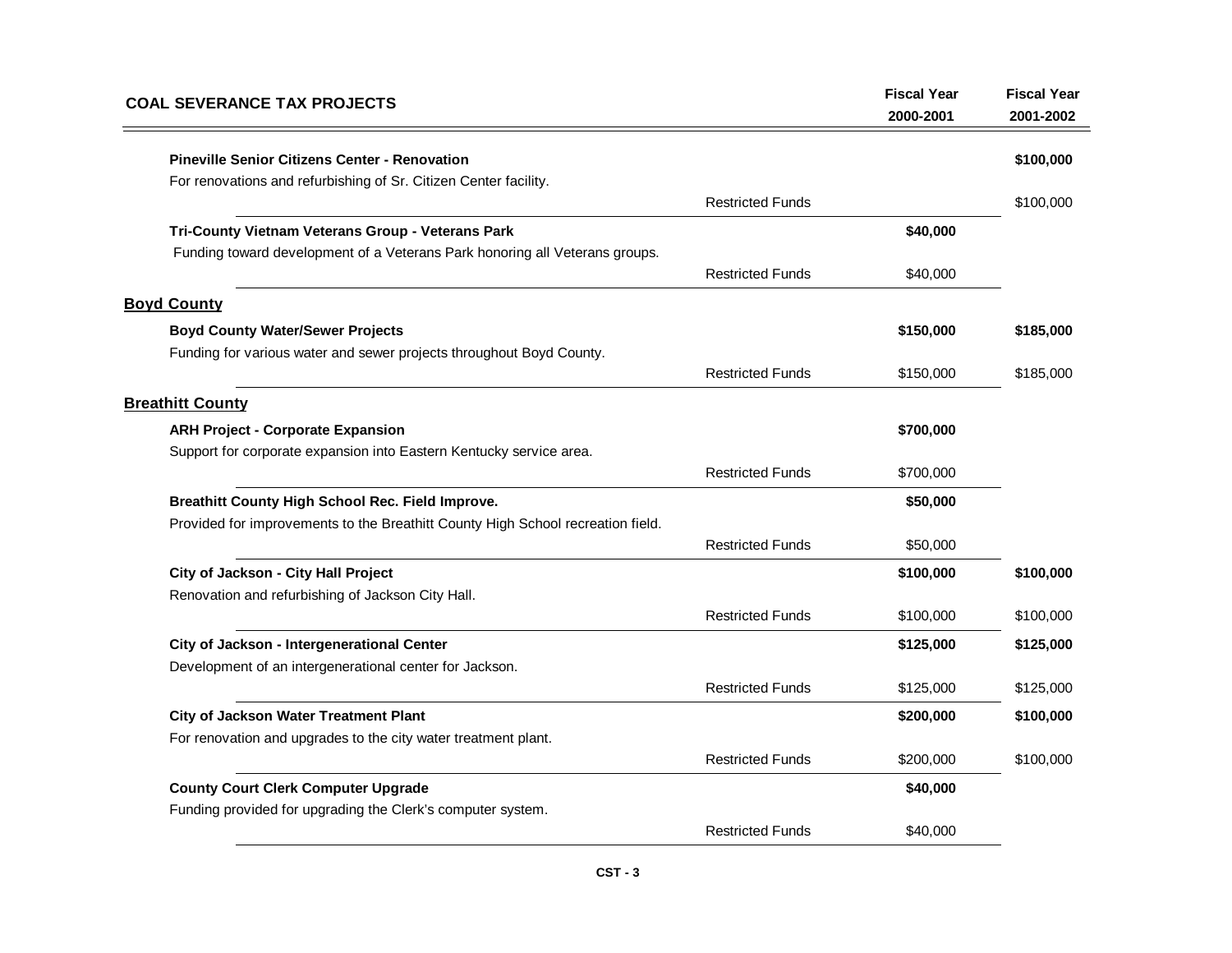| <b>COAL SEVERANCE TAX PROJECTS</b>                                                                                                                | <b>Fiscal Year</b><br>2000-2001 | <b>Fiscal Year</b><br>2001-2002 |
|---------------------------------------------------------------------------------------------------------------------------------------------------|---------------------------------|---------------------------------|
| Jackson Independent School Recreation Field                                                                                                       | \$50,000                        |                                 |
| Provided for improvements to the Jackson Independent School recreation field.                                                                     |                                 |                                 |
| <b>Restricted Funds</b>                                                                                                                           | \$50,000                        |                                 |
| Middle Kentucky River Student Headstart Bus                                                                                                       | \$40,000                        |                                 |
| Provided for the purchase of a Headstart bus to transport students.                                                                               |                                 |                                 |
| <b>Restricted Funds</b>                                                                                                                           | \$40,000                        |                                 |
| Mt. Carmel River Launching Facility                                                                                                               | \$50,000                        |                                 |
| To develop a river launching facility for Mt. Carmel.                                                                                             |                                 |                                 |
| <b>Restricted Funds</b>                                                                                                                           | \$50,000                        |                                 |
| Regional Performing Arts/Instructional Center                                                                                                     | \$100,000                       | \$100,000                       |
| For development of a performing arts/instructional life skills center.                                                                            |                                 |                                 |
| <b>Restricted Funds</b>                                                                                                                           | \$100,000                       | \$100,000                       |
| <b>Butler County</b>                                                                                                                              |                                 |                                 |
| <b>Butler County Water Project</b>                                                                                                                | \$100,000                       |                                 |
| Extend water lines to unserved areas of the county.                                                                                               |                                 |                                 |
| <b>Restricted Funds</b>                                                                                                                           | \$100,000                       |                                 |
| <b>Fire Department Radios</b>                                                                                                                     | \$110,000                       |                                 |
| Purchase of radios to enhance communication among five fire departments and a substation<br>in the county.                                        |                                 |                                 |
| <b>Restricted Funds</b>                                                                                                                           | \$110,000                       |                                 |
| <b>Caldwell County</b>                                                                                                                            |                                 |                                 |
| <b>Debt Repayment/Existing Spec Building</b>                                                                                                      | \$139,471                       |                                 |
| Retire a portion of the principal on a bank loan that the industrial authority incurred to<br>finance the construction of a speculative building. |                                 |                                 |
| <b>Restricted Funds</b>                                                                                                                           | \$139,471                       |                                 |
| <b>Carter County</b>                                                                                                                              |                                 |                                 |
| <b>Carter County Jail</b>                                                                                                                         | \$213,000                       |                                 |
| Partial funding for construction of a new jail.                                                                                                   |                                 |                                 |
| <b>Restricted Funds</b>                                                                                                                           | \$213,000                       |                                 |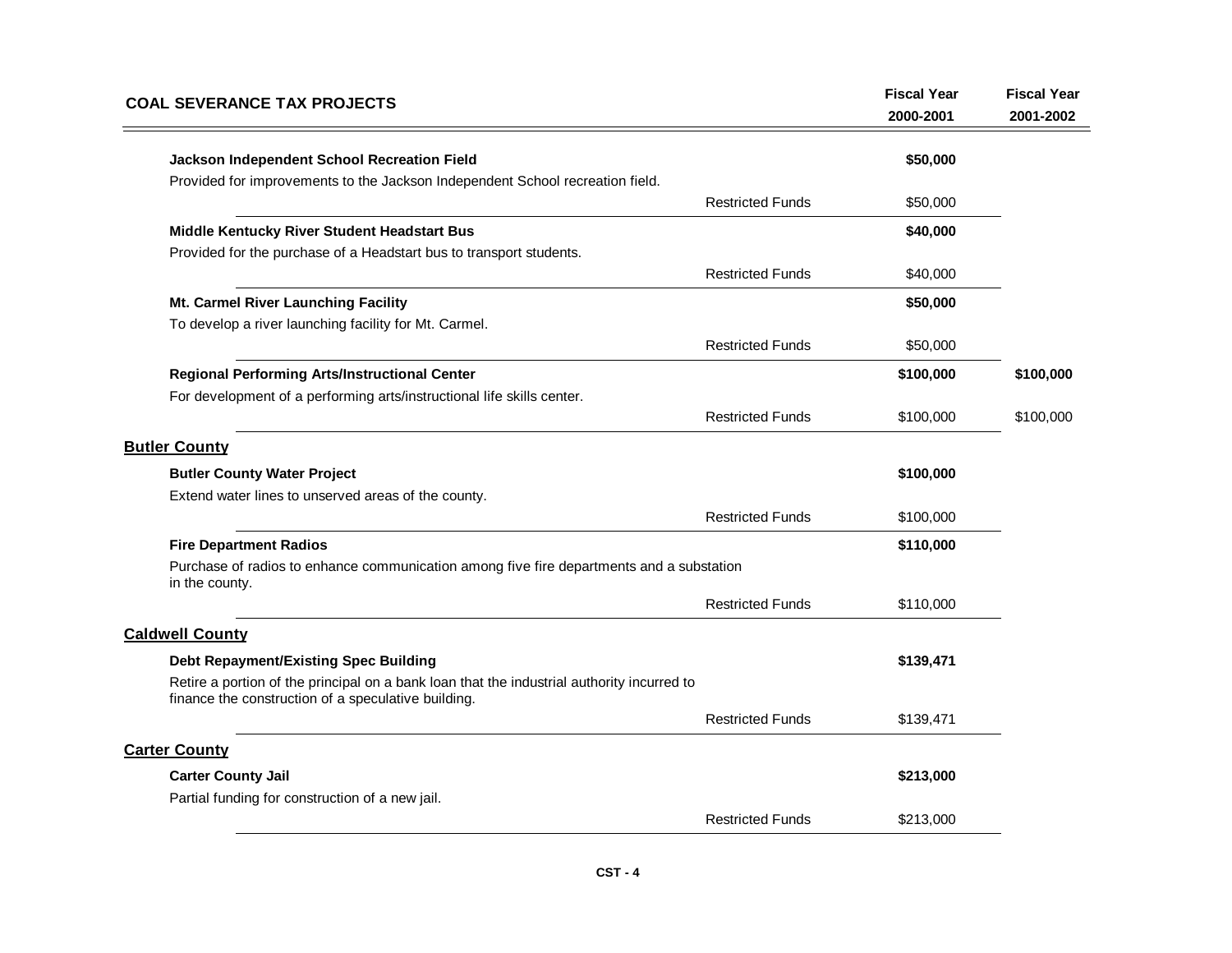| <b>COAL SEVERANCE TAX PROJECTS</b>                                                                                                                                            | <b>Fiscal Year</b><br>2000-2001 | <b>Fiscal Year</b><br>2001-2002 |
|-------------------------------------------------------------------------------------------------------------------------------------------------------------------------------|---------------------------------|---------------------------------|
| <b>Connector Road Olive Hill to Fire Station</b>                                                                                                                              | \$100,000                       |                                 |
| Improve fire station's response time by improving accessibility.<br><b>Restricted Funds</b>                                                                                   | \$100,000                       |                                 |
| Hanna Lane Water Project                                                                                                                                                      | \$230,000                       |                                 |
| Extend water service to the Hanna Lane area.                                                                                                                                  |                                 |                                 |
| <b>Restricted Funds</b>                                                                                                                                                       | \$230,000                       |                                 |
| <b>Olive Hill Historical Society Museum</b>                                                                                                                                   | \$62,000                        | \$88,000                        |
| Support efforts of the Historical Society to complete a museum at the old Hippo School.                                                                                       |                                 |                                 |
| <b>Restricted Funds</b>                                                                                                                                                       | \$62,000                        | \$88,000                        |
| <b>Christian County</b>                                                                                                                                                       |                                 |                                 |
| <b>Christian County Water Project</b>                                                                                                                                         | \$150,000                       |                                 |
| Project will be used to extend or improve drinking water service to users of the Christian<br>County Water District.                                                          |                                 |                                 |
| <b>Restricted Funds</b>                                                                                                                                                       | \$150,000                       |                                 |
| <b>Daviess County</b>                                                                                                                                                         |                                 |                                 |
| <b>Daviess County Park and Visitors Center</b>                                                                                                                                | \$250,000                       |                                 |
| Construction of a 3,000 sq. ft. structure at the entrance of Yellow Creek Park to house park<br>administrative/operations offices, educational exhibits and community events. |                                 |                                 |
| <b>Restricted Funds</b>                                                                                                                                                       | \$250,000                       |                                 |
| <b>Edmonson County</b>                                                                                                                                                        |                                 |                                 |
| <b>Edmonson County Parks Board Improvement Project</b>                                                                                                                        | \$13,273                        |                                 |
| Various improvements at Edmonson County parks.                                                                                                                                |                                 |                                 |
| <b>Restricted Funds</b>                                                                                                                                                       | \$13,273                        |                                 |
| <b>Elliott County</b>                                                                                                                                                         |                                 |                                 |
| <b>Elliott County Economic Development Projects</b>                                                                                                                           |                                 | \$150,000                       |
| Proposed funding for various economic development activities by the Elliott County Fiscal<br>Court.                                                                           |                                 |                                 |
| <b>Restricted Funds</b>                                                                                                                                                       |                                 | \$150,000                       |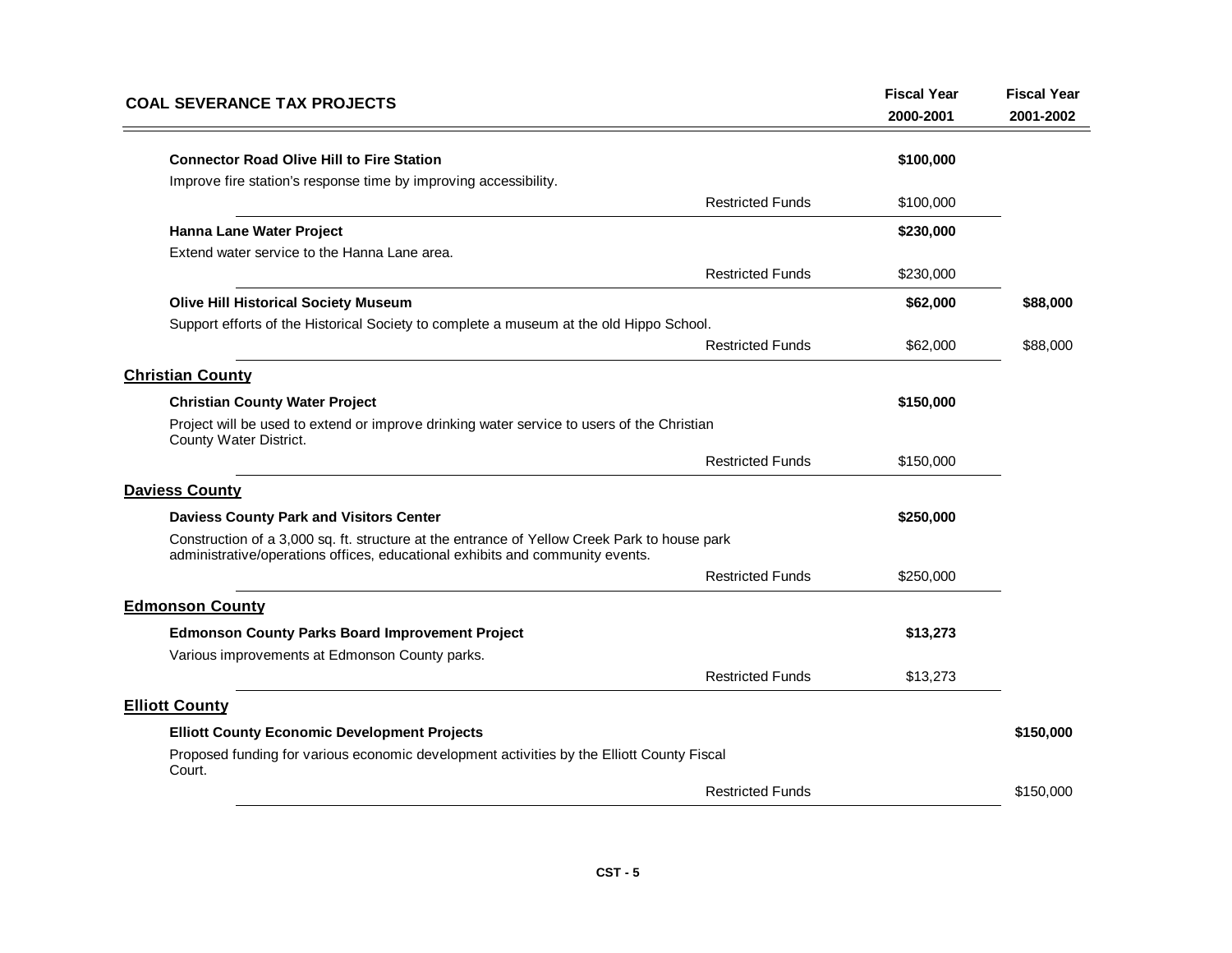| <b>COAL SEVERANCE TAX PROJECTS</b>                                           |                         | <b>Fiscal Year</b><br>2000-2001 | <b>Fiscal Year</b><br>2001-2002 |
|------------------------------------------------------------------------------|-------------------------|---------------------------------|---------------------------------|
| <b>Elliott County Garage Building Project</b>                                |                         | \$68,000                        |                                 |
| Funding for county garage renovation project.                                |                         |                                 |                                 |
|                                                                              | <b>Restricted Funds</b> | \$68,000                        |                                 |
| <b>Elliott County Parks and Recreation</b>                                   |                         | \$90,000                        |                                 |
| Funding for various parks and recreation projects in the county.             |                         |                                 |                                 |
|                                                                              | <b>Restricted Funds</b> | \$90,000                        |                                 |
| <b>Floyd County</b>                                                          |                         |                                 |                                 |
| Allen Central High School Football Field Renov.                              |                         | \$100,000                       |                                 |
| For improvements to the High School football field.                          |                         |                                 |                                 |
|                                                                              | <b>Restricted Funds</b> | \$100,000                       |                                 |
| <b>Betsy Lane High School Football Field Renovations</b>                     |                         | \$100,000                       |                                 |
| For improvements to the High School football field.                          |                         |                                 |                                 |
|                                                                              | <b>Restricted Funds</b> | \$100,000                       |                                 |
| <b>David School Equipment</b>                                                |                         | \$25,000                        |                                 |
| Provided for the purchase of equipment for the David School.                 |                         |                                 |                                 |
|                                                                              | <b>Restricted Funds</b> | \$25,000                        |                                 |
| <b>Floyd County Courthouse Renovations</b>                                   |                         | \$100,000                       |                                 |
| For improvements and renovations to the Floyd County Courthouse.             |                         |                                 |                                 |
|                                                                              | <b>Restricted Funds</b> | \$100,000                       |                                 |
| <b>Floyd County Water Projects</b>                                           |                         | \$500,000                       | \$500,000                       |
| Funding for various water project expansions determined by the Fiscal Court. |                         |                                 |                                 |
|                                                                              | <b>Restricted Funds</b> | \$500,000                       | \$500,000                       |
| <b>Industrial Site Expansions</b>                                            |                         | \$200,000                       |                                 |
| Provided for development and expansion of county industrial sites.           |                         |                                 |                                 |
|                                                                              | <b>Restricted Funds</b> | \$200,000                       |                                 |
| John M. Stumbo Community Park                                                |                         | \$25,000                        |                                 |
| For expansion and Development of the John M. Stumbo Community Park.          |                         |                                 |                                 |
|                                                                              | <b>Restricted Funds</b> | \$25,000                        |                                 |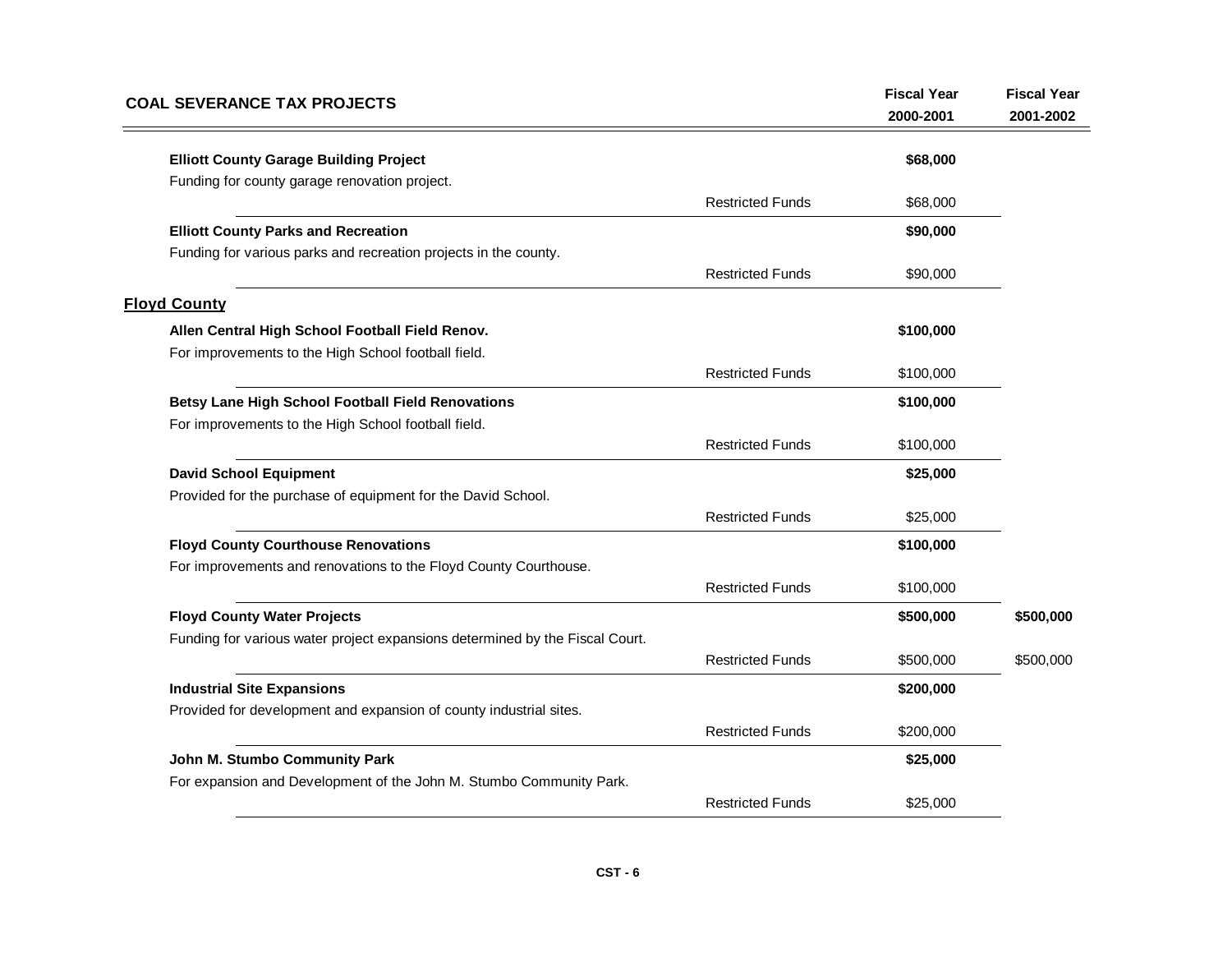| <b>COAL SEVERANCE TAX PROJECTS</b>                                                                  |                         | <b>Fiscal Year</b><br>2000-2001 | <b>Fiscal Year</b><br>2001-2002 |
|-----------------------------------------------------------------------------------------------------|-------------------------|---------------------------------|---------------------------------|
|                                                                                                     |                         |                                 |                                 |
| <b>Martin Flood Control Project</b>                                                                 |                         | \$60,000                        |                                 |
| Provided as local match for the Martin Flood Control Project.                                       |                         |                                 |                                 |
|                                                                                                     | <b>Restricted Funds</b> | \$60,000                        |                                 |
| <b>McDowell Flood Control Project</b>                                                               |                         | \$200,000                       |                                 |
| Provided as local match for the McDowell Flood Control Project.                                     |                         |                                 |                                 |
|                                                                                                     | <b>Restricted Funds</b> | \$200,000                       |                                 |
| <b>Parks and Recreation Improvements</b>                                                            |                         | \$150,000                       |                                 |
| Funding provided to develop and improve various recreation areas determined by the Fiscal<br>Court. |                         |                                 |                                 |
|                                                                                                     | <b>Restricted Funds</b> | \$150,000                       |                                 |
| <b>Sugar Loaf Flood Control Project</b>                                                             |                         | \$40,000                        |                                 |
| Provided as local match for the Sugar Loaf Flood Control Project.                                   |                         |                                 |                                 |
|                                                                                                     | <b>Restricted Funds</b> | \$40,000                        |                                 |
| <b>Wayland Community Center Equipment</b>                                                           |                         | \$25,000                        |                                 |
| For the purchase of equipment for Wayland Community Center.                                         |                         |                                 |                                 |
|                                                                                                     | <b>Restricted Funds</b> | \$25,000                        |                                 |
| <b>Greenup County</b>                                                                               |                         |                                 |                                 |
| <b>Pond Run Road Improvements</b>                                                                   |                         | \$148,800                       | \$85,200                        |
| Pond Run Road improvements from US 23 to Old US 23.                                                 |                         |                                 |                                 |
|                                                                                                     | <b>Restricted Funds</b> | \$148,800                       | \$85,200                        |
| <b>Harlan County</b>                                                                                |                         |                                 |                                 |
| <b>Benham Coal Miners Monument</b>                                                                  |                         |                                 | \$50,000                        |
| Design and construction of a Coal Miner Monument.                                                   |                         |                                 |                                 |
|                                                                                                     | <b>Restricted Funds</b> |                                 | \$50,000                        |
| <b>Bledsoe Volunteer Fire Department - Equipment</b>                                                |                         | \$10,000                        |                                 |
| Purchase of fire fighting equipment.                                                                |                         |                                 |                                 |
|                                                                                                     | <b>Restricted Funds</b> | \$10,000                        |                                 |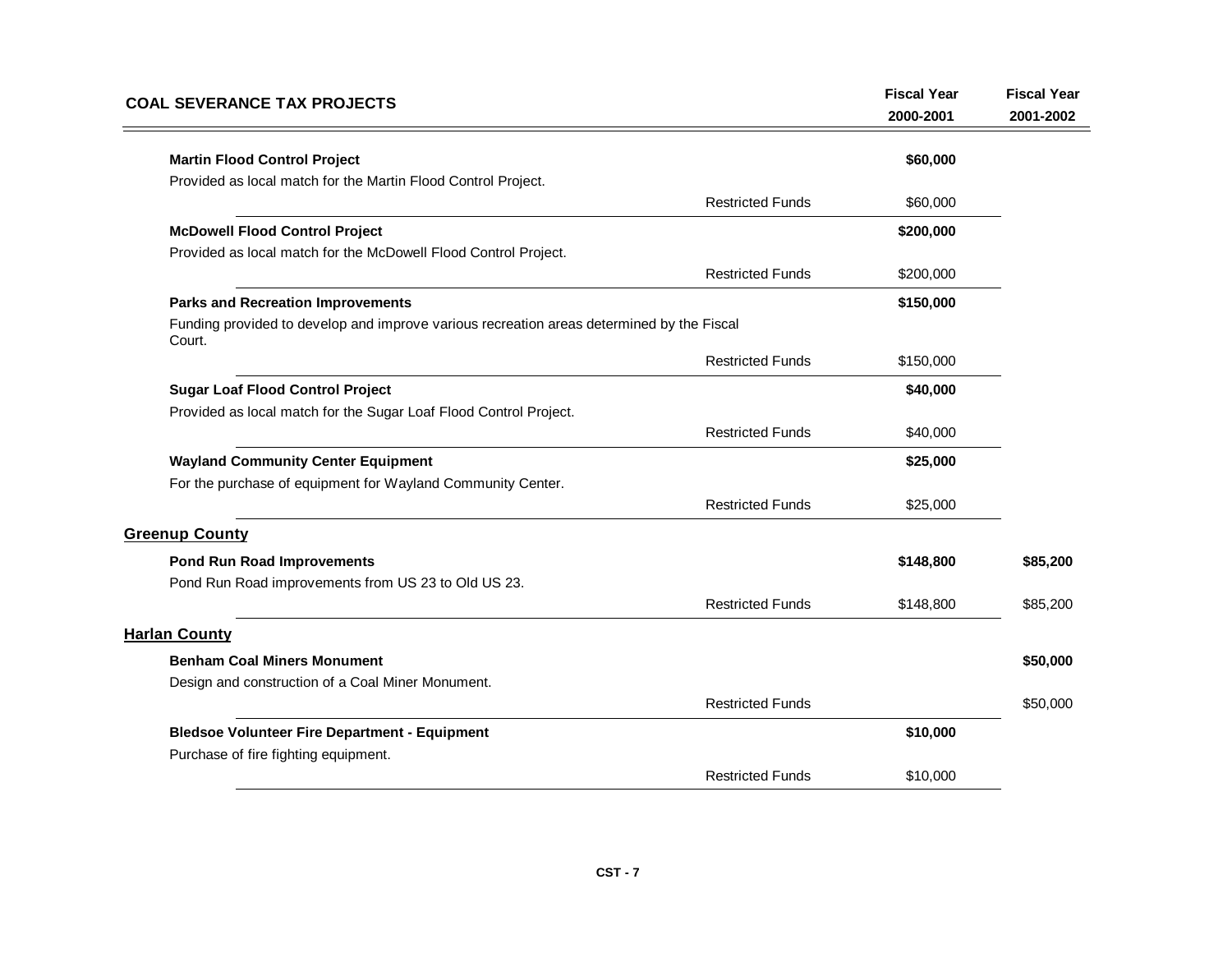| <b>COAL SEVERANCE TAX PROJECTS</b>                                                                                     |                         | <b>Fiscal Year</b><br>2000-2001 | <b>Fiscal Year</b><br>2001-2002 |
|------------------------------------------------------------------------------------------------------------------------|-------------------------|---------------------------------|---------------------------------|
| <b>Cawood Water District Expansion</b>                                                                                 |                         | \$50,000                        | \$150,000                       |
| Funding to provide water system expansion to surrounding areas.                                                        |                         |                                 |                                 |
|                                                                                                                        | <b>Restricted Funds</b> | \$50,000                        | \$150,000                       |
| Center for Appalachian Development - Study                                                                             |                         | \$150,000                       |                                 |
| Design study for development of an Appalachian Development Center at SECC.                                             |                         |                                 |                                 |
|                                                                                                                        | <b>Restricted Funds</b> | \$150,000                       |                                 |
| City of Cumberland - Blair Water/Sewer                                                                                 |                         | \$25,000                        |                                 |
| Funding provided for Blair Water/Sewer System expansions.                                                              |                         |                                 |                                 |
|                                                                                                                        | <b>Restricted Funds</b> | \$25,000                        |                                 |
| <b>City of Cumberland - Sewer Plant Equipment</b>                                                                      |                         | \$15,000                        |                                 |
| Equipment purchase for the sewer plant.                                                                                |                         |                                 |                                 |
|                                                                                                                        | <b>Restricted Funds</b> | \$15,000                        |                                 |
| <b>City of Evarts - Various Community Developments</b>                                                                 |                         | \$25,000                        |                                 |
| Provided for various community development projects throughout the city.                                               |                         |                                 |                                 |
|                                                                                                                        | <b>Restricted Funds</b> | \$25,000                        |                                 |
| <b>City of Harlan Regional Sewer</b>                                                                                   |                         | \$500,000                       | \$500,000                       |
| Regional Sewer project linking to the City of Evarts sewer system.                                                     |                         |                                 |                                 |
|                                                                                                                        | <b>Restricted Funds</b> | \$500,000                       | \$500,000                       |
| City of Loyall - City Operations and Maintenance                                                                       |                         | \$25,000                        |                                 |
| Funds provided for operations and maintenance activities of the city.                                                  |                         |                                 |                                 |
|                                                                                                                        | <b>Restricted Funds</b> | \$25,000                        |                                 |
| <b>City of Lynch - Various Community Developments</b>                                                                  |                         | \$25,000                        |                                 |
| Provide for various community development activities.                                                                  |                         |                                 |                                 |
|                                                                                                                        | <b>Restricted Funds</b> | \$25,000                        |                                 |
| <b>City of Wallins - Recreational Improvements</b><br>Funding for development/expansion of recreational opportunities. |                         | \$25,000                        |                                 |
|                                                                                                                        | <b>Restricted Funds</b> | \$25,000                        |                                 |
|                                                                                                                        |                         |                                 |                                 |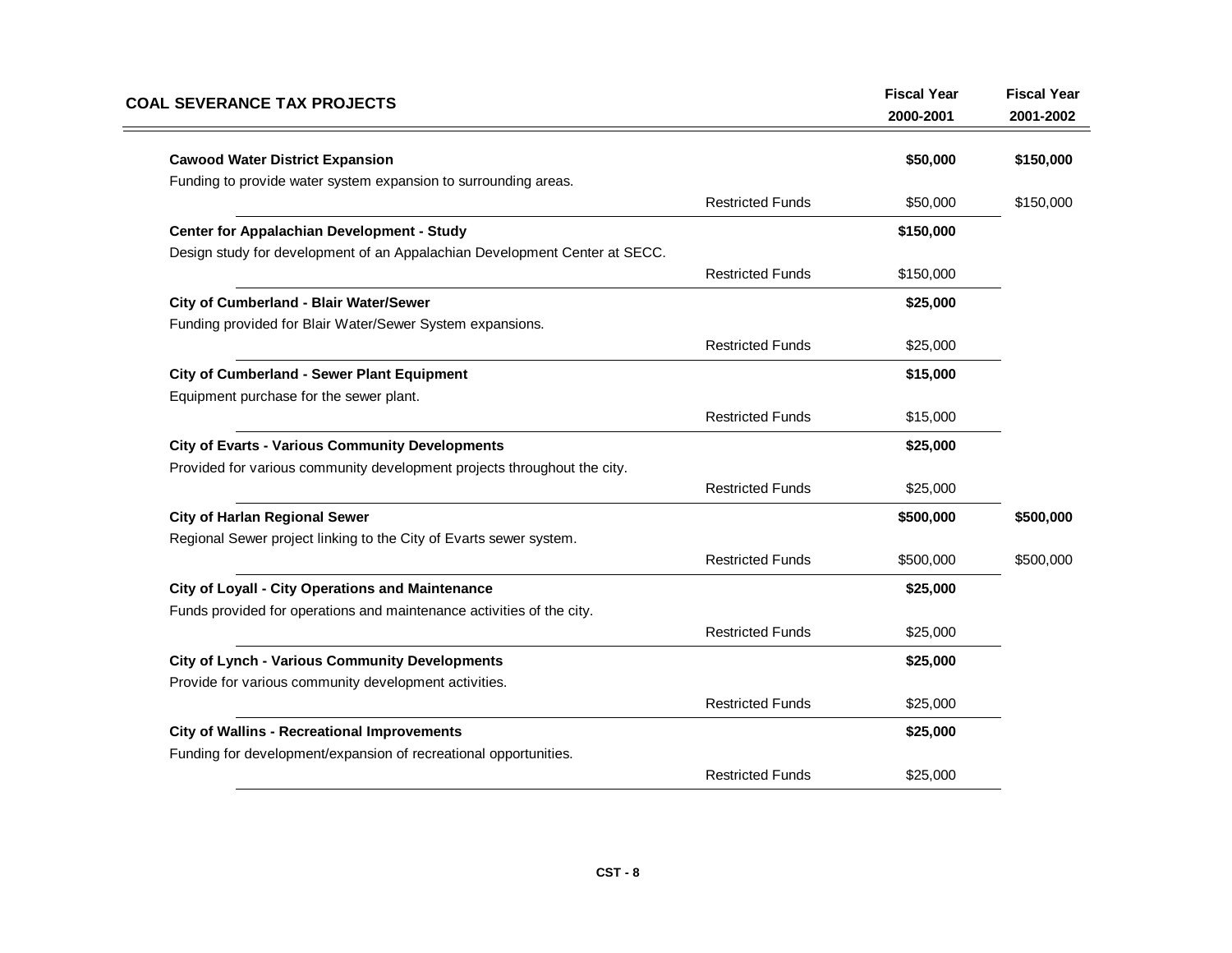| <b>COAL SEVERANCE TAX PROJECTS</b>                                                                                                                                   | <b>Fiscal Year</b><br>2000-2001 | <b>Fiscal Year</b><br>2001-2002 |
|----------------------------------------------------------------------------------------------------------------------------------------------------------------------|---------------------------------|---------------------------------|
| <b>City of Wallins Water System</b>                                                                                                                                  | \$50,000                        | \$50,000                        |
| Water system renovations and extensions.                                                                                                                             |                                 |                                 |
| <b>Restricted Funds</b>                                                                                                                                              | \$50,000                        | \$50,000                        |
| <b>Cloverfork Multi-Purpose Center - Renovation</b>                                                                                                                  | \$25,000                        |                                 |
| Renovations for existing facility.                                                                                                                                   |                                 |                                 |
| <b>Restricted Funds</b>                                                                                                                                              | \$25,000                        |                                 |
| <b>Cloverfork Museum Facility - Renovation</b>                                                                                                                       | \$10,000                        |                                 |
| Renovations for existing structures.                                                                                                                                 |                                 |                                 |
| <b>Restricted Funds</b>                                                                                                                                              | \$10,000                        |                                 |
| <b>CVADD/Cloverlick Water Study</b>                                                                                                                                  | \$50,000                        |                                 |
| To develop and provide preliminary engineering, cost estimates, other associated activities<br>related to provide safe drinking water to the citizens of Cloverlick. |                                 |                                 |
| <b>Restricted Funds</b>                                                                                                                                              | \$50,000                        |                                 |
| East Kentucky Social Club - Roof                                                                                                                                     | \$25,000                        |                                 |
| Replacement of the roof on the existing facility.                                                                                                                    |                                 |                                 |
| <b>Restricted Funds</b>                                                                                                                                              | \$25,000                        |                                 |
| <b>Green Hill Community Park</b>                                                                                                                                     | \$40,000                        |                                 |
| Expansion and redevelopment of a community park.                                                                                                                     |                                 |                                 |
| <b>Restricted Funds</b>                                                                                                                                              | \$40,000                        |                                 |
| <b>Harlan County IDA</b>                                                                                                                                             | \$100,000                       |                                 |
| Funding for economic and industrial activities, including operational, incentives and park<br>development.                                                           |                                 |                                 |
| <b>Restricted Funds</b>                                                                                                                                              | \$100,000                       |                                 |
| Harlan County Rescue Squad - Equipment                                                                                                                               | \$20,000                        |                                 |
| Purchase of equipment to upgrade existing inventory.                                                                                                                 |                                 |                                 |
| <b>Restricted Funds</b>                                                                                                                                              | \$20,000                        |                                 |
| Jones Creek Volunteer Fire Department - Equipment                                                                                                                    | \$10,000                        |                                 |
| Purchase of fire fighting equipment.<br><b>Restricted Funds</b>                                                                                                      | \$10,000                        |                                 |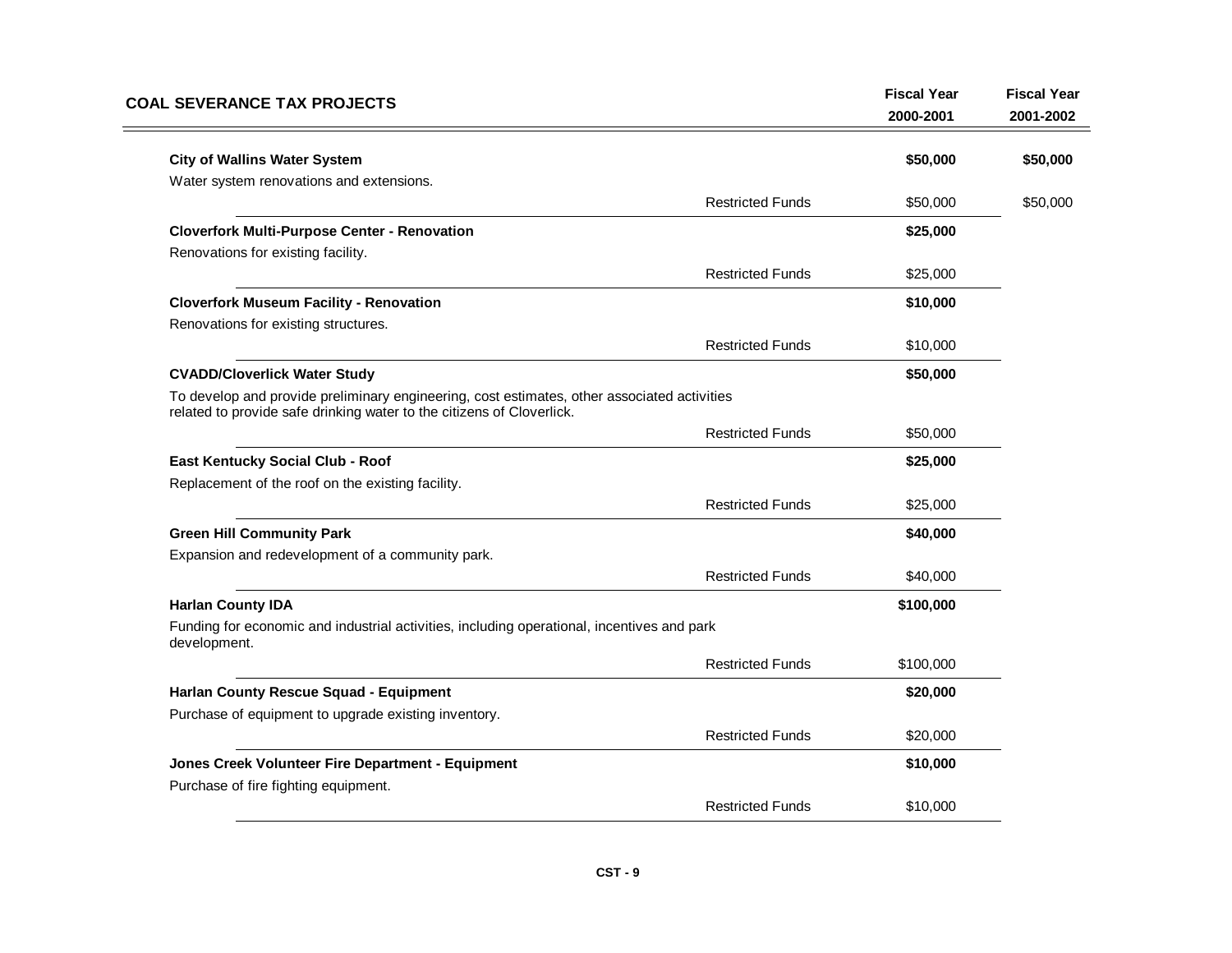| <b>COAL SEVERANCE TAX PROJECTS</b>                                                                                          |                         | <b>Fiscal Year</b><br>2000-2001 | <b>Fiscal Year</b><br>2001-2002 |
|-----------------------------------------------------------------------------------------------------------------------------|-------------------------|---------------------------------|---------------------------------|
| <b>Kingdom Come IDA Development</b>                                                                                         |                         | \$800,000                       | \$200,000                       |
| Funding for economic and industrial activities, including operational, industrial park<br>developments, and job incentives. |                         |                                 |                                 |
|                                                                                                                             | <b>Restricted Funds</b> | \$800,000                       | \$200,000                       |
| <b>Martins Fork Volunteer Fire Department Equipment</b>                                                                     |                         | \$10,000                        |                                 |
| Purchase of fire fighting equipment.                                                                                        |                         |                                 |                                 |
|                                                                                                                             | <b>Restricted Funds</b> | \$10,000                        |                                 |
| <b>New Covenant Kitchen</b>                                                                                                 |                         | \$20,000                        |                                 |
| Funding for renovation, equipment, and operations of a food kitchen.                                                        |                         |                                 |                                 |
|                                                                                                                             | <b>Restricted Funds</b> | \$20,000                        |                                 |
| Pine Mountain Development Corporation - Loan Fund                                                                           |                         | \$25,000                        |                                 |
| Funds provided for expansion of a micro-loan fund for small business start-ups.                                             |                         |                                 |                                 |
|                                                                                                                             | <b>Restricted Funds</b> | \$25,000                        |                                 |
| Pine Mountain Volunteer Fire Department - Equip.                                                                            |                         | \$10,000                        |                                 |
| Purchase of fire fighting equipment.                                                                                        |                         |                                 |                                 |
|                                                                                                                             | <b>Restricted Funds</b> | \$10,000                        |                                 |
| Southeast Community College Found. - Tourism Proj.                                                                          |                         | \$300,000                       | \$370,000                       |
| Operations funds for Benham Inn, Kentucky Coal Mine Museum, and Sleepy Hollow Golf<br>Course.                               |                         |                                 |                                 |
|                                                                                                                             | <b>Restricted Funds</b> | \$300,000                       | \$370,000                       |
| Sunshine School - Operating for Child Care Prog.                                                                            |                         | \$100,000                       |                                 |
| Operational funds for various child care programs.                                                                          |                         |                                 |                                 |
|                                                                                                                             | <b>Restricted Funds</b> | \$100,000                       |                                 |
| <b>Sunshine Volunteer Fire Department Equipment</b>                                                                         |                         | \$10,000                        |                                 |
| Funding for purchases of fire fighting equipment.                                                                           |                         |                                 |                                 |
|                                                                                                                             | <b>Restricted Funds</b> | \$10,000                        |                                 |
| <b>Tri-City Downtown Revitalization</b>                                                                                     |                         | \$50,000                        |                                 |
| Development and operations of a downtown revitalization strategy.                                                           |                         |                                 |                                 |
|                                                                                                                             | <b>Restricted Funds</b> | \$50,000                        |                                 |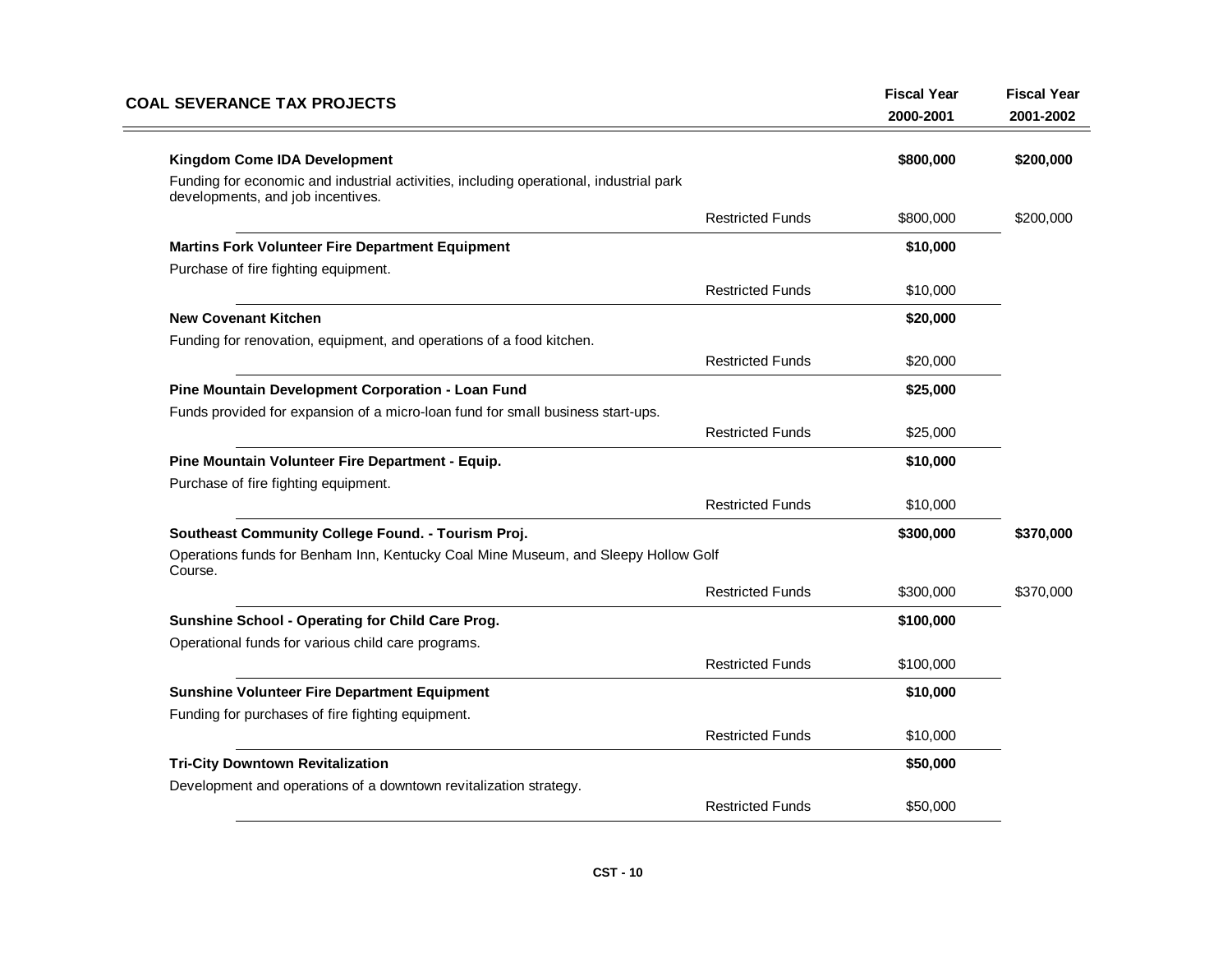| <b>COAL SEVERANCE TAX PROJECTS</b>                                                                                                    |                         | <b>Fiscal Year</b><br>2000-2001 | <b>Fiscal Year</b><br>2001-2002 |
|---------------------------------------------------------------------------------------------------------------------------------------|-------------------------|---------------------------------|---------------------------------|
| Tri-City Little League- Park Improvements                                                                                             |                         | \$15,000                        |                                 |
| Funding to improve the Little League Park.                                                                                            |                         |                                 |                                 |
|                                                                                                                                       | <b>Restricted Funds</b> | \$15,000                        |                                 |
| <b>Tri-City Rescue Squad - Equipment</b>                                                                                              |                         | \$20,000                        |                                 |
| Provide for equipment purchases and routine maintenance activities.                                                                   |                         |                                 |                                 |
|                                                                                                                                       | <b>Restricted Funds</b> | \$20,000                        |                                 |
| Yoakum Creek VFD - Renovations/Equipment                                                                                              |                         | \$25,000                        |                                 |
| Funding for renovations and equipment purchase.                                                                                       |                         |                                 |                                 |
|                                                                                                                                       | <b>Restricted Funds</b> | \$25,000                        |                                 |
| <b>Henderson County</b>                                                                                                               |                         |                                 |                                 |
| <b>Birk City Road Water Project</b>                                                                                                   |                         | \$21,000                        |                                 |
| Extend water service to unserved households at end of existing lines.                                                                 |                         |                                 |                                 |
|                                                                                                                                       | <b>Restricted Funds</b> | \$21,000                        |                                 |
| <b>Henderson County Road Bore Water Project</b>                                                                                       |                         | \$225,000                       |                                 |
| Finance bore under Audubon Parkway and some extension to and from bore site to enable<br>tie in and increase line size from 3" to 8". |                         |                                 |                                 |
|                                                                                                                                       | <b>Restricted Funds</b> | \$225,000                       |                                 |
| <b>Melton Road Waterlines</b>                                                                                                         |                         | \$16,500                        |                                 |
| Extend water service to unserved households at end of existing lines.                                                                 |                         |                                 |                                 |
|                                                                                                                                       | <b>Restricted Funds</b> | \$16,500                        |                                 |
| Middle Delaware Road Water Project                                                                                                    |                         | \$22,700                        |                                 |
| Extend water service to unserved households at end of existing lines.                                                                 |                         |                                 |                                 |
|                                                                                                                                       | <b>Restricted Funds</b> | \$22,700                        |                                 |
| Water and Sewer Department Merger Study                                                                                               |                         | \$20,000                        |                                 |
| Finance a study to determine whether Henderson County Water District should merge with<br>the City of Henderson Utilities.            |                         |                                 |                                 |
|                                                                                                                                       | <b>Restricted Funds</b> | \$20,000                        |                                 |
| Water and Sewer Lines - Henderson Fairgrounds                                                                                         |                         | \$44,800                        |                                 |
| Extend water and sewer lines to the new Henderson County Fairground site.                                                             |                         |                                 |                                 |
|                                                                                                                                       | <b>Restricted Funds</b> | \$44,800                        |                                 |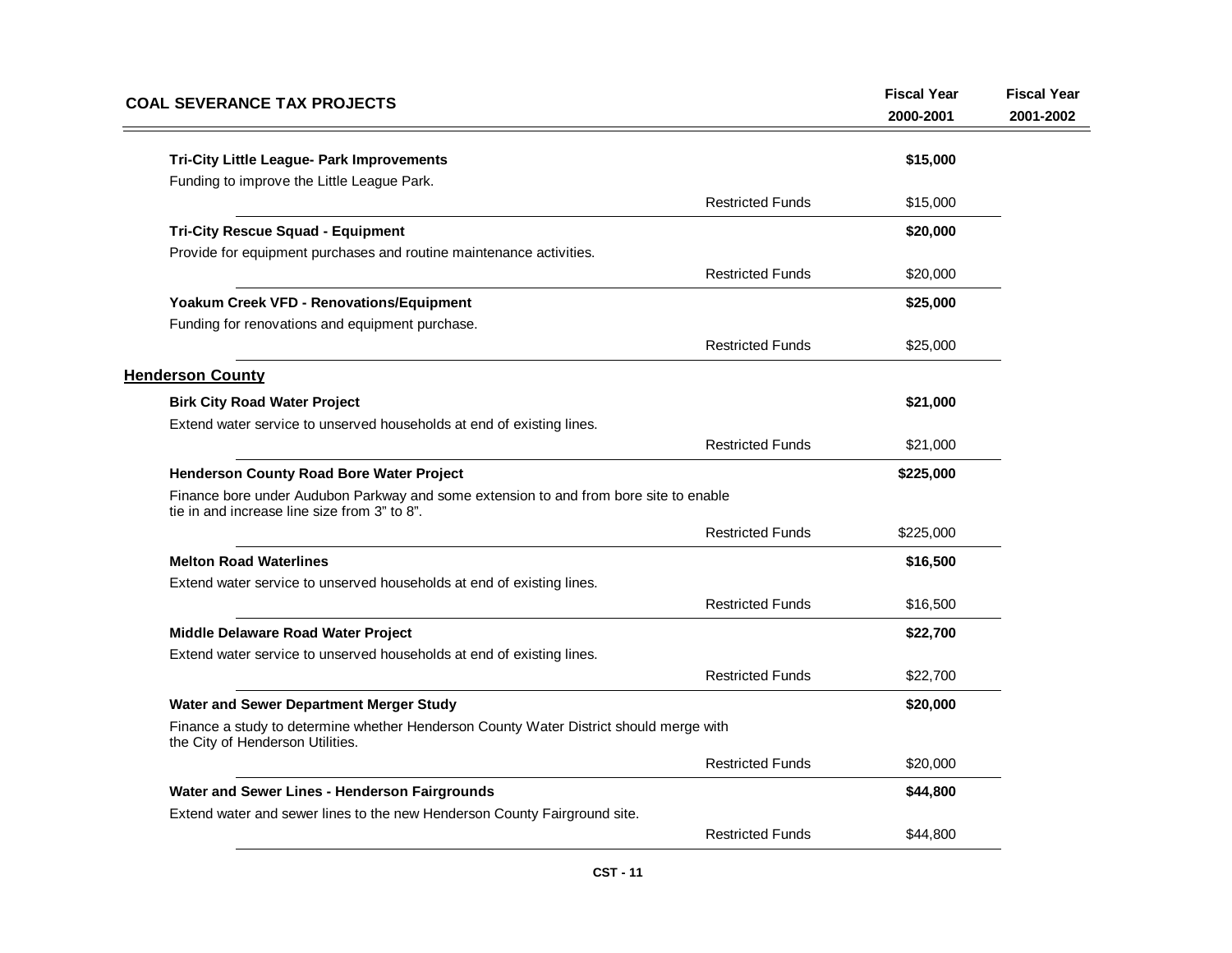| <b>COAL SEVERANCE TAX PROJECTS</b>                                                                                                            |                         | <b>Fiscal Year</b><br>2000-2001 | <b>Fiscal Year</b><br>2001-2002 |
|-----------------------------------------------------------------------------------------------------------------------------------------------|-------------------------|---------------------------------|---------------------------------|
| <b>Hopkins County</b>                                                                                                                         |                         |                                 |                                 |
| <b>Madisonville Post Office - Acquisition/Renovation</b>                                                                                      |                         | \$800,000                       |                                 |
| Acquisition and renovation of the historic office building in the City of Madisonville for reuse<br>as a multi-functional community facility. |                         |                                 |                                 |
|                                                                                                                                               | <b>Restricted Funds</b> | \$800,000                       |                                 |
| <b>Johnson County</b>                                                                                                                         |                         |                                 |                                 |
| City of Paintsville Recreation Park - Expansion                                                                                               |                         | \$150,000                       |                                 |
| Provided for expansion and development of the City Recreation Park.                                                                           |                         |                                 |                                 |
|                                                                                                                                               | <b>Restricted Funds</b> | \$150,000                       |                                 |
| Highway Lighting (US 460 and 321)                                                                                                             |                         | \$30,000                        |                                 |
| Funding for lighting along U.S. 460 and 321.                                                                                                  |                         |                                 |                                 |
|                                                                                                                                               | <b>Restricted Funds</b> | \$30,000                        |                                 |
| Johnson County High School Rec. Field Improve.                                                                                                |                         | \$50,000                        |                                 |
| Funding provided for improvements to the Johnson County High School Recreation Field.                                                         |                         |                                 |                                 |
|                                                                                                                                               | <b>Restricted Funds</b> | \$50,000                        |                                 |
| Johnson County Public Library Renovation                                                                                                      |                         | \$150,000                       | \$100,000                       |
| Expansion and renovation of the Public Library.                                                                                               |                         |                                 |                                 |
|                                                                                                                                               | <b>Restricted Funds</b> | \$150,000                       | \$100,000                       |
| Johnson County Sr. Citizens Ctr. - Renov./Equip.                                                                                              |                         | \$50,000                        |                                 |
| For renovation and equipment purchases for the Senior Citizens Center.                                                                        |                         |                                 |                                 |
|                                                                                                                                               | <b>Restricted Funds</b> | \$50,000                        |                                 |
| Mountain Home Place Project - Redirect to City                                                                                                |                         |                                 |                                 |
| Reallocate existing project funds to City of Paintsville for originally authorized purpose<br>$($300,000)$ .                                  |                         |                                 |                                 |
|                                                                                                                                               | <b>Restricted Funds</b> |                                 |                                 |
| Paintsville City Hall Project - Renovation                                                                                                    |                         | \$200,000                       |                                 |
| Funds provided for renovation and refurbishing of Paintsville City Hall.                                                                      |                         |                                 |                                 |
|                                                                                                                                               | <b>Restricted Funds</b> | \$200,000                       |                                 |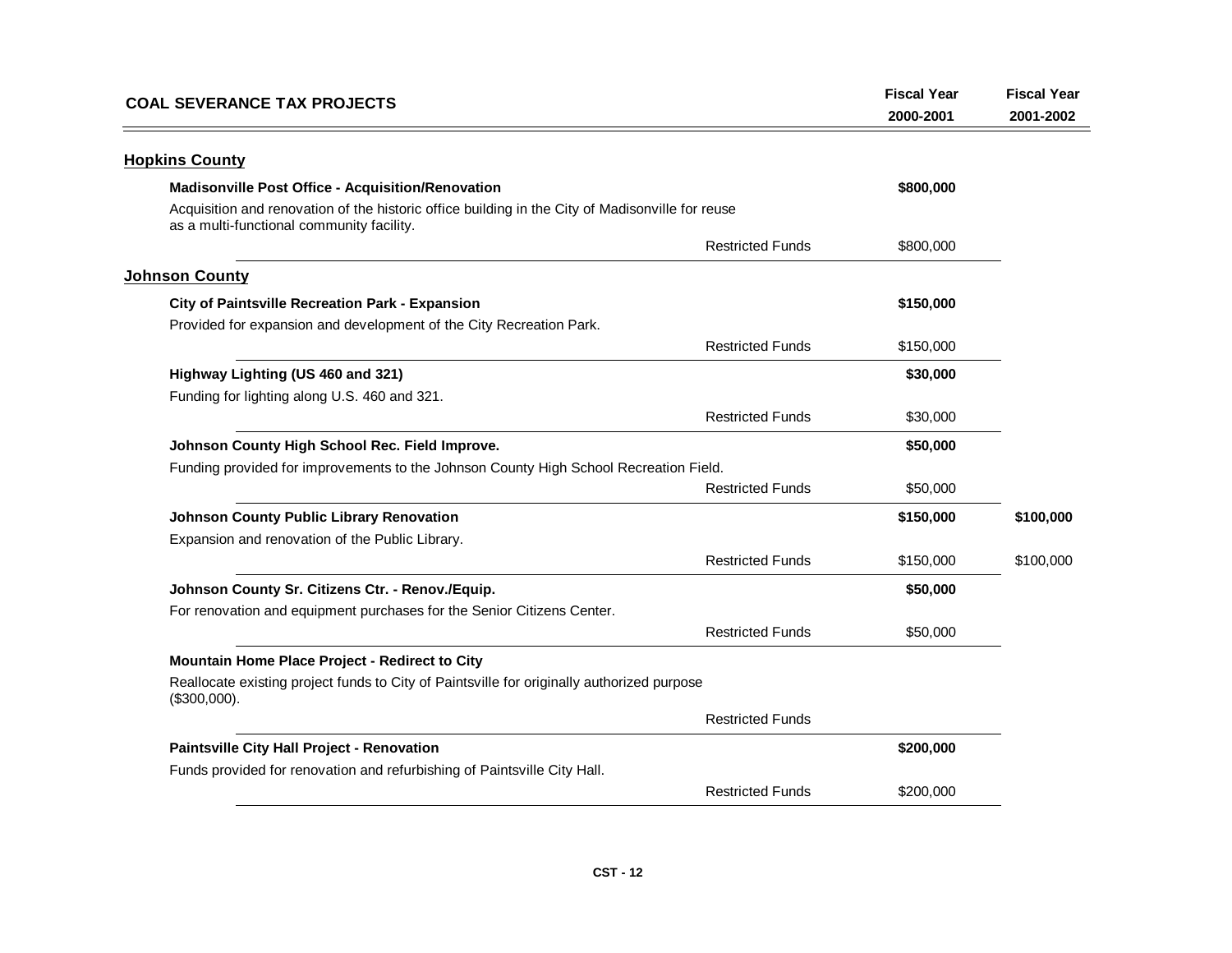| <b>COAL SEVERANCE TAX PROJECTS</b>                                             |                         | <b>Fiscal Year</b><br>2000-2001 | <b>Fiscal Year</b><br>2001-2002 |
|--------------------------------------------------------------------------------|-------------------------|---------------------------------|---------------------------------|
| Paintsville Golf Course Project - Development                                  |                         | \$75,000                        |                                 |
| For development of the Paintsville Golf Course by the City of Paintsville.     |                         |                                 |                                 |
|                                                                                | <b>Restricted Funds</b> | \$75,000                        |                                 |
| Paintsville High School Rec. Field Improvements                                |                         | \$50,000                        |                                 |
| Funding provided for improvements to the Paintsville H.S. Recreation Field.    |                         |                                 |                                 |
|                                                                                | <b>Restricted Funds</b> | \$50,000                        |                                 |
| Paintsville Tourism Welcome Center - Development                               |                         | \$125,000                       | \$125,000                       |
| Funding provided for the development of a Tourism Welcome Center.              |                         |                                 |                                 |
|                                                                                | <b>Restricted Funds</b> | \$125,000                       | \$125,000                       |
| <b>Knott County</b>                                                            |                         |                                 |                                 |
| <b>ARH Project - Corporate Expansion</b>                                       |                         | \$650,000                       |                                 |
| Support for corporate expansion into Eastern Kentucky Service Area.            |                         |                                 |                                 |
|                                                                                | <b>Restricted Funds</b> | \$650,000                       |                                 |
| <b>Ball Creek Park</b>                                                         |                         | \$15,000                        |                                 |
| For development of a community park in the Ball Creek area.                    |                         |                                 |                                 |
|                                                                                | <b>Restricted Funds</b> | \$15,000                        |                                 |
| <b>Bill Hall Mountain Water Project</b>                                        |                         | \$200,000                       | \$200,000                       |
| Funding for a water expansion project in the Bill Hall Mountain area.          |                         |                                 |                                 |
|                                                                                | <b>Restricted Funds</b> | \$200,000                       | \$200,000                       |
| <b>Dry Creek Park</b>                                                          |                         | \$15,000                        |                                 |
| For development of a community park in the Dry Creek area.                     |                         |                                 |                                 |
|                                                                                | <b>Restricted Funds</b> | \$15,000                        |                                 |
| Emma Lena/Carrie/Clear Creek Recreation Facility                               |                         |                                 | \$50,000                        |
| Funding for development and expansion of the recreation facility in this area. |                         |                                 |                                 |
|                                                                                | <b>Restricted Funds</b> |                                 | \$50,000                        |
| <b>Hindman Park</b>                                                            |                         | \$15,000                        |                                 |
| For development of a community park in the Hindman area.                       |                         |                                 |                                 |
|                                                                                | <b>Restricted Funds</b> | \$15,000                        |                                 |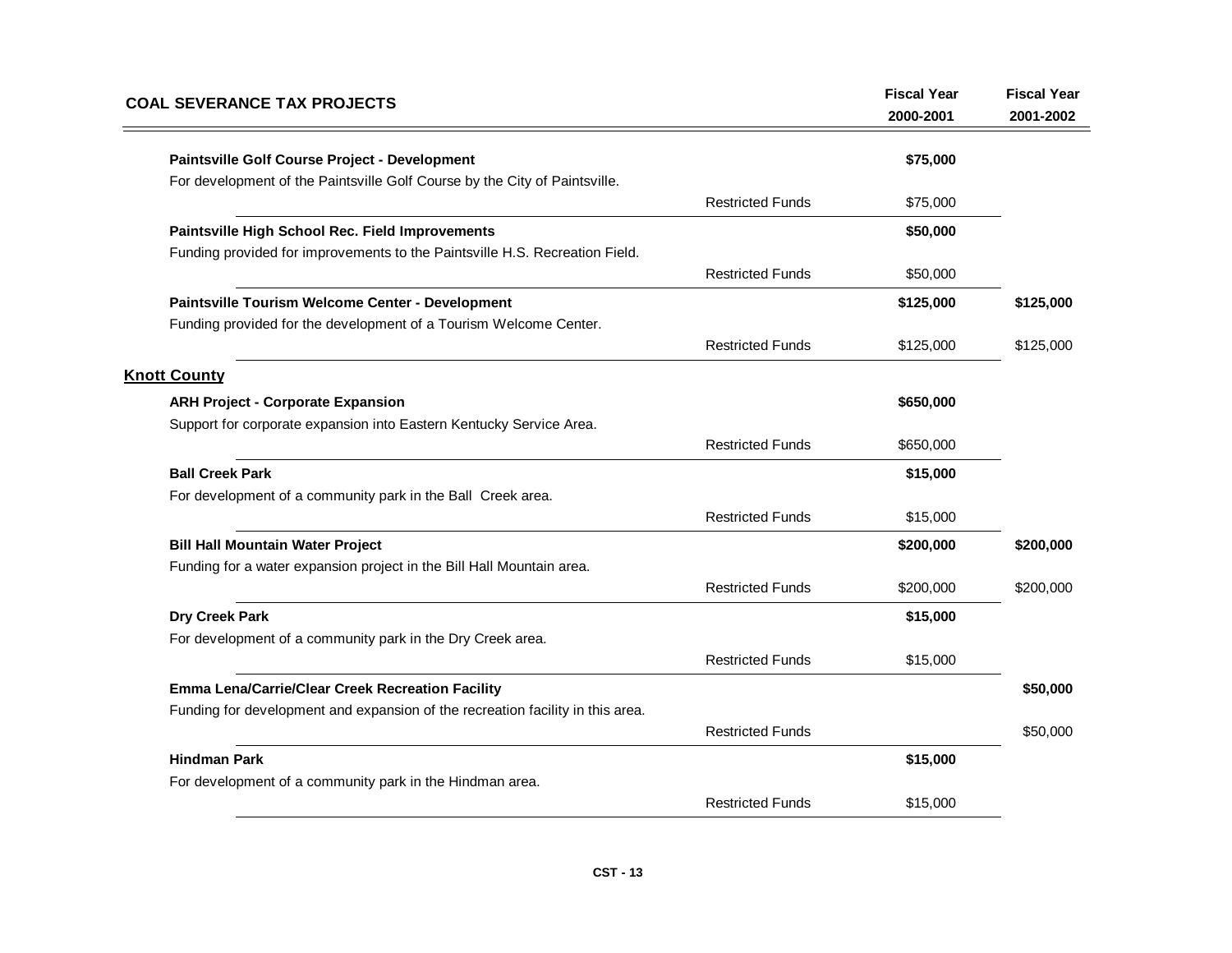| <b>COAL SEVERANCE TAX PROJECTS</b>                                    |                         | <b>Fiscal Year</b><br>2000-2001 | <b>Fiscal Year</b><br>2001-2002 |
|-----------------------------------------------------------------------|-------------------------|---------------------------------|---------------------------------|
| <b>Jones Fork Park</b>                                                |                         | \$15,000                        |                                 |
| For development of a community park in the Jones Fork area.           |                         |                                 |                                 |
|                                                                       | <b>Restricted Funds</b> | \$15,000                        |                                 |
| Knott County Central Community Recreation Complex                     |                         |                                 | \$100,000                       |
| For development of a recreational complex at Knott County Central.    |                         |                                 |                                 |
|                                                                       | <b>Restricted Funds</b> |                                 | \$100,000                       |
| Knott County Youth Center - Development                               |                         |                                 | \$250,000                       |
| Funding for development of the Knott County Youth Center.             |                         |                                 |                                 |
|                                                                       | <b>Restricted Funds</b> |                                 | \$250,000                       |
| <b>Lotts Creek Community Center Lighting</b>                          |                         |                                 | \$100,000                       |
| Proposed funding to be used for a lighting project for this facility. |                         |                                 |                                 |
|                                                                       | <b>Restricted Funds</b> |                                 | \$100,000                       |
| <b>Mallie Water Project</b>                                           |                         | \$150,000                       | \$150,000                       |
| Funding provided for waterline expansion project in the Mallie area.  |                         |                                 |                                 |
|                                                                       | <b>Restricted Funds</b> | \$150,000                       | \$150,000                       |
| <b>Owens Branch Water Project</b>                                     |                         | \$75,000                        | \$75,000                        |
| Funding for a water expansion project in the Owens Branch area.       |                         |                                 |                                 |
|                                                                       | <b>Restricted Funds</b> | \$75,000                        | \$75,000                        |
| <b>Red Fox Community Park</b>                                         |                         | \$15,000                        |                                 |
| For development of a community park in the Red Fox area.              |                         |                                 |                                 |
|                                                                       | <b>Restricted Funds</b> | \$15,000                        |                                 |
| <b>Right Beaver-Kite Park</b>                                         |                         | \$15,000                        |                                 |
| For development of a community park in the Right Beaver-Kite area.    |                         |                                 |                                 |
|                                                                       | <b>Restricted Funds</b> | \$15,000                        |                                 |
| Right Beaver/Caney Creek/Carr Creek Rec. Proj.                        |                         |                                 | \$200,000                       |
| Funding provided for recreation development in these areas.           |                         |                                 |                                 |
|                                                                       | <b>Restricted Funds</b> |                                 | \$200,000                       |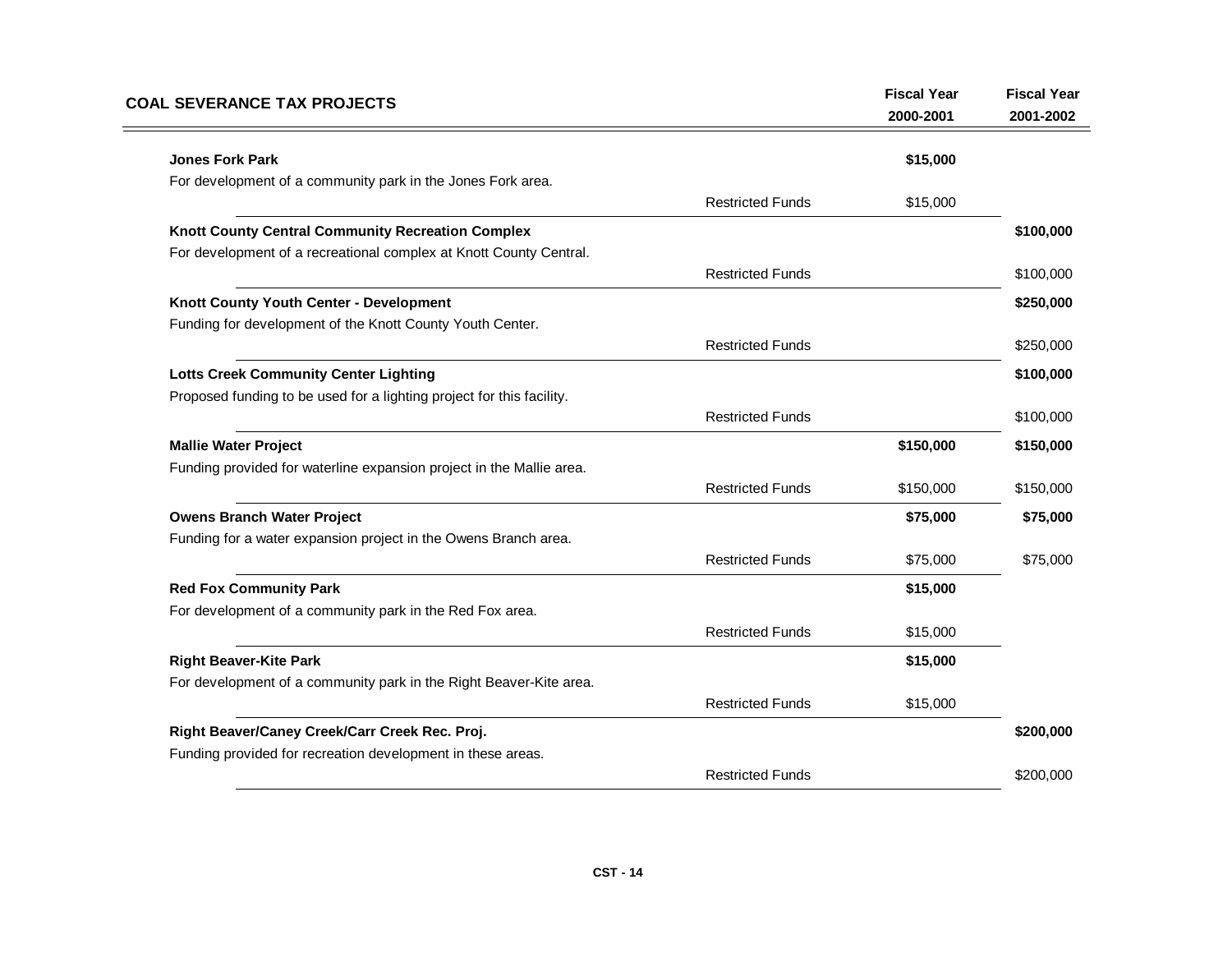| <b>COAL SEVERANCE TAX PROJECTS</b>                                                                        | <b>Fiscal Year</b><br>2000-2001 | <b>Fiscal Year</b><br>2001-2002 |
|-----------------------------------------------------------------------------------------------------------|---------------------------------|---------------------------------|
| <b>Short Branch Water Project</b>                                                                         |                                 | \$50,000                        |
| Funding provided for a water expansion project in the Short Branch area.                                  |                                 |                                 |
| <b>Restricted Funds</b>                                                                                   |                                 | \$50,000                        |
| <b>Knox County</b>                                                                                        |                                 |                                 |
| Knox County Fiscal Court Water Projects                                                                   | \$858,000                       | \$198,000                       |
| Extend water lines to unserved households in Knox County.                                                 |                                 |                                 |
| <b>Restricted Funds</b>                                                                                   | \$858,000                       | \$198,000                       |
| <b>Laurel County</b>                                                                                      |                                 |                                 |
| <b>Laurel County Fiscal Court Waterline Projects</b>                                                      | \$260,000                       |                                 |
| Extend water lines to unserved areas of Laurel County                                                     |                                 |                                 |
| <b>Restricted Funds</b>                                                                                   | \$260,000                       |                                 |
| <b>Lawrence County</b>                                                                                    |                                 |                                 |
| Lawrence County Econ. Devel. Projects - Various                                                           | \$365,270                       | \$184,720                       |
| Funding provided for various economic development projects determined by Lawrence<br>County Fiscal Court. |                                 |                                 |
| <b>Restricted Funds</b>                                                                                   | \$365,270                       | \$184,720                       |
| Lawrence County Fiscal Court Water/Sewer Project                                                          | \$300,000                       |                                 |
| Expansion of water or sewer systems determined by Lawrence County Fiscal Court.                           |                                 |                                 |
| <b>Restricted Funds</b>                                                                                   | \$300,000                       |                                 |
| <b>Lawrence County Parks and Recreation - Various</b>                                                     | \$350,000                       |                                 |
| Various parks and recreational projects determined by Lawrence County Fiscal Court.                       |                                 |                                 |
| <b>Restricted Funds</b>                                                                                   | \$350,000                       |                                 |
| <b>Lee County</b>                                                                                         |                                 |                                 |
| Lee County Multi-Purpose Center Project                                                                   | \$300,000                       |                                 |
| Development of a facility in Lee County for various community functions.                                  |                                 |                                 |
| <b>Restricted Funds</b>                                                                                   | \$300,000                       |                                 |

# **Leslie County**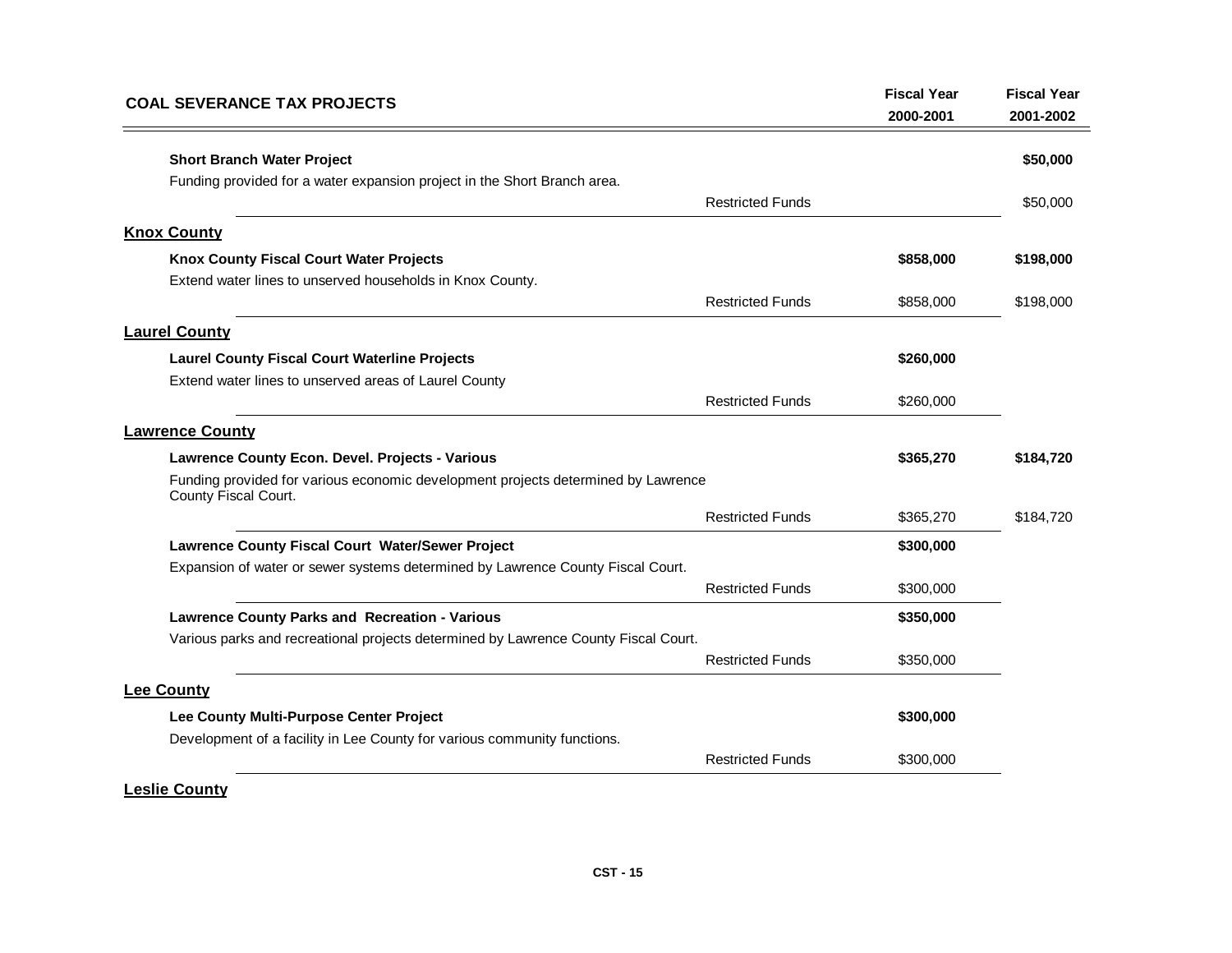| <b>ARH Projects - Corporate Expansion</b><br>Support for corporate expansion into Eastern Kentucky area. |                         | \$650,000   |           |
|----------------------------------------------------------------------------------------------------------|-------------------------|-------------|-----------|
|                                                                                                          |                         |             |           |
|                                                                                                          |                         |             |           |
|                                                                                                          | <b>Restricted Funds</b> | \$650,000   |           |
| <b>Cutshin Senior Citizens Center - Construction</b>                                                     |                         | \$400,000   |           |
| Construction of a center for Senior Citizens programs.                                                   |                         |             |           |
|                                                                                                          | <b>Restricted Funds</b> | \$400,000   |           |
| <b>Leslie County Education Center - Construction</b>                                                     |                         | \$652,000   | \$98,000  |
| Construction of a facility to house various additional programs for the County.                          |                         |             |           |
|                                                                                                          | <b>Restricted Funds</b> | \$652,000   | \$98,000  |
| <b>Leslie County VFDs - Equipment/Vehicles</b>                                                           |                         | \$60,000    |           |
| Purchase of vehicle/equipment for fire department.                                                       |                         |             |           |
|                                                                                                          | <b>Restricted Funds</b> | \$60,000    |           |
| <b>Leslie County Water Projects - Various</b>                                                            |                         | \$750,000   | \$750,000 |
| Enhancement of drinking water facilities and extensions in the County.                                   |                         |             |           |
|                                                                                                          | <b>Restricted Funds</b> | \$750,000   | \$750,000 |
| Nixon EOC 911 Project                                                                                    |                         | \$750,000   |           |
| Mapping for installation of 911 emergency alert system.                                                  |                         |             |           |
|                                                                                                          | <b>Restricted Funds</b> | \$750,000   |           |
| <b>Road Construction and Equipment</b>                                                                   |                         | \$500,000   | \$500,000 |
| Purchase of equipment for construction of various county roads.                                          |                         |             |           |
|                                                                                                          | <b>Restricted Funds</b> | \$500,000   | \$500,000 |
| <b>Letcher County</b>                                                                                    |                         |             |           |
| <b>ARH Project - Corporate Expansion</b>                                                                 |                         | \$650,000   |           |
| Support for corporate expansion into the Eastern Kentucky Area.                                          |                         |             |           |
|                                                                                                          | <b>Restricted Funds</b> | \$650,000   |           |
| <b>Blackey/Isom Water Project - Improvements</b>                                                         |                         | \$1,000,000 |           |
| Improvements to the county water system in the Blackey/Isom area.                                        |                         |             |           |
|                                                                                                          | <b>Restricted Funds</b> | \$1,000,000 |           |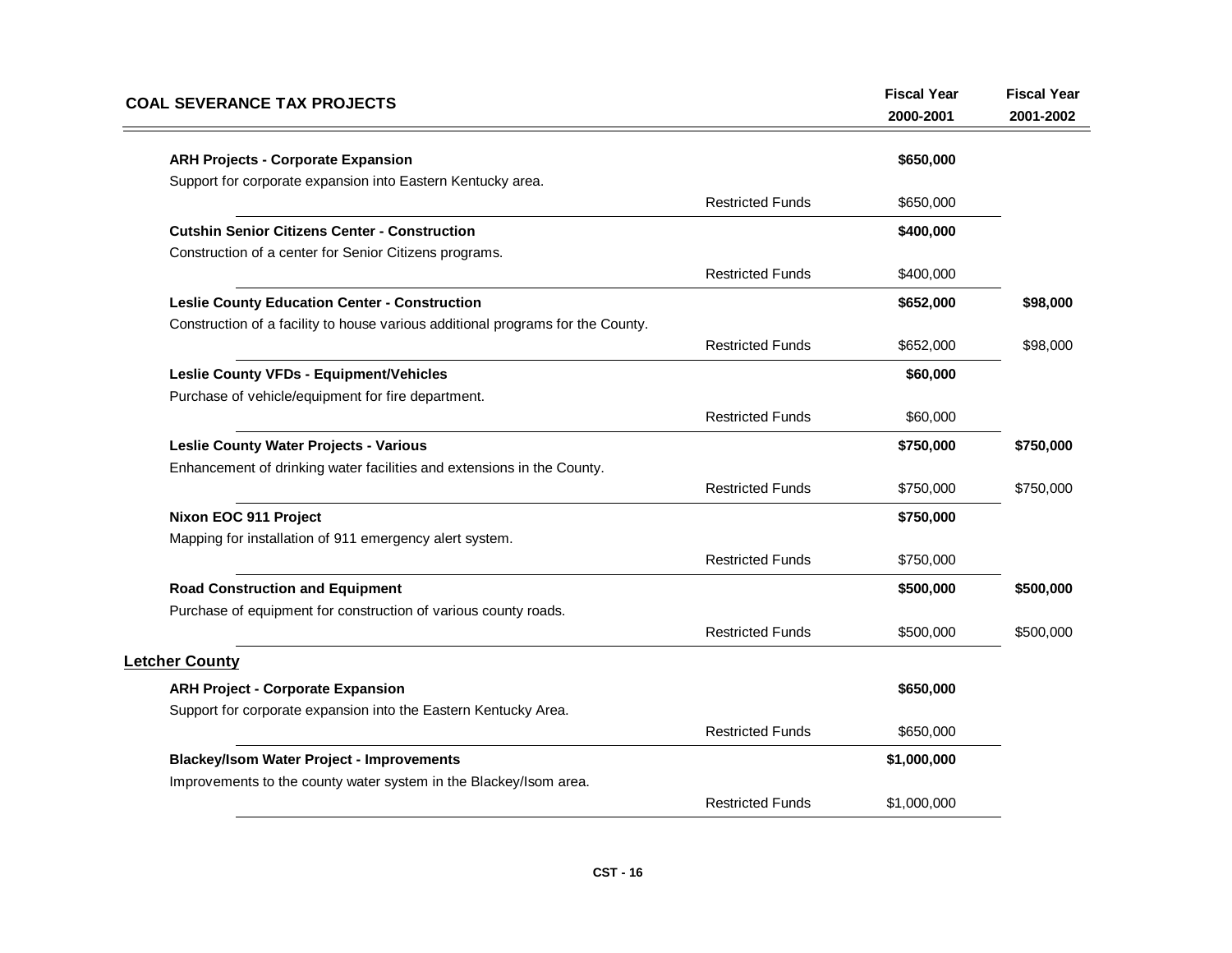| <b>COAL SEVERANCE TAX PROJECTS</b>                                                                                                                                                                  |                         | <b>Fiscal Year</b><br>2000-2001 | <b>Fiscal Year</b><br>2001-2002 |
|-----------------------------------------------------------------------------------------------------------------------------------------------------------------------------------------------------|-------------------------|---------------------------------|---------------------------------|
| <b>Childs Branch Industrial Park - Development</b>                                                                                                                                                  |                         | \$471,000                       |                                 |
| Development of an industrial park to attract industry to the Letcher area.                                                                                                                          |                         |                                 |                                 |
|                                                                                                                                                                                                     | <b>Restricted Funds</b> | \$471,000                       |                                 |
| <b>City of Neon Downtown Beautification</b>                                                                                                                                                         |                         | \$50,000                        |                                 |
| Various downtown improvements to attract business and improve community pride.                                                                                                                      |                         |                                 |                                 |
|                                                                                                                                                                                                     | <b>Restricted Funds</b> | \$50,000                        |                                 |
| <b>Colson Multi-Purpose Center - Construction</b>                                                                                                                                                   |                         | \$50,000                        |                                 |
| Construction of a facility to house community programs.                                                                                                                                             |                         |                                 |                                 |
|                                                                                                                                                                                                     | <b>Restricted Funds</b> | \$50,000                        |                                 |
| <b>Gordon Multi-Purpose Center - Acq./Construction</b>                                                                                                                                              |                         | \$100,000                       |                                 |
| Property acquisition and construction for a facility to house community programs.                                                                                                                   |                         |                                 |                                 |
|                                                                                                                                                                                                     | <b>Restricted Funds</b> | \$100,000                       |                                 |
| Industrial/Infrastructure Development - Various                                                                                                                                                     |                         | \$1,000,000                     | \$1,000,000                     |
| Various economic development projects in Letcher County as determined and prioritized by<br>the Executive Director of the Office of Coal County Development in the Economic<br>Development Cabinet. |                         |                                 |                                 |
|                                                                                                                                                                                                     | <b>Restricted Funds</b> | \$1,000,000                     | \$1,000,000                     |
| <b>Jenkins Fire Department - Equipment</b>                                                                                                                                                          |                         | \$50,000                        |                                 |
| Acquire new equipment for city firefighters.                                                                                                                                                        |                         |                                 |                                 |
|                                                                                                                                                                                                     | <b>Restricted Funds</b> | \$50,000                        |                                 |
| <b>SECC Walk Bridge</b>                                                                                                                                                                             |                         | \$100,000                       |                                 |
| Connect part of campus by construction of a walking bridge.                                                                                                                                         |                         |                                 |                                 |
|                                                                                                                                                                                                     | <b>Restricted Funds</b> | \$100,000                       |                                 |
| <b>McCreary County</b>                                                                                                                                                                              |                         |                                 |                                 |
| <b>McCreary County Federal Prison Project</b>                                                                                                                                                       |                         | \$450,000                       |                                 |
| Infrastructure development.                                                                                                                                                                         |                         |                                 |                                 |
|                                                                                                                                                                                                     | <b>Restricted Funds</b> | \$450,000                       |                                 |
| <b>McLean County</b>                                                                                                                                                                                |                         |                                 |                                 |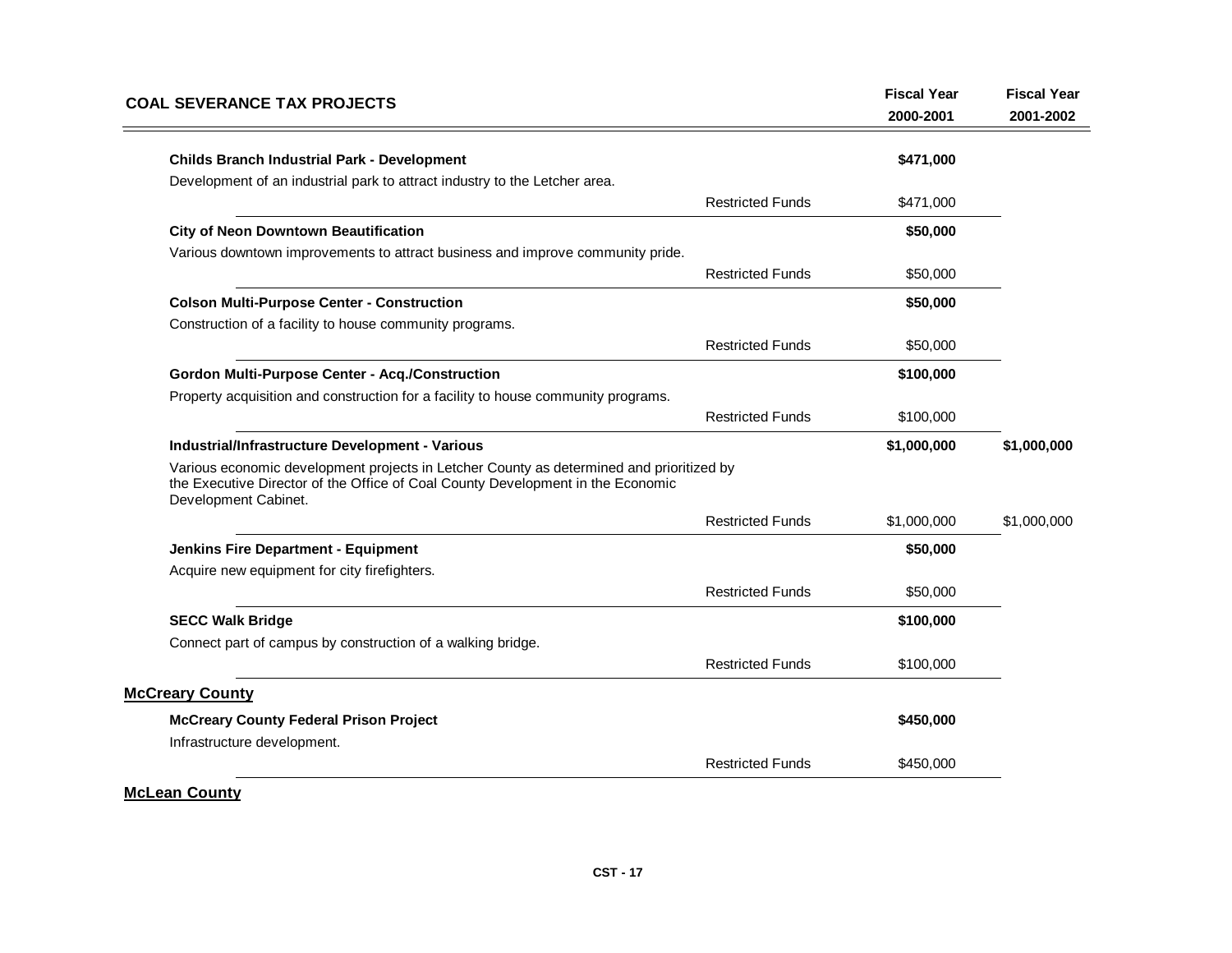| <b>COAL SEVERANCE TAX PROJECTS</b>                                                                                 |                         | <b>Fiscal Year</b><br>2000-2001 | <b>Fiscal Year</b><br>2001-2002 |
|--------------------------------------------------------------------------------------------------------------------|-------------------------|---------------------------------|---------------------------------|
| Debt Service and Install. of Natural Gas Pipeline                                                                  |                         | \$220,000                       |                                 |
| Finance the extension of gas service to industrial park #1 and #2 (Perdue Farms).                                  |                         |                                 |                                 |
|                                                                                                                    | <b>Restricted Funds</b> | \$220,000                       |                                 |
| <b>Fire Trucks - Acquisition</b>                                                                                   |                         | \$55,000                        | \$45,000                        |
| Acquire two new fire trucks for community to facilitate county fire fighting capabilities for<br>industrial parks. |                         |                                 |                                 |
|                                                                                                                    | <b>Restricted Funds</b> | \$55,000                        | \$45,000                        |
| One Stop/Adult Education/WIA Training Center                                                                       |                         | \$60,000                        |                                 |
| Support costs related to relocation of the center from Island to Calhoun.                                          |                         |                                 |                                 |
|                                                                                                                    | <b>Restricted Funds</b> | \$60,000                        |                                 |
| Purchase Acreage for Indus. Pk. #2-City of Island                                                                  |                         | \$125,000                       |                                 |
| Acquire acreage needed for industrial park located at the City of Island.                                          |                         |                                 |                                 |
|                                                                                                                    | <b>Restricted Funds</b> | \$125,000                       |                                 |
| Sewer Line Extension - Calhoun and Rumsey                                                                          |                         |                                 | \$60,000                        |
| Extend sewer lines to unserviced areas of cities of Rumsey and Calhoun.                                            |                         |                                 |                                 |
|                                                                                                                    | <b>Restricted Funds</b> |                                 | \$60,000                        |
| <b>Water Plant Renovation - Livermore</b>                                                                          |                         | \$50,000                        |                                 |
| Improvements to existing water treatment plant.                                                                    |                         |                                 |                                 |
|                                                                                                                    | <b>Restricted Funds</b> | \$50,000                        |                                 |
| <b>Waterline Extensions - City of Island</b>                                                                       |                         | \$70,000                        |                                 |
| Waterlines to the new industrial park #2 acreage of Island.                                                        |                         |                                 |                                 |
|                                                                                                                    | <b>Restricted Funds</b> | \$70,000                        |                                 |
| <b>Magoffin County</b>                                                                                             |                         |                                 |                                 |
| Salyersville Wastewater Project - Improvements                                                                     |                         | \$200,000                       |                                 |
| Improvements to City of Salyersville wastewater system.                                                            |                         |                                 |                                 |
|                                                                                                                    | <b>Restricted Funds</b> | \$200,000                       |                                 |

# **Martin County**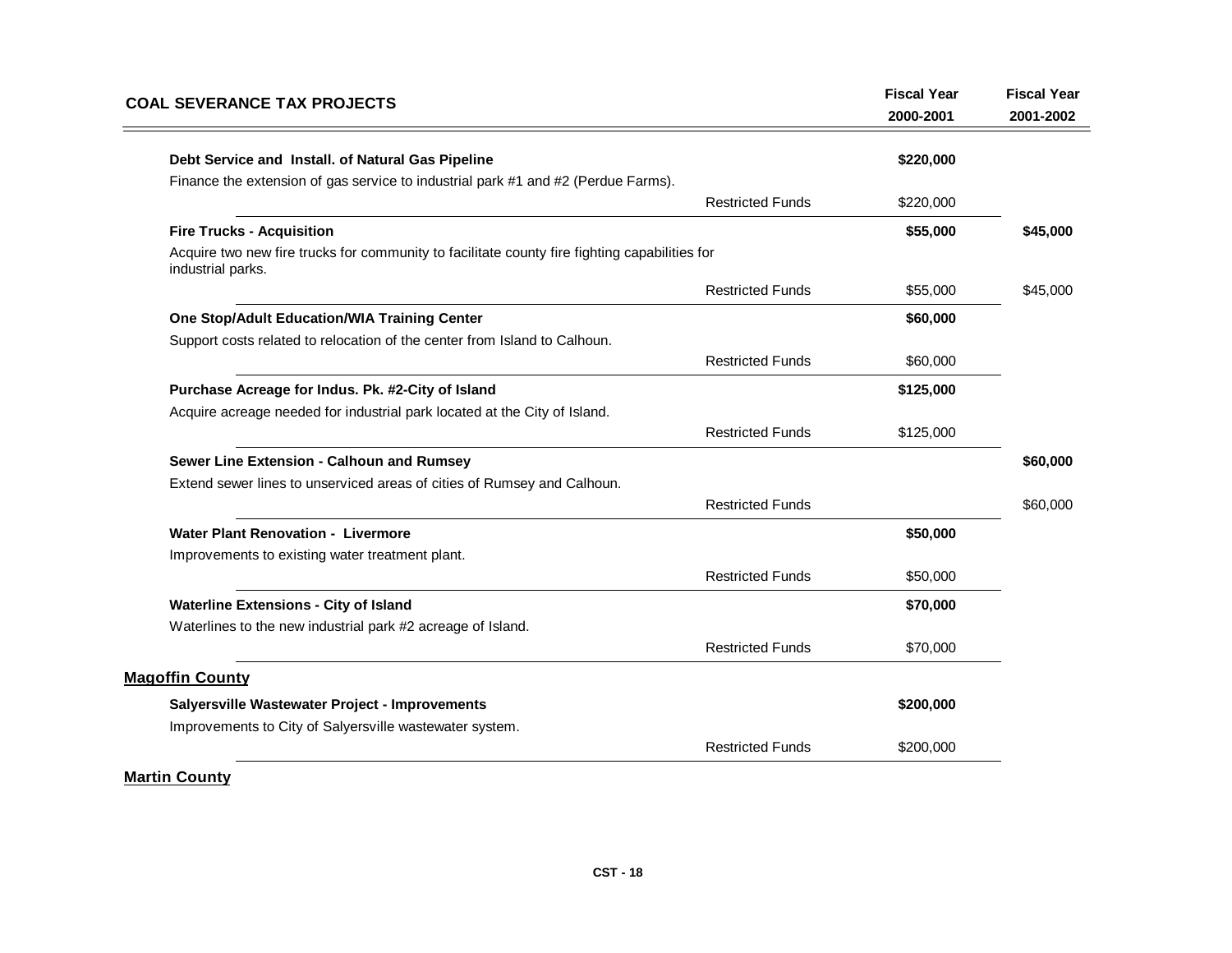| <b>COAL SEVERANCE TAX PROJECTS</b>                                                                                  |                         | <b>Fiscal Year</b><br>2000-2001 | <b>Fiscal Year</b><br>2001-2002 |
|---------------------------------------------------------------------------------------------------------------------|-------------------------|---------------------------------|---------------------------------|
| <b>City of Inez Walking Trail - Development</b>                                                                     |                         | \$100,000                       |                                 |
| Funds provided to develop and build a walking trail for the City of Inez.                                           |                         |                                 |                                 |
|                                                                                                                     | <b>Restricted Funds</b> | \$100,000                       |                                 |
| <b>City of Warfield Community Projects - Various</b>                                                                |                         | \$100,000                       |                                 |
| Funding for various community development activities.                                                               |                         |                                 |                                 |
|                                                                                                                     | <b>Restricted Funds</b> | \$100,000                       |                                 |
| <b>Grassy/Tomahawk Walking Trails Project</b>                                                                       |                         | \$75,000                        |                                 |
| Funding for the development of two walking trails - one at Grassy and one at Tomahawk.                              |                         |                                 |                                 |
|                                                                                                                     | <b>Restricted Funds</b> | \$75,000                        |                                 |
| <b>Health Clinic</b>                                                                                                |                         |                                 |                                 |
| Reauthorization of existing project funds from the 1998 General Assembly (\$1,000,000).                             |                         |                                 |                                 |
|                                                                                                                     | <b>Restricted Funds</b> |                                 |                                 |
| <b>Martin County Community Center - Development</b>                                                                 |                         | \$2,000,000                     | \$2,000,000                     |
| Funding to Martin County Fiscal Court to Develop Comprehensive Community Center.                                    |                         |                                 |                                 |
|                                                                                                                     | <b>Restricted Funds</b> | \$2,000,000                     | \$2,000,000                     |
| <b>Martin County Rescue Squad - Renovation/Equipment</b>                                                            |                         | \$60,000                        |                                 |
| Funding for renovations and equipment purchases.                                                                    |                         |                                 |                                 |
|                                                                                                                     | <b>Restricted Funds</b> | \$60,000                        |                                 |
| Martin County Senior Citizens Ctr. - Renov./Equip.                                                                  |                         | \$100,000                       |                                 |
| Funding for renovations and equipment purchases for Martin County Senior Citizens Center.                           |                         |                                 |                                 |
|                                                                                                                     | <b>Restricted Funds</b> | \$100,000                       |                                 |
| <b>Pigeon Roost Community Center - Development</b>                                                                  |                         | \$30,000                        |                                 |
| Provide for development of area for community center.                                                               |                         |                                 |                                 |
|                                                                                                                     | <b>Restricted Funds</b> | \$30,000                        |                                 |
| Sheldon Clark Athletic Field - Develop./Expan.<br>Provide for development and expansion of existing athletic field. |                         | \$100,000                       |                                 |
|                                                                                                                     | <b>Restricted Funds</b> | \$100,000                       |                                 |
|                                                                                                                     |                         |                                 |                                 |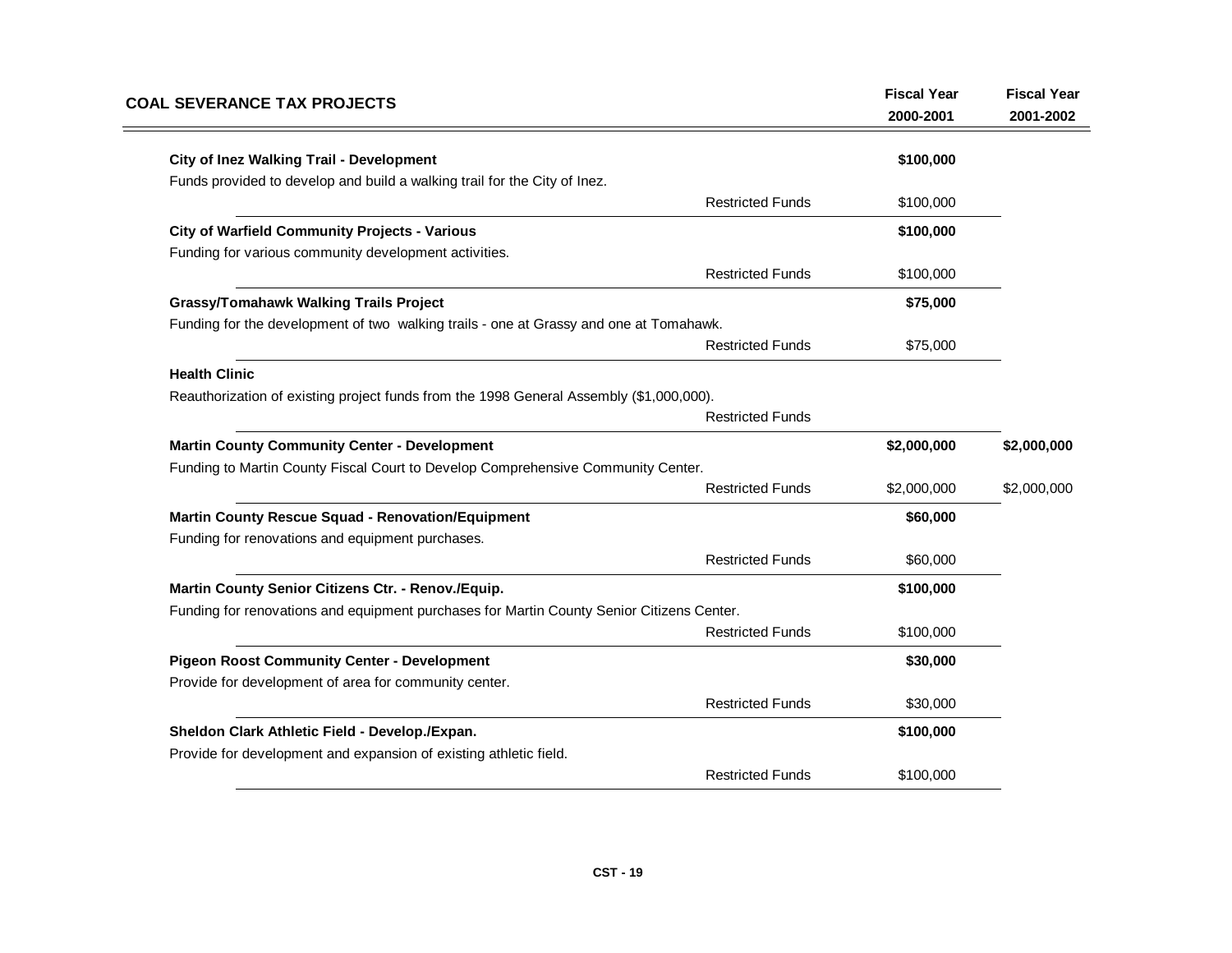| <b>COAL SEVERANCE TAX PROJECTS</b>                                                                                                                     | <b>Fiscal Year</b><br>2000-2001 | <b>Fiscal Year</b><br>2001-2002 |
|--------------------------------------------------------------------------------------------------------------------------------------------------------|---------------------------------|---------------------------------|
| <b>Warfield County Park Project - Development</b>                                                                                                      | \$30,000                        |                                 |
| County park development in the community of Warfield.                                                                                                  |                                 |                                 |
| <b>Restricted Funds</b>                                                                                                                                | \$30,000                        |                                 |
| <b>Muhlenberg County</b>                                                                                                                               |                                 |                                 |
| <b>Airport Expansion</b>                                                                                                                               | \$500,000                       |                                 |
| Expand the Muhlenberg County Airport at Greenville.                                                                                                    |                                 |                                 |
| <b>Restricted Funds</b>                                                                                                                                | \$500,000                       |                                 |
| <b>Greenville Sewer Improvements</b>                                                                                                                   | \$500,000                       |                                 |
| General improvements to the City of Greenville's sewer system.                                                                                         |                                 |                                 |
| <b>Restricted Funds</b>                                                                                                                                | \$500,000                       |                                 |
| <b>Powderly Sewer Improvements</b>                                                                                                                     | \$350,000                       | \$150,000                       |
| General improvements to the City of Powderly's sewer collection system.                                                                                |                                 |                                 |
| <b>Restricted Funds</b>                                                                                                                                | \$350,000                       | \$150,000                       |
| <b>Ohio County</b>                                                                                                                                     |                                 |                                 |
| Centertown Water & Sewer/Ohio County Water Proj.                                                                                                       | \$800,000                       |                                 |
| Matching funds for general upgrade to Centertown system. Any unused funds will be<br>applied to various water projects for Ohio County Water District. |                                 |                                 |
| <b>Restricted Funds</b>                                                                                                                                | \$800,000                       |                                 |
| <b>County Water District Projects - Upgrade</b>                                                                                                        |                                 | \$280,000                       |
| Upgrade and replace small and deteriorated lines and improve water storage capacity.                                                                   |                                 |                                 |
| <b>Restricted Funds</b>                                                                                                                                |                                 | \$280,000                       |
| Fordsville Water and Sewer - Upgrade                                                                                                                   | \$300,000                       |                                 |
| General upgrade to city systems to allow eventual tie on to Ohio County Water District.                                                                |                                 |                                 |
| <b>Restricted Funds</b>                                                                                                                                | \$300,000                       |                                 |
| <b>Perry County</b>                                                                                                                                    |                                 |                                 |
| <b>ARH Project - Corporate Expansion</b>                                                                                                               | \$1,350,000                     |                                 |
| Support of corporate expansion into Eastern Kentucky Service area.                                                                                     |                                 |                                 |
| <b>Restricted Funds</b>                                                                                                                                | \$1,350,000                     |                                 |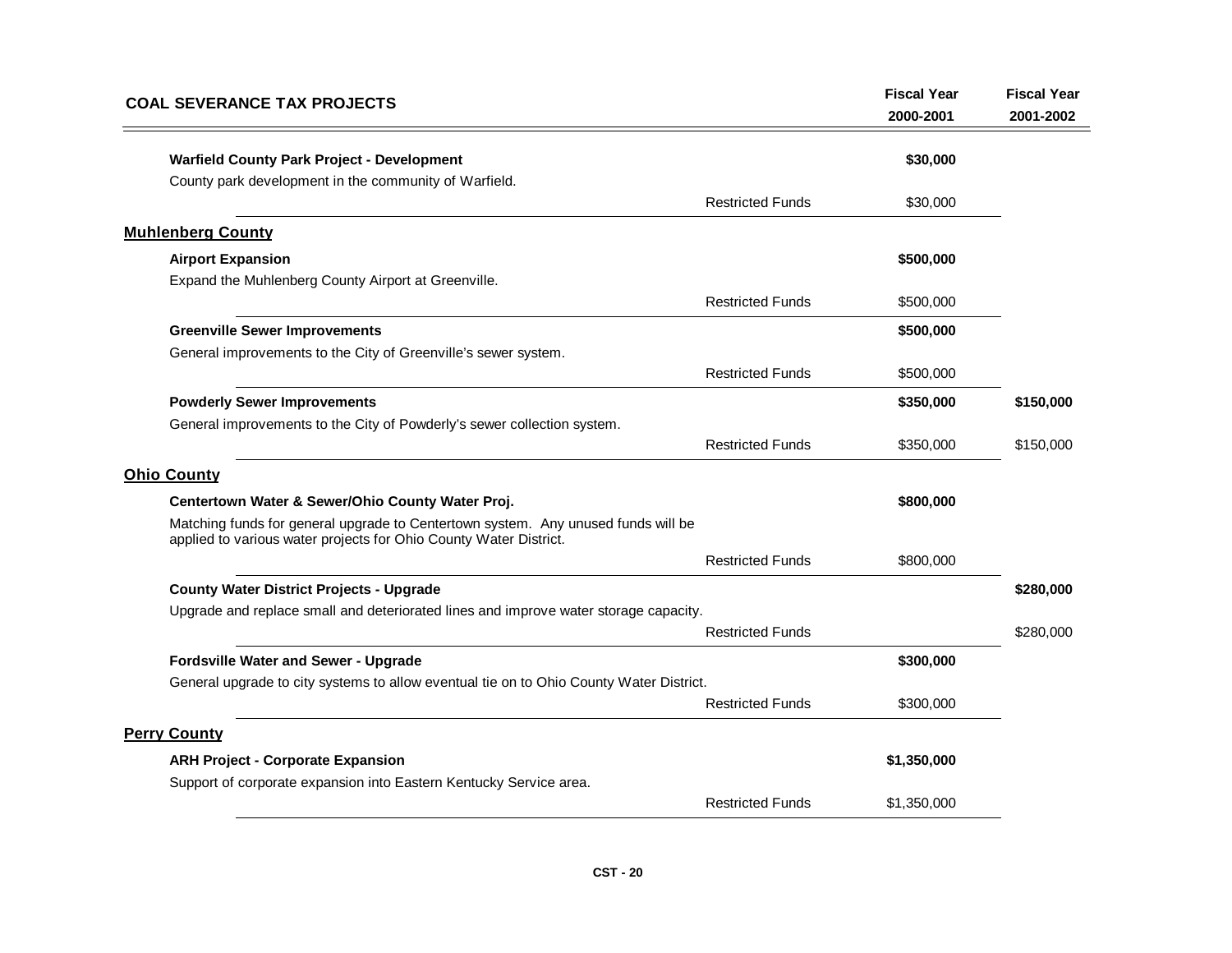| <b>COAL SEVERANCE TAX PROJECTS</b>                                     |                         | <b>Fiscal Year</b><br>2000-2001 | <b>Fiscal Year</b><br>2001-2002 |
|------------------------------------------------------------------------|-------------------------|---------------------------------|---------------------------------|
| Arts Culture Community Center - Expansion/Renov.                       |                         | \$50,000                        |                                 |
| For expansion and renovation of center facilities.                     |                         |                                 |                                 |
|                                                                        | <b>Restricted Funds</b> | \$50,000                        |                                 |
| <b>Avawam Fire Department - Equipment</b>                              |                         | \$15,000                        |                                 |
| For the purchase of fire fighting equipment.                           |                         |                                 |                                 |
|                                                                        | <b>Restricted Funds</b> | \$15,000                        |                                 |
| City of Buckhorn Community Improvements - Various                      |                         | \$50,000                        | \$75,000                        |
| To be used for various community development projects within the area. |                         |                                 |                                 |
|                                                                        | <b>Restricted Funds</b> | \$50,000                        | \$75,000                        |
| Feds Fork Water Project - Expansion                                    |                         | \$200,000                       |                                 |
| Water expansion project into the Feds Fork area.                       |                         |                                 |                                 |
|                                                                        | <b>Restricted Funds</b> | \$200,000                       |                                 |
| <b>Grapevine/Chavies Fire Department - Equipment</b>                   |                         | \$50,000                        |                                 |
| For the purchase of fire fighting equipment.                           |                         |                                 |                                 |
|                                                                        | <b>Restricted Funds</b> | \$50,000                        |                                 |
| <b>Hazard City Schools - Equipment</b>                                 |                         | \$50,000                        | \$50,000                        |
| For the purchase of equipment.                                         |                         |                                 |                                 |
|                                                                        | <b>Restricted Funds</b> | \$50,000                        | \$50,000                        |
| <b>Hazard Fire Department - Equipment</b>                              |                         | \$50,000                        |                                 |
| For the purchase of fire fighting equipment.                           |                         |                                 |                                 |
|                                                                        | <b>Restricted Funds</b> | \$50,000                        |                                 |
| Hazard/Perry County Senior Citizens Ctr. - Renov.                      |                         | \$75,000                        | \$90,000                        |
| To renovate and refurbish the Senior Citizens Center.                  |                         |                                 |                                 |
|                                                                        | <b>Restricted Funds</b> | \$75,000                        | \$90,000                        |
| <b>Hazard/Perry County Youth Soccer Association</b>                    |                         | \$50,000                        |                                 |
| To be used for soccer field upgrades and expansion.                    |                         |                                 |                                 |
|                                                                        | <b>Restricted Funds</b> | \$50,000                        |                                 |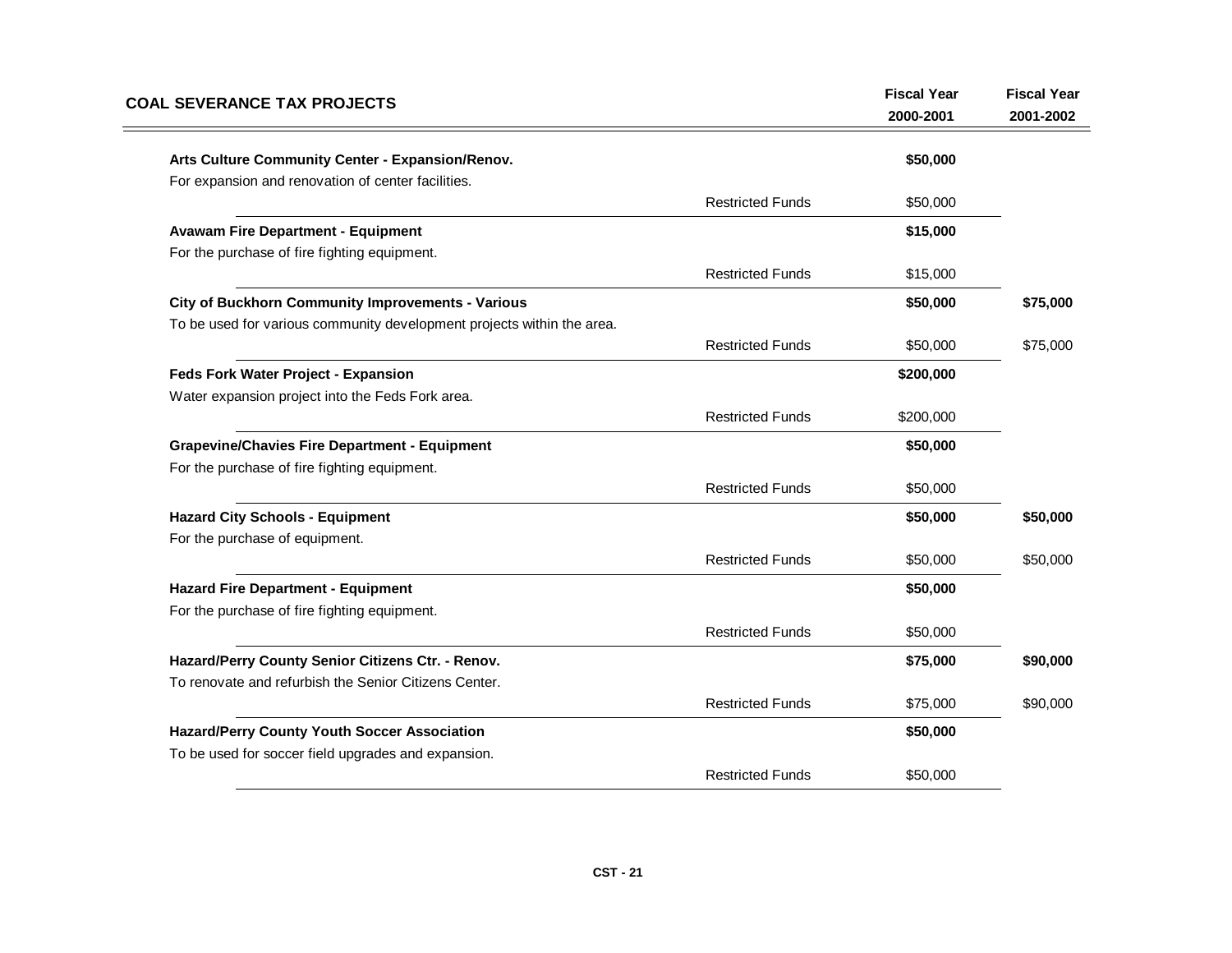| <b>COAL SEVERANCE TAX PROJECTS</b>                                                 |                         | <b>Fiscal Year</b><br>2000-2001 | <b>Fiscal Year</b><br>2001-2002 |
|------------------------------------------------------------------------------------|-------------------------|---------------------------------|---------------------------------|
| Jakes Branch Volunteer Fire Department - Equipment                                 |                         |                                 | \$35,000                        |
| For the purchase of fire fighting equipment.                                       |                         |                                 |                                 |
|                                                                                    | <b>Restricted Funds</b> |                                 | \$35,000                        |
| <b>Lost Creek VFD - Equipment</b>                                                  |                         | \$50,000                        |                                 |
| To be used for fire fighting equipment purchases.                                  |                         |                                 |                                 |
|                                                                                    | <b>Restricted Funds</b> | \$50,000                        |                                 |
| Lower Second Creek Water Project - Expansion                                       |                         | \$100,000                       |                                 |
| Water expansion project into the lower Second Creek area.                          |                         |                                 |                                 |
|                                                                                    | <b>Restricted Funds</b> | \$100,000                       |                                 |
| Perry Co. Detention Ctr. & State Police Barracks                                   |                         | \$150,000                       |                                 |
| Facilities renovations and construction project.                                   |                         |                                 |                                 |
|                                                                                    | <b>Restricted Funds</b> | \$150,000                       |                                 |
| Perry County Ambulance Service - Vehicle/Equipment                                 |                         | \$100,000                       |                                 |
| For proposed purchase of ambulance and equipment.                                  |                         |                                 |                                 |
|                                                                                    | <b>Restricted Funds</b> | \$100,000                       |                                 |
| <b>Perry County Bond Repayment - Roads</b>                                         |                         | \$400,000                       | \$400,000                       |
| Repayment of road bond issue by Perry County Fiscal Court.                         |                         |                                 |                                 |
|                                                                                    | <b>Restricted Funds</b> | \$400,000                       | \$400,000                       |
| South Perry Fire and EMS - Equipment                                               |                         | \$50,000                        |                                 |
| To be used for purchase of EMS equipment.                                          |                         |                                 |                                 |
|                                                                                    | <b>Restricted Funds</b> | \$50,000                        |                                 |
| <b>Troublesome Creek VFD - Equipment</b>                                           |                         | \$50,000                        |                                 |
| To be used for purchase of fire fighting equipment.                                |                         |                                 |                                 |
|                                                                                    | <b>Restricted Funds</b> | \$50,000                        |                                 |
| Typo, Kryton, Yerkes, and Williard Water Proj.                                     |                         | \$500,000                       |                                 |
| Water Expansion project into the community of Typo, Krypton, Yerkes, and Williard. |                         |                                 |                                 |
|                                                                                    | <b>Restricted Funds</b> | \$500,000                       |                                 |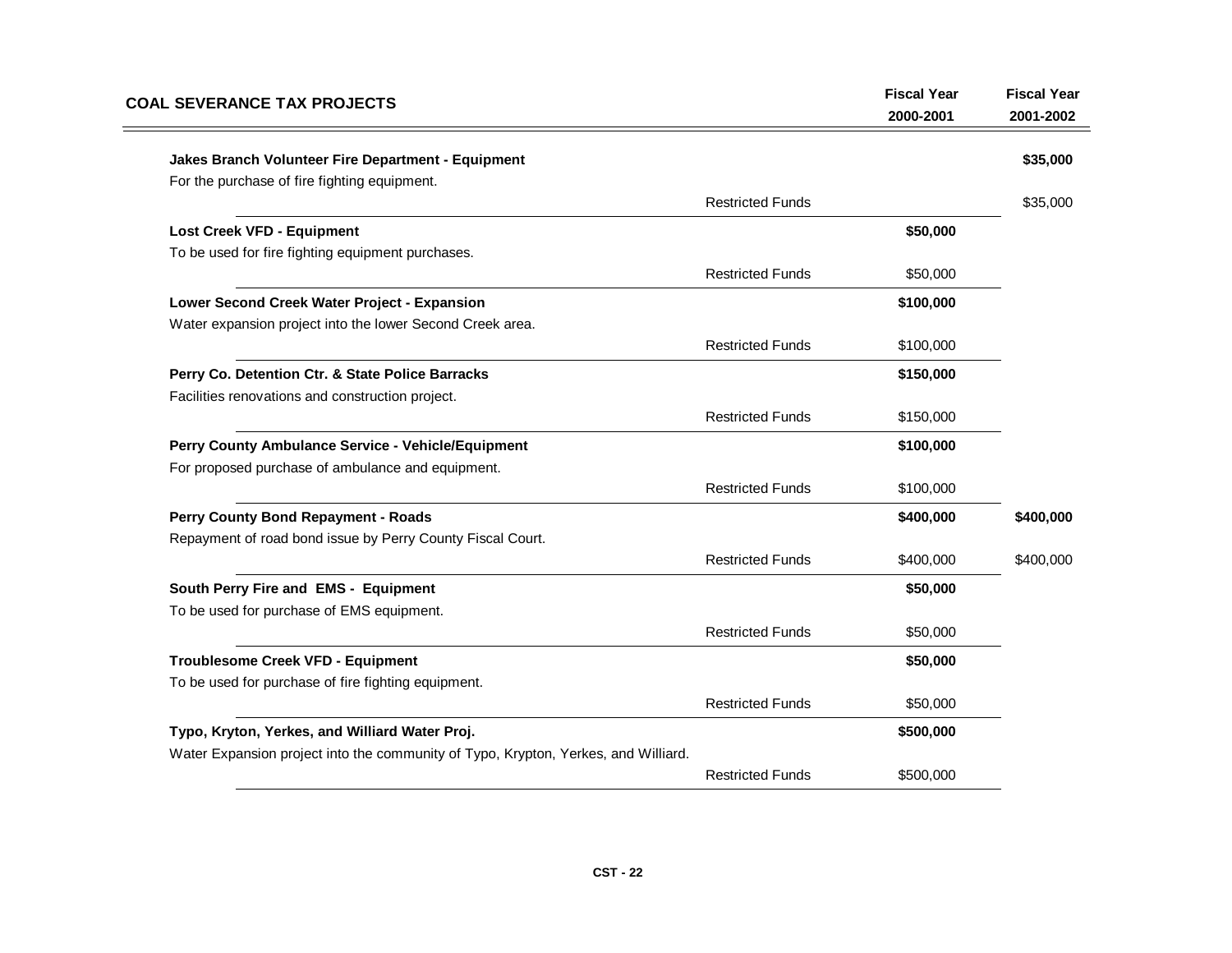| <b>COAL SEVERANCE TAX PROJECTS</b>                                                                                                          |                         | <b>Fiscal Year</b><br>2000-2001 | <b>Fiscal Year</b><br>2001-2002 |
|---------------------------------------------------------------------------------------------------------------------------------------------|-------------------------|---------------------------------|---------------------------------|
| <b>VICCO Fire/Rescue - Equipment</b>                                                                                                        |                         | \$42,300                        |                                 |
| For the purchase of fire fighting equipment.                                                                                                | <b>Restricted Funds</b> | \$42,300                        |                                 |
| <b>Pike County</b>                                                                                                                          |                         |                                 |                                 |
| Dorton Little League Field - Development                                                                                                    |                         | \$100,000                       |                                 |
| Development of field for use by Little League.                                                                                              |                         |                                 |                                 |
|                                                                                                                                             | <b>Restricted Funds</b> | \$100,000                       |                                 |
| Earl Sullivan Community Park - Development                                                                                                  |                         | \$100,000                       |                                 |
| Development of a park for recreational purposes.                                                                                            |                         |                                 |                                 |
|                                                                                                                                             | <b>Restricted Funds</b> | \$100,000                       |                                 |
| Mountain Water District Projects - Various                                                                                                  |                         | \$900,000                       | \$900,000                       |
| Various waterline extensions throughout the county.                                                                                         |                         |                                 |                                 |
|                                                                                                                                             | <b>Restricted Funds</b> | \$900,000                       | \$900,000                       |
| <b>Pulaski County</b>                                                                                                                       |                         |                                 |                                 |
| Southeastern Water Project - Expansion                                                                                                      |                         | \$104,626                       |                                 |
| Extend water lines into southeastern parts of the county.                                                                                   |                         |                                 |                                 |
|                                                                                                                                             | <b>Restricted Funds</b> | \$104,626                       |                                 |
| <b>Rockcastle County</b>                                                                                                                    |                         |                                 |                                 |
| <b>Match for Appalachian (CDI)</b>                                                                                                          |                         | \$245,036                       |                                 |
| This funds/supports Rockcastle County in matching a Community Development Initiative<br>(CDI) grant or for purchase of industrial property. |                         |                                 |                                 |
|                                                                                                                                             | <b>Restricted Funds</b> | \$245,036                       |                                 |
| <b>Union County</b>                                                                                                                         |                         |                                 |                                 |
| New Bldg. & Equip. for Tech. Ctr. at High School                                                                                            |                         | \$500,000                       |                                 |
| Matching funds for construction of new building and acquisition of equipment for Technology<br>Center.                                      |                         |                                 |                                 |
|                                                                                                                                             | <b>Restricted Funds</b> | \$500,000                       |                                 |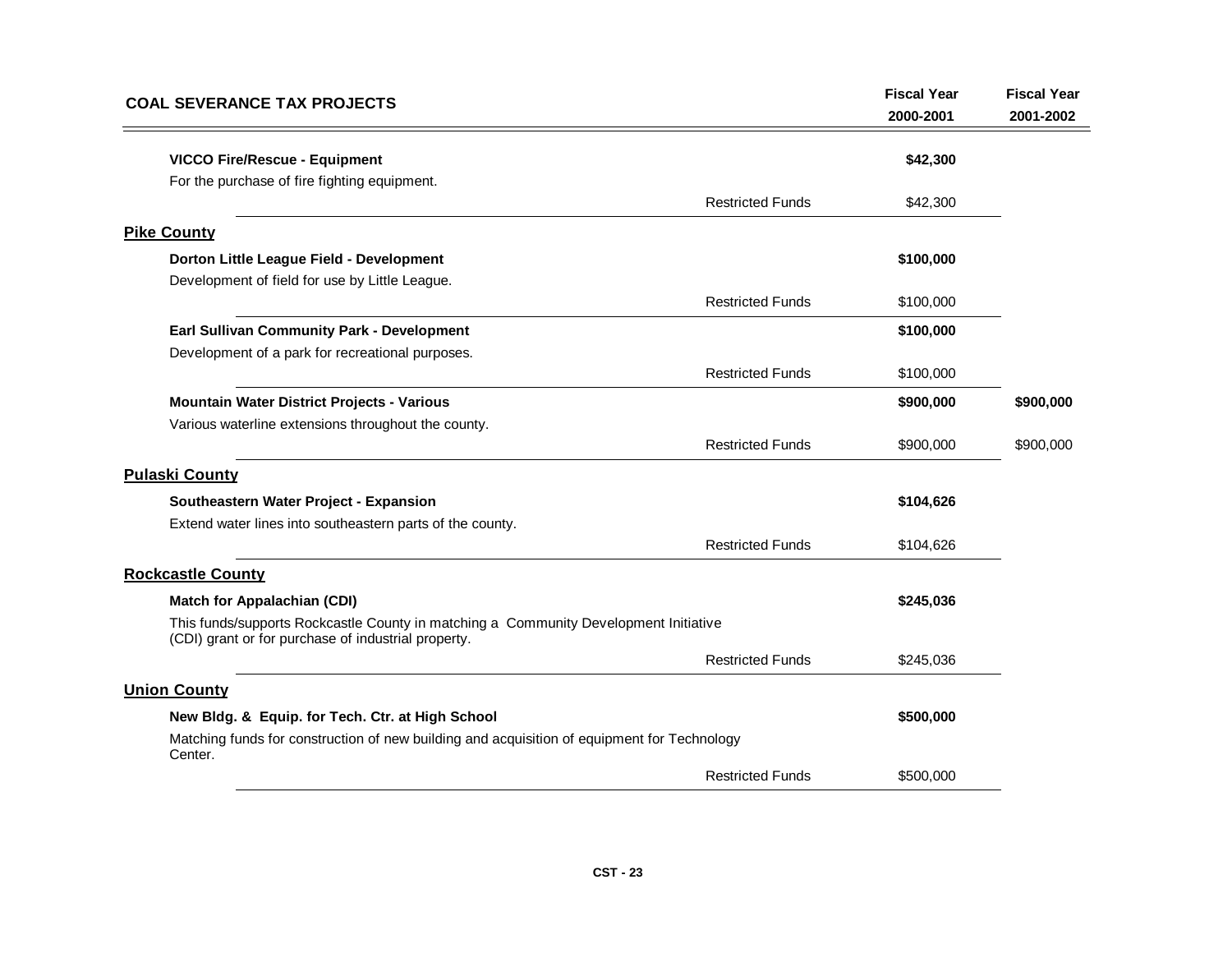| <b>COAL SEVERANCE TAX PROJECTS</b>                                                                                                                                                  |                         | <b>Fiscal Year</b><br>2000-2001 | <b>Fiscal Year</b><br>2001-2002 |
|-------------------------------------------------------------------------------------------------------------------------------------------------------------------------------------|-------------------------|---------------------------------|---------------------------------|
| Old Officers Club on Camp Breckinridge - Renov.<br>Funds for completing and renovating historic building for multiple uses as a community                                           |                         | \$300,000                       |                                 |
| facility.                                                                                                                                                                           | <b>Restricted Funds</b> | \$300,000                       |                                 |
| <b>Webster County</b>                                                                                                                                                               |                         |                                 |                                 |
| <b>Webster County Courthouse Renovations</b><br>Match to federal funds to make major improvements to Courthouse.                                                                    |                         | \$1,000,000                     |                                 |
|                                                                                                                                                                                     | <b>Restricted Funds</b> | \$1,000,000                     |                                 |
| Webster County Water/Sewer - City of Sebree                                                                                                                                         |                         | \$500,000                       |                                 |
| Match for a loan to Webster County Water for water system improvements and sewer lines<br>to city of Sebree to service industrial park.                                             |                         |                                 |                                 |
|                                                                                                                                                                                     | <b>Restricted Funds</b> | \$500,000                       |                                 |
| <b>Whitley County</b>                                                                                                                                                               |                         |                                 |                                 |
| <b>Whitley County Water Projects - Various</b>                                                                                                                                      |                         | \$540,000                       | \$540,000                       |
| Project funding is proposed to be split between Whitley County Water District and<br>Cumberland Falls Highway Water District on a 50/50 basis as determined by the Fiscal<br>Court. |                         |                                 |                                 |
|                                                                                                                                                                                     | <b>Restricted Funds</b> | \$540,000                       | \$540,000                       |
| <b>Wolfe County</b>                                                                                                                                                                 |                         |                                 |                                 |
| <b>Courthouse Renovations</b>                                                                                                                                                       |                         | \$25,000                        |                                 |
| Improvements for Wolfe County Courthouse.                                                                                                                                           |                         |                                 |                                 |
|                                                                                                                                                                                     | <b>Restricted Funds</b> | \$25,000                        |                                 |
| <b>Wolfe County Industrial Property Acquisition</b>                                                                                                                                 |                         | \$150,000                       |                                 |
| Funding provided for fiscal court to acquire additional industrial property.                                                                                                        |                         |                                 |                                 |
|                                                                                                                                                                                     | <b>Restricted Funds</b> | \$150,000                       |                                 |
| <b>Wolfe County Road Equipment</b>                                                                                                                                                  |                         | \$65,000                        | \$35,000                        |
| Purchase of heavy equipment for construction/maintenance of county roads.                                                                                                           |                         |                                 |                                 |
|                                                                                                                                                                                     | <b>Restricted Funds</b> | \$65,000                        | \$35,000                        |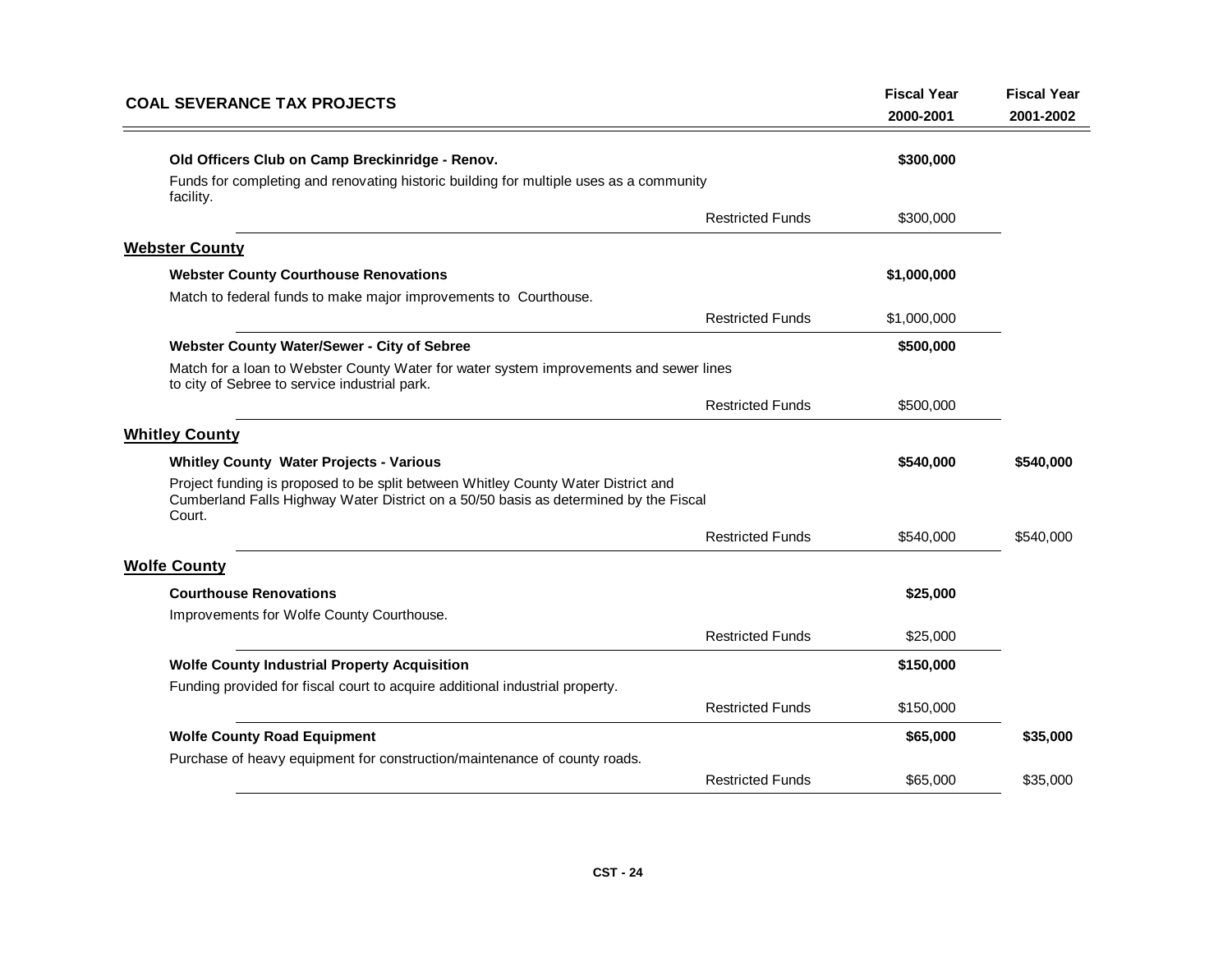| <b>COAL SEVERANCE TAX PROJECTS</b>                                                       | <b>Fiscal Year</b> | <b>Fiscal Year</b> |
|------------------------------------------------------------------------------------------|--------------------|--------------------|
|                                                                                          | 2000-2001          | 2001-2002          |
| <b>Wolfe County VFD - Equipment</b>                                                      | \$30,000           |                    |
| Purchase of equipment for volunteer fire departments.                                    |                    |                    |
| <b>Restricted Funds</b>                                                                  | \$30,000           |                    |
| <b>Finance - General Administration</b>                                                  |                    |                    |
| <b>Knott County</b>                                                                      |                    |                    |
| <b>Red Fox Project - Continued Development</b>                                           | \$175,000          | \$175,000          |
| Continuation funding for ongoing tourism development project, including operating funds. |                    |                    |
| <b>Restricted Funds</b>                                                                  | \$175,000          | \$175,000          |
| <b>Letcher County</b>                                                                    |                    |                    |
| <b>Red Fox - Continued Development</b>                                                   | \$250,000          |                    |
| Continuation funding for ongoing tourism development project, including operating funds. |                    |                    |
| <b>Restricted Funds</b>                                                                  | \$250,000          |                    |
| <b>Perry County</b>                                                                      |                    |                    |
| <b>Red Fox - Continued Development</b>                                                   |                    | \$150,000          |
| Continued funding for ongoing tourism development project, including operating funds.    |                    |                    |
| <b>Restricted Funds</b>                                                                  |                    | \$150,000          |
| <b>Pike County</b>                                                                       |                    |                    |
| East Ky. Exposition Center-Continued Develop.                                            | \$1,734,000        | \$1,766,000        |
| Continuation of center development which was authorized by the 1998 General Assembly.    |                    |                    |
| <b>Restricted Funds</b>                                                                  | \$1,734,000        | \$1,766,000        |
| <b>Parks</b>                                                                             |                    |                    |
| <b>Bell County</b>                                                                       |                    |                    |
| Pine Mountain State Park Golf Course - Completion                                        | \$500,000          |                    |
| Funding to help complete the existing golf course project.                               |                    |                    |
| <b>Restricted Funds</b>                                                                  | \$500,000          |                    |
| <b>Pike County</b>                                                                       |                    |                    |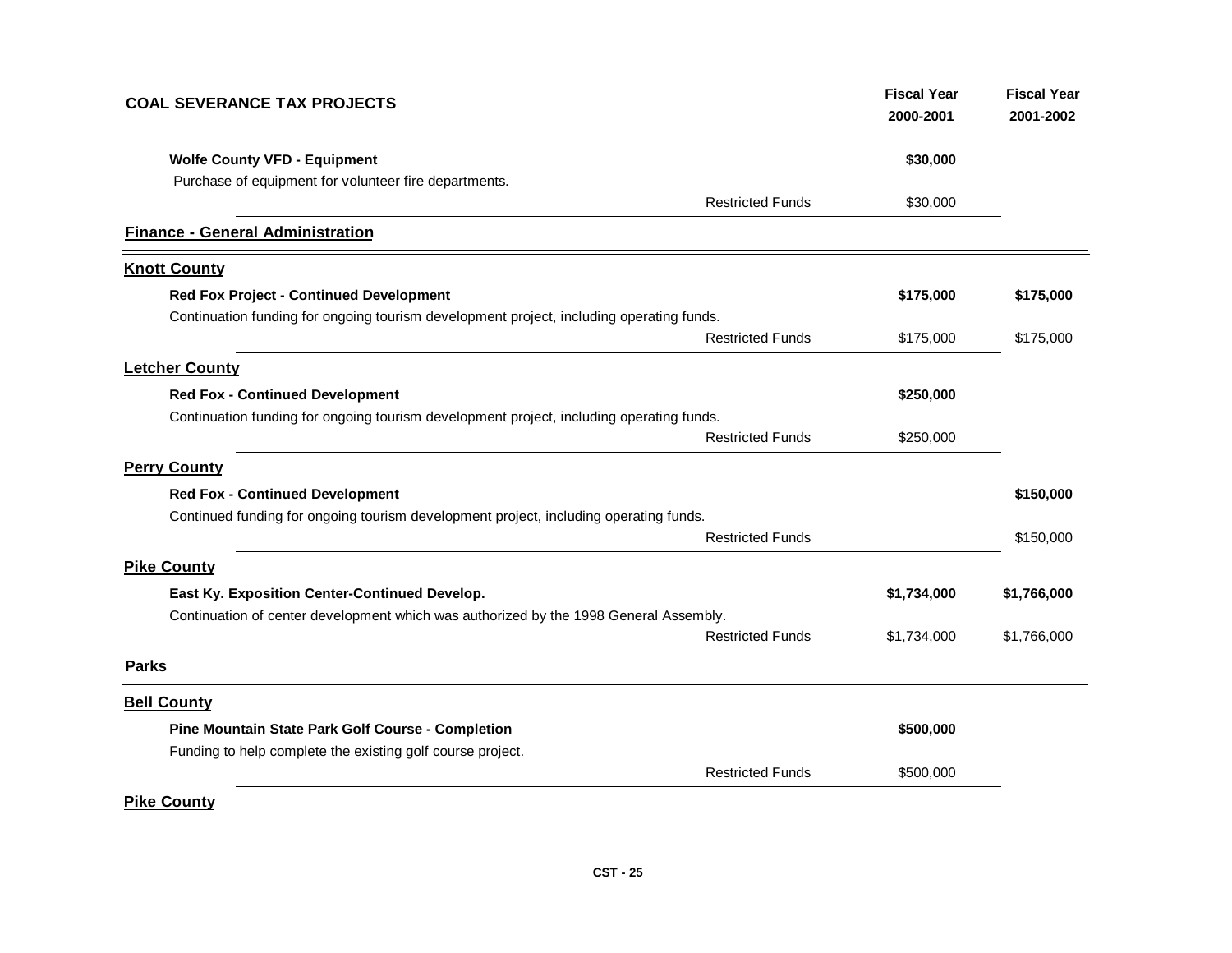| <b>COAL SEVERANCE TAX PROJECTS</b>                                                     | <b>Fiscal Year</b><br>2000-2001 | <b>Fiscal Year</b><br>2001-2002 |
|----------------------------------------------------------------------------------------|---------------------------------|---------------------------------|
| Fish Trap Reservoir Project - Reassignment                                             |                                 |                                 |
| Fish Trap Reservoir improvements reassigned to the Department of Parks for completion. |                                 |                                 |
| <b>Restricted Funds</b>                                                                |                                 |                                 |
| SUMMARY OF COAL SEVERANCE TAX PROJECTS                                                 |                                 |                                 |
| <b>Restricted Funds</b>                                                                | 39,066,776                      | 14,277,920                      |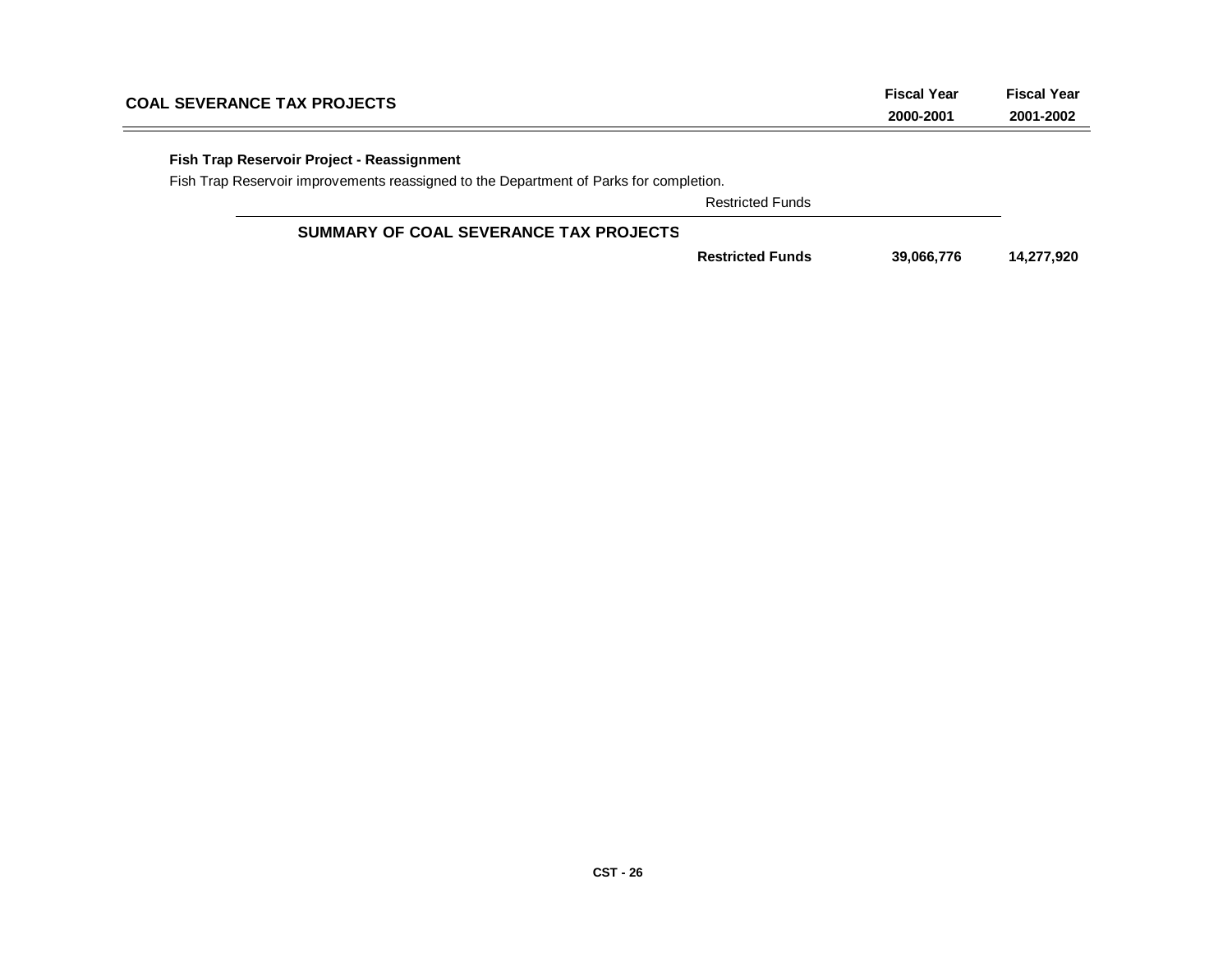| <b>COMMUNITY DEVELOPMENT PROJECT</b>                                                                                                                                                                                                                                                                                                                     | <b>Fiscal Year</b><br>2000-2001 | <b>Fiscal Year</b><br>2001-2002 |
|----------------------------------------------------------------------------------------------------------------------------------------------------------------------------------------------------------------------------------------------------------------------------------------------------------------------------------------------------------|---------------------------------|---------------------------------|
| <b>Adair County</b>                                                                                                                                                                                                                                                                                                                                      |                                 |                                 |
| <b>Adair Co. Water Development</b>                                                                                                                                                                                                                                                                                                                       | \$250,000                       |                                 |
| This authorization will provide necessary funding for the elevation of the storage tank for the Industrial Park on<br>Highway 55 North.                                                                                                                                                                                                                  |                                 |                                 |
| <b>General Fund</b>                                                                                                                                                                                                                                                                                                                                      | \$250,000                       |                                 |
| <b>Allen County</b>                                                                                                                                                                                                                                                                                                                                      |                                 |                                 |
| Allen Co. Volunteer Fire Dept.                                                                                                                                                                                                                                                                                                                           | \$125,000                       |                                 |
| This authorization will provide necessary funding for use by the seven (7) Allen County Volunteer Fire Departments to<br>purchase firefighting and rescue equipment, to purchase additional firefighting and rescue vehicles, to make capital<br>improvements to facilities and infrastructure, and to develop community parks at the existing stations. |                                 |                                 |
| <b>General Fund</b>                                                                                                                                                                                                                                                                                                                                      | \$125,000                       |                                 |
| <b>Allen Co. Water District</b>                                                                                                                                                                                                                                                                                                                          | \$150,000                       |                                 |
| This authorization will provide necessary funding to expand water service to more citizens through the connection of<br>existing water lines.                                                                                                                                                                                                            |                                 |                                 |
| <b>General Fund</b>                                                                                                                                                                                                                                                                                                                                      | \$150,000                       |                                 |
| <b>Anderson County</b>                                                                                                                                                                                                                                                                                                                                   |                                 |                                 |
| Anderson Co. Park                                                                                                                                                                                                                                                                                                                                        | \$300,000                       |                                 |
| This authorization will provide necessary funding to reduce debt, develop infrastructure, and provide construction<br>assistance on a community building.                                                                                                                                                                                                |                                 |                                 |
| <b>General Fund</b>                                                                                                                                                                                                                                                                                                                                      | \$300,000                       |                                 |
| <b>Anderson Co. Water Projects</b>                                                                                                                                                                                                                                                                                                                       | \$350,000                       |                                 |
| This authorization will provide necessary funding to match federal funds to provide an additional 14 miles of water<br>lines to 100+ households, as well as to replace broken wastewater lines and joints.                                                                                                                                               |                                 |                                 |
| <b>General Fund</b>                                                                                                                                                                                                                                                                                                                                      | \$350,000                       |                                 |
| <b>Lawrenceburg Library Project</b>                                                                                                                                                                                                                                                                                                                      | \$350,000                       |                                 |
| This authorization will provide necessary funding for the design, development, and construction of a new library<br>building.                                                                                                                                                                                                                            |                                 |                                 |
| <b>General Fund</b>                                                                                                                                                                                                                                                                                                                                      | \$350,000                       |                                 |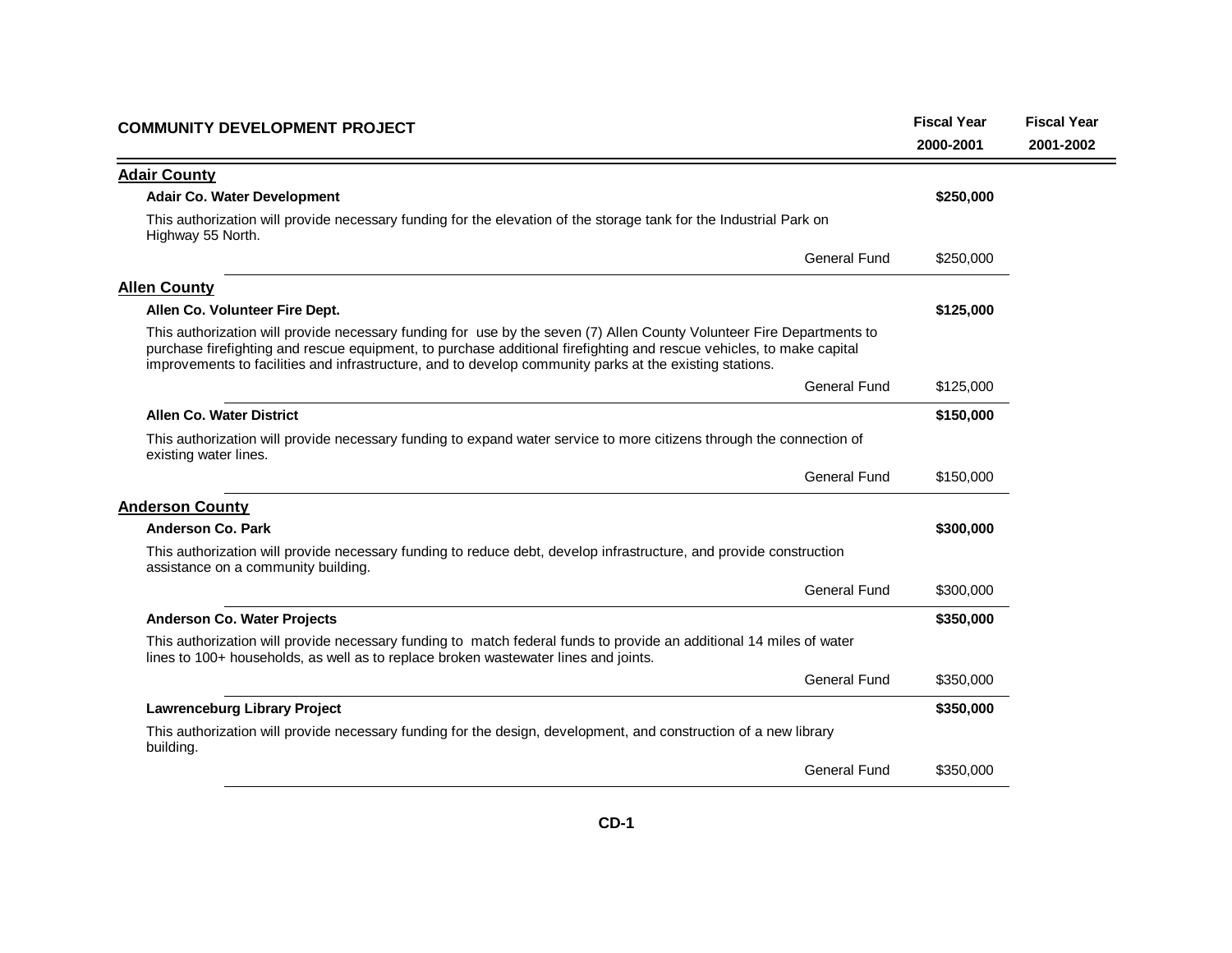| <b>COMMUNITY DEVELOPMENT PROJECT</b>                                                                                                                                                                                                                                                               | <b>Fiscal Year</b><br>2000-2001 | <b>Fiscal Year</b><br>2001-2002 |
|----------------------------------------------------------------------------------------------------------------------------------------------------------------------------------------------------------------------------------------------------------------------------------------------------|---------------------------------|---------------------------------|
| <b>Ballard County</b>                                                                                                                                                                                                                                                                              |                                 |                                 |
| <b>Ballard Co. Volunteer Fire Dept.</b>                                                                                                                                                                                                                                                            | \$50,000                        |                                 |
| This authorization will provide necessary funding to be split among the Ballard County Volunteer Fire Departments to<br>purchase firefighting and rescue equipment, to purchase additional firefighting and rescue vehicles, and to make<br>capital improvements to facilities and infrastructure. |                                 |                                 |
| <b>General Fund</b>                                                                                                                                                                                                                                                                                | \$50,000                        |                                 |
| <b>Bandana Park</b>                                                                                                                                                                                                                                                                                | \$5,000                         |                                 |
| This authorization will provide necessary funding for capital improvements and infrastructure as well as the purchase<br>of recreational equipment for the Bandana Park.                                                                                                                           |                                 |                                 |
| <b>General Fund</b>                                                                                                                                                                                                                                                                                | \$5,000                         |                                 |
| Infrastructure Improvement and Construction of Spec. Building at Wickliffe                                                                                                                                                                                                                         | \$450,000                       |                                 |
| This authorization will provide necessary funding to construct a speculative building and to make other capital<br>improvements for the purpose of attracting and locating new businesses in Wickliffe and Ballard County.                                                                         |                                 |                                 |
| <b>Bond Fund</b>                                                                                                                                                                                                                                                                                   | \$450,000                       |                                 |
| <b>Barren County</b>                                                                                                                                                                                                                                                                               |                                 |                                 |
| <b>Barren Co. Courthouse</b>                                                                                                                                                                                                                                                                       | \$300,000                       |                                 |
| This authorization will provide necessary funding to create a centralized location of county offices through the<br>construction of a 24,000 square foot building.                                                                                                                                 |                                 |                                 |
| <b>Bond Fund</b>                                                                                                                                                                                                                                                                                   | \$300,000                       |                                 |
| <b>Barren State Park Boat Dock</b>                                                                                                                                                                                                                                                                 | \$300,000                       |                                 |
| This authorization will provide necessary funds for infrastructure improvements to the Barren River Lake State Resort<br>Park Marina/Boat Dock.                                                                                                                                                    |                                 |                                 |
| <b>Bond Fund</b>                                                                                                                                                                                                                                                                                   | \$300,000                       |                                 |
| <b>Glasgow Parks Dept.</b>                                                                                                                                                                                                                                                                         | \$50,000                        |                                 |
| This authorization will provide necessary funding in order to surface a playground area in the newest Beaver Trail park<br>complex, add fencing to this area, and purchase playground equipment.                                                                                                   |                                 |                                 |
| <b>General Fund</b>                                                                                                                                                                                                                                                                                | \$50,000                        |                                 |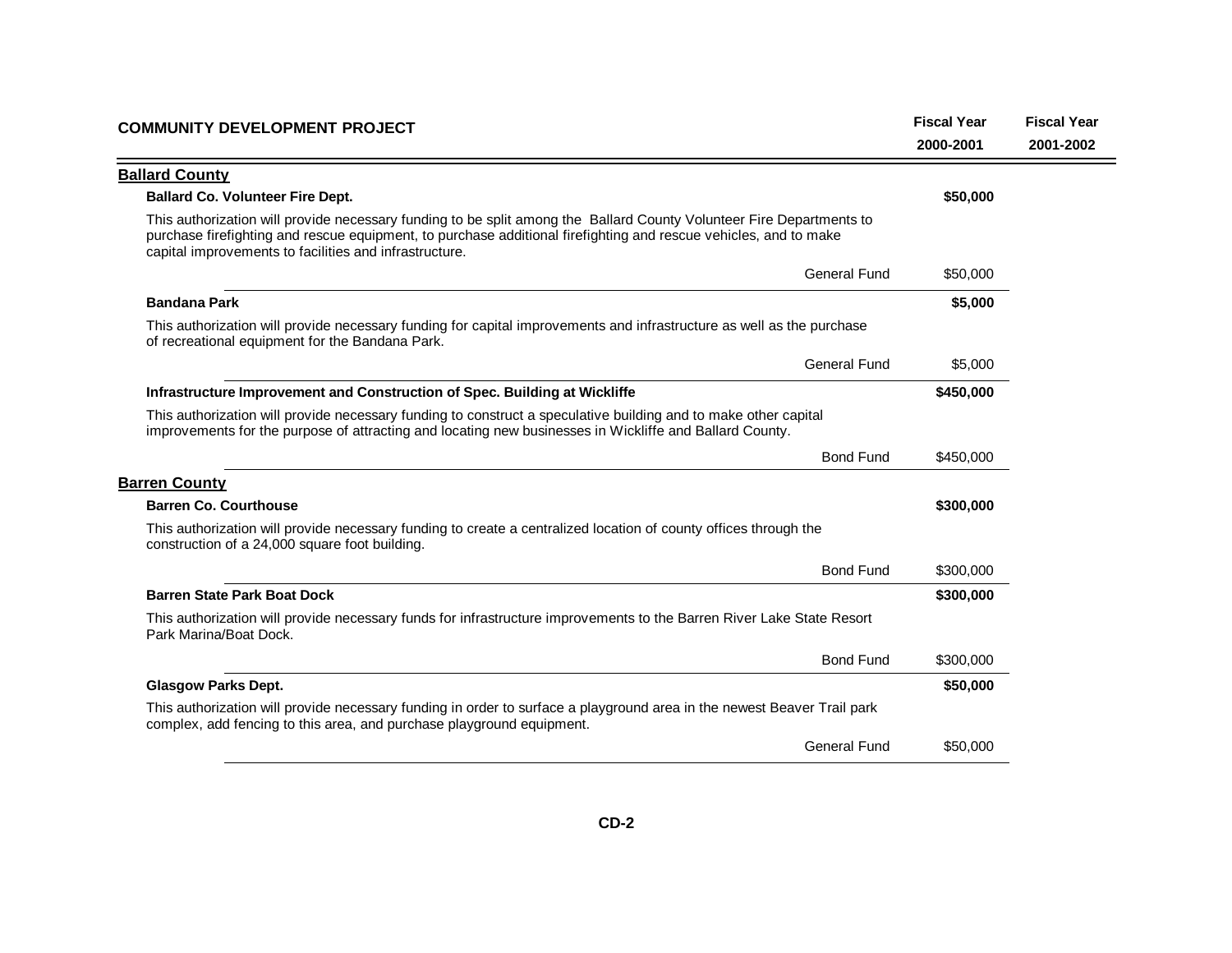| <b>COMMUNITY DEVELOPMENT PROJECT</b>                                                                                                                                                                                                                                                                                                                                                                                                                                                                                                                   | <b>Fiscal Year</b> | <b>Fiscal Year</b> |
|--------------------------------------------------------------------------------------------------------------------------------------------------------------------------------------------------------------------------------------------------------------------------------------------------------------------------------------------------------------------------------------------------------------------------------------------------------------------------------------------------------------------------------------------------------|--------------------|--------------------|
|                                                                                                                                                                                                                                                                                                                                                                                                                                                                                                                                                        | 2000-2001          | 2001-2002          |
| <b>Glasgow Sewer &amp; Water</b>                                                                                                                                                                                                                                                                                                                                                                                                                                                                                                                       | \$700,000          |                    |
| This authorization will provide necessary funding to extend sewer services for the Barren River Sewer Project.                                                                                                                                                                                                                                                                                                                                                                                                                                         |                    |                    |
| <b>Bond Fund</b>                                                                                                                                                                                                                                                                                                                                                                                                                                                                                                                                       | \$700,000          |                    |
| <b>Highland Games</b>                                                                                                                                                                                                                                                                                                                                                                                                                                                                                                                                  | \$100,000          |                    |
| This authorization will provide necessary funding to allow Glasgow to host the International Scottish Games in the year<br>2001, requiring the host to provide transportation, room and board for all international guests, bands, competitors and<br>provide facilities for all those who join the event.                                                                                                                                                                                                                                             |                    |                    |
| <b>General Fund</b>                                                                                                                                                                                                                                                                                                                                                                                                                                                                                                                                    | \$100,000          |                    |
| <b>Hiseville City</b>                                                                                                                                                                                                                                                                                                                                                                                                                                                                                                                                  | \$25,000           |                    |
| This authorization will provide necessary funding to assist the city in providing essential public services to its residents.                                                                                                                                                                                                                                                                                                                                                                                                                          |                    |                    |
| <b>General Fund</b>                                                                                                                                                                                                                                                                                                                                                                                                                                                                                                                                    | \$25,000           |                    |
| <b>Park City Park</b>                                                                                                                                                                                                                                                                                                                                                                                                                                                                                                                                  | \$25,000           |                    |
| This authorization will provide necessary funding for construction of a multipurpose outdoor classroom facility in Bell's<br>Tavern Historical Park located in Park City. (There are currently no facilities to support on-site educational activities.)<br>This grassroots organization partnered with Mammoth Cave National Park, the Glasgow-Barren County Leadership<br>Program, the Kentucky Heritage Council, and the National Park Service Rivers and Trails Conservation Assistance<br>Program to establish the Bell's Tavern Historical Park. |                    |                    |
| General Fund                                                                                                                                                                                                                                                                                                                                                                                                                                                                                                                                           | \$25,000           |                    |
| <b>Bath County</b>                                                                                                                                                                                                                                                                                                                                                                                                                                                                                                                                     |                    |                    |
| <b>Bath Co. Water Project Extension</b>                                                                                                                                                                                                                                                                                                                                                                                                                                                                                                                | \$50,000           |                    |
| This authorization will provide necessary funding for extension of water lines to homes currently unserved,<br>replacement of existing water lines, capital improvements to water treatment facilities and infrastructure, and repay any<br>indebtedness previously incurred in the installation of these items.                                                                                                                                                                                                                                       |                    |                    |
| <b>General Fund</b>                                                                                                                                                                                                                                                                                                                                                                                                                                                                                                                                    | \$50,000           |                    |
| <b>Courthouse Renovation</b>                                                                                                                                                                                                                                                                                                                                                                                                                                                                                                                           | \$100,000          |                    |
| This authorization will provide necessary funding for completion of the Bath County Courthouse renovation project.                                                                                                                                                                                                                                                                                                                                                                                                                                     |                    |                    |
| <b>General Fund</b>                                                                                                                                                                                                                                                                                                                                                                                                                                                                                                                                    | \$100,000          |                    |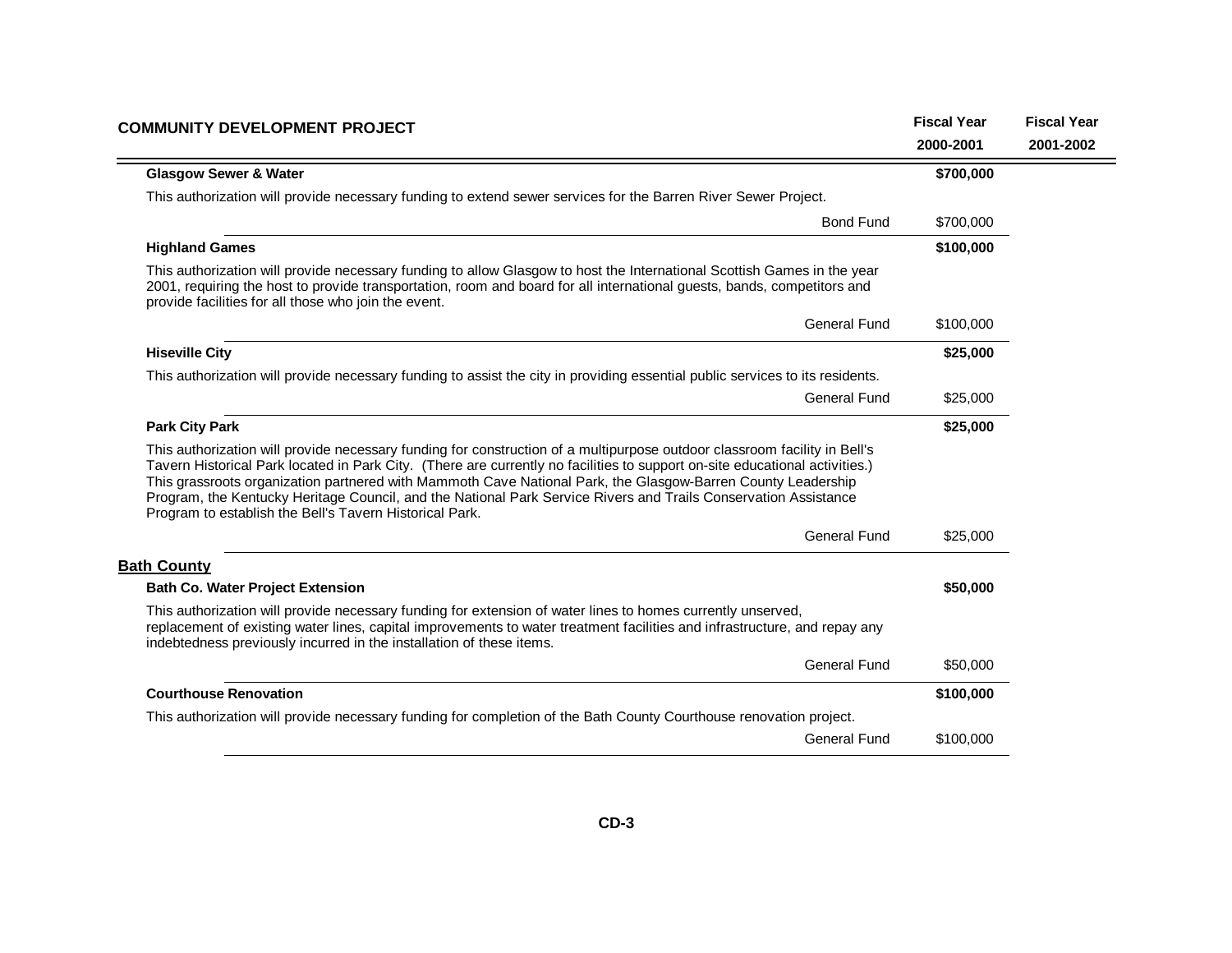| <b>COMMUNITY DEVELOPMENT PROJECT</b>                                                                                                                                                                                                                                                                             | <b>Fiscal Year</b> | <b>Fiscal Year</b> |
|------------------------------------------------------------------------------------------------------------------------------------------------------------------------------------------------------------------------------------------------------------------------------------------------------------------|--------------------|--------------------|
|                                                                                                                                                                                                                                                                                                                  | 2000-2001          | 2001-2002          |
| Flat Creek/Sharpsburg Water Project                                                                                                                                                                                                                                                                              | \$50,000           |                    |
| This authorization will provide necessary funding for extension of water lines to residents of the Old Springfield Church<br>area.                                                                                                                                                                               |                    |                    |
| <b>General Fund</b>                                                                                                                                                                                                                                                                                              | \$50,000           |                    |
| <b>Pendleton Branch Water Project</b>                                                                                                                                                                                                                                                                            | \$50,000           |                    |
| This authorization will provide necessary funding for extension of water lines to homes currently unserved,<br>replacement of existing water lines, capital improvements to water treatment facilities and infrastructure, and repay any<br>indebtedness previously incurred in the installation of these items. |                    |                    |
| <b>General Fund</b>                                                                                                                                                                                                                                                                                              | \$50,000           |                    |
| <b>Preston Sewer Project</b>                                                                                                                                                                                                                                                                                     | \$150,000          |                    |
| This authorization will provide necessary funding for the Lagoon Sewer Project, which will serve 150 homes.                                                                                                                                                                                                      |                    |                    |
| General Fund                                                                                                                                                                                                                                                                                                     | \$150,000          |                    |
| <b>Bell County</b>                                                                                                                                                                                                                                                                                               |                    |                    |
| Parks - Pine Mountain State Park Golf Course                                                                                                                                                                                                                                                                     | \$1,000,000        |                    |
| This authorization will provide the necessary funding to construct a pro shop, maintenance building, and other<br>miscellaneous structures, and to purchase maintenance equipment and golf carts.                                                                                                                |                    |                    |
| <b>Bond Fund</b>                                                                                                                                                                                                                                                                                                 | \$1,000,000        |                    |
| <b>Boone County</b>                                                                                                                                                                                                                                                                                              |                    |                    |
| <b>Big Bone Lick State Park</b>                                                                                                                                                                                                                                                                                  | \$500,000          |                    |
| This authorization will provide necessary funding for expansion of the museum facilities.                                                                                                                                                                                                                        |                    |                    |
| <b>Bond Fund</b>                                                                                                                                                                                                                                                                                                 | \$500,000          |                    |
| <b>Bourbon County</b>                                                                                                                                                                                                                                                                                            |                    |                    |
| <b>Ball Fields</b>                                                                                                                                                                                                                                                                                               | \$75,000           |                    |
| This authorization will provide necessary funding for the construction of a concession building out of the flood plain,<br>restroom facilities, and five (5) new baseball fields.                                                                                                                                |                    |                    |
| General Fund                                                                                                                                                                                                                                                                                                     | \$75,000           |                    |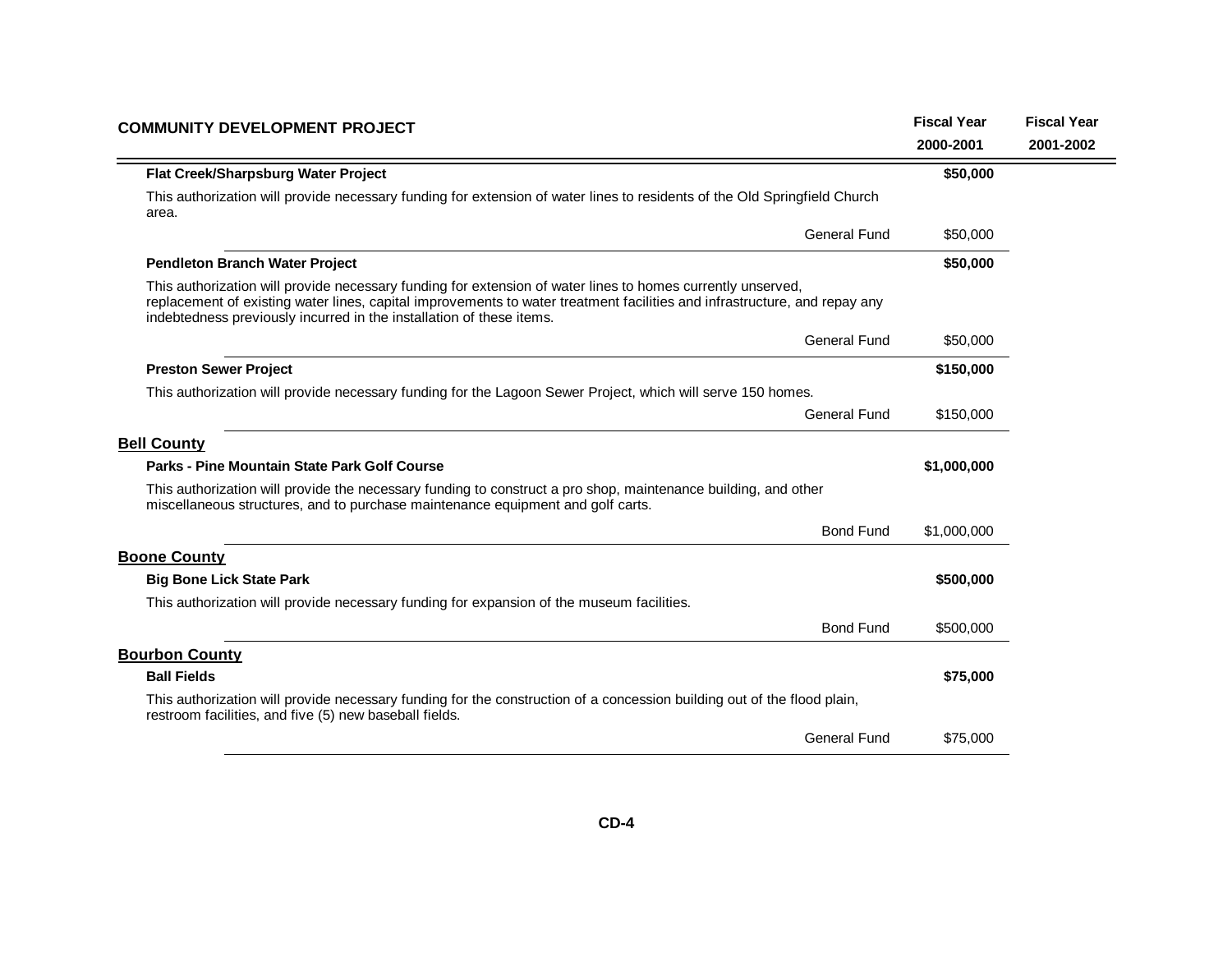| <b>COMMUNITY DEVELOPMENT PROJECT</b>                                                                                                                               | <b>Fiscal Year</b><br>2000-2001 | <b>Fiscal Year</b><br>2001-2002 |
|--------------------------------------------------------------------------------------------------------------------------------------------------------------------|---------------------------------|---------------------------------|
| <b>Bourbon Co. Fire Gates Numbers</b>                                                                                                                              | \$74,000                        |                                 |
| This authorization will provide necessary funding to install fire gate numbers, to buy equipment, and lettering.                                                   |                                 |                                 |
| <b>General Fund</b>                                                                                                                                                | \$74,000                        |                                 |
| Centerhill/Hutchinson Vol. Fire Dept.                                                                                                                              | \$80,000                        |                                 |
| This authorization will provide necessary funding to create a new Volunteer Fire Department.                                                                       |                                 |                                 |
| <b>General Fund</b>                                                                                                                                                | \$80,000                        |                                 |
| <b>Centerville Septic System</b>                                                                                                                                   | \$98,000                        |                                 |
| This authorization will provide necessary funding to repair septic systems in the area.                                                                            |                                 |                                 |
| <b>General Fund</b>                                                                                                                                                | \$98,000                        |                                 |
| <b>Farmer's Market Bldg.</b>                                                                                                                                       | \$178,000                       |                                 |
| This authorization will provide necessary funding to enable the purchase of land and construction of a building to help<br>the agricultural community of the area. |                                 |                                 |
| <b>General Fund</b>                                                                                                                                                | \$178,000                       |                                 |
| <b>Hazardous Materials Cleanup</b>                                                                                                                                 | \$50,000                        |                                 |
| This authorization will provide necessary funding for the disposal of hazardous material including paint, metal, and<br>tires, disposal of county-wide dumpsters.  |                                 |                                 |
| <b>General Fund</b>                                                                                                                                                | \$50,000                        |                                 |
| <b>Little Rock Water Lines</b>                                                                                                                                     | \$64,000                        |                                 |
| This authorization will provide necessary funding to extend water lines approximately 1 1/2 miles in the Little Rock<br>Area.                                      |                                 |                                 |
| <b>General Fund</b>                                                                                                                                                | \$64,000                        |                                 |
| <b>Ruddles Mill Water Lines</b>                                                                                                                                    | \$68,000                        |                                 |
| This authorization will provide necessary funding for the extension of water lines to residents in the Ruddles Mill area.                                          |                                 |                                 |
| General Fund                                                                                                                                                       | \$68,000                        |                                 |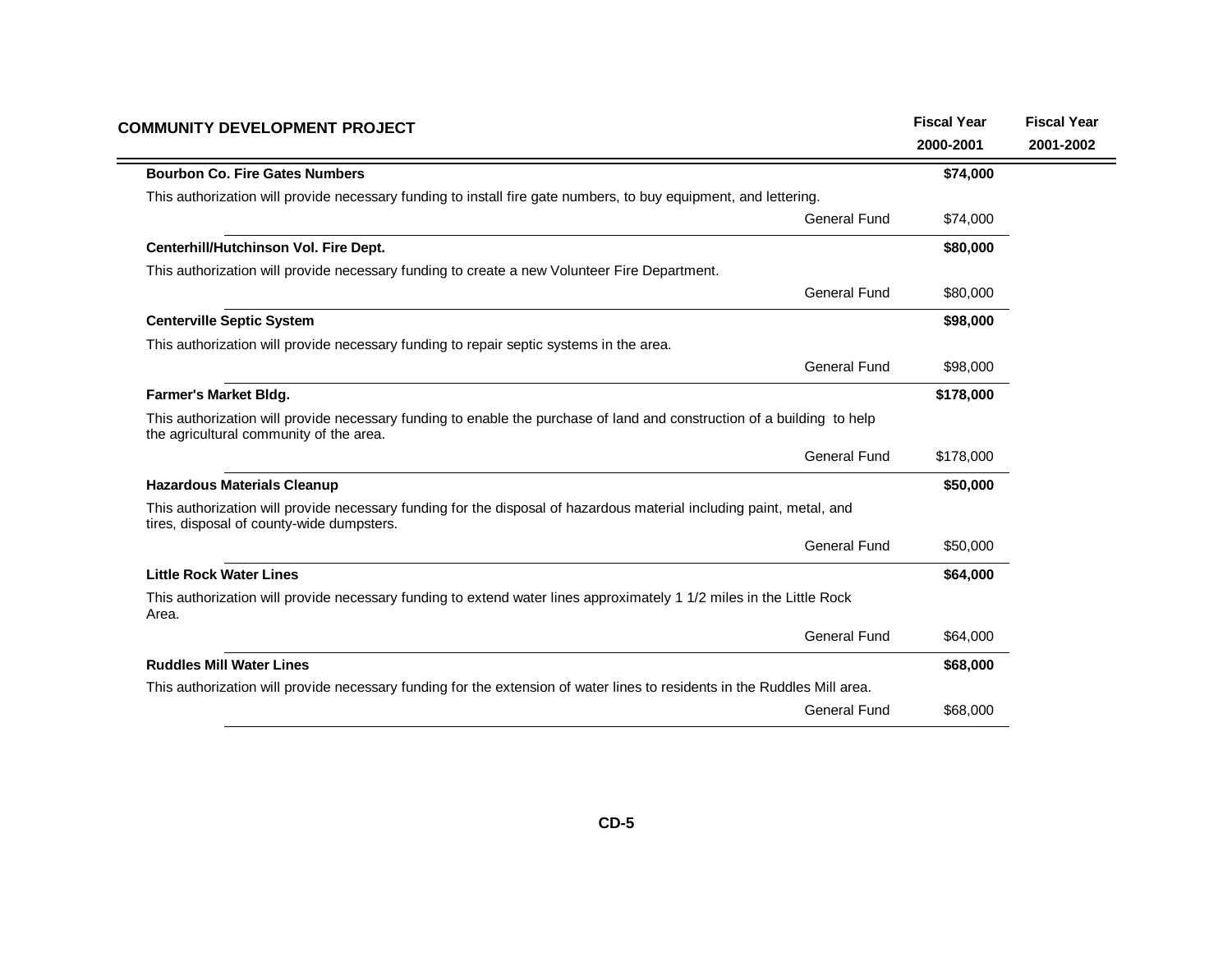| <b>COMMUNITY DEVELOPMENT PROJECT</b>                                                                                                                                                                                            | <b>Fiscal Year</b> | <b>Fiscal Year</b> |
|---------------------------------------------------------------------------------------------------------------------------------------------------------------------------------------------------------------------------------|--------------------|--------------------|
|                                                                                                                                                                                                                                 | 2000-2001          | 2001-2002          |
| <b>Volunteer Fire Depts.</b>                                                                                                                                                                                                    | \$313,000          |                    |
| This authorization will provide necessary funding for use by the Bourbon County Volunteer Fire Department to<br>construct a new building and training facilities.                                                               |                    |                    |
| General Fund                                                                                                                                                                                                                    | \$313,000          |                    |
| <b>Boyd County</b>                                                                                                                                                                                                              |                    |                    |
| <b>Ashland National Little League Project</b>                                                                                                                                                                                   | \$75,000           |                    |
| This authorization will provide necessary funding for expansion of the Challenge Project and repay any indebtedness<br>previously incurred by the facility.                                                                     |                    |                    |
| General Fund                                                                                                                                                                                                                    | \$75,000           |                    |
| <b>Boyd Co. Parks &amp; Recreation</b>                                                                                                                                                                                          | \$90,000           |                    |
| This authorization will provide necessary funding for various improvements to Boyd County recreational parks.                                                                                                                   |                    |                    |
| <b>General Fund</b>                                                                                                                                                                                                             | \$90,000           |                    |
| <b>Boyd Co. Volunteer Fire Departments</b>                                                                                                                                                                                      | \$90,000           |                    |
| This authorization will provide necessary funding to purchase firefighting and rescue equipment, to purchase additional<br>firefighting and rescue vehicles, and to make capital improvements to facilities and infrastructure. |                    |                    |
| <b>General Fund</b>                                                                                                                                                                                                             | \$90,000           |                    |
| <b>Catlettsburg Baseball Field</b>                                                                                                                                                                                              | \$25,000           |                    |
| This authorization will provide necessary funding for improvements and upgrades to the current facility.                                                                                                                        |                    |                    |
| General Fund                                                                                                                                                                                                                    | \$25,000           |                    |
| <b>Highlands Museum</b>                                                                                                                                                                                                         | \$200,000          |                    |
| This authorization will provide necessary funding for capital improvements to facilities and infrastructure.                                                                                                                    |                    |                    |
| <b>General Fund</b>                                                                                                                                                                                                             | \$200,000          |                    |
| <b>Paramount Art Center</b>                                                                                                                                                                                                     | \$3,000,000        |                    |
| This authorization will provide necessary funding for capital construction and improvements to the Paramount Art<br>Center.                                                                                                     |                    |                    |
| <b>Bond Fund</b>                                                                                                                                                                                                                | \$3,000,000        |                    |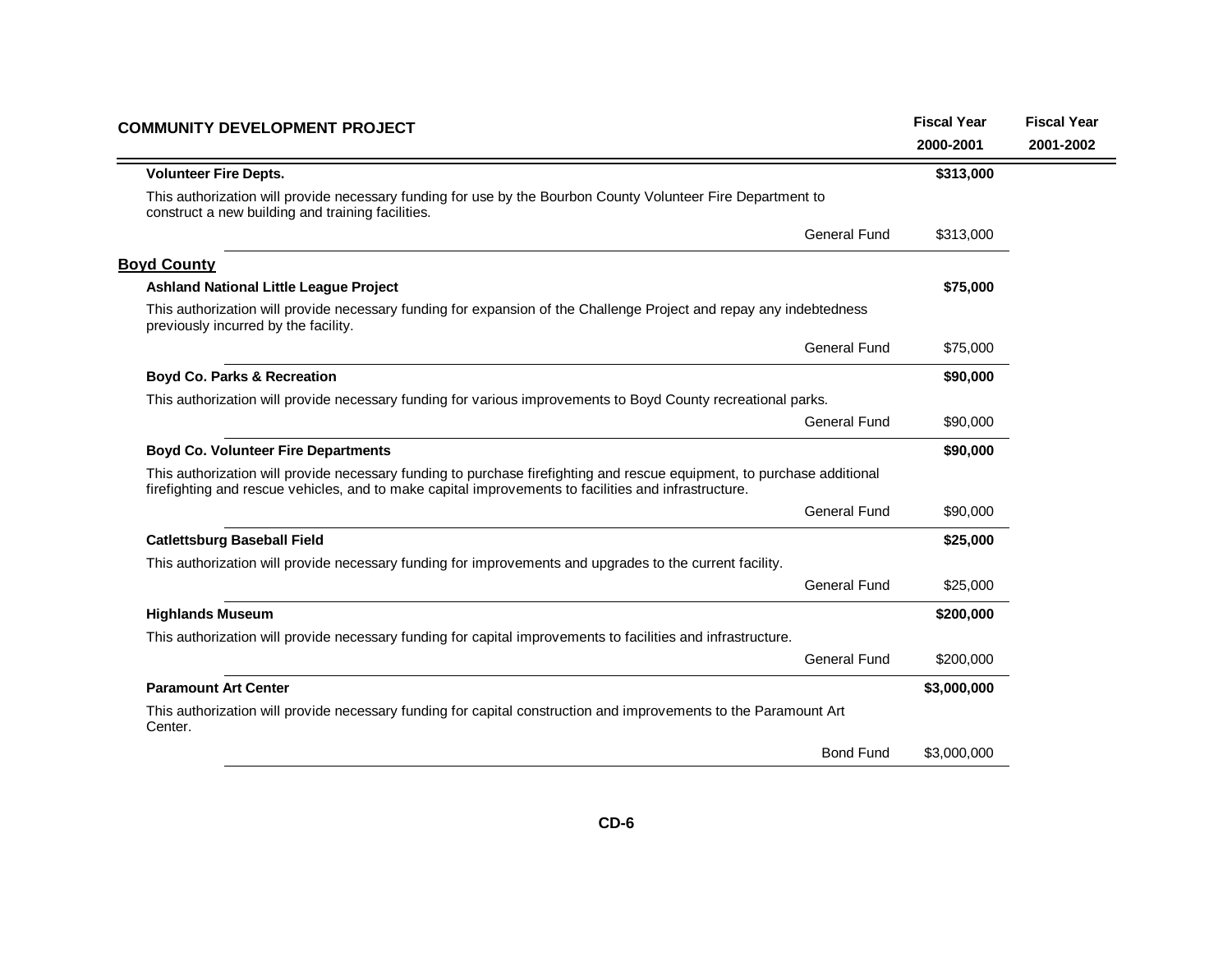| <b>COMMUNITY DEVELOPMENT PROJECT</b>                                                                                                                                                                                                                                                                             | <b>Fiscal Year</b> | <b>Fiscal Year</b> |
|------------------------------------------------------------------------------------------------------------------------------------------------------------------------------------------------------------------------------------------------------------------------------------------------------------------|--------------------|--------------------|
|                                                                                                                                                                                                                                                                                                                  | 2000-2001          | 2001-2002          |
| <b>Summer Motion</b>                                                                                                                                                                                                                                                                                             | \$20,000           |                    |
| This authorization will provide necessary funding for the costs of general function and expenses of this program.                                                                                                                                                                                                |                    |                    |
| <b>General Fund</b>                                                                                                                                                                                                                                                                                              | \$20,000           |                    |
| <b>Boyle County</b>                                                                                                                                                                                                                                                                                              |                    |                    |
| <b>Millennium Park</b>                                                                                                                                                                                                                                                                                           | \$475,000          |                    |
| This authorization will provide necessary funding for the expansion of the park.                                                                                                                                                                                                                                 |                    |                    |
| <b>Bond Fund</b>                                                                                                                                                                                                                                                                                                 | \$475,000          |                    |
| Perryville Battlefield State Park                                                                                                                                                                                                                                                                                | \$475,000          |                    |
| This authorization will provide necessary funds for various park improvements.                                                                                                                                                                                                                                   |                    |                    |
| <b>Bond Fund</b>                                                                                                                                                                                                                                                                                                 | \$475,000          |                    |
| Wilderness Trace Child Development Ctr.                                                                                                                                                                                                                                                                          | \$50,000           |                    |
| This authorization will provide the necessary funding for the construction of the Center.                                                                                                                                                                                                                        |                    |                    |
| General Fund                                                                                                                                                                                                                                                                                                     | \$50,000           |                    |
| <b>Bracken County</b>                                                                                                                                                                                                                                                                                            |                    |                    |
| <b>Bracken Co. Courthouse Elevator</b>                                                                                                                                                                                                                                                                           | \$250,000          |                    |
| This authorization will provide necessary funding to purchase and install an elevator in the Bracken County<br>Courthouse to provide access to courthouse facilities for disabled and elderly citizens.                                                                                                          |                    |                    |
| <b>General Fund</b>                                                                                                                                                                                                                                                                                              | \$250,000          |                    |
| <b>Bracken Co. Water Lines</b>                                                                                                                                                                                                                                                                                   | \$50,000           |                    |
| This authorization will provide necessary funding for extension of water lines to homes currently unserved,<br>replacement of existing water lines, capital improvements to water treatment facilities and infrastructure, and repay any<br>indebtedness previously incurred in the installation of these items. |                    |                    |
| <b>General Fund</b>                                                                                                                                                                                                                                                                                              | \$50,000           |                    |
| <b>Germantown Fire Dept.</b>                                                                                                                                                                                                                                                                                     | \$100,000          |                    |
| This authorization will provide necessary funding to purchase firefighting and rescue equipment, to purchase additional<br>firefighting and rescue vehicles, and to make capital improvements to facilities and infrastructure.                                                                                  |                    |                    |
| <b>General Fund</b>                                                                                                                                                                                                                                                                                              | \$100,000          |                    |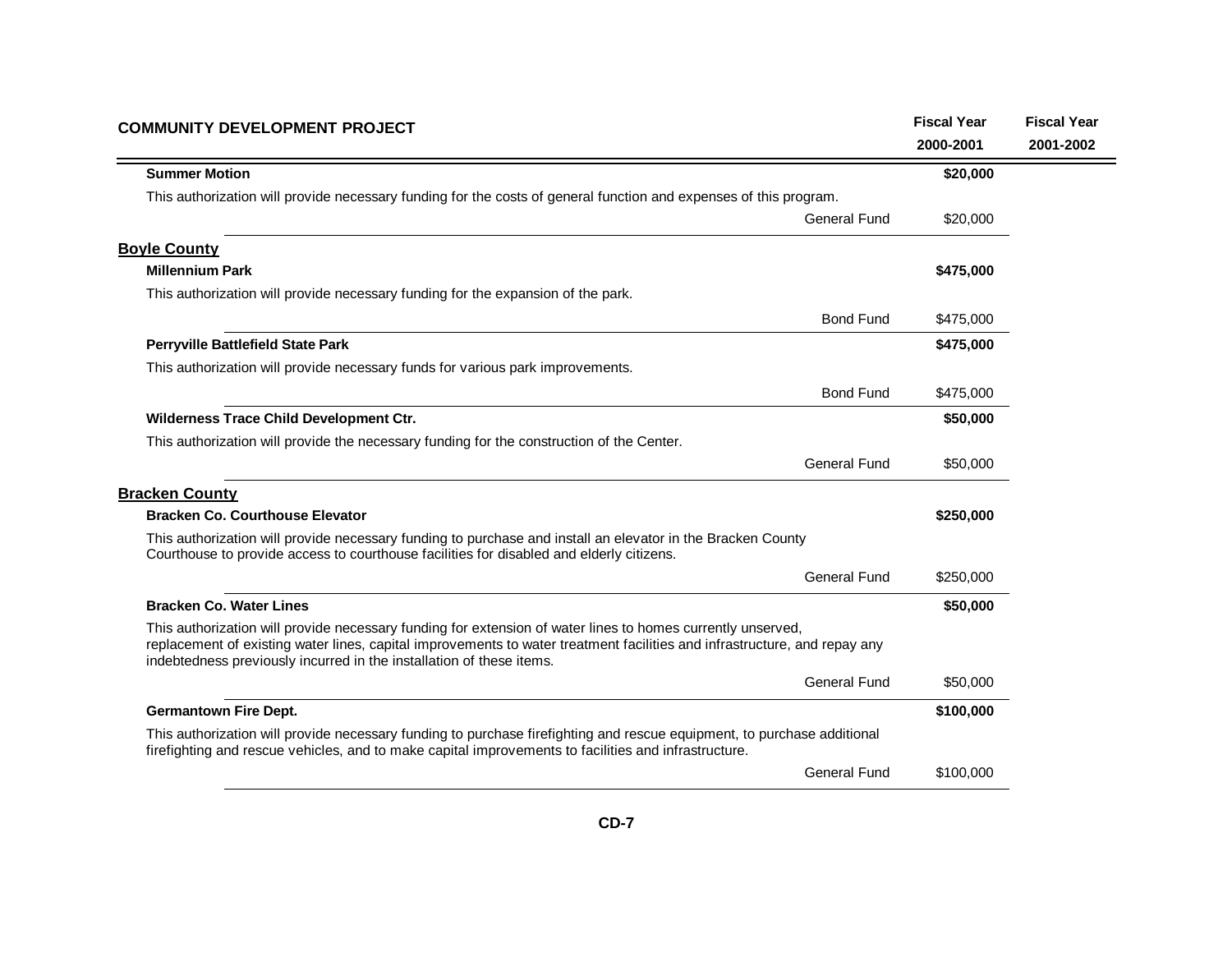| <b>Breathitt County</b><br><b>Jackson Water System Renovation</b>                                                                                                                         | 2000-2001<br>\$400,000 | 2001-2002 |
|-------------------------------------------------------------------------------------------------------------------------------------------------------------------------------------------|------------------------|-----------|
|                                                                                                                                                                                           |                        |           |
|                                                                                                                                                                                           |                        |           |
|                                                                                                                                                                                           |                        |           |
| This authorization will provide funds to construct a 1.75 million GPD water treatment plant; 9,000 LF of water main;<br>and a 300,000-gallon water storage tank to serve 2,037 customers. |                        |           |
| <b>Bond Fund</b>                                                                                                                                                                          | \$400,000              |           |
| <b>Breckinridge County</b>                                                                                                                                                                |                        |           |
| <b>Breckinridge Co. Water Systems</b>                                                                                                                                                     | \$250,000              |           |
| This authorization will provide necessary funding to extend water lines five miles from KY 261 to residents in the<br>community of McQuady, Kentucky.                                     |                        |           |
| <b>Bond Fund</b>                                                                                                                                                                          | \$250,000              |           |
| <b>Bullitt County</b>                                                                                                                                                                     |                        |           |
| <b>Bullitt Co. Water &amp; Sewer Line Expansions</b>                                                                                                                                      | \$1,000,000            |           |
| This authorization will provide necessary funding to purchase the Brooks sewer plant and to alleviate sewer problems<br>in Shepherdsville.                                                |                        |           |
| <b>Bond Fund</b>                                                                                                                                                                          | \$1,000,000            |           |
| <b>Butler County</b>                                                                                                                                                                      |                        |           |
| <b>Butler Co. Water Project</b>                                                                                                                                                           | \$250,000              |           |
| This authorization will provide necessary funding to extend water service to 18 homes in Butler County.                                                                                   |                        |           |
| <b>Bond Fund</b>                                                                                                                                                                          | \$250,000              |           |
| <b>Caldwell County</b>                                                                                                                                                                    |                        |           |
| <b>Caldwell Co. Airport Expansion</b>                                                                                                                                                     | \$75,000               |           |
| This authorization will provide necessary funding for capital improvements to facilities and infrastructure at the<br>Caldwell County Airport.                                            |                        |           |
| General Fund                                                                                                                                                                              | \$75,000               |           |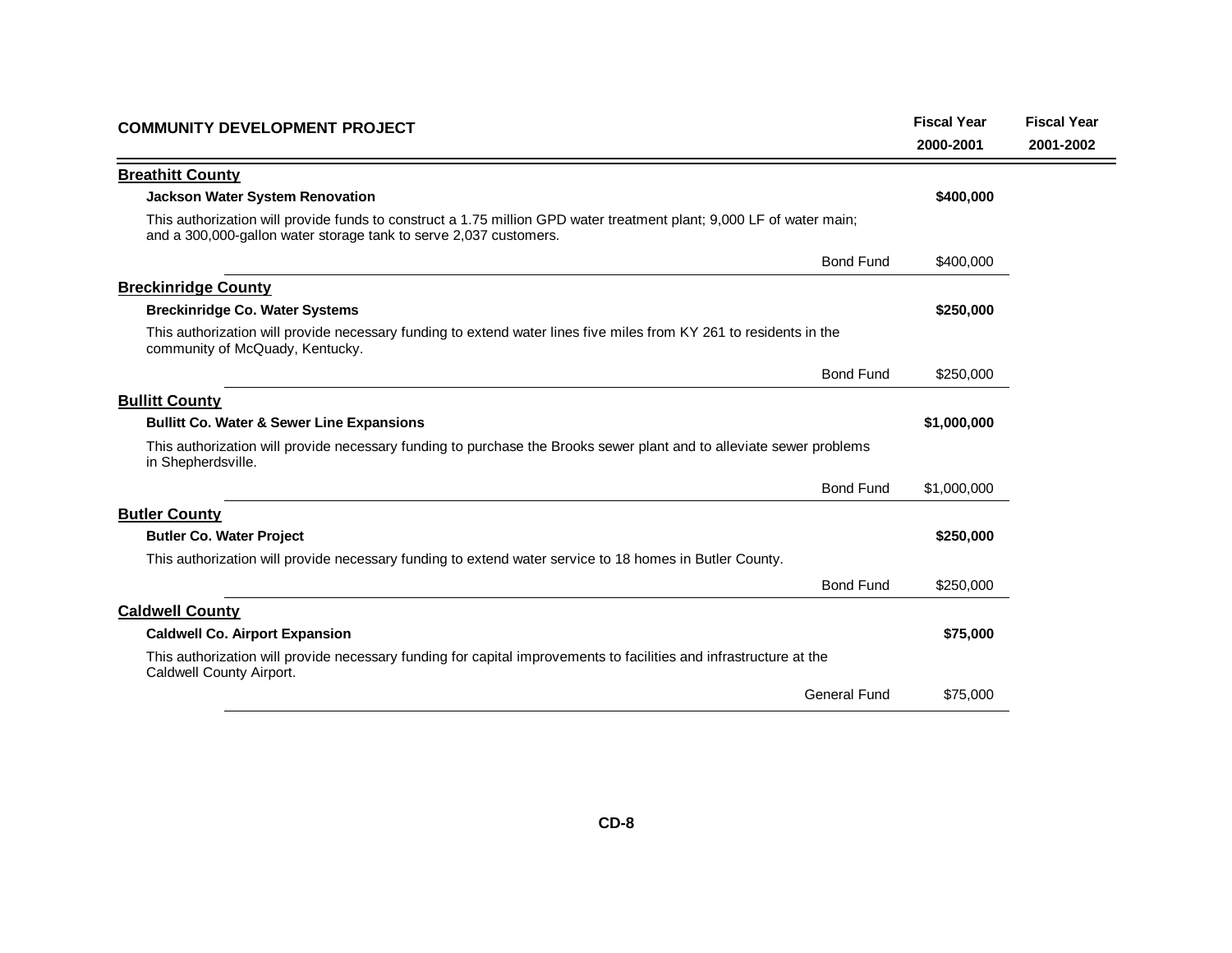| <b>COMMUNITY DEVELOPMENT PROJECT</b>                                                                                                                                                                                                                                                                                               | <b>Fiscal Year</b> | <b>Fiscal Year</b> |
|------------------------------------------------------------------------------------------------------------------------------------------------------------------------------------------------------------------------------------------------------------------------------------------------------------------------------------|--------------------|--------------------|
|                                                                                                                                                                                                                                                                                                                                    | 2000-2001          | 2001-2002          |
| <b>Caldwell Co. Historical Soc./Amoss House</b>                                                                                                                                                                                                                                                                                    | \$9,000            |                    |
| This authorization will provide necessary funding for use by the Caldwell County Historical Society to restore the<br>Amoss House, a 19th century historic home, for use as a community history museum, to document the history of<br>tobacco in Caldwell County and to display relics of the Black Patch War of the early 1900's. |                    |                    |
| General Fund                                                                                                                                                                                                                                                                                                                       | \$9,000            |                    |
| <b>Caldwell Co. Senior Citizens Building</b>                                                                                                                                                                                                                                                                                       | \$150,000          |                    |
| This authorization will provide necessary funding for building renovation and capital improvements to facilities and<br>infrastructure.                                                                                                                                                                                            |                    |                    |
| <b>General Fund</b>                                                                                                                                                                                                                                                                                                                | \$150,000          |                    |
| <b>Caldwell Co./Princeton Water District</b>                                                                                                                                                                                                                                                                                       | \$240,000          |                    |
| This authorization will provide necessary funding for extension of water lines to homes currently unserved,<br>replacement of existing water lines, capital improvements to water treatment facilities and infrastructure, and repay any<br>indebtedness previously incurred in the installation of these items.                   |                    |                    |
| <b>General Fund</b>                                                                                                                                                                                                                                                                                                                | \$240,000          |                    |
| <b>Caldwell EMS Ambulance</b>                                                                                                                                                                                                                                                                                                      | \$65,000           |                    |
| This authorization will provide necessary funding for use by the Caldwell County EMS to purchase a new ambulance.                                                                                                                                                                                                                  |                    |                    |
| <b>General Fund</b>                                                                                                                                                                                                                                                                                                                | \$65,000           |                    |
| Fredonia Fire Dept./Jaws of Life                                                                                                                                                                                                                                                                                                   | \$11,000           |                    |
| This authorization will provide necessary funding for use by the Fredonia Fire Department to purchase "jaws of life"<br>rescue equipment.                                                                                                                                                                                          |                    |                    |
| <b>General Fund</b>                                                                                                                                                                                                                                                                                                                | \$11,000           |                    |
| <b>Calloway County</b>                                                                                                                                                                                                                                                                                                             |                    |                    |
| East Calloway Co. Water Ext.                                                                                                                                                                                                                                                                                                       | \$100,000          |                    |
| This authorization will provide necessary funding to extend water lines and services to homes and businesses in<br>eastern Calloway County.                                                                                                                                                                                        |                    |                    |
| <b>General Fund</b>                                                                                                                                                                                                                                                                                                                | \$100,000          |                    |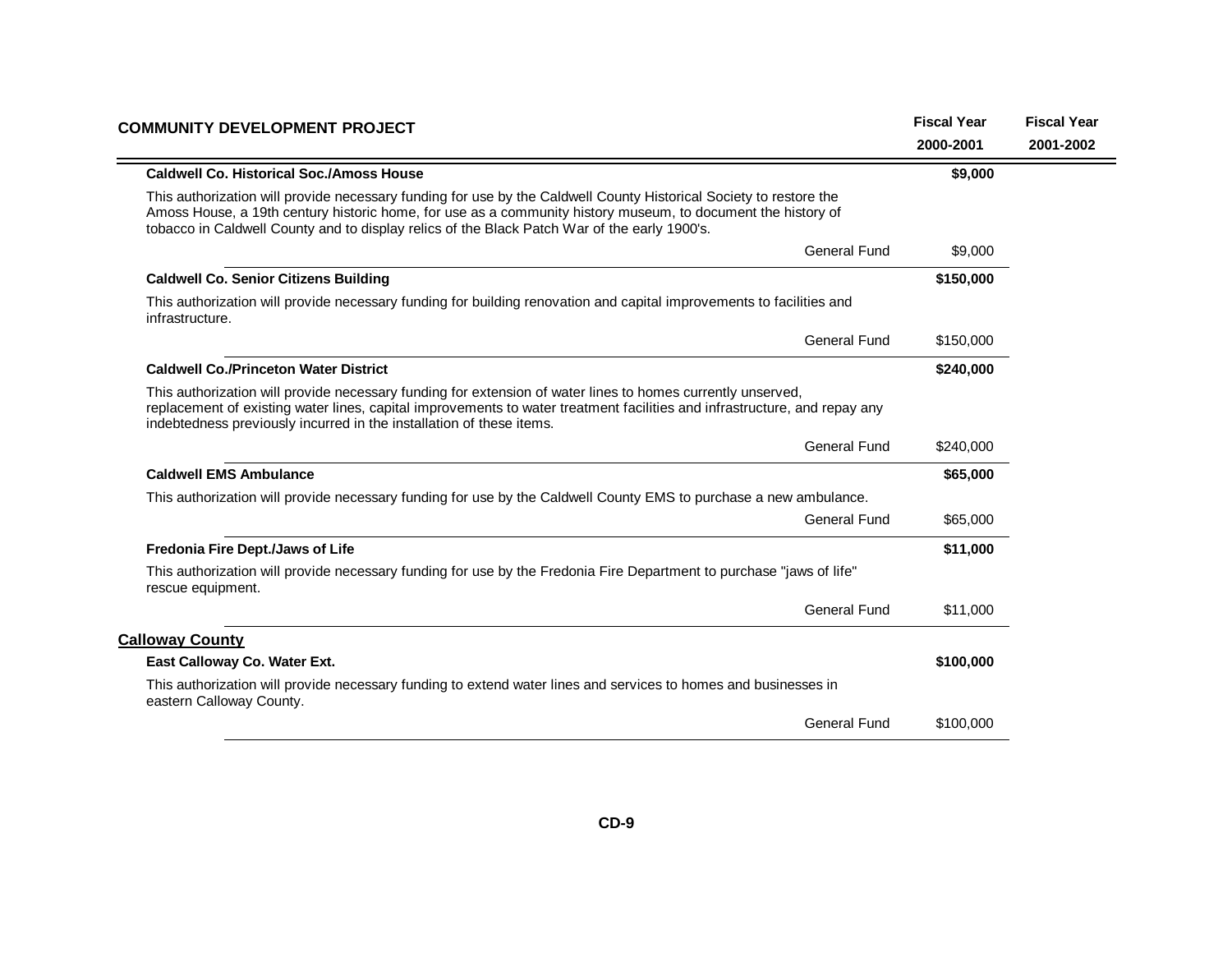| <b>COMMUNITY DEVELOPMENT PROJECT</b>                                                                                                                                                                                                                                                                   | <b>Fiscal Year</b> | <b>Fiscal Year</b> |
|--------------------------------------------------------------------------------------------------------------------------------------------------------------------------------------------------------------------------------------------------------------------------------------------------------|--------------------|--------------------|
|                                                                                                                                                                                                                                                                                                        | 2000-2001          | 2001-2002          |
| <b>Emergency Co. Road Improvement</b>                                                                                                                                                                                                                                                                  | \$50,000           |                    |
| This authorization will provide necessary funding for use by the Calloway County Fiscal Court for the reconstruction of<br>the Southwest Villa Road project.                                                                                                                                           |                    |                    |
| <b>General Fund</b>                                                                                                                                                                                                                                                                                    | \$50,000           |                    |
| <b>Hazel Fire Dept.</b>                                                                                                                                                                                                                                                                                | \$50,000           |                    |
| This authorization will provide necessary funding for use by the Hazel Fire Department to assist in the purchase of new<br>or used firefighting vehicles.                                                                                                                                              |                    |                    |
| <b>General Fund</b>                                                                                                                                                                                                                                                                                    | \$50,000           |                    |
| Murray/Calloway Co. Fire and Rescue                                                                                                                                                                                                                                                                    | \$150,000          |                    |
| This authorization will provide necessary funding to the Murray/Calloway County Volunteer Fire and Rescue<br>Departments to purchase firefighting and rescue equipment, to purchase additional firefighting and rescue vehicles,<br>and to make capital improvements to facilities and infrastructure. |                    |                    |
| <b>General Fund</b>                                                                                                                                                                                                                                                                                    | \$150,000          |                    |
| Murray/Calloway Co. Industrial Develop.                                                                                                                                                                                                                                                                | \$500,000          |                    |
| This authorization will provide necessary funding for use by the Murray/Calloway County Industrial Development<br>Authority to assist in land acquisition and to provide capital investment for infrastructure and facilities for a new<br>industrial park.                                            |                    |                    |
| <b>Bond Fund</b>                                                                                                                                                                                                                                                                                       | \$500,000          |                    |
| Murray/Calloway Co. Parks Improvement                                                                                                                                                                                                                                                                  | \$150,000          |                    |
| This authorization will provide necessary funding for use by the Murray/Calloway County Parks Association to make<br>capital improvements and infrastructure to city parks.                                                                                                                            |                    |                    |
| <b>General Fund</b>                                                                                                                                                                                                                                                                                    | \$150,000          |                    |
| <b>Campbell County</b>                                                                                                                                                                                                                                                                                 |                    |                    |
| <b>Bellevue Community Center</b>                                                                                                                                                                                                                                                                       | \$500,000          |                    |
| This authorization will provide necessary funding for construction of a new community center in Bellevue.                                                                                                                                                                                              |                    |                    |
| <b>Bond Fund</b>                                                                                                                                                                                                                                                                                       | \$500,000          |                    |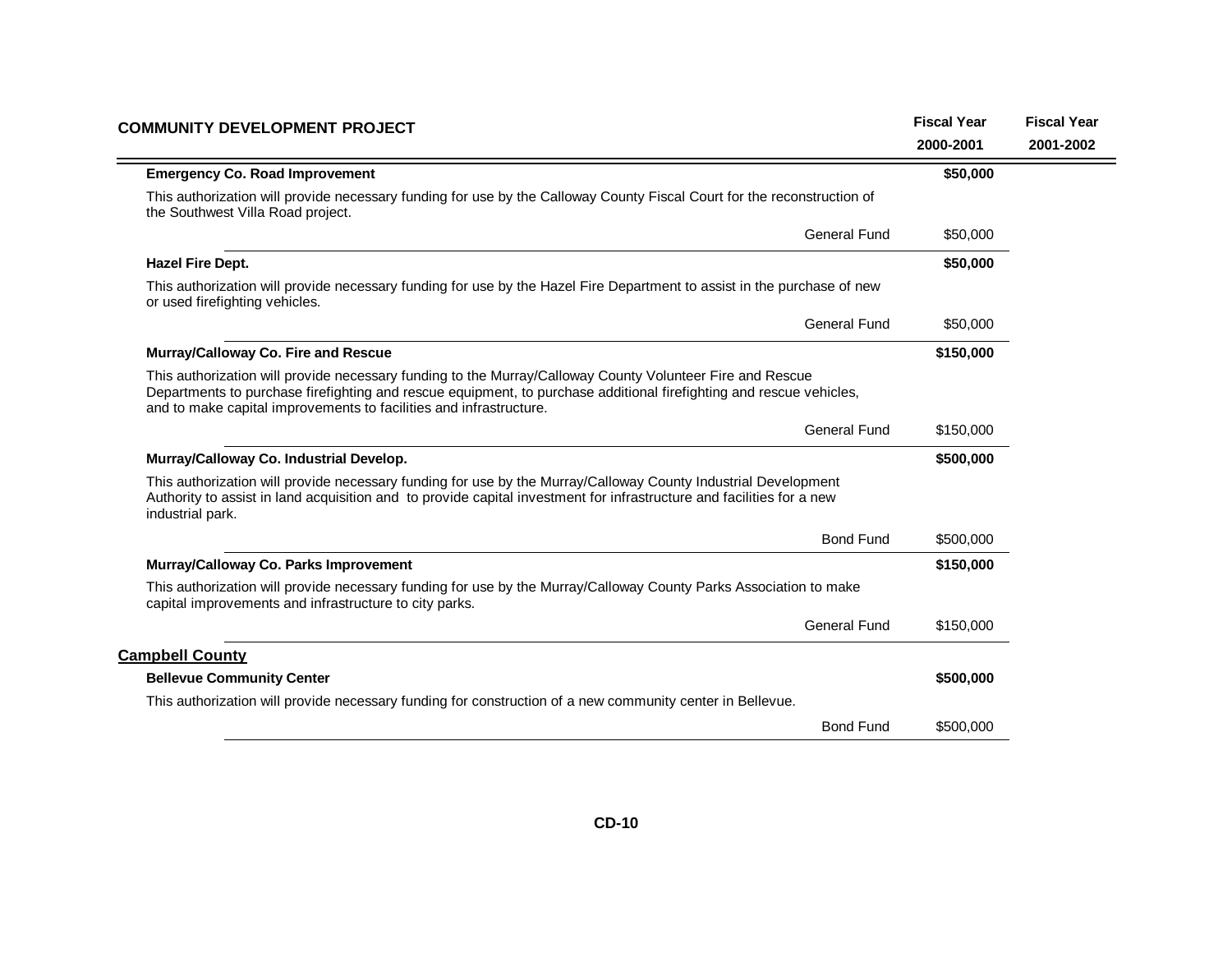| <b>COMMUNITY DEVELOPMENT PROJECT</b>                                                                                                                                                                                                                                                | <b>Fiscal Year</b><br>2000-2001 | <b>Fiscal Year</b><br>2001-2002 |
|-------------------------------------------------------------------------------------------------------------------------------------------------------------------------------------------------------------------------------------------------------------------------------------|---------------------------------|---------------------------------|
| <b>Dayton Community Center</b>                                                                                                                                                                                                                                                      | \$500,000                       |                                 |
| This authorization will provide necessary funding for construction of a new community center in Dayton.                                                                                                                                                                             |                                 |                                 |
| <b>Bond Fund</b>                                                                                                                                                                                                                                                                    | \$500,000                       |                                 |
| L & N Bridge - Newport                                                                                                                                                                                                                                                              | \$3,000,000                     |                                 |
| This authorization will provide necessary funding for conversion of an historic L&N railroad bridge to a pedestrian<br>walkway.                                                                                                                                                     |                                 |                                 |
| <b>Bond Fund</b>                                                                                                                                                                                                                                                                    | \$3,000,000                     |                                 |
| <b>Carlisle County</b>                                                                                                                                                                                                                                                              |                                 |                                 |
| <b>Carlisle Co. Sewer Project</b>                                                                                                                                                                                                                                                   | \$450,000                       |                                 |
| This authorization will provide necessary funding for use by the Carlisle County Fiscal Court to extend sewer services<br>to additional homes and businesses in Carlisle County.                                                                                                    |                                 |                                 |
| <b>Bond Fund</b>                                                                                                                                                                                                                                                                    | \$450,000                       |                                 |
| <b>Volunteer Fire Dept.</b>                                                                                                                                                                                                                                                         | \$50,000                        |                                 |
| This authorization will provide necessary funding to the Carlisle County Volunteer Fire Departments to purchase<br>firefighting and rescue equipment, to purchase additional firefighting and rescue vehicles, and to make capital<br>improvements to facilities and infrastructure |                                 |                                 |
| <b>General Fund</b>                                                                                                                                                                                                                                                                 | \$50,000                        |                                 |
| <b>Carroll County</b>                                                                                                                                                                                                                                                               |                                 |                                 |
| <b>Water &amp; Sewer Line Extension</b>                                                                                                                                                                                                                                             | \$250,000                       |                                 |
| This authorization will provide necessary funding to complete extension of water and sewer lines in Carroll County.                                                                                                                                                                 |                                 |                                 |
| <b>Bond Fund</b>                                                                                                                                                                                                                                                                    | \$250,000                       |                                 |
| <b>Carter County</b>                                                                                                                                                                                                                                                                |                                 |                                 |
| <b>Carter Co. Water Project</b>                                                                                                                                                                                                                                                     | \$1,000,000                     |                                 |
| This authorization will provide the necessary funding to extend water services to the rural areas of the county.                                                                                                                                                                    |                                 |                                 |
| <b>Bond Fund</b>                                                                                                                                                                                                                                                                    | \$1,000,000                     |                                 |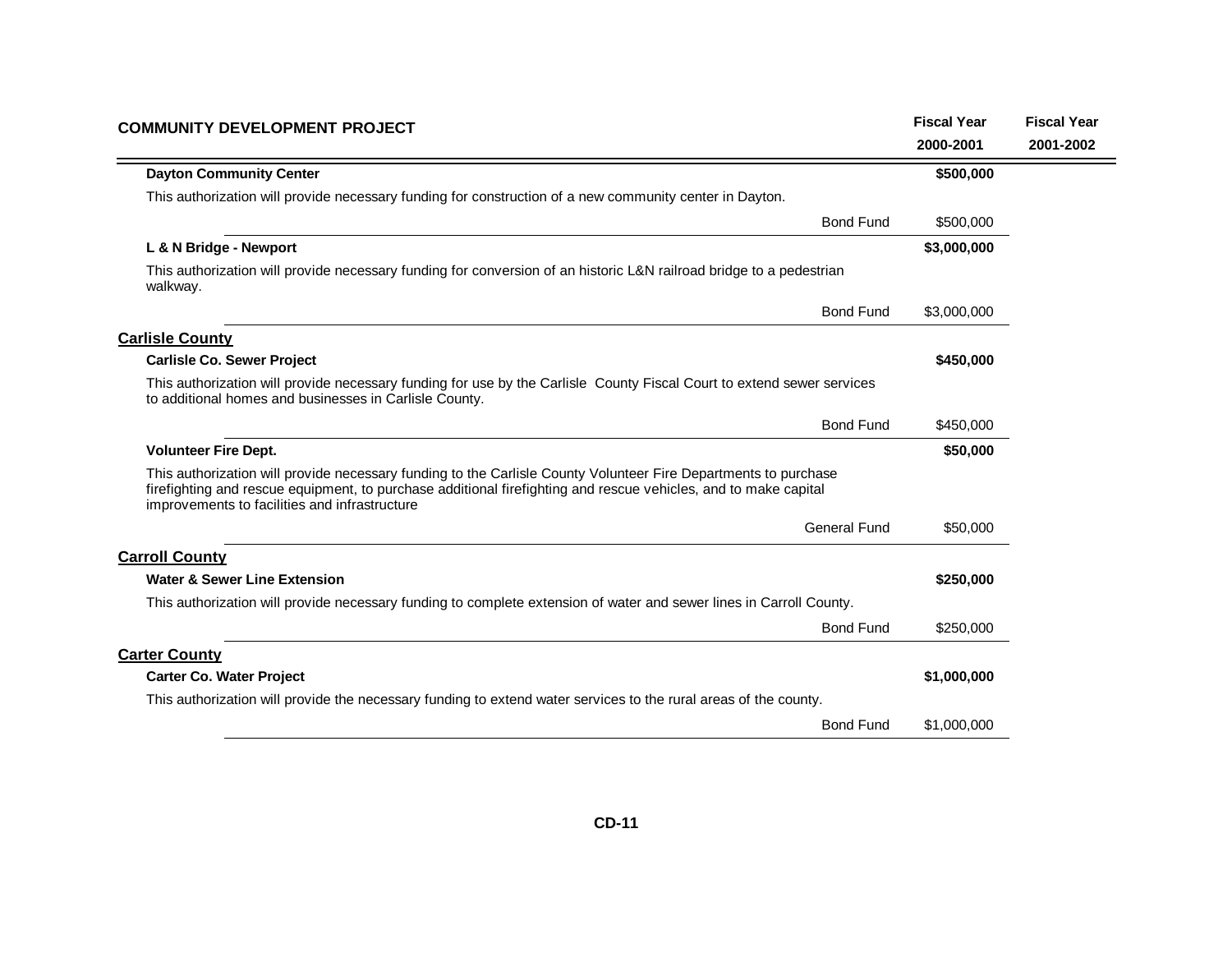| <b>COMMUNITY DEVELOPMENT PROJECT</b>                                                                                                                                                                                  |                     | <b>Fiscal Year</b> | <b>Fiscal Year</b> |
|-----------------------------------------------------------------------------------------------------------------------------------------------------------------------------------------------------------------------|---------------------|--------------------|--------------------|
|                                                                                                                                                                                                                       |                     | 2000-2001          | 2001-2002          |
| <b>Casey County</b>                                                                                                                                                                                                   |                     |                    |                    |
| Casey Co. Jail                                                                                                                                                                                                        |                     | \$500,000          |                    |
| This authorization will provide necessary funding for the expansion of the county jail.                                                                                                                               |                     |                    |                    |
|                                                                                                                                                                                                                       | <b>Bond Fund</b>    | \$500,000          |                    |
| <b>Christian County</b>                                                                                                                                                                                               |                     |                    |                    |
| <b>Christian Co. Convention Center</b>                                                                                                                                                                                |                     | \$6,750,000        |                    |
| This authorization will provide necessary funding to construct a Christian County Convention Center.                                                                                                                  |                     |                    |                    |
|                                                                                                                                                                                                                       | <b>Bond Fund</b>    | \$6,750,000        |                    |
| <b>Clark County</b>                                                                                                                                                                                                   |                     |                    |                    |
| <b>State Office Building</b>                                                                                                                                                                                          |                     | \$1,000,000        |                    |
| This authorization will provide necessary funding to construct a new state office building which will house all state<br>offices in Clark County.                                                                     |                     |                    |                    |
|                                                                                                                                                                                                                       | <b>Bond Fund</b>    | \$1,000,000        |                    |
| <b>Clay County</b>                                                                                                                                                                                                    |                     |                    |                    |
| 911 Center                                                                                                                                                                                                            |                     | \$50,000           |                    |
| This authorization will provide the necessary funding to purchase a new radio system for the Center which will serve<br>Manchester and Clay County. The existing system is outdated and inadequate for current needs. |                     |                    |                    |
|                                                                                                                                                                                                                       | <b>General Fund</b> | \$50,000           |                    |
| <b>Burchell Softball Little League</b>                                                                                                                                                                                |                     | \$25,000           |                    |
| This authorization will provide the necessary funding to install bathrooms and make other improvements to the existing<br>softball field.                                                                             |                     |                    |                    |
|                                                                                                                                                                                                                       | General Fund        | \$25,000           |                    |
| <b>Burning Springs</b>                                                                                                                                                                                                |                     | \$25,000           |                    |
| This authorization will provide the necessary funding to construct a shelter, parking area, bathrooms and a walking trail<br>to serve the citizens within the local community.                                        |                     |                    |                    |
|                                                                                                                                                                                                                       | <b>General Fund</b> | \$25,000           |                    |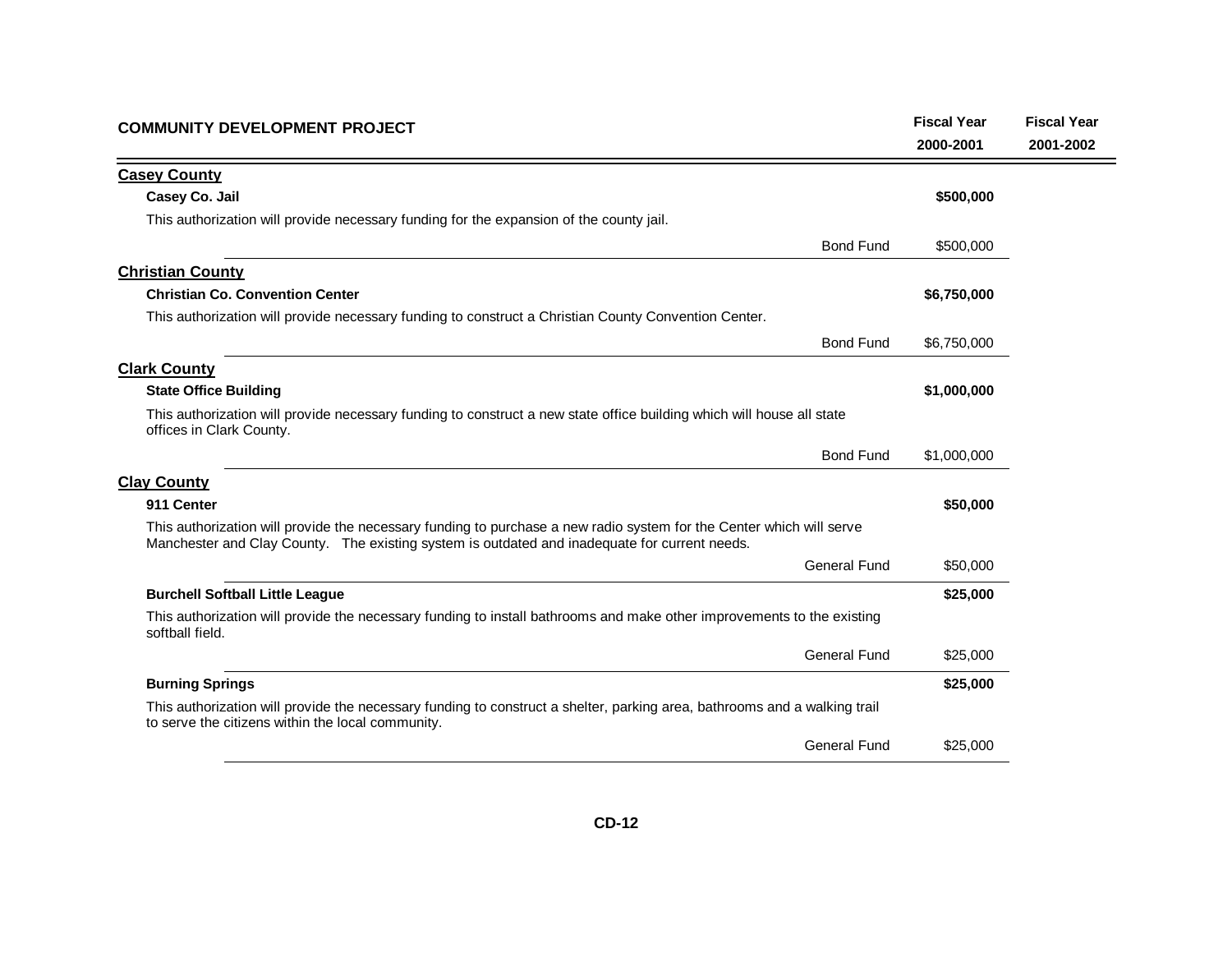| <b>COMMUNITY DEVELOPMENT PROJECT</b>                                                                                                                                                                                                                                                                   | <b>Fiscal Year</b> | <b>Fiscal Year</b> |
|--------------------------------------------------------------------------------------------------------------------------------------------------------------------------------------------------------------------------------------------------------------------------------------------------------|--------------------|--------------------|
|                                                                                                                                                                                                                                                                                                        | 2000-2001          | 2001-2002          |
| Clay Co. Community Center/Land Acq.                                                                                                                                                                                                                                                                    | \$250,000          |                    |
| This authorization will provide the necessary funding to purchase land to build a community center for the county.                                                                                                                                                                                     |                    |                    |
| General Fund                                                                                                                                                                                                                                                                                           | \$250,000          |                    |
| <b>Clay Co. Historical Society</b>                                                                                                                                                                                                                                                                     | \$15,000           |                    |
| This authorization will provide the necessary funding to upgrade existing office equipment and purchase new<br>equipment to record and catalogue historically significant documents.                                                                                                                   |                    |                    |
| <b>General Fund</b>                                                                                                                                                                                                                                                                                    | \$15,000           |                    |
| Clay Co. Library                                                                                                                                                                                                                                                                                       | \$10,000           |                    |
| This authorization will provide the necessary funding to renovate a portion of the facility to accommodate a new and<br>larger community room and to designate a room as a children's library.                                                                                                         |                    |                    |
| <b>General Fund</b>                                                                                                                                                                                                                                                                                    | \$10,000           |                    |
| <b>Downtown Manchester</b>                                                                                                                                                                                                                                                                             | \$175,000          |                    |
| This authorization will provide the necessary funding to develop a plan to complete refurbishing of existing structures<br>that accent the downtown area of Manchester. A common theme will be developed for future improvements and<br>growth of Downtown Manchester.                                 |                    |                    |
| <b>General Fund</b>                                                                                                                                                                                                                                                                                    | \$175,000          |                    |
| <b>Fire Department</b>                                                                                                                                                                                                                                                                                 | \$50,000           |                    |
| This authorization will provide the necessary funding for use by each of the volunteer fire departments serving Clay<br>County to purchase additional equipment. The volunteer fire departments provide a valuable service throughout the<br>county and this funding is needed to properly equip them. |                    |                    |
| <b>General Fund</b>                                                                                                                                                                                                                                                                                    | \$50,000           |                    |
| <b>Manchester Civic/Education Center</b>                                                                                                                                                                                                                                                               | \$275,000          |                    |
| This authorization will provide the necessary funding for land acquisition on which a civic/education center will be<br>constructed to house the Eastern Kentucky University - Manchester Campus, library facilities, meeting facilities,<br>employment service and education programs for adults.     |                    |                    |
| <b>General Fund</b>                                                                                                                                                                                                                                                                                    | \$275,000          |                    |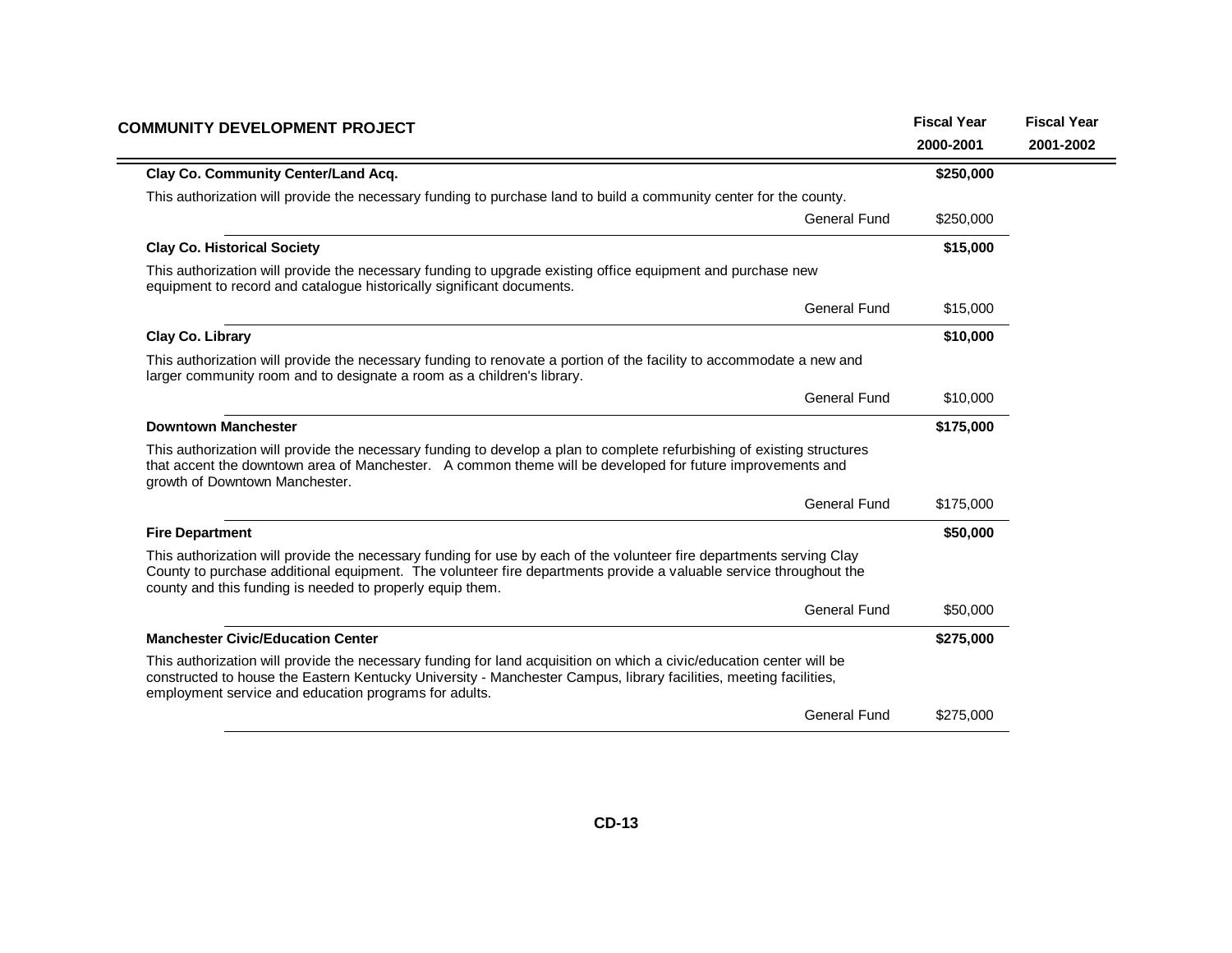| <b>COMMUNITY DEVELOPMENT PROJECT</b>                                                                                                                                                                                                                                                                               | <b>Fiscal Year</b> | <b>Fiscal Year</b> |
|--------------------------------------------------------------------------------------------------------------------------------------------------------------------------------------------------------------------------------------------------------------------------------------------------------------------|--------------------|--------------------|
|                                                                                                                                                                                                                                                                                                                    | 2000-2001          | 2001-2002          |
| <b>Manchester Recreation</b>                                                                                                                                                                                                                                                                                       | \$25,000           |                    |
| This authorization will provide the necessary funding to construct a walking trail that connects the existing<br>Stinson/Rawlings Park with the Clay Environmental Enhancement and Development (CEED) Park. The walking trail<br>will be constructed along the river and allow citizens to use both facilities.    |                    |                    |
| <b>General Fund</b>                                                                                                                                                                                                                                                                                                | \$25,000           |                    |
| <b>Manchester Water &amp; Waste</b>                                                                                                                                                                                                                                                                                | \$300,000          |                    |
| This authorization will provide the necessary funding to extend water service to approximately 100 homes in the county.                                                                                                                                                                                            |                    |                    |
| <b>General Fund</b>                                                                                                                                                                                                                                                                                                | \$300,000          |                    |
| <b>Manchester Young Women Club</b>                                                                                                                                                                                                                                                                                 | \$25,000           |                    |
| This authorization will provide the necessary funding for use by the Manchester Young Women's Club to refurbish the<br>existing Stinson/Rawlings Park. Improvements include new equipment, resurfacing walking trails, new lighting and<br>landscaping.                                                            |                    |                    |
| <b>General Fund</b>                                                                                                                                                                                                                                                                                                | \$25,000           |                    |
| <b>Senior Citizens</b>                                                                                                                                                                                                                                                                                             | \$25,000           |                    |
| This authorization will provide the necessary funding to refurbish the existing Clay County Senior Citizens Center.                                                                                                                                                                                                |                    |                    |
| General Fund                                                                                                                                                                                                                                                                                                       | \$25,000           |                    |
| <b>Clinton County</b>                                                                                                                                                                                                                                                                                              |                    |                    |
| <b>KCTCS Technical College</b>                                                                                                                                                                                                                                                                                     | \$2,000,000        |                    |
| This authorization will provide necessary funding for the construction of a new technical college in Clinton County.                                                                                                                                                                                               |                    |                    |
| <b>Bond Fund</b>                                                                                                                                                                                                                                                                                                   | \$2,000,000        |                    |
| <b>Crittenden County</b>                                                                                                                                                                                                                                                                                           |                    |                    |
| <b>Crittenden Co. Fire &amp; Rescue Depts.</b>                                                                                                                                                                                                                                                                     | \$280,000          |                    |
| This authorization will provide necessary funding for use by the six (6) Crittenden County Volunteer Fire and Rescue<br>Departments, to purchase firefighting and rescue equipment, to purchase additional firefighting and rescue vehicles,<br>and to make capital improvements to facilities and infrastructure. |                    |                    |
| <b>General Fund</b>                                                                                                                                                                                                                                                                                                | \$280,000          |                    |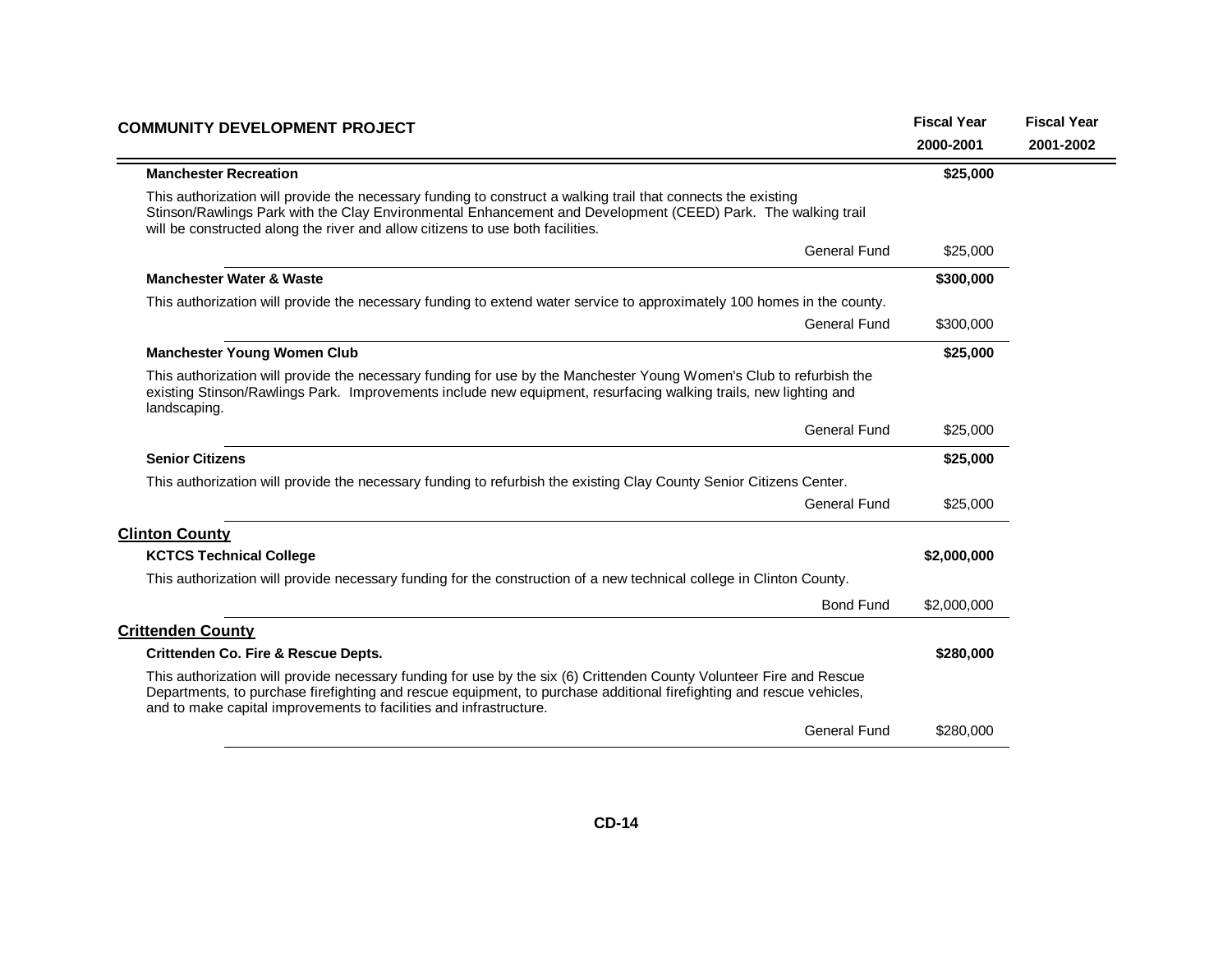| <b>COMMUNITY DEVELOPMENT PROJECT</b>                                                                                                                                                                                                                                                                                                                                       | <b>Fiscal Year</b> | <b>Fiscal Year</b> |
|----------------------------------------------------------------------------------------------------------------------------------------------------------------------------------------------------------------------------------------------------------------------------------------------------------------------------------------------------------------------------|--------------------|--------------------|
|                                                                                                                                                                                                                                                                                                                                                                            | 2000-2001          | 2001-2002          |
| <b>Crittenden Co./Marion Park</b>                                                                                                                                                                                                                                                                                                                                          | \$30,000           |                    |
| This authorization will provide necessary funding to renovate the tennis courts at the Marion/Crittenden County Park.                                                                                                                                                                                                                                                      |                    |                    |
| General Fund                                                                                                                                                                                                                                                                                                                                                               | \$30,000           |                    |
| <b>Marion Sewer Project</b>                                                                                                                                                                                                                                                                                                                                                | \$40,000           |                    |
| This authorization will provide necessary funding to reconstruct and improve the inflow system of the Marion Sewer<br>Plant.                                                                                                                                                                                                                                               |                    |                    |
| General Fund                                                                                                                                                                                                                                                                                                                                                               | \$40,000           |                    |
| <b>Cumberland County</b>                                                                                                                                                                                                                                                                                                                                                   |                    |                    |
| Dale Hollow State Park-Facility Improve.                                                                                                                                                                                                                                                                                                                                   | \$500,000          |                    |
| This authorization will provide necessary funding for various park improvements and facility upgrades to Dale Hollow<br>State Park.                                                                                                                                                                                                                                        |                    |                    |
| <b>Bond Fund</b>                                                                                                                                                                                                                                                                                                                                                           | \$500,000          |                    |
| <b>Daviess County</b>                                                                                                                                                                                                                                                                                                                                                      |                    |                    |
| <b>Advanced Technology Center Study</b>                                                                                                                                                                                                                                                                                                                                    | \$500,000          |                    |
| This authorization will provide necessary funding to assist in a feasibility study, land acquisition, and capital investment<br>for infrastructure and facilities for an Advanced Technology Training Center.                                                                                                                                                              |                    |                    |
| <b>Bond Fund</b>                                                                                                                                                                                                                                                                                                                                                           | \$500,000          |                    |
| <b>Area Museum</b>                                                                                                                                                                                                                                                                                                                                                         | \$1,270,000        |                    |
| This authorization will provide necessary funding for the use of the Owensboro Area Museum of Science and History to<br>repay any indebtedness previously incurred; to install an elevator and public restrooms; to update the Encounter<br>exhibit (interactive science and technology center); and to begin construction of the Darrell Waltrip/NASCAR Racing<br>Center. |                    |                    |
| <b>Bond Fund</b>                                                                                                                                                                                                                                                                                                                                                           | \$1,270,000        |                    |
| <b>Ben Hawes State Park Project</b>                                                                                                                                                                                                                                                                                                                                        | \$1,054,800        |                    |
| This authorization will provide necessary funding for land acquisition for the expansion of Ben Hawes State Park.                                                                                                                                                                                                                                                          |                    |                    |
| <b>Bond Fund</b>                                                                                                                                                                                                                                                                                                                                                           | \$1,054,800        |                    |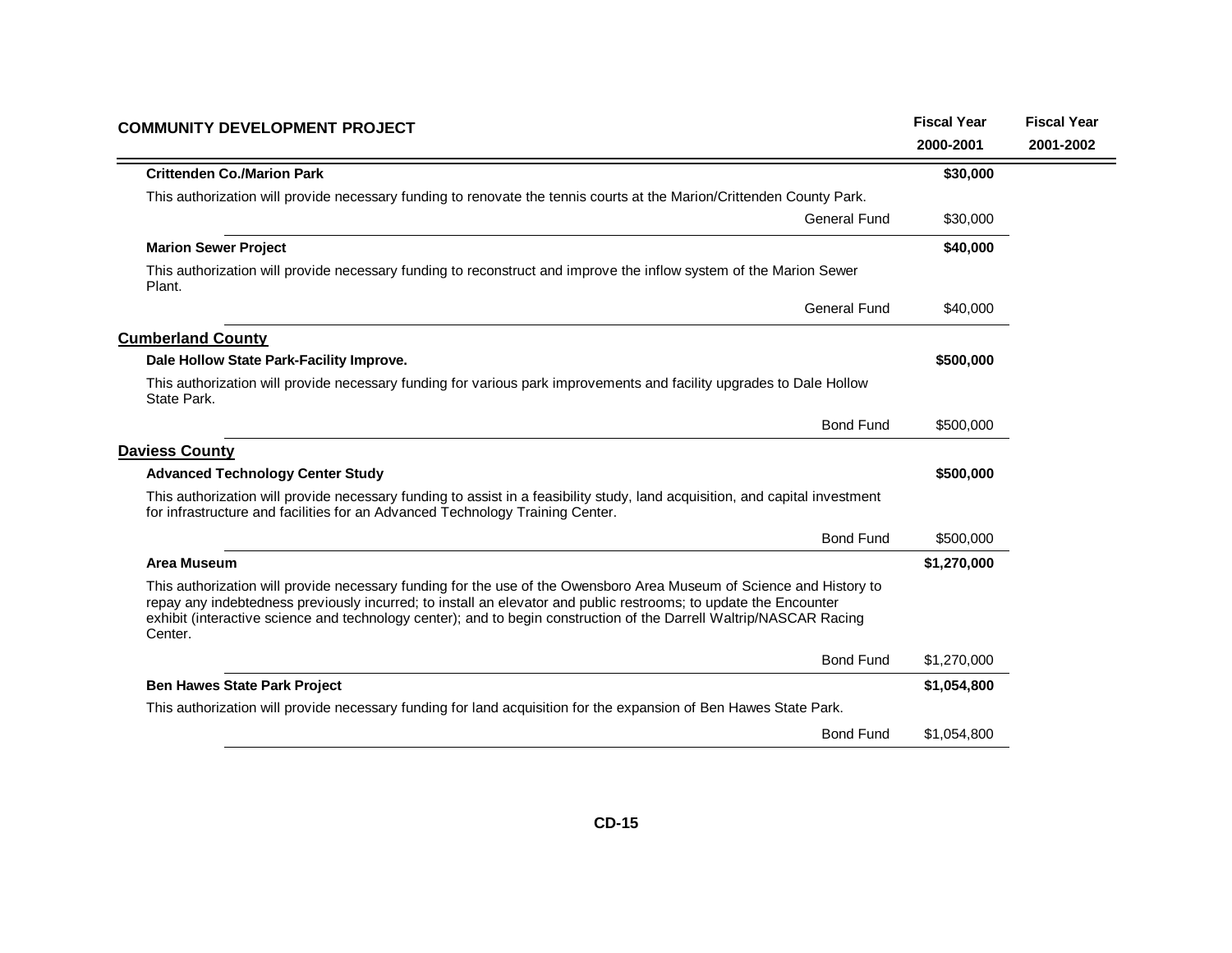| <b>COMMUNITY DEVELOPMENT PROJECT</b>                                                                                                                                                                                            | <b>Fiscal Year</b><br>2000-2001 | <b>Fiscal Year</b><br>2001-2002 |
|---------------------------------------------------------------------------------------------------------------------------------------------------------------------------------------------------------------------------------|---------------------------------|---------------------------------|
| <b>County Parks Building</b>                                                                                                                                                                                                    | \$200,000                       |                                 |
| This authorization will provide necessary funding for the construction of Daviess County Park and Visitor Information<br>Center at Yellow Creek Park.                                                                           |                                 |                                 |
| <b>General Fund</b>                                                                                                                                                                                                             | \$200,000                       |                                 |
| <b>English Park Docking Facility</b>                                                                                                                                                                                            | \$1,300,000                     |                                 |
| This authorization will provide necessary funding to assist in the design and construction of a 100-slip boat dock at<br>English Park.                                                                                          |                                 |                                 |
| <b>Bond Fund</b>                                                                                                                                                                                                                | \$1,300,000                     |                                 |
| <b>Museum of Fine Art</b>                                                                                                                                                                                                       | \$600,000                       |                                 |
| This authorization will provide necessary funding for the use of the Museum of Fine Art to repay indebtedness<br>previously incurred.                                                                                           |                                 |                                 |
| <b>Bond Fund</b>                                                                                                                                                                                                                | \$600,000                       |                                 |
| Shelton Freedom Mem. Comm.                                                                                                                                                                                                      | \$50,000                        |                                 |
| This authorization will provide necessary funding for the use of the Colonel Charles E. Shelton POW/MIA Memorial to<br>repay indebtedness previously incurred.                                                                  |                                 |                                 |
| <b>General Fund</b>                                                                                                                                                                                                             | \$50,000                        |                                 |
| <b>Waterfront Development</b>                                                                                                                                                                                                   | \$1,105,000                     |                                 |
| This authorization will provide necessary funding for the development of the Owensboro Waterfront area, including the<br>design and construction of a floating walkway, pedestrian walkway, access facility, and courtesy dock. |                                 |                                 |
| <b>Bond Fund</b>                                                                                                                                                                                                                | \$1,105,000                     |                                 |
| <b>Edmonson County</b>                                                                                                                                                                                                          |                                 |                                 |
| <b>Brownsville Natural Gas Line</b>                                                                                                                                                                                             | \$125,000                       |                                 |
| This authorization will provide necessary funding for natural gas line extension in the City of Brownsville.                                                                                                                    |                                 |                                 |
| General Fund                                                                                                                                                                                                                    | \$125,000                       |                                 |
| <b>Edmonson Co. Envir. Study</b>                                                                                                                                                                                                | \$50,000                        |                                 |
| This authorization provides funding toward the cost of an environmental study in Edmonson County.                                                                                                                               |                                 |                                 |
| General Fund                                                                                                                                                                                                                    | \$50,000                        |                                 |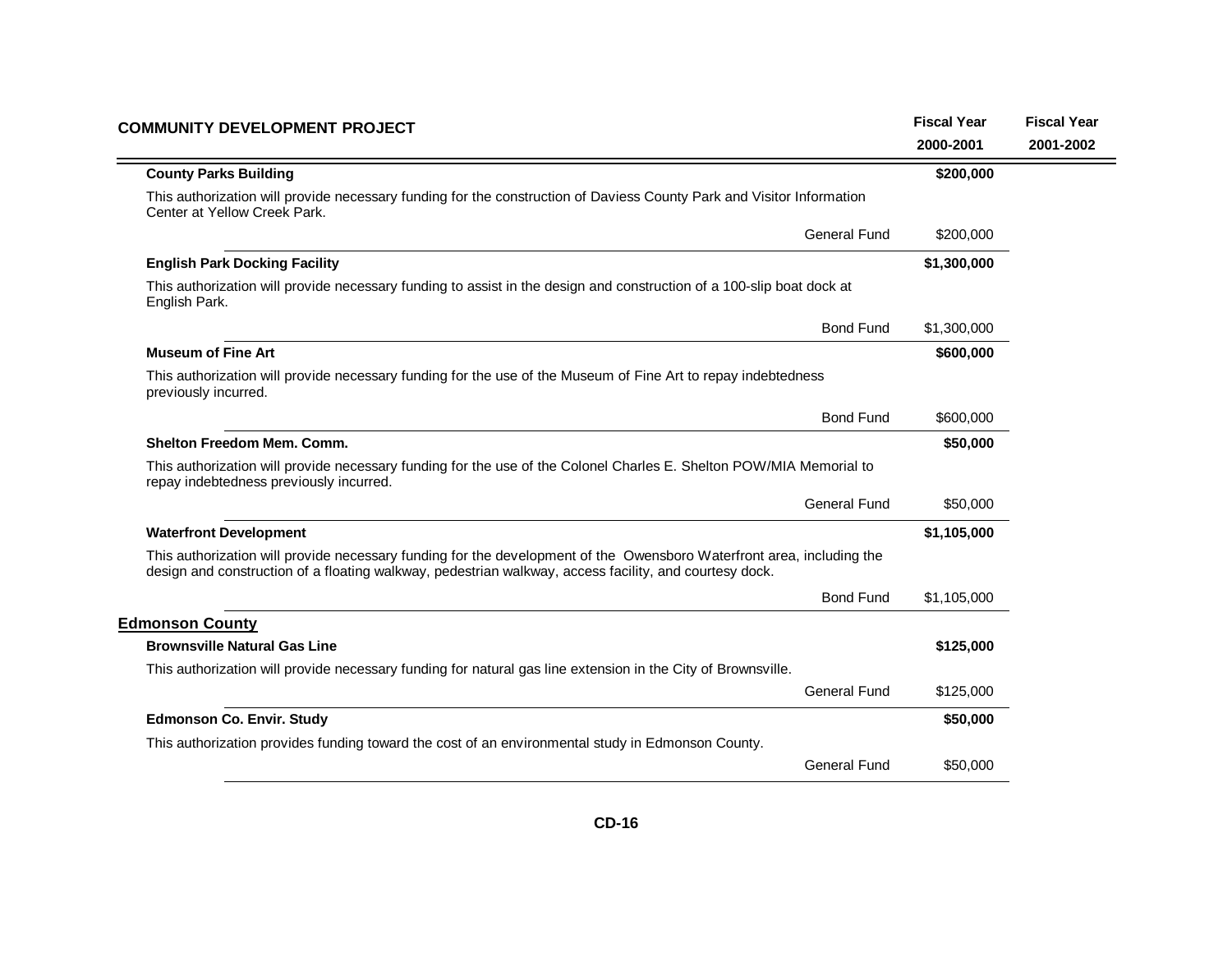| <b>COMMUNITY DEVELOPMENT PROJECT</b>                                                                                                                                                                                                                                             | <b>Fiscal Year</b><br>2000-2001 | <b>Fiscal Year</b><br>2001-2002 |
|----------------------------------------------------------------------------------------------------------------------------------------------------------------------------------------------------------------------------------------------------------------------------------|---------------------------------|---------------------------------|
| <b>Edmonson Co. Parks Improvement</b>                                                                                                                                                                                                                                            | \$100,000                       |                                 |
| This authorization provides funding to support various park improvement projects in Edmonson County.                                                                                                                                                                             |                                 |                                 |
| <b>General Fund</b>                                                                                                                                                                                                                                                              | \$100,000                       |                                 |
| <b>Elliott County</b>                                                                                                                                                                                                                                                            |                                 |                                 |
| Elliott Co. Board of Education/Pool Proj.                                                                                                                                                                                                                                        | \$750,000                       |                                 |
| This authorization will provide the necessary funding to construct an enclosure for a swimming pool used by Elliott<br>County students.                                                                                                                                          |                                 |                                 |
| <b>Bond Fund</b>                                                                                                                                                                                                                                                                 | \$750,000                       |                                 |
| <b>Elliott Co. Public Library</b>                                                                                                                                                                                                                                                | \$25,000                        |                                 |
| This authorization will provide the necessary funding to purchase equipment and assist with operations of the library.                                                                                                                                                           |                                 |                                 |
| <b>General Fund</b>                                                                                                                                                                                                                                                              | \$25,000                        |                                 |
| Elliott Co. School Bd./Playground & Rec.                                                                                                                                                                                                                                         | \$50,000                        |                                 |
| This authorization will provide the necessary funding for improvements to recreational facilities and equipment.                                                                                                                                                                 |                                 |                                 |
| <b>General Fund</b>                                                                                                                                                                                                                                                              | \$50,000                        |                                 |
| <b>Sandy Hook Beautification Project</b>                                                                                                                                                                                                                                         | \$50,000                        |                                 |
| This authorization will provide the necessary funding to develop a beautification program for downtown Sandy Hook.                                                                                                                                                               |                                 |                                 |
| General Fund                                                                                                                                                                                                                                                                     | \$50,000                        |                                 |
| Sara's Place Women Center, Sandy Hook                                                                                                                                                                                                                                            | \$25,000                        |                                 |
| This authorization will provide necessary funding for the expansion of programs and services offered by the Center.                                                                                                                                                              |                                 |                                 |
| <b>General Fund</b>                                                                                                                                                                                                                                                              | \$25,000                        |                                 |
| <b>Volunteer Fire Departments</b>                                                                                                                                                                                                                                                | \$100,000                       |                                 |
| This authorization will provide the necessary funding for use by the volunteer fire departments to purchase firefighting<br>and rescue equipment, to purchase additional firefighting and rescue vehicles, and to make capital improvements to<br>facilities and infrastructure. |                                 |                                 |
| <b>General Fund</b>                                                                                                                                                                                                                                                              | \$100,000                       |                                 |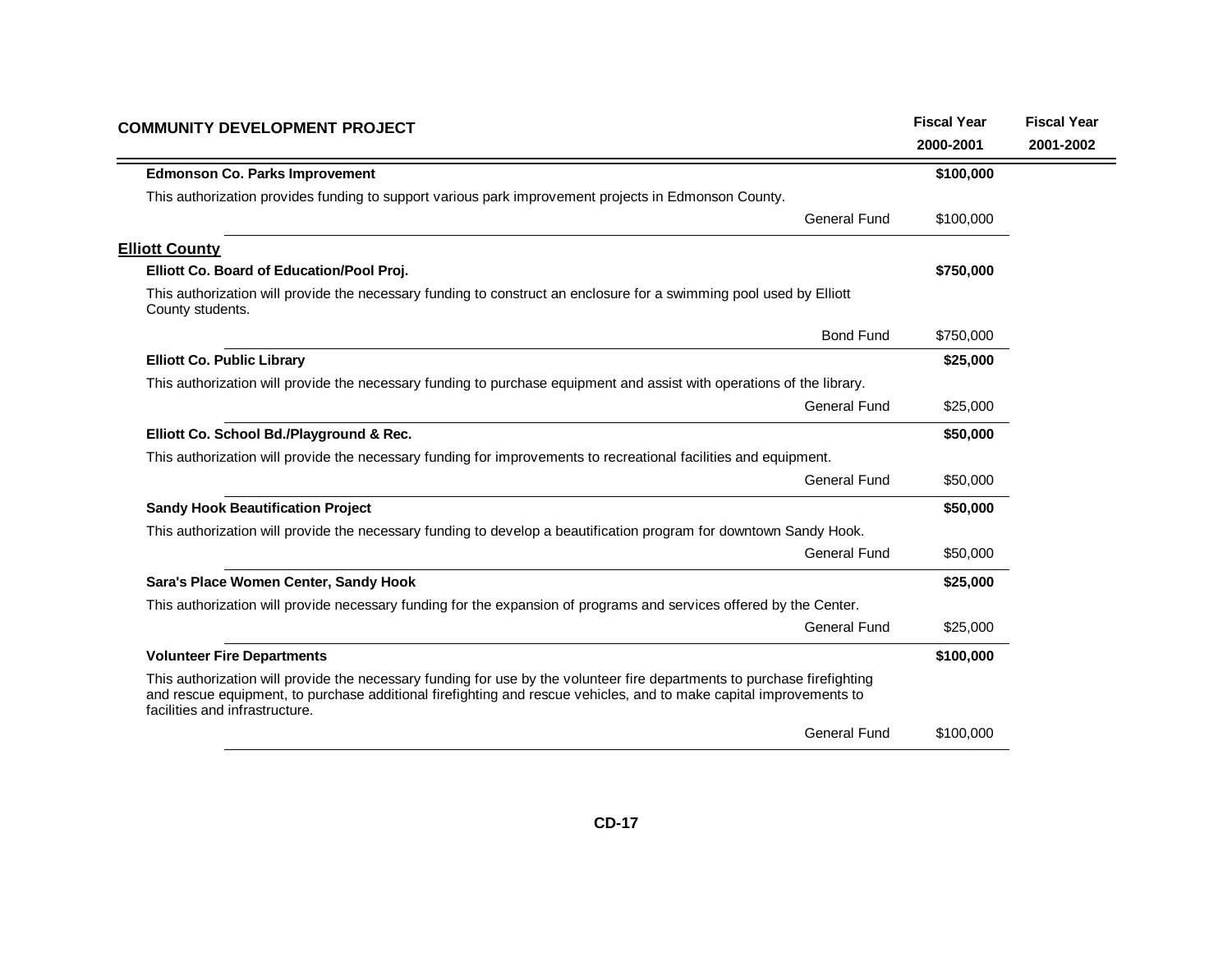| <b>COMMUNITY DEVELOPMENT PROJECT</b>                                                                                                                                                                                                                                                                                                                                                                    | <b>Fiscal Year</b> | <b>Fiscal Year</b> |
|---------------------------------------------------------------------------------------------------------------------------------------------------------------------------------------------------------------------------------------------------------------------------------------------------------------------------------------------------------------------------------------------------------|--------------------|--------------------|
|                                                                                                                                                                                                                                                                                                                                                                                                         | 2000-2001          | 2001-2002          |
| <b>Estill County</b>                                                                                                                                                                                                                                                                                                                                                                                    |                    |                    |
| <b>Sewer System Upgrade</b>                                                                                                                                                                                                                                                                                                                                                                             | \$250,000          |                    |
| This authorization will provide necessary funding for use by the Estill County Water District to make repairs to the<br>existing sewer system, which currently has a tap-on-ban. The existing system is an experimental one which was<br>installed in the 1980's and this authorization will allow the district to move closer to converting it to a conventional<br>sewage treatment facility.         |                    |                    |
| <b>Bond Fund</b>                                                                                                                                                                                                                                                                                                                                                                                        | \$250,000          |                    |
| <b>Fayette County</b>                                                                                                                                                                                                                                                                                                                                                                                   |                    |                    |
| <b>Convention Center/Rupp Arena</b>                                                                                                                                                                                                                                                                                                                                                                     | \$15,000,000       |                    |
| This authorization will provide necessary funding for the renovation of Rupp Arena and the Heritage Hall/Civic Center.                                                                                                                                                                                                                                                                                  |                    |                    |
| <b>Bond Fund</b>                                                                                                                                                                                                                                                                                                                                                                                        | \$15,000,000       |                    |
| Horse Park Infrastructure Dev.                                                                                                                                                                                                                                                                                                                                                                          | \$1,550,000        |                    |
| This authorization will provide necessary funding for grading, excavation, the location of primary electric, water, sewer,<br>and gas lines to accessible locations on acquired land, which will allow for a number of new facilities at the Park.                                                                                                                                                      |                    |                    |
| <b>Bond Fund</b>                                                                                                                                                                                                                                                                                                                                                                                        | \$1,550,000        |                    |
| <b>Horse Park Water Line Extension</b>                                                                                                                                                                                                                                                                                                                                                                  | \$1,389,000        |                    |
| This authorization will provide necessary funding for extension of water lines for connection of the Kentucky Horse<br>Park to Lexington's Lower Cane Run Pump Station, which must cross University of Kentucky Land (Spindletop and<br>Main Chance Farm). This project is in response to the mandated closure of the existing sewage treatment plant at the<br>Horse Park by the end of the year 2000. |                    |                    |
| <b>Bond Fund</b>                                                                                                                                                                                                                                                                                                                                                                                        | \$1,389,000        |                    |
| <b>Johnson Community Center</b>                                                                                                                                                                                                                                                                                                                                                                         | \$1,700,000        |                    |
| This authorization will provide necessary funding for the construction of the Johnson Community Center. The Center<br>will create a "bridge" between the adjacent Johnson Community School and the city, providing the opportunity for<br>students, parents, and staff of the school to be active participants in the Center's activities.                                                              |                    |                    |
| <b>General Fund</b>                                                                                                                                                                                                                                                                                                                                                                                     | \$218,800          |                    |
| <b>Bond Fund</b>                                                                                                                                                                                                                                                                                                                                                                                        | \$1,481,200        |                    |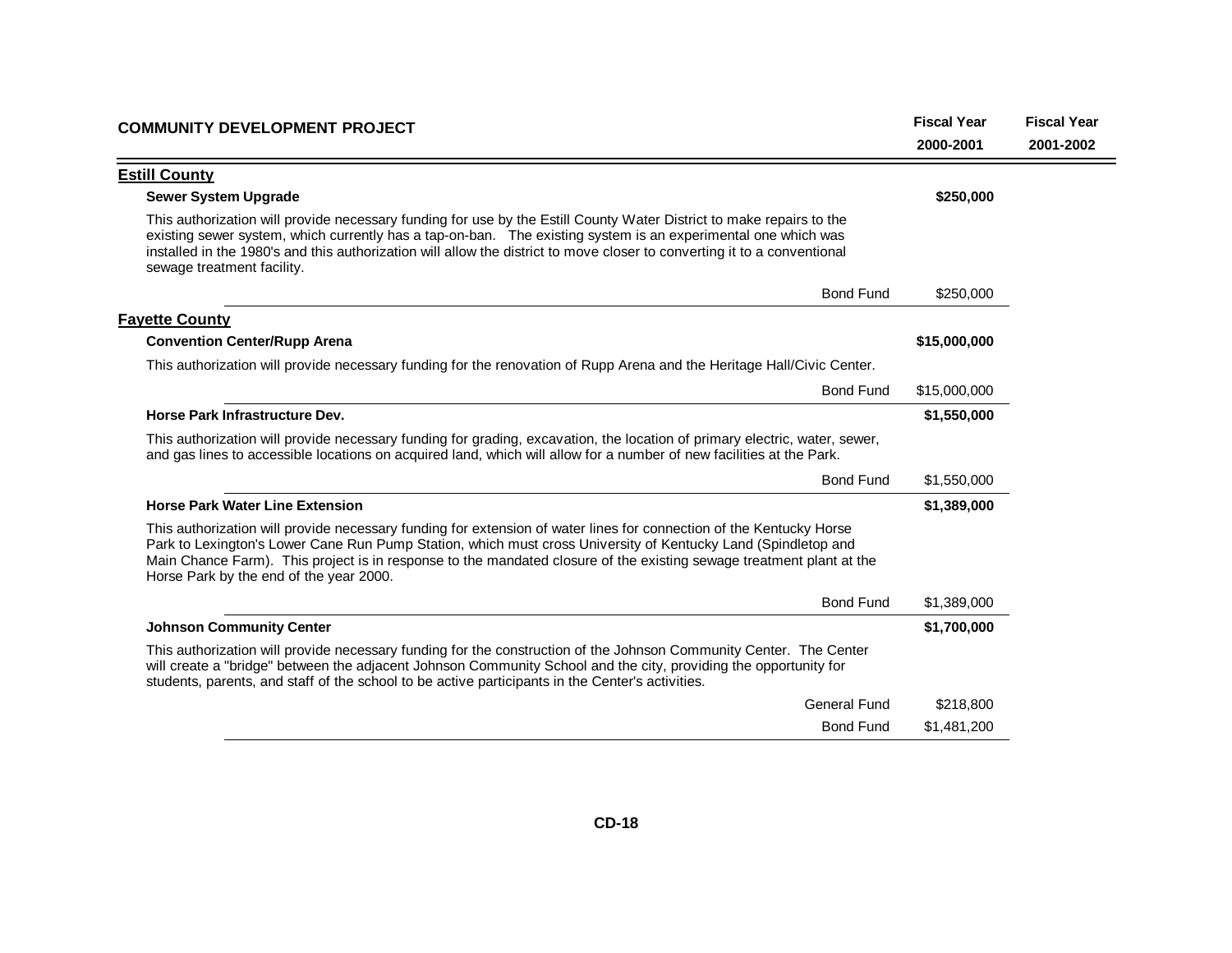| <b>COMMUNITY DEVELOPMENT PROJECT</b>                                                                                                                                                                                                                                                                                                                                                                             | <b>Fiscal Year</b> | <b>Fiscal Year</b> |
|------------------------------------------------------------------------------------------------------------------------------------------------------------------------------------------------------------------------------------------------------------------------------------------------------------------------------------------------------------------------------------------------------------------|--------------------|--------------------|
|                                                                                                                                                                                                                                                                                                                                                                                                                  | 2000-2001          | 2001-2002          |
| <b>Fleming County</b>                                                                                                                                                                                                                                                                                                                                                                                            |                    |                    |
| <b>Water Resources &amp; Land Acquisition</b>                                                                                                                                                                                                                                                                                                                                                                    | \$1,000,000        |                    |
| This authorization will provide necessary funding for the acquisition of land for the development of Elk Creek Lake.                                                                                                                                                                                                                                                                                             |                    |                    |
| <b>Bond Fund</b>                                                                                                                                                                                                                                                                                                                                                                                                 | \$1,000,000        |                    |
| <b>Floyd County</b>                                                                                                                                                                                                                                                                                                                                                                                              |                    |                    |
| East Ky. Ctr. for Science, Math & Tech.                                                                                                                                                                                                                                                                                                                                                                          | \$1,000,000        |                    |
| This authorization will provide funds for a Science Museum to be located in the East Kentucky Center for Science,<br>Mathematics and Technology. This facility will provide training to future teachers of science and provide a local tourist<br>attraction.                                                                                                                                                    |                    |                    |
| <b>Bond Fund</b>                                                                                                                                                                                                                                                                                                                                                                                                 | \$1,000,000        |                    |
| <b>Prestonsburg Development Project</b>                                                                                                                                                                                                                                                                                                                                                                          | \$3,000,000        |                    |
| This authorization will provide funding for various components of this project that encompasses over 1,000 acres on a<br>tract of land adjacent to Dewey Lake and Jenny Wiley State Resort Park. The project will consist of a golf course,<br>recreational facilities, housing, and industrial park complex.                                                                                                    |                    |                    |
| <b>Bond Fund</b>                                                                                                                                                                                                                                                                                                                                                                                                 | \$3,000,000        |                    |
| <b>Franklin County</b>                                                                                                                                                                                                                                                                                                                                                                                           |                    |                    |
| <b>Holmes Street Drainage Project</b>                                                                                                                                                                                                                                                                                                                                                                            | \$3,000,000        |                    |
| This authorization will provide necessary funding for correction of a water drainage problem in the vicinity of Holmes<br>Street.                                                                                                                                                                                                                                                                                |                    |                    |
| <b>Bond Fund</b>                                                                                                                                                                                                                                                                                                                                                                                                 | \$3,000,000        |                    |
| <b>Fulton County</b>                                                                                                                                                                                                                                                                                                                                                                                             |                    |                    |
| <b>Fulton Co. Volunteer Fire Dept.</b>                                                                                                                                                                                                                                                                                                                                                                           | \$50,000           |                    |
| This authorization will provide necessary funding for use by Volunteer Fire Departments of Hickman and Casey to<br>purchase firefighting and rescue equipment, to purchase additional firefighting and rescue vehicles, and to make<br>capital improvements to facilities and infrastructure. This authorization will also aid in the creation of a new volunteer<br>fire department for the Fulton County area. |                    |                    |
| <b>General Fund</b>                                                                                                                                                                                                                                                                                                                                                                                              | \$50,000           |                    |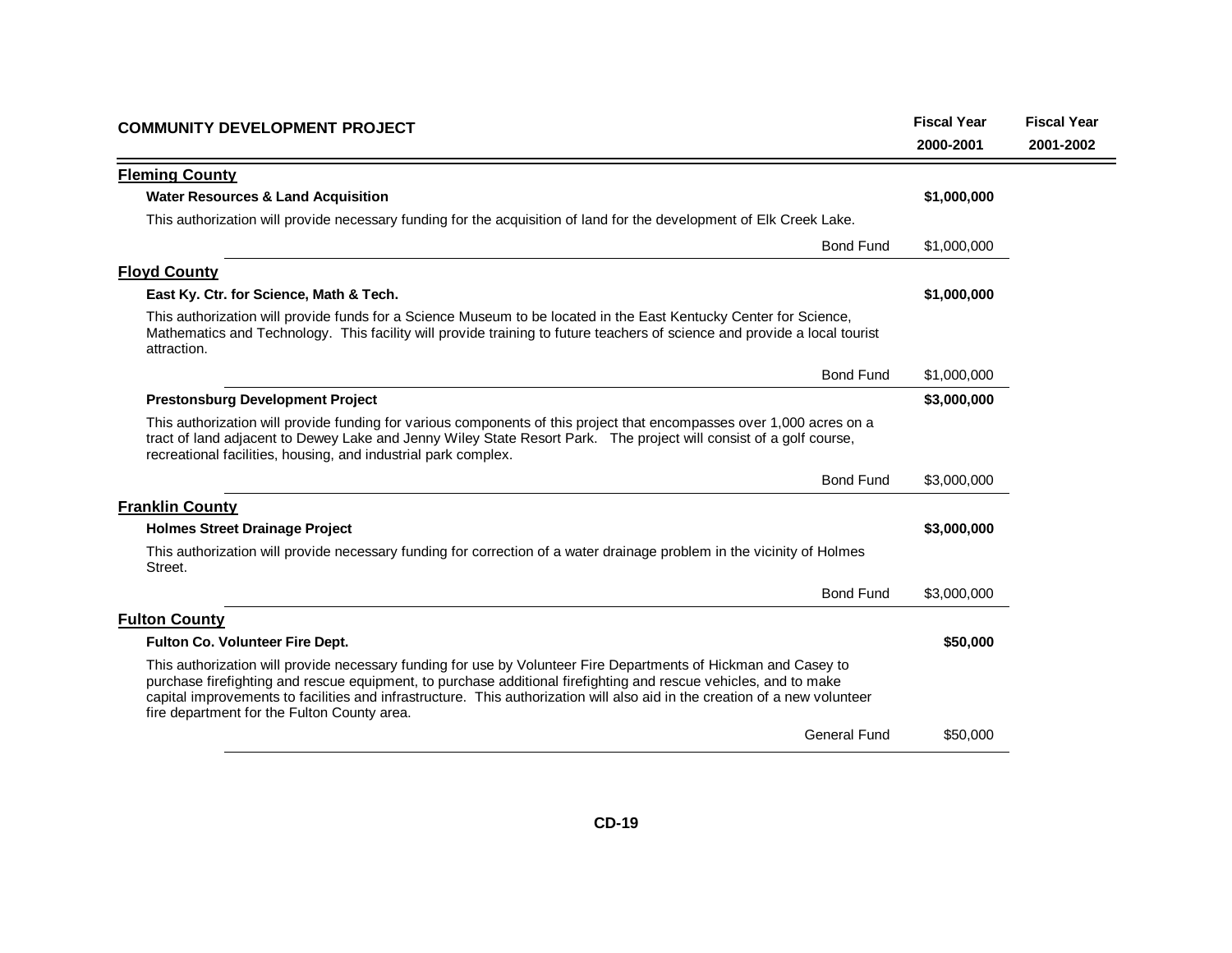| <b>COMMUNITY DEVELOPMENT PROJECT</b>                                                                                                                                                                                                                                                                     | <b>Fiscal Year</b> | <b>Fiscal Year</b> |
|----------------------------------------------------------------------------------------------------------------------------------------------------------------------------------------------------------------------------------------------------------------------------------------------------------|--------------------|--------------------|
|                                                                                                                                                                                                                                                                                                          | 2000-2001          | 2001-2002          |
| <b>Hickman/Fulton Co. Riverport</b>                                                                                                                                                                                                                                                                      | \$450,000          |                    |
| This authorization will provide necessary funding for use by the Hickman/Fulton County Riverport for continued<br>improvements of the state's only Mississippi Riverport and to continue phase II of a capital improvement project to the<br>port facilities.                                            |                    |                    |
| <b>Bond Fund</b>                                                                                                                                                                                                                                                                                         | \$450,000          |                    |
| <b>Gallatin County</b>                                                                                                                                                                                                                                                                                   |                    |                    |
| <b>Water Line Extension</b>                                                                                                                                                                                                                                                                              | \$250,000          |                    |
| This authorization will provide necessary funding for extension of water lines to homes currently unserved,<br>replacement of existing water lines, capital improvements to water treatment facilities and infrastructure and repay any<br>indebtedness incurred in the installation of these items.     |                    |                    |
| <b>Bond Fund</b>                                                                                                                                                                                                                                                                                         | \$250,000          |                    |
| <b>Garrard County</b>                                                                                                                                                                                                                                                                                    |                    |                    |
| <b>Lancaster Rural Water Intake</b>                                                                                                                                                                                                                                                                      | \$400,000          |                    |
| This authorization will provide necessary funding to allow full capacity operation of the Lancaster water treatment plant<br>through the construction of a 12-inch raw water line to parallel and supplement the existing 10-inch line.                                                                  |                    |                    |
| <b>Bond Fund</b>                                                                                                                                                                                                                                                                                         | \$400,000          |                    |
| <b>Grant County</b>                                                                                                                                                                                                                                                                                      |                    |                    |
| <b>Grant Co. Public Library</b>                                                                                                                                                                                                                                                                          | \$750,000          |                    |
| This authorization will provide partial funding for the construction of a new public library.                                                                                                                                                                                                            |                    |                    |
| <b>Bond Fund</b>                                                                                                                                                                                                                                                                                         | \$750,000          |                    |
| <b>Grant Co. Rural Water Extensions</b>                                                                                                                                                                                                                                                                  | \$250,000          |                    |
| This authorization will provide necessary funding for extension of water lines to homes currently unserved,<br>replacement of existing water lines, capital improvements to water treatment facilities, infrastructure and repay<br>indebtedness previously incurred in the installation of these items. |                    |                    |
| <b>Bond Fund</b>                                                                                                                                                                                                                                                                                         | \$250,000          |                    |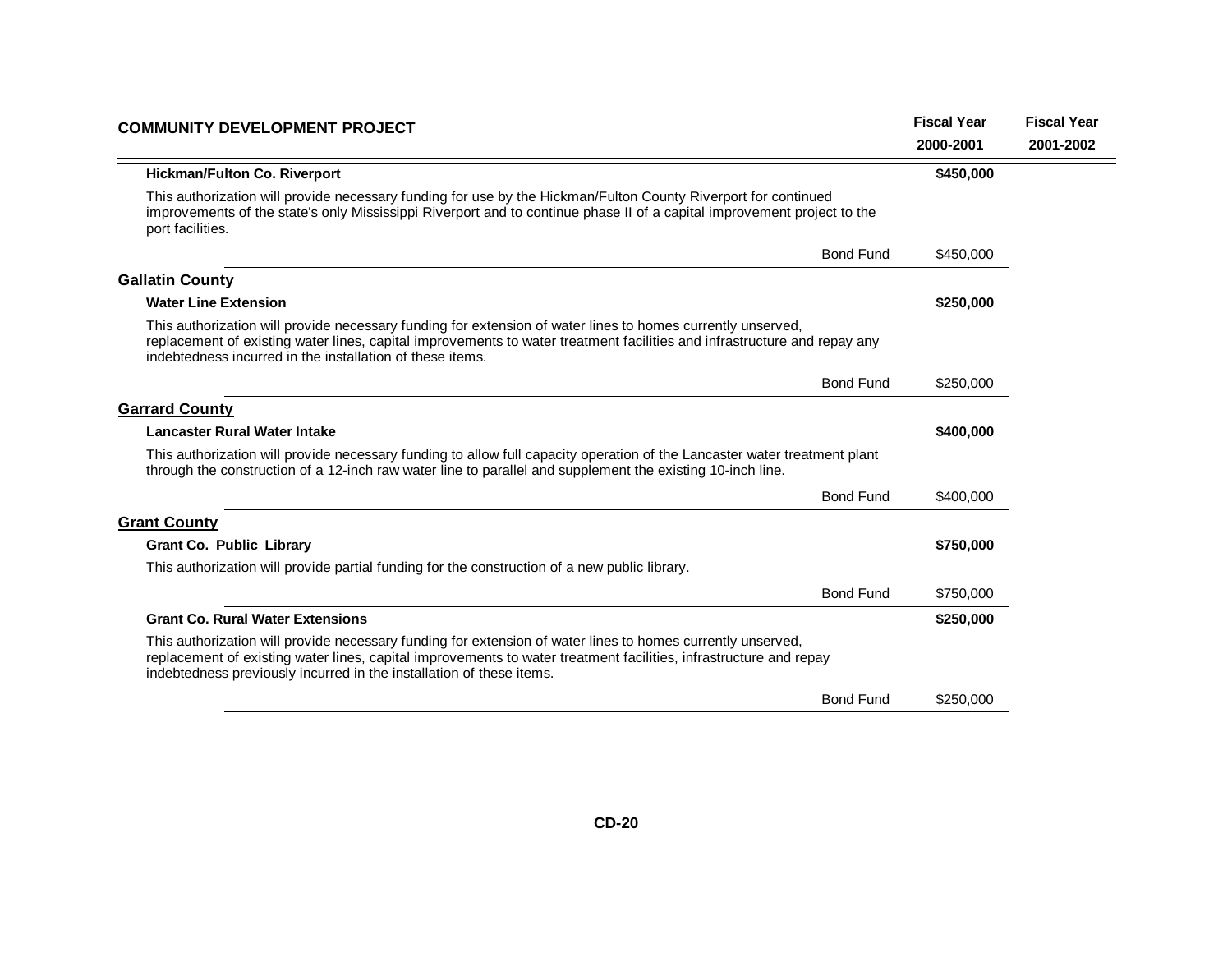| COMMUNITY DEVELOPMENT PROJECT                                                                                                                                                                                                                                                                     | <b>Fiscal Year</b> | <b>Fiscal Year</b> |
|---------------------------------------------------------------------------------------------------------------------------------------------------------------------------------------------------------------------------------------------------------------------------------------------------|--------------------|--------------------|
|                                                                                                                                                                                                                                                                                                   | 2000-2001          | 2001-2002          |
| <b>Graves County</b>                                                                                                                                                                                                                                                                              |                    |                    |
| <b>Graves Co. Municipal Building</b>                                                                                                                                                                                                                                                              | \$250,000          |                    |
| This authorization will provide necessary funding to develop a new Municipal Building to house local government<br>offices.                                                                                                                                                                       |                    |                    |
| <b>General Fund</b>                                                                                                                                                                                                                                                                               | \$250,000          |                    |
| <b>Graves Co. Voluntary Fire Dept.</b>                                                                                                                                                                                                                                                            | \$150,000          |                    |
| This authorization will provide necessary funding for use by the twelve Graves County Volunteer Fire Departments to<br>purchase firefighting and rescue equipment, to purchase additional firefighting and rescue vehicles, and to make<br>capital improvements to facilities and infrastructure. |                    |                    |
| <b>General Fund</b>                                                                                                                                                                                                                                                                               | \$150,000          |                    |
| <b>Mayfield/Graves Co. Airport</b>                                                                                                                                                                                                                                                                | \$100,000          |                    |
| This authorization will provide necessary funding to extend runways at the Mayfield/Graves County Airport.                                                                                                                                                                                        |                    |                    |
| <b>General Fund</b>                                                                                                                                                                                                                                                                               | \$100,000          |                    |
| <b>Mayfield/Graves Co. Parks Association</b>                                                                                                                                                                                                                                                      | \$125,000          |                    |
| This authorization will provide necessary funding for use by the Mayfield/Graves County Parks Association to make<br>capital improvements to the baseball/softball park and to improve and construct restroom facilities, concession and<br>lighting.                                             |                    |                    |
| <b>General Fund</b>                                                                                                                                                                                                                                                                               | \$125,000          |                    |
| <b>Mayfield/Graves Youth Soccer</b>                                                                                                                                                                                                                                                               | \$75,000           |                    |
| This authorization will provide necessary funding for the construction of a new soccer field for Mayfield and Graves<br>County, including the construction of septic system, parking, restrooms, concessions, and the purchase of equipment.                                                      |                    |                    |
| <b>General Fund</b>                                                                                                                                                                                                                                                                               | \$75,000           |                    |
| <b>North Graves Sanitary Sewer Project</b>                                                                                                                                                                                                                                                        | \$300,000          |                    |
| This authorization will provide necessary funding for the extension of sewer lines to homes and businesses currently<br>unserved in the northern Graves County area.                                                                                                                              |                    |                    |
| <b>Bond Fund</b>                                                                                                                                                                                                                                                                                  | \$300,000          |                    |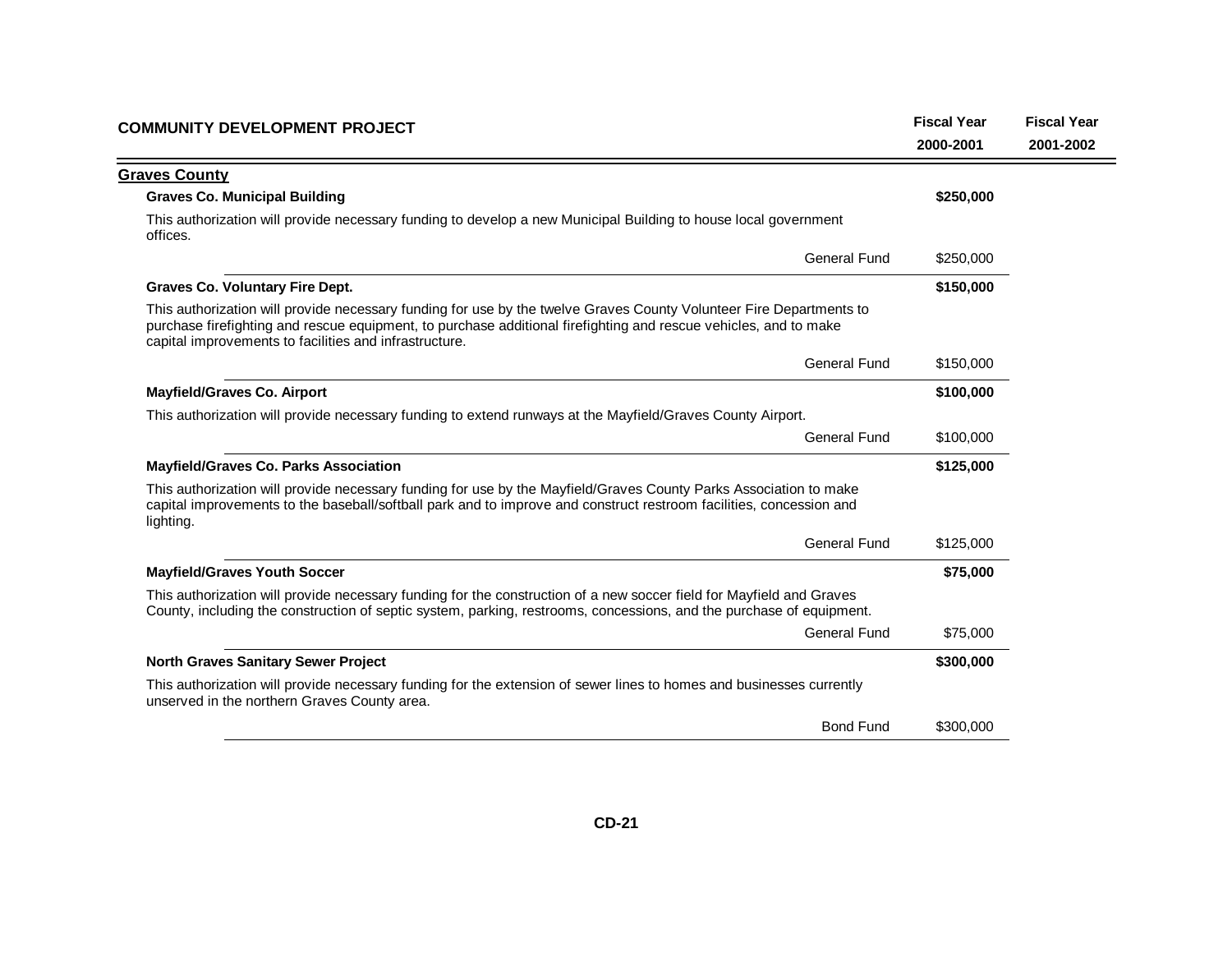| <b>COMMUNITY DEVELOPMENT PROJECT</b>                                                                                                                                                                                                                                                                                           |           | <b>Fiscal Year</b> |
|--------------------------------------------------------------------------------------------------------------------------------------------------------------------------------------------------------------------------------------------------------------------------------------------------------------------------------|-----------|--------------------|
|                                                                                                                                                                                                                                                                                                                                | 2000-2001 | 2001-2002          |
| <b>Grayson County</b>                                                                                                                                                                                                                                                                                                          |           |                    |
| <b>County Jail Project</b>                                                                                                                                                                                                                                                                                                     | \$250,000 |                    |
| This authorization will necessary funding for the purchase of land to construct the Grayson County Detention Center<br>Facility.                                                                                                                                                                                               |           |                    |
| <b>Bond Fund</b>                                                                                                                                                                                                                                                                                                               | \$250,000 |                    |
| <b>Green County</b>                                                                                                                                                                                                                                                                                                            |           |                    |
| Fire & Rescue Building - Greensburg                                                                                                                                                                                                                                                                                            | \$50,000  |                    |
| This authorization will provide necessary funding to make improvements to facilities and infrastructure of the current<br>facility.                                                                                                                                                                                            |           |                    |
| <b>General Fund</b>                                                                                                                                                                                                                                                                                                            | \$50,000  |                    |
| <b>Green Co. Water</b>                                                                                                                                                                                                                                                                                                         | \$225,000 |                    |
| This authorization will provide necessary funds to extend approximately 22 miles of water lines to serve 121<br>households in Green County.                                                                                                                                                                                    |           |                    |
| <b>General Fund</b>                                                                                                                                                                                                                                                                                                            | \$225,000 |                    |
| <b>Greenup County</b>                                                                                                                                                                                                                                                                                                          |           |                    |
| <b>Greenup Co. Water Line Extensions</b>                                                                                                                                                                                                                                                                                       | \$500,000 |                    |
| This authorization will provide the necessary funding for the extension of water service to households in the rural areas<br>of the county.                                                                                                                                                                                    |           |                    |
| <b>Bond Fund</b>                                                                                                                                                                                                                                                                                                               | \$500,000 |                    |
| <b>Hancock County</b>                                                                                                                                                                                                                                                                                                          |           |                    |
| <b>Water Project</b>                                                                                                                                                                                                                                                                                                           | \$250,000 |                    |
| This authorization will provide necessary funding for extension of water lines to homes and businesses currently<br>unserved, replacement of existing water lines, capital improvements to water treatment facilities and infrastructure, and<br>repay any indebtedness previously incurred in the installation of these items |           |                    |
| <b>General Fund</b>                                                                                                                                                                                                                                                                                                            | \$250,000 |                    |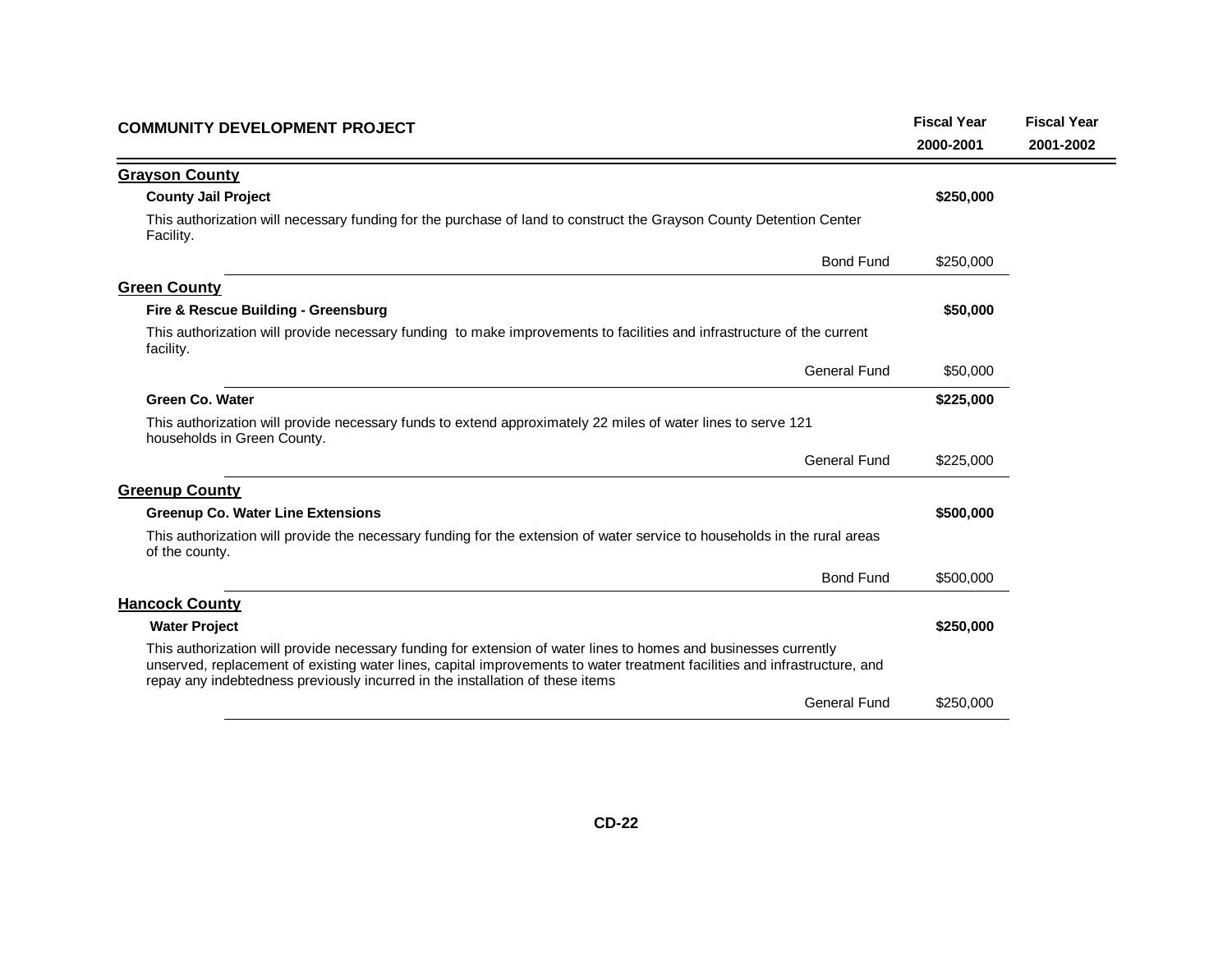| <b>Hardin County</b><br><b>Adult Day Rehabilitation Program Facility</b>                                                                                                 | \$75,000  |  |
|--------------------------------------------------------------------------------------------------------------------------------------------------------------------------|-----------|--|
|                                                                                                                                                                          |           |  |
|                                                                                                                                                                          |           |  |
| This authorization will be used for the construction of a new facility in Northern Hardin County that will provide services<br>to the mentally retarded and handicapped. |           |  |
| <b>General Fund</b>                                                                                                                                                      | \$75,000  |  |
| After-school & Recreational Prog.-Upton                                                                                                                                  | \$75,000  |  |
| This authorization will provide necessary funding for after-school and recreational programs for students in the Upton<br>area.                                          |           |  |
| <b>General Fund</b>                                                                                                                                                      | \$75,000  |  |
| Annual "Golden Armor Festival"                                                                                                                                           | \$25,000  |  |
| This authorization will provide necessary funding to promote Radcliff/Fort Knox ROTC cooperation through this<br>community festival.                                     |           |  |
| <b>General Fund</b>                                                                                                                                                      | \$25,000  |  |
| <b>Challenger Learning Center</b>                                                                                                                                        | \$360,000 |  |
| This authorization will provide necessary funding for the construction of the Challenger Learning Center.                                                                |           |  |
| <b>Bond Fund</b>                                                                                                                                                         | \$360,000 |  |
| <b>Chamber Meeting and Exhibition Room</b>                                                                                                                               | \$25,000  |  |
| This authorization will provide necessary funding for development of a community multipurpose room.                                                                      |           |  |
| <b>General Fund</b>                                                                                                                                                      | \$25,000  |  |
| <b>City Hall Improvement</b>                                                                                                                                             | \$50,000  |  |
| This authorization will enlarge the Vine Grove City Council room.                                                                                                        |           |  |
| General Fund                                                                                                                                                             | \$50,000  |  |
| <b>Community Center, Vine Grove</b>                                                                                                                                      | \$300,000 |  |
| This authorization will provide necessary funding for the construction of a community center in Vine Grove.                                                              |           |  |
| <b>General Fund</b>                                                                                                                                                      | \$300,000 |  |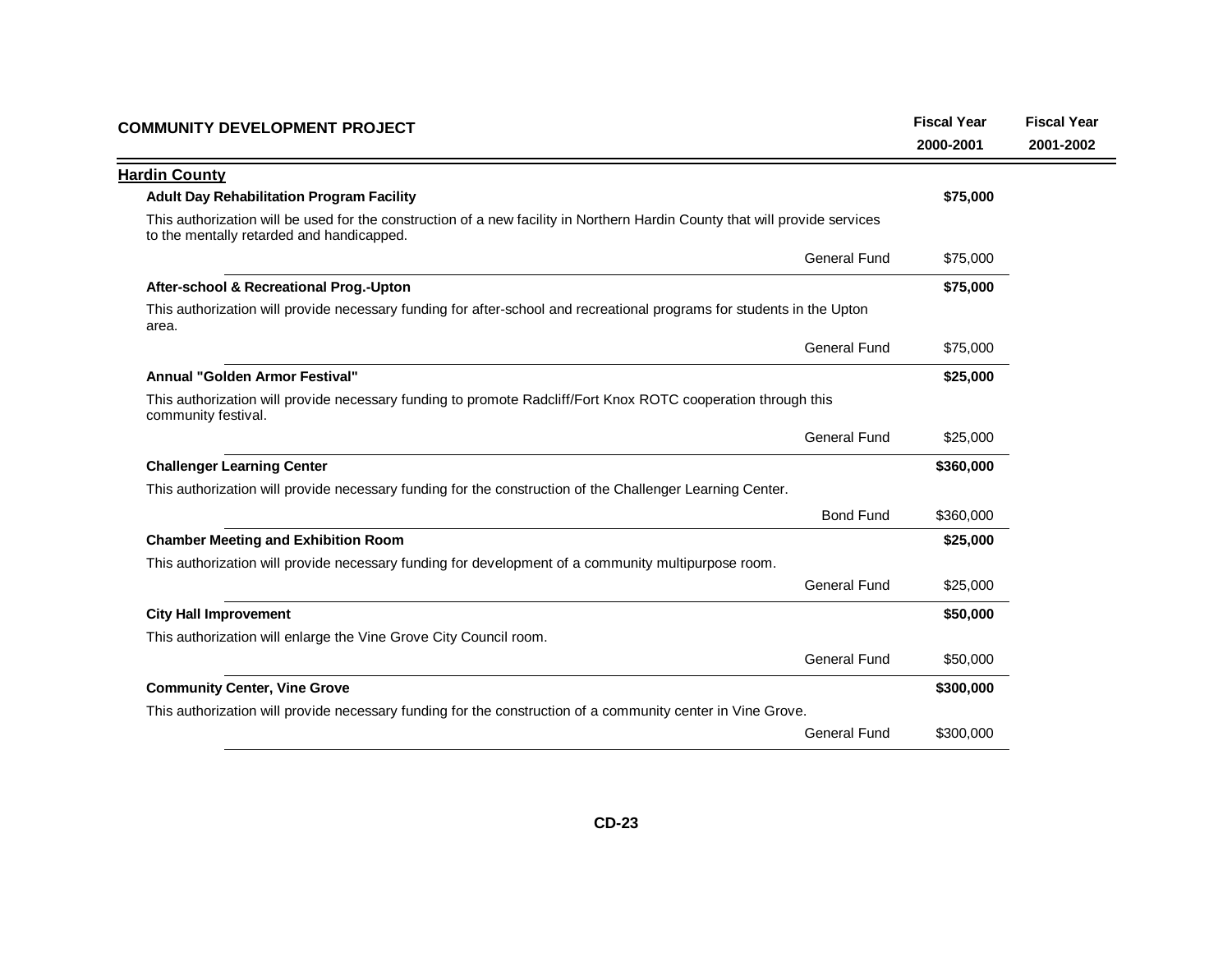| <b>COMMUNITY DEVELOPMENT PROJECT</b>                                                                                                                                                           | <b>Fiscal Year</b><br>2000-2001 | <b>Fiscal Year</b><br>2001-2002 |
|------------------------------------------------------------------------------------------------------------------------------------------------------------------------------------------------|---------------------------------|---------------------------------|
| <b>Duvall Softball/Baseball Park</b>                                                                                                                                                           | \$5,000                         |                                 |
| This authorization will provide necessary funding for improvements to the Duvall Softball/Baseball Park.                                                                                       |                                 |                                 |
| <b>General Fund</b>                                                                                                                                                                            | \$5,000                         |                                 |
| <b>Elizabethtown Community College</b>                                                                                                                                                         | \$40,000                        |                                 |
| This authorization will provide necessary funding for the School of Nursing and a computer program utilized for home<br>visitation.                                                            |                                 |                                 |
| <b>General Fund</b>                                                                                                                                                                            | \$40,000                        |                                 |
| Fire Dept. Rescue Truck & Facility Renov.                                                                                                                                                      | \$50,000                        |                                 |
| This authorization will provide necessary funding for the renovation of the current facility.                                                                                                  |                                 |                                 |
| <b>General Fund</b>                                                                                                                                                                            | \$50,000                        |                                 |
| Hardin Co. Supported Living Program                                                                                                                                                            | \$300,000                       |                                 |
| This authorization will provide necessary funding for ADA improvements and support devices to allow for independent<br>living individuals served by this program.                              |                                 |                                 |
| <b>General Fund</b>                                                                                                                                                                            | \$300,000                       |                                 |
| <b>Helping Hand Organization</b>                                                                                                                                                               | \$25,000                        |                                 |
| This authorization will provide necessary funding for repairs to the facility housing this program.                                                                                            |                                 |                                 |
| <b>General Fund</b>                                                                                                                                                                            | \$25,000                        |                                 |
| Kids Voting Program of Hardin Co.                                                                                                                                                              | \$50,000                        |                                 |
| This authorization will provide necessary funding for development of a civic program to encourage children to vote in a<br>booth like their parents when they go to the polls on Election Day. |                                 |                                 |
| <b>General Fund</b>                                                                                                                                                                            | \$50,000                        |                                 |
| Mobile Command Post-Fire & Police Dept.                                                                                                                                                        | \$50,000                        |                                 |
| This authorization will provide necessary funding for a mobile command post for the police and fire departments.                                                                               |                                 |                                 |
| <b>General Fund</b>                                                                                                                                                                            | \$50,000                        |                                 |
| <b>New Hope Missionary Baptist Church</b>                                                                                                                                                      | \$25,000                        |                                 |
| This authorization will provide necessary funds for the expansion of a family life center that will include youth programs.                                                                    |                                 |                                 |
| <b>General Fund</b>                                                                                                                                                                            | \$25,000                        |                                 |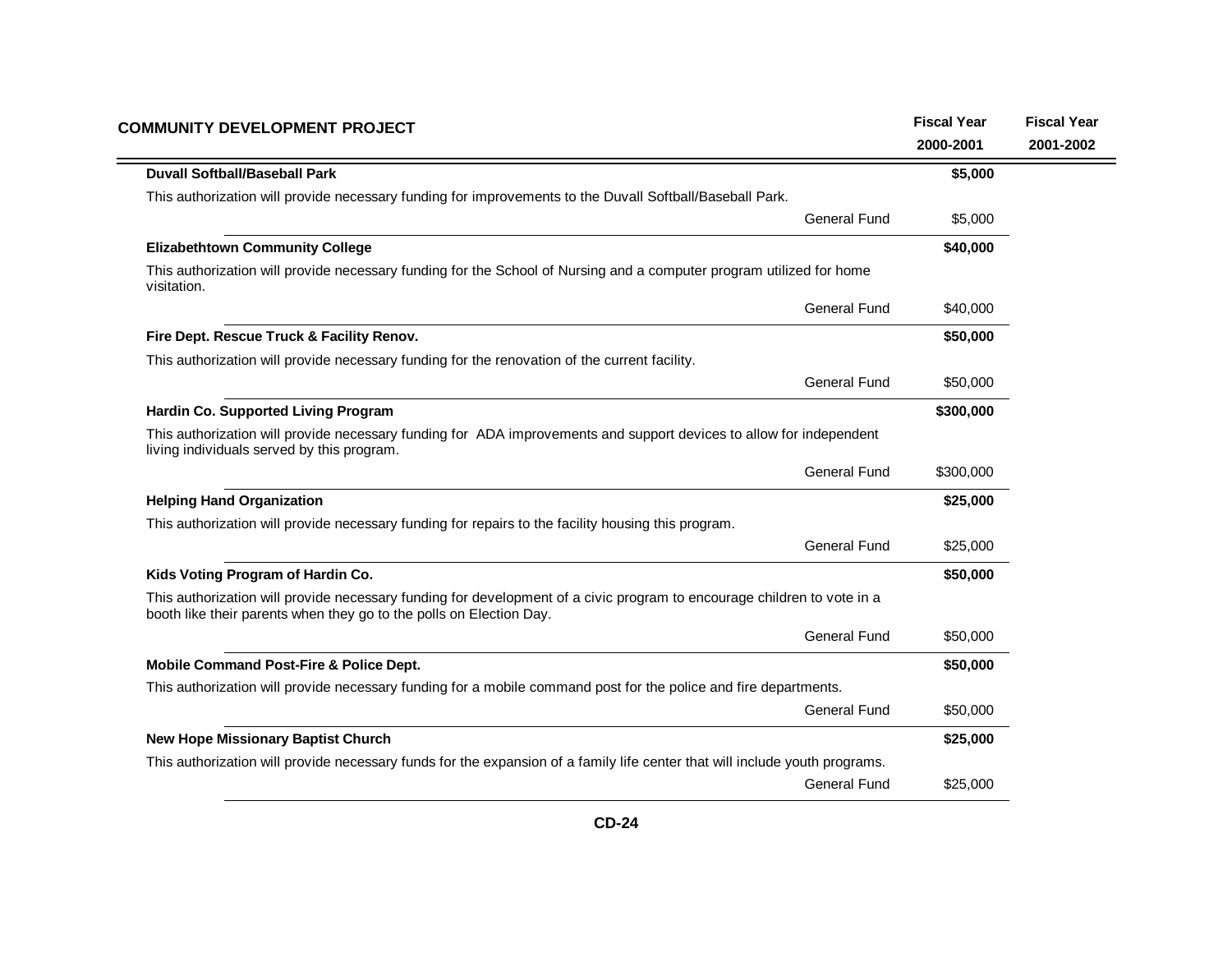| <b>COMMUNITY DEVELOPMENT PROJECT</b>                                                                                                                                     |                     | <b>Fiscal Year</b> | <b>Fiscal Year</b> |
|--------------------------------------------------------------------------------------------------------------------------------------------------------------------------|---------------------|--------------------|--------------------|
|                                                                                                                                                                          |                     | 2000-2001          | 2001-2002          |
| One Four Wheel-Drive Police Vehicle                                                                                                                                      |                     | \$25,000           |                    |
| This authorization will provide necessary funding for the purchase of a four-wheel-drive vehicle for a community<br>policing program for the City of Vine Grove.         |                     |                    |                    |
|                                                                                                                                                                          | <b>General Fund</b> | \$25,000           |                    |
| Playground Equipment-Woodland Elem.                                                                                                                                      |                     | \$25,000           |                    |
| This authorization will provide necessary funding for the purchase of playground equipment at Woodland Elementary<br>School.                                             |                     |                    |                    |
|                                                                                                                                                                          | <b>General Fund</b> | \$25,000           |                    |
| <b>Radcliff City Park Land Purchase</b>                                                                                                                                  |                     | \$50,000           |                    |
| This authorization will provide necessary funding for the purchase of land for a city park.                                                                              |                     |                    |                    |
|                                                                                                                                                                          | <b>General Fund</b> | \$50,000           |                    |
| <b>Radcliff/Vine Grove Industrial Park</b>                                                                                                                               |                     | \$1,000,000        |                    |
| This authorization will provide necessary funding for infrastructure improvements at the industrial park.                                                                |                     |                    |                    |
|                                                                                                                                                                          | <b>Bond Fund</b>    | \$1,000,000        |                    |
| <b>Rape Crisis Center</b>                                                                                                                                                |                     | \$70,000           |                    |
| This authorization will provide necessary funding for expenses incurred as a result of this agency's move to a new<br>facility.                                          |                     |                    |                    |
|                                                                                                                                                                          | <b>General Fund</b> | \$70,000           |                    |
| <b>Saunder Springs</b>                                                                                                                                                   |                     | \$20,000           |                    |
| This authorization will provide necessary funding for the construction of a walking trail and park.                                                                      |                     |                    |                    |
|                                                                                                                                                                          | <b>General Fund</b> | \$20,000           |                    |
| <b>Sidewalks for Cecilia</b>                                                                                                                                             |                     | \$100,000          |                    |
| This authorization will provide necessary funding for construction of one mile of sidewalks to provide safety for<br>students in the Celia community who walk to school. |                     |                    |                    |
|                                                                                                                                                                          | <b>General Fund</b> | \$100,000          |                    |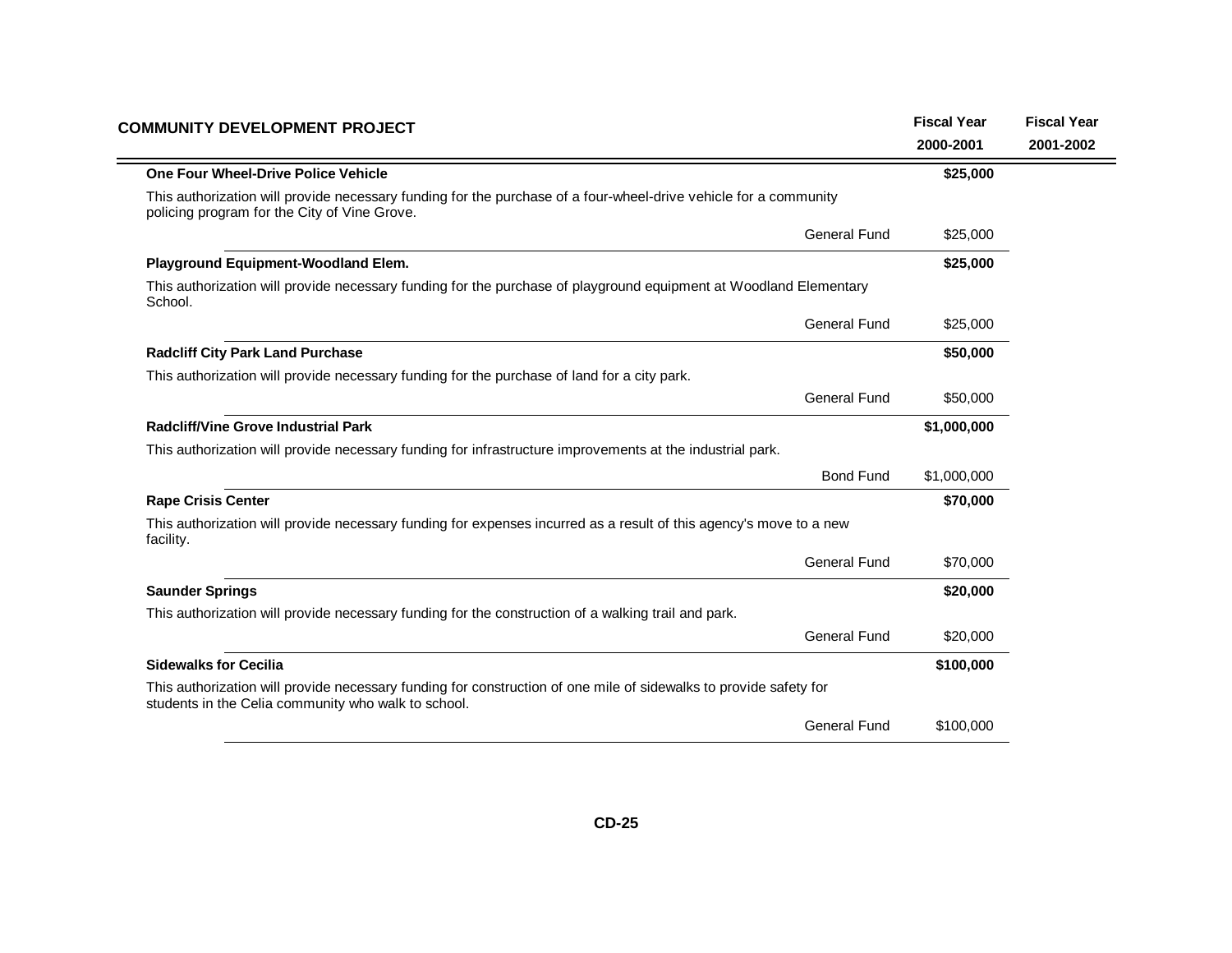| <b>COMMUNITY DEVELOPMENT PROJECT</b>                                                                                                                                                           |                     | <b>Fiscal Year</b> | <b>Fiscal Year</b> |
|------------------------------------------------------------------------------------------------------------------------------------------------------------------------------------------------|---------------------|--------------------|--------------------|
|                                                                                                                                                                                                |                     | 2000-2001          | 2001-2002          |
| <b>Sister City Program</b>                                                                                                                                                                     |                     | \$5,000            |                    |
| This authorization will provide supplemental funding for a student exchange program.                                                                                                           |                     |                    |                    |
|                                                                                                                                                                                                | General Fund        | \$5,000            |                    |
| <b>Veterans Programs</b>                                                                                                                                                                       |                     | \$5,000            |                    |
| This authorization will provide necessary funding to aid the community to gain status as a Korean War<br>Commemorative Community and will aid their efforts to recognize those veterans.       |                     |                    |                    |
|                                                                                                                                                                                                | <b>General Fund</b> | \$5,000            |                    |
| <b>Volunteer Fire Departments</b>                                                                                                                                                              |                     | \$390,000          |                    |
| This authorization will provide necessary funding for eleven fire districts to make necessary building and radio repairs.                                                                      |                     |                    |                    |
|                                                                                                                                                                                                | <b>General Fund</b> | \$390,000          |                    |
| Water System Improve. for Rineyville                                                                                                                                                           |                     | \$1,200,000        |                    |
| This authorization will provide necessary funding for the purchase of a 500,000 gallon storage tank to serve the<br>Rineyville Area.                                                           |                     |                    |                    |
|                                                                                                                                                                                                | <b>Bond Fund</b>    | \$1,200,000        |                    |
| <b>YMCA Feasibility Study</b>                                                                                                                                                                  |                     | \$20,000           |                    |
| This authorization will provide necessary funding to develop the location and support for a community YMCA.                                                                                    |                     |                    |                    |
|                                                                                                                                                                                                | <b>General Fund</b> | \$20,000           |                    |
| <b>Harlan County</b>                                                                                                                                                                           |                     |                    |                    |
| <b>Appalachian Development Center (SECC)</b>                                                                                                                                                   |                     | \$500,000          |                    |
| This authorization will provide funds for planning and preliminary design of an Appalachian Development Center at<br>Southeast Community College.                                              |                     |                    |                    |
|                                                                                                                                                                                                | <b>Bond Fund</b>    | \$500,000          |                    |
| <b>Tri-City Clinic (ARH) Cumberland</b>                                                                                                                                                        |                     | \$500,000          |                    |
| This authorization will provide funds for property acquisition and costs associated with locating a medical facility in the<br>Tri-City area. This area includes Cumberland, Benham and Lynch. |                     |                    |                    |
|                                                                                                                                                                                                | <b>Bond Fund</b>    | \$500,000          |                    |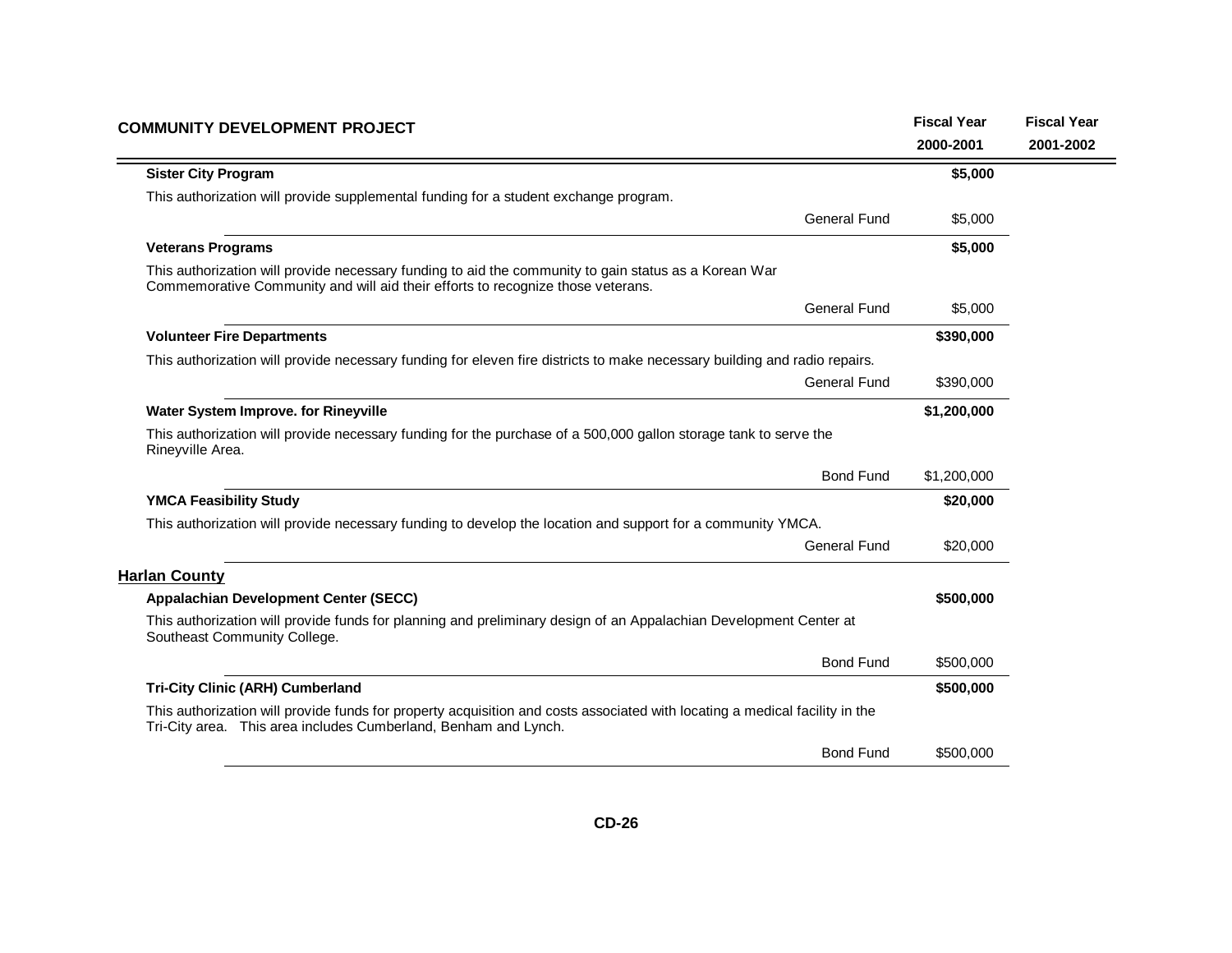| <b>COMMUNITY DEVELOPMENT PROJECT</b>                                                                                                                                                                                                                                                                              | <b>Fiscal Year</b><br>2000-2001 | <b>Fiscal Year</b><br>2001-2002 |
|-------------------------------------------------------------------------------------------------------------------------------------------------------------------------------------------------------------------------------------------------------------------------------------------------------------------|---------------------------------|---------------------------------|
| <b>Harrison County</b>                                                                                                                                                                                                                                                                                            |                                 |                                 |
| <b>Industrial Park Road</b>                                                                                                                                                                                                                                                                                       | \$1,000,000                     |                                 |
| This authorization will provide funding for the construction of an access road to a new industrial park                                                                                                                                                                                                           |                                 |                                 |
| <b>Bond Fund</b>                                                                                                                                                                                                                                                                                                  | \$1,000,000                     |                                 |
| <b>KCTCS Education Bldg.</b>                                                                                                                                                                                                                                                                                      | \$200,000                       |                                 |
| This authorization will provide additional funding for the construction of the new KCTCS facility to serve Harrison<br>County students.                                                                                                                                                                           |                                 |                                 |
| <b>Bond Fund</b>                                                                                                                                                                                                                                                                                                  | \$200,000                       |                                 |
| <b>Hart County</b>                                                                                                                                                                                                                                                                                                |                                 |                                 |
| <b>Civil War Battlefield Project</b>                                                                                                                                                                                                                                                                              | \$250,000                       |                                 |
| This authorization will provide additional funding for preservation of the Battle of Munfordville site, which has a total<br>estimated cost of \$1.6 million.                                                                                                                                                     |                                 |                                 |
| <b>General Fund</b>                                                                                                                                                                                                                                                                                               | \$250,000                       |                                 |
| <b>Hart Co. Fire Trucks</b>                                                                                                                                                                                                                                                                                       | \$100,000                       |                                 |
| This authorization will provide necessary funding for the purchase of a fire truck for use by the local fire department.                                                                                                                                                                                          |                                 |                                 |
| <b>General Fund</b>                                                                                                                                                                                                                                                                                               | \$100,000                       |                                 |
| <b>Hart Co. Waterlines</b>                                                                                                                                                                                                                                                                                        | \$650,000                       |                                 |
| This authorization will provide necessary funding for extension of water lines to homes currently unserved,<br>replacement of existing water lines, capital improvements to water treatment facilities, and infrastructure, and repay<br>any indebtedness previously incurred in the installation of these items. |                                 |                                 |
| <b>Bond Fund</b>                                                                                                                                                                                                                                                                                                  | \$650,000                       |                                 |
| <b>Henderson County</b>                                                                                                                                                                                                                                                                                           |                                 |                                 |
| <b>City of Henderson Building Purchase</b>                                                                                                                                                                                                                                                                        | \$1,500,000                     |                                 |
| This authorization will provide necessary funding for the purchase of a building for the use of extended classes offered<br>by Murray State University as an extension Campus in Henderson County.                                                                                                                |                                 |                                 |
| <b>Bond Fund</b>                                                                                                                                                                                                                                                                                                  | \$1,500,000                     |                                 |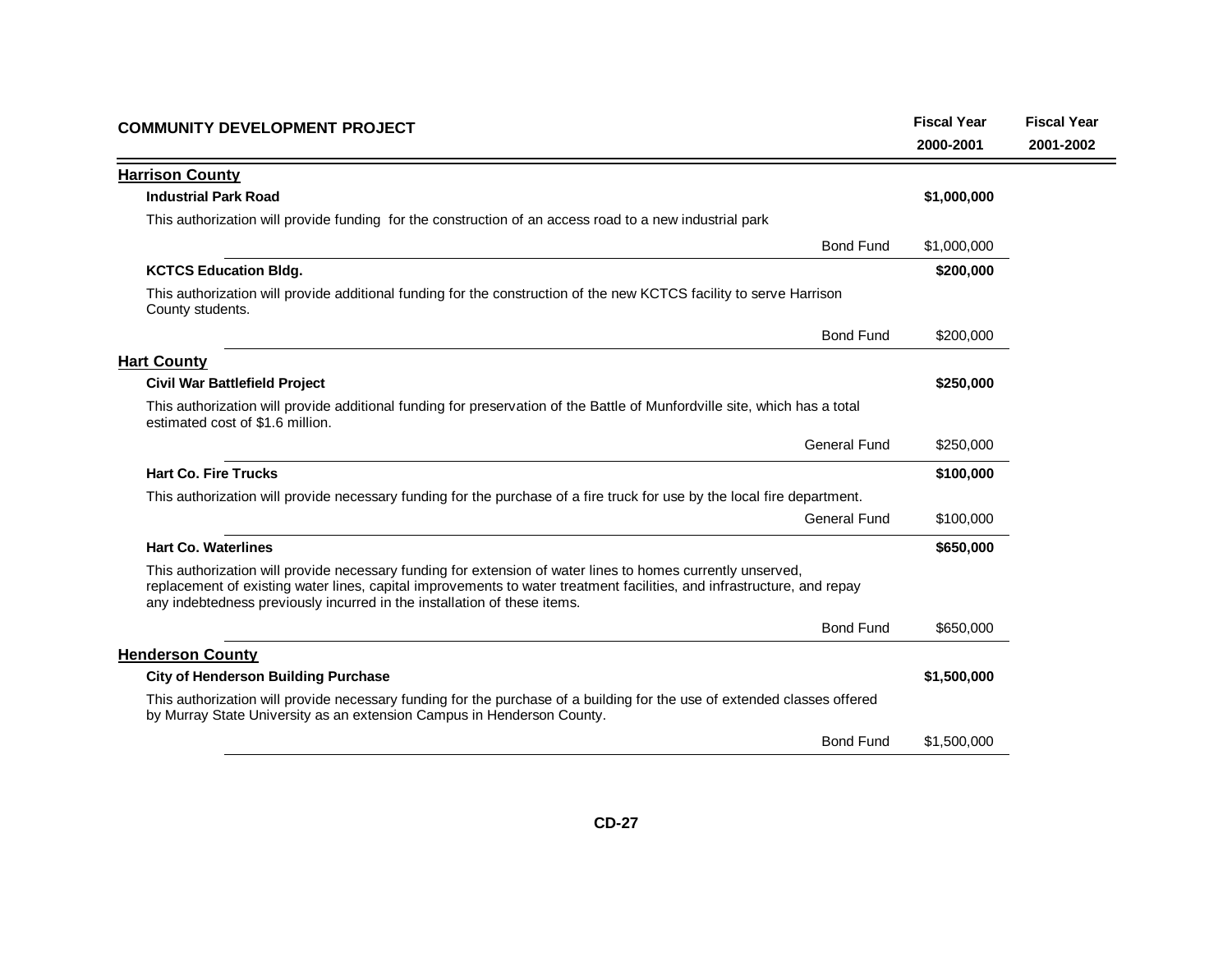| <b>COMMUNITY DEVELOPMENT PROJECT</b>                                                                                                                                                                                                                                                                                                                                                               | <b>Fiscal Year</b><br>2000-2001 | <b>Fiscal Year</b><br>2001-2002 |
|----------------------------------------------------------------------------------------------------------------------------------------------------------------------------------------------------------------------------------------------------------------------------------------------------------------------------------------------------------------------------------------------------|---------------------------------|---------------------------------|
| <b>Henry County</b>                                                                                                                                                                                                                                                                                                                                                                                |                                 |                                 |
| Henry Co. Water Line Ext./Campbellsburg                                                                                                                                                                                                                                                                                                                                                            | \$350,000                       |                                 |
| This authorization will provide funding of \$200,000 for extension of water lines to homes currently unserved,<br>replacement of existing lines, improvements to water facilities, and repay any indebtedness previously incurred in the<br>installation of these items. This authorization will also provide funding of \$150,000 for additional sewer lines in the<br>vicinity of Campbellsburg. |                                 |                                 |
| <b>Bond Fund</b>                                                                                                                                                                                                                                                                                                                                                                                   | \$350,000                       |                                 |
| <b>Henry County DES Office Building</b>                                                                                                                                                                                                                                                                                                                                                            | \$150,000                       |                                 |
| The authorization will provide partial funding for construction of a new facility to house the Henry County Disaster and<br>Emergency Services unit (DES).                                                                                                                                                                                                                                         |                                 |                                 |
| <b>General Fund</b>                                                                                                                                                                                                                                                                                                                                                                                | \$150,000                       |                                 |
| <b>Hickman County</b>                                                                                                                                                                                                                                                                                                                                                                              |                                 |                                 |
| <b>Columbus/Belmont State Park Enhance.</b>                                                                                                                                                                                                                                                                                                                                                        | \$450,000                       |                                 |
| This authorization will provide necessary funding for improvements to the Columbus/Belmont State Park, including<br>capital improvements to facilities and infrastructure.                                                                                                                                                                                                                         |                                 |                                 |
| <b>Bond Fund</b>                                                                                                                                                                                                                                                                                                                                                                                   | \$450,000                       |                                 |
| Hickman Co. Volunteer Fire Dept.                                                                                                                                                                                                                                                                                                                                                                   | \$50,000                        |                                 |
| This authorization will provide necessary funding to the Hickman County Volunteer Fire Departments to purchase<br>firefighting and rescue equipment, to purchase additional firefighting and rescue vehicles, and to make capital<br>improvements to facilities and infrastructure.                                                                                                                |                                 |                                 |
| <b>General Fund</b>                                                                                                                                                                                                                                                                                                                                                                                | \$50,000                        |                                 |
| <b>Hopkins County</b>                                                                                                                                                                                                                                                                                                                                                                              |                                 |                                 |
| <b>Dawson Springs Swimming Pool</b>                                                                                                                                                                                                                                                                                                                                                                | \$650,000                       |                                 |
| This authorization will provide necessary funding to the Dawson Springs City Park for the purchase of equipment for<br>the playground and improvements and renovation to the swimming pool and park.                                                                                                                                                                                               |                                 |                                 |
| <b>Bond Fund</b>                                                                                                                                                                                                                                                                                                                                                                                   | \$650,000                       |                                 |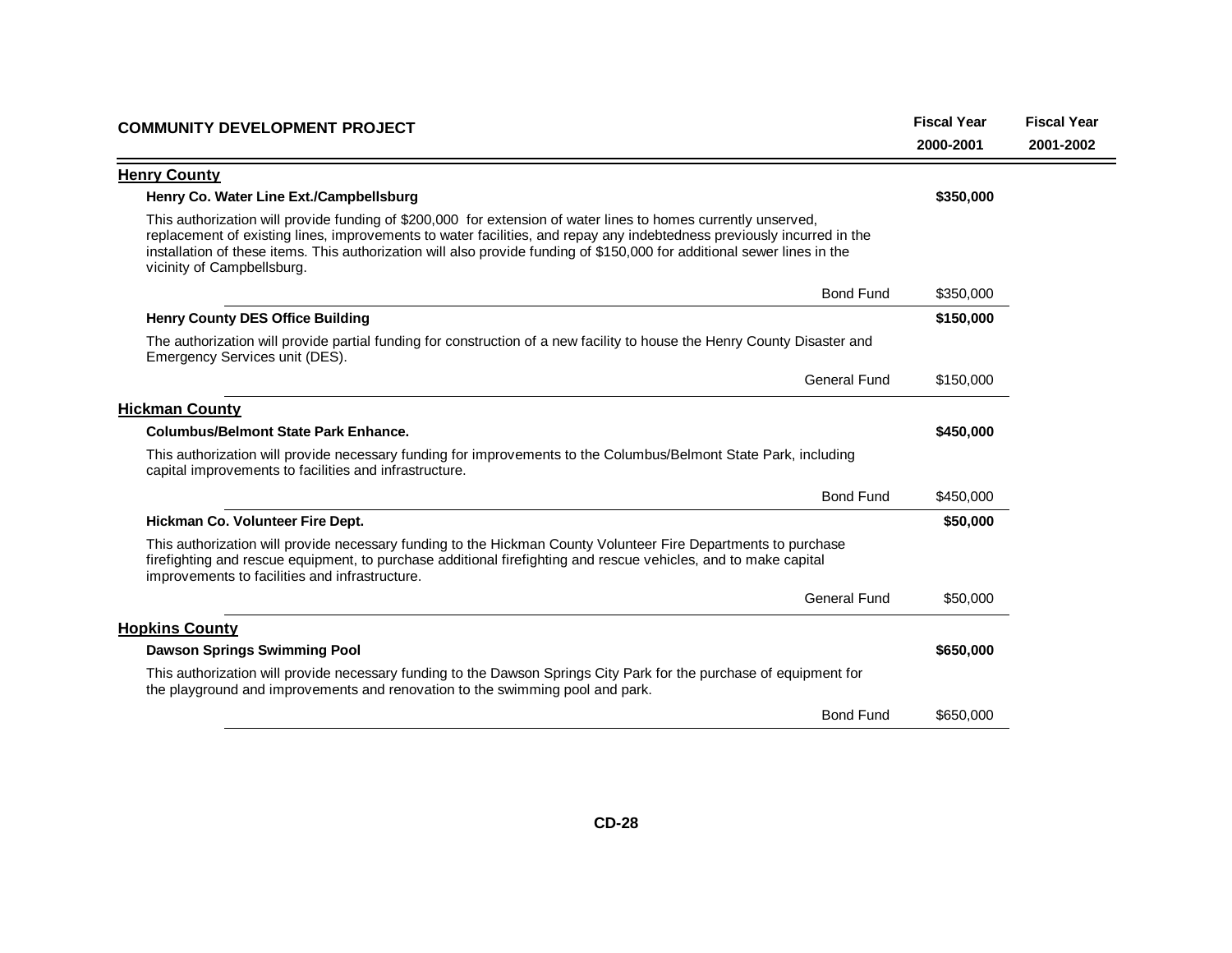| <b>COMMUNITY DEVELOPMENT PROJECT</b>                                                                                                                                                                                                                                                                                                                                                                            | <b>Fiscal Year</b> | <b>Fiscal Year</b> |
|-----------------------------------------------------------------------------------------------------------------------------------------------------------------------------------------------------------------------------------------------------------------------------------------------------------------------------------------------------------------------------------------------------------------|--------------------|--------------------|
|                                                                                                                                                                                                                                                                                                                                                                                                                 | 2000-2001          | 2001-2002          |
| <b>Madisonville Com. College Renovation</b>                                                                                                                                                                                                                                                                                                                                                                     | \$850,000          |                    |
| This authorization will provide necessary funding for use by Madisonville Community College to aid in the completion<br>of a 400-space parking lot and in the completion of the Science building; the construction of a new road into the<br>campus and one for service access to the college; to construct concrete walkways between the buildings; and the<br>construction of tennis courts and campus signs. |                    |                    |
| <b>Bond Fund</b>                                                                                                                                                                                                                                                                                                                                                                                                | \$850,000          |                    |
| <b>Jackson County</b>                                                                                                                                                                                                                                                                                                                                                                                           |                    |                    |
| <b>Jackson Co. Water</b>                                                                                                                                                                                                                                                                                                                                                                                        | \$250,000          |                    |
| This authorization will provide the necessary funding to extend water service to homes in rural areas of the county.                                                                                                                                                                                                                                                                                            |                    |                    |
| <b>Bond Fund</b>                                                                                                                                                                                                                                                                                                                                                                                                | \$250,000          |                    |
| Jefferson County                                                                                                                                                                                                                                                                                                                                                                                                |                    |                    |
| African-American Heritage Museum                                                                                                                                                                                                                                                                                                                                                                                | \$3,000,000        |                    |
| This authorization will provide necessary funding for the restoration of historic trolley barns in downtown Louisville to<br>be the site of the new African-American Heritage Museum.                                                                                                                                                                                                                           |                    |                    |
| <b>Bond Fund</b>                                                                                                                                                                                                                                                                                                                                                                                                | \$3,000,000        |                    |
| <b>Cardinal Park</b>                                                                                                                                                                                                                                                                                                                                                                                            | \$350,000          |                    |
| This authorization will provide necessary funding for the construction of a playground at the new Cardinal Park under<br>construction at the University of Louisville.                                                                                                                                                                                                                                          |                    |                    |
| <b>Bond Fund</b>                                                                                                                                                                                                                                                                                                                                                                                                | \$350,000          |                    |
| <b>ECHO</b>                                                                                                                                                                                                                                                                                                                                                                                                     | \$9,000            |                    |
| This authorization will provide necessary funding for the purchase of 6,000 Kid Care ID Kits.                                                                                                                                                                                                                                                                                                                   |                    |                    |
| <b>General Fund</b>                                                                                                                                                                                                                                                                                                                                                                                             | \$9,000            |                    |
| Home of the Innocents                                                                                                                                                                                                                                                                                                                                                                                           | \$7,000,000        |                    |
| This authorization will provide necessary funding for the construction of a new facility for this program.                                                                                                                                                                                                                                                                                                      |                    |                    |
| <b>Bond Fund</b>                                                                                                                                                                                                                                                                                                                                                                                                | \$7,000,000        |                    |
|                                                                                                                                                                                                                                                                                                                                                                                                                 |                    |                    |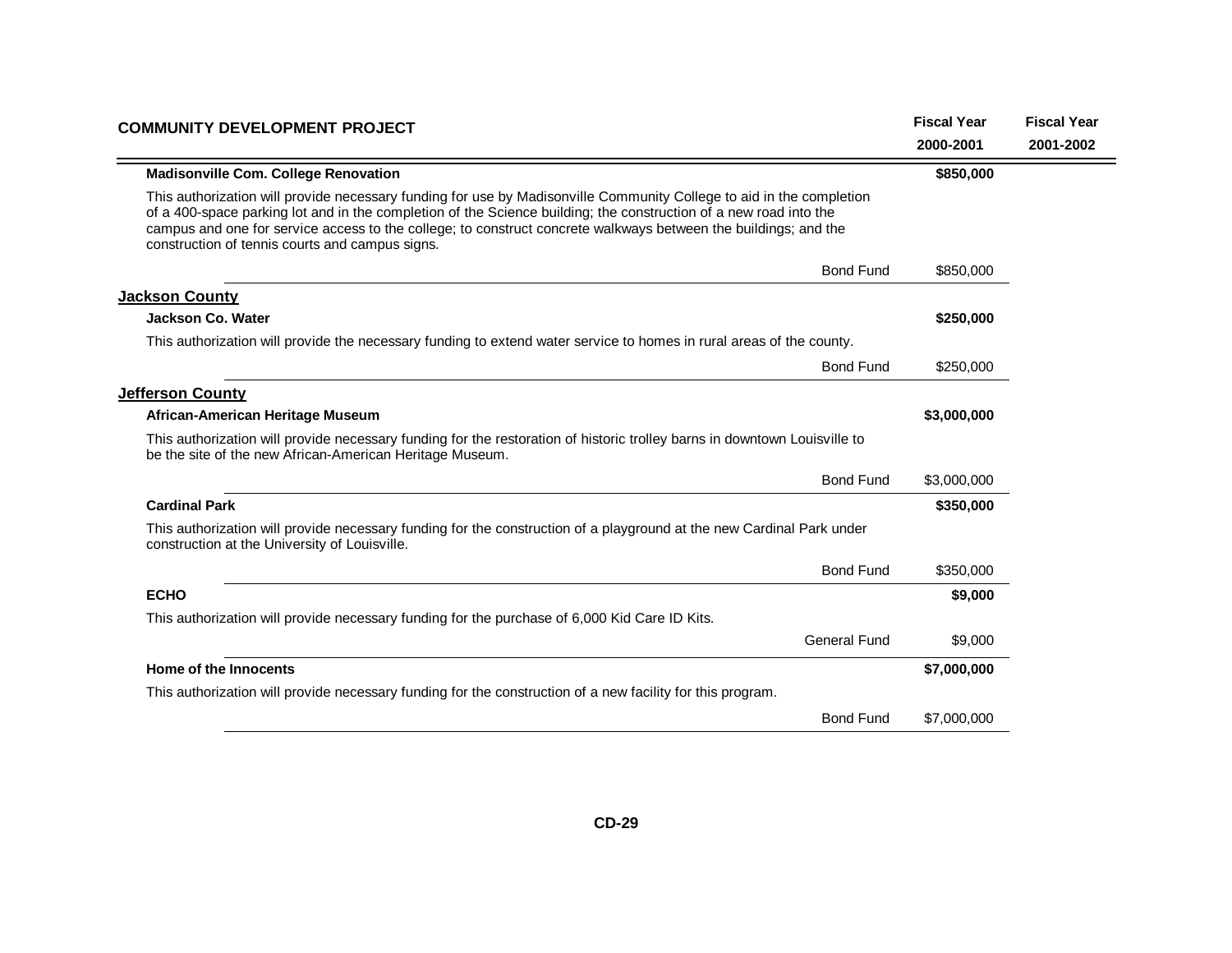| <b>COMMUNITY DEVELOPMENT PROJECT</b>                                                                                                                                                                                                                                                                                                                                                                                                                                                                                                                           | <b>Fiscal Year</b><br>2000-2001 | <b>Fiscal Year</b><br>2001-2002 |
|----------------------------------------------------------------------------------------------------------------------------------------------------------------------------------------------------------------------------------------------------------------------------------------------------------------------------------------------------------------------------------------------------------------------------------------------------------------------------------------------------------------------------------------------------------------|---------------------------------|---------------------------------|
| <b>Iroquois Amphitheatre</b>                                                                                                                                                                                                                                                                                                                                                                                                                                                                                                                                   | \$4,600,000                     |                                 |
| This authorization will provide necessary funding for the renovation of the Amphitheater and related landscaping<br>improvements.                                                                                                                                                                                                                                                                                                                                                                                                                              |                                 |                                 |
| <b>Bond Fund</b>                                                                                                                                                                                                                                                                                                                                                                                                                                                                                                                                               | \$4,600,000                     |                                 |
| Ky. State Fair & Exposition Center                                                                                                                                                                                                                                                                                                                                                                                                                                                                                                                             | \$4,000,000                     |                                 |
| This authorization will provide necessary funding to make capital improvements to existing facilities, as well as<br>planning and design funds for additions at the Kentucky State Fair and Exposition Center.                                                                                                                                                                                                                                                                                                                                                 |                                 |                                 |
| <b>Bond Fund</b>                                                                                                                                                                                                                                                                                                                                                                                                                                                                                                                                               | \$4,000,000                     |                                 |
| Louis. Waterfront Dev. Corp. Phase II                                                                                                                                                                                                                                                                                                                                                                                                                                                                                                                          | \$12,500,000                    |                                 |
| This authorization will provide necessary funding for phase II of the continued development of the Louisville Waterfront.                                                                                                                                                                                                                                                                                                                                                                                                                                      |                                 |                                 |
| <b>Bond Fund</b>                                                                                                                                                                                                                                                                                                                                                                                                                                                                                                                                               | \$12,500,000                    |                                 |
| <b>Louisville Medical Center Dev.</b>                                                                                                                                                                                                                                                                                                                                                                                                                                                                                                                          | \$5,000,000                     |                                 |
| The Louisville Medical Center Development Corporation is provided \$5,000,000 to develop the Louisville Health<br>Science Research and Business Park. The park will enable Louisville to develop a medical cluster downtown. It is<br>envisioned that the Medical Center will serve as the nucleus of a medical cluster that will attract additional health<br>related businesses to the area and lead to the creation of new companies. This funding will be used in combination<br>with private funding for land acquisition and development of the cluster. |                                 |                                 |
| <b>Bond Fund</b>                                                                                                                                                                                                                                                                                                                                                                                                                                                                                                                                               | \$5,000,000                     |                                 |
| <b>Louisville Oral School</b>                                                                                                                                                                                                                                                                                                                                                                                                                                                                                                                                  | \$1,000,000                     |                                 |
| This authorization will provide necessary funding for the construction costs of a new early childhood center for deaf<br>and hearing impaired children and to establish comprehensive hearing, balance, and speech services for children and<br>adults who experience hearing loss.                                                                                                                                                                                                                                                                            |                                 |                                 |
| <b>Bond Fund</b>                                                                                                                                                                                                                                                                                                                                                                                                                                                                                                                                               | \$1,000,000                     |                                 |
| <b>Muhammad Ali Center</b>                                                                                                                                                                                                                                                                                                                                                                                                                                                                                                                                     | \$10,000,000                    |                                 |
| This authorization will provide initial funding for the construction of the Muhammad Ali Center, which is estimated to<br>cost between \$70 and \$80 million dollars. These funds will be escrowed by the Commonwealth for the Center until<br>such time as the Center raises \$20 million from non-state government sources. If the private fundraising is sufficient, it<br>is envisioned that the Commonwealth will contribute an additional \$10 million in the 2002-2004 budget.                                                                          |                                 |                                 |
| <b>Bond Fund</b>                                                                                                                                                                                                                                                                                                                                                                                                                                                                                                                                               | \$10,000,000                    |                                 |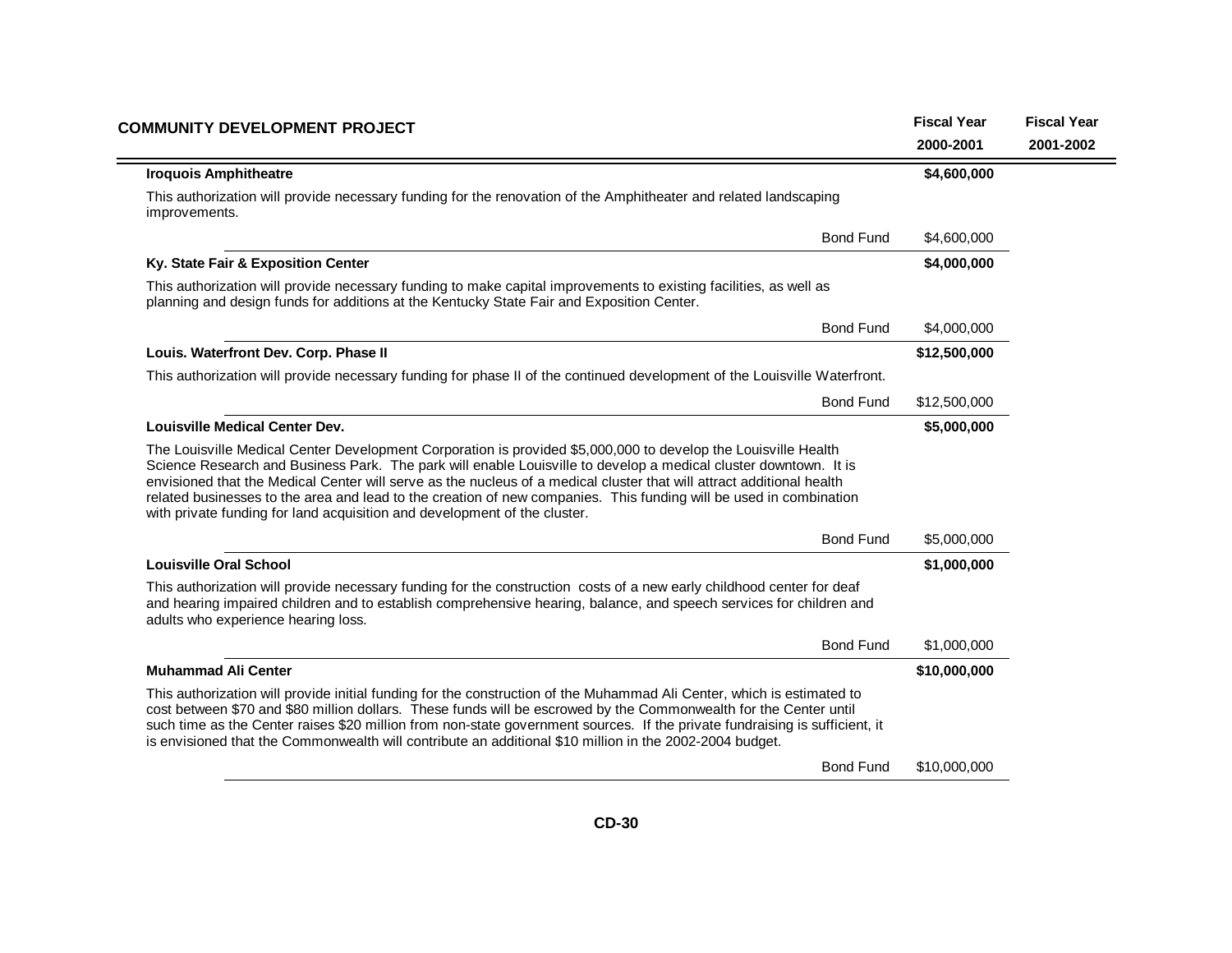| <b>COMMUNITY DEVELOPMENT PROJECT</b>                                                                                                                         | <b>Fiscal Year</b> | <b>Fiscal Year</b> |
|--------------------------------------------------------------------------------------------------------------------------------------------------------------|--------------------|--------------------|
|                                                                                                                                                              | 2000-2001          | 2001-2002          |
| <b>Neighborhood House</b>                                                                                                                                    | \$700,000          |                    |
| This authorization will provide necessary funding for the renovation and reconstruction of the facility housing this<br>program.                             |                    |                    |
| <b>Bond Fund</b>                                                                                                                                             | \$700,000          |                    |
| <b>Presbyterian Community Center</b>                                                                                                                         | \$300,000          |                    |
| This authorization will provide necessary funding for the construction of a new and modern facility for this program.                                        |                    |                    |
| <b>General Fund</b>                                                                                                                                          | \$300,000          |                    |
| <b>Project for Women</b>                                                                                                                                     | \$25,000           |                    |
| This authorization will provide necessary funding for computer equipment, software, books, tuition payments, and<br>playground equipment.                    |                    |                    |
| <b>General Fund</b>                                                                                                                                          | \$25,000           |                    |
| <b>St. Regis Park Sound Barrier</b>                                                                                                                          | \$500,000          |                    |
| This authorization will provide necessary funding for the construction of a sound barrier along Interstate-64 to serve<br>the residents of St. Regis Park.   |                    |                    |
| <b>General Fund</b>                                                                                                                                          | \$500,000          |                    |
| <b>St. Williams Center</b>                                                                                                                                   | \$200,000          |                    |
| This authorization will provide necessary funding to reduce debt incurred by construction of a new facility.                                                 |                    |                    |
| <b>General Fund</b>                                                                                                                                          | \$200,000          |                    |
| Summerbridge                                                                                                                                                 | \$150,000          |                    |
| This authorization will supplement the tuition payments of 80 middle school students who attend the academic<br>enrichment program.                          |                    |                    |
| <b>General Fund</b>                                                                                                                                          | \$150,000          |                    |
| <b>Visually Impaired Preschool</b>                                                                                                                           | \$100,000          |                    |
| This authorization will provide necessary funding to assist this program to better serve the families of blind infants and<br>preschoolers across the state. |                    |                    |
| <b>General Fund</b>                                                                                                                                          | \$100,000          |                    |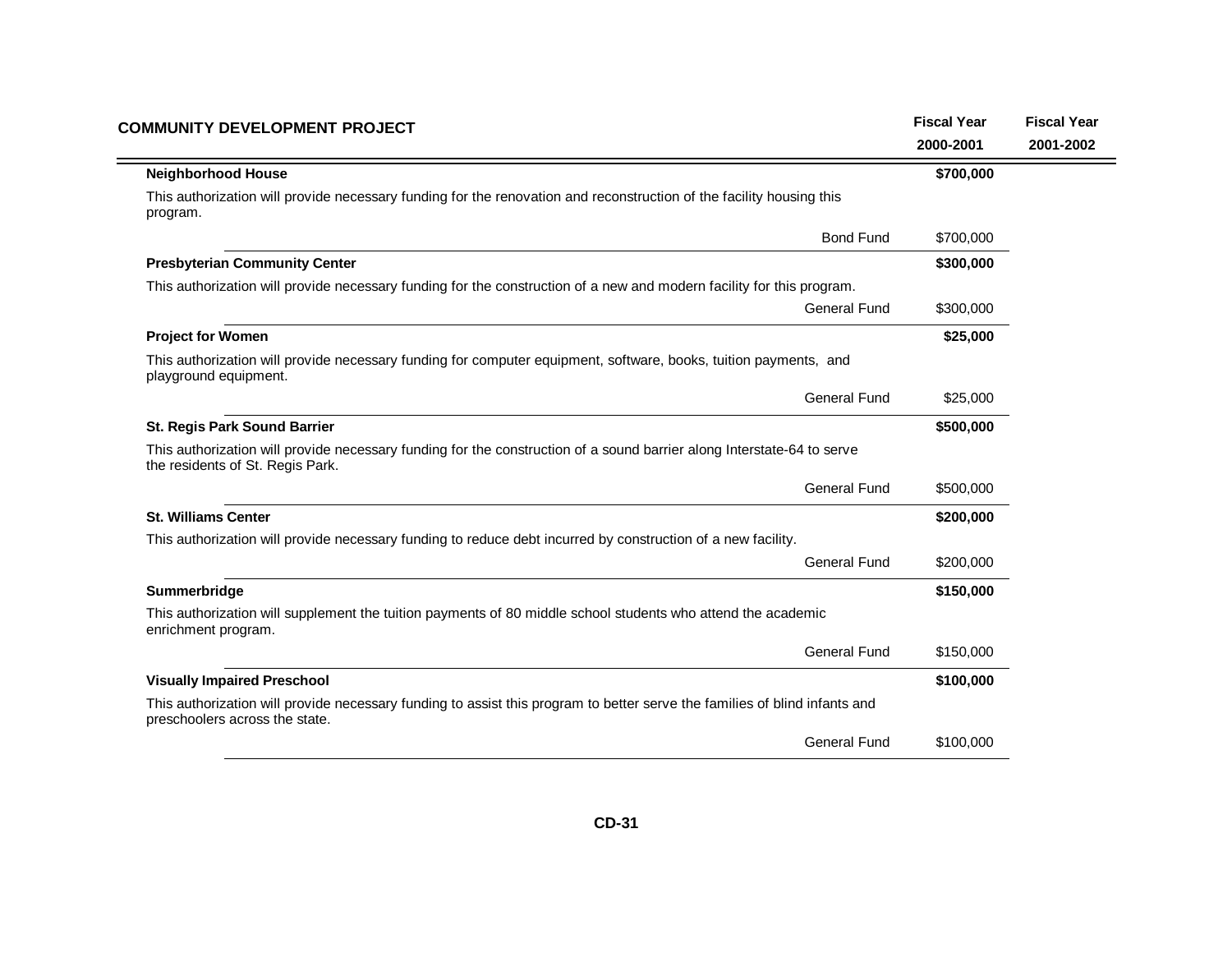| <b>COMMUNITY DEVELOPMENT PROJECT</b>                                                                                                                                                                            | <b>Fiscal Year</b><br>2000-2001 | <b>Fiscal Year</b><br>2001-2002 |
|-----------------------------------------------------------------------------------------------------------------------------------------------------------------------------------------------------------------|---------------------------------|---------------------------------|
| <b>Jessamine County</b>                                                                                                                                                                                         |                                 |                                 |
| Jessamine Co. Park & Aquatic Center                                                                                                                                                                             | \$950,000                       |                                 |
| This authorization will provide the necessary funding for the construction of the entrance and access to the park from<br>the US 27 Bypass.                                                                     |                                 |                                 |
| <b>Bond Fund</b>                                                                                                                                                                                                | \$950,000                       |                                 |
| <b>Roy Peterson Study Center</b>                                                                                                                                                                                | \$50,000                        |                                 |
| This authorization will provide necessary funding for an educational and resource facility, to be located at Camp<br>Nelson, that would offer a variety of opportunities for educators, students, and visitors. |                                 |                                 |
| <b>General Fund</b>                                                                                                                                                                                             | \$50,000                        |                                 |
| <b>Johnson County</b>                                                                                                                                                                                           |                                 |                                 |
| Johnson Co. Water Lines                                                                                                                                                                                         | \$500,000                       |                                 |
| This authorization will provide the necessary funding for the extension of water lines to households in the rural areas of<br>the county.                                                                       |                                 |                                 |
| <b>Bond Fund</b>                                                                                                                                                                                                | \$500,000                       |                                 |
| <b>Kenton County</b>                                                                                                                                                                                            |                                 |                                 |
| <b>Covington Youth Sports Complex</b>                                                                                                                                                                           | \$200,000                       |                                 |
| This authorization will provide funding for phase II of the Youth Sport Complex in the Latonia area of Covington.                                                                                               |                                 |                                 |
| <b>General Fund</b>                                                                                                                                                                                             | \$200,000                       |                                 |
| <b>Elsmere Senior Citizens Center</b>                                                                                                                                                                           | \$50,000                        |                                 |
| This authorization will provide funding for interior renovation and parking lot improvements at this facility.                                                                                                  |                                 |                                 |
| General Fund                                                                                                                                                                                                    | \$50,000                        |                                 |
| <b>Erlanger City Services</b>                                                                                                                                                                                   | \$200,000                       |                                 |
| This authorization will provide funding for the purchase of mobile data terminals for police cruisers, fire trucks and<br>ambulances in the City of Erlanger                                                    |                                 |                                 |
| <b>General Fund</b>                                                                                                                                                                                             | \$200,000                       |                                 |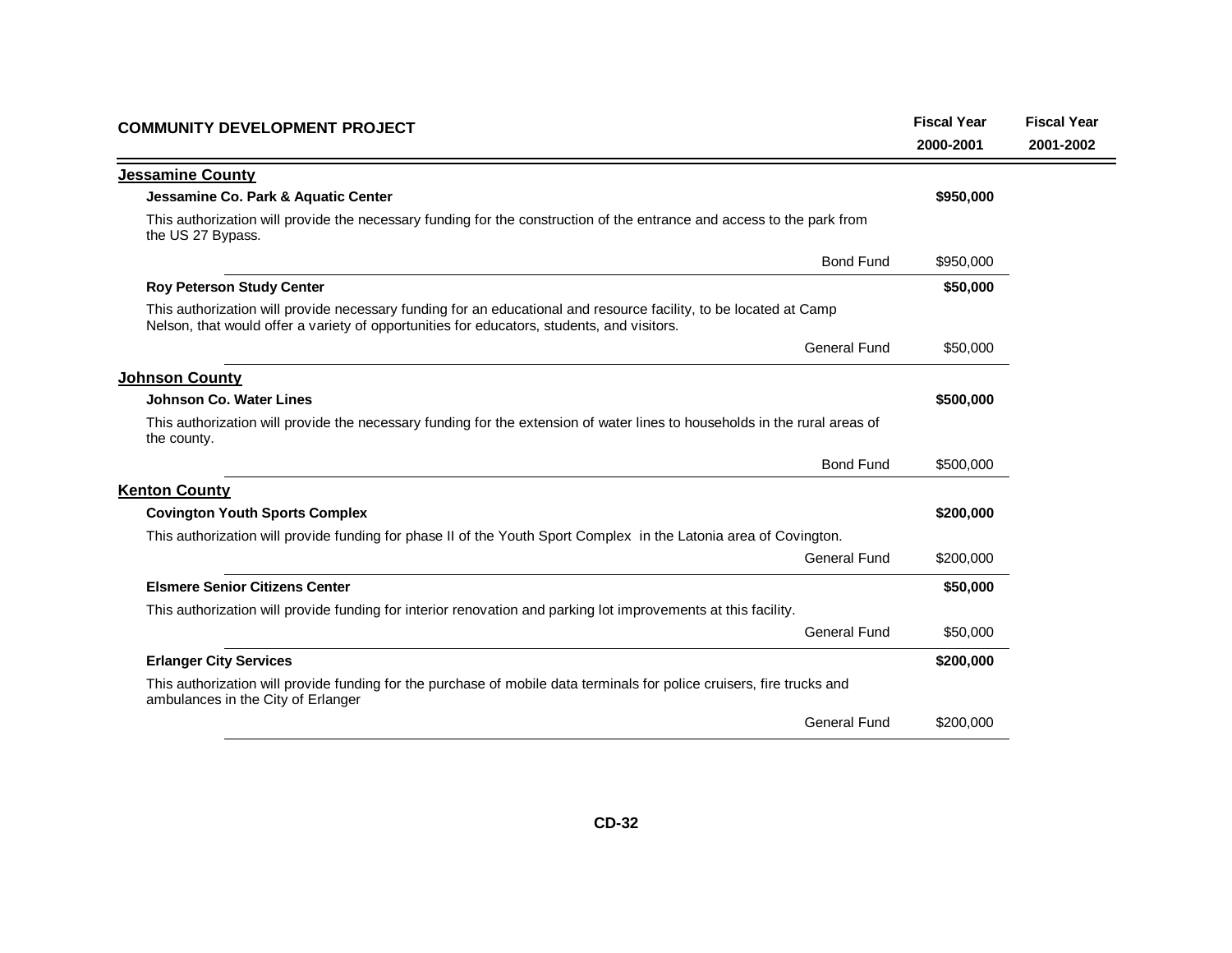| <b>COMMUNITY DEVELOPMENT PROJECT</b>                                                                                                                                |                  | <b>Fiscal Year</b> | <b>Fiscal Year</b> |
|---------------------------------------------------------------------------------------------------------------------------------------------------------------------|------------------|--------------------|--------------------|
|                                                                                                                                                                     |                  | 2000-2001          | 2001-2002          |
| <b>Independence City Park</b>                                                                                                                                       |                  | \$200,000          |                    |
| This authorization will provide funding for the construction of an amphitheatre in the new city park.                                                               |                  |                    |                    |
| <b>General Fund</b>                                                                                                                                                 |                  | \$200,000          |                    |
| <b>Taylor Mill Pride Park</b>                                                                                                                                       |                  | \$150,000          |                    |
| This authorization will provide funding for the continued development of a sports complex for children.                                                             |                  |                    |                    |
| <b>General Fund</b>                                                                                                                                                 |                  | \$150,000          |                    |
| <b>Knott County</b>                                                                                                                                                 |                  |                    |                    |
| <b>Hindman City Hall</b>                                                                                                                                            |                  | \$100,000          |                    |
| This authorization will provide necessary funding for use by the City of Hindman for cost overruns on the construction<br>of a new City Hall.                       |                  |                    |                    |
| <b>General Fund</b>                                                                                                                                                 |                  | \$100,000          |                    |
| <b>Hindman Water Tank</b>                                                                                                                                           |                  | \$200,000          |                    |
| This authorization will provide necessary funding for use by the City to purchase and install a new water tank to meet<br>the water service needs of the community. |                  |                    |                    |
| <b>General Fund</b>                                                                                                                                                 |                  | \$200,000          |                    |
| Knott Co. KCTCS Parking                                                                                                                                             |                  | \$1,000,000        |                    |
| This authorization will provide necessary funding to build a new parking structure for the Community College.                                                       |                  |                    |                    |
|                                                                                                                                                                     | <b>Bond Fund</b> | \$1,000,000        |                    |
| <b>Pedestrian Walkway</b>                                                                                                                                           |                  | \$100,000          |                    |
| This authorization will provide necessary funding to construct a covered pedestrian walkway through the City of<br>Hindman and to the Hindman Settlement School.    |                  |                    |                    |
| <b>General Fund</b>                                                                                                                                                 |                  | \$100,000          |                    |
| <b>Troublesome Creek Sewer</b>                                                                                                                                      |                  | \$600,000          |                    |
| This authorization will provide funds for the expansion of the existing sewer system.                                                                               |                  |                    |                    |
|                                                                                                                                                                     | <b>Bond Fund</b> | \$600,000          |                    |
|                                                                                                                                                                     |                  |                    |                    |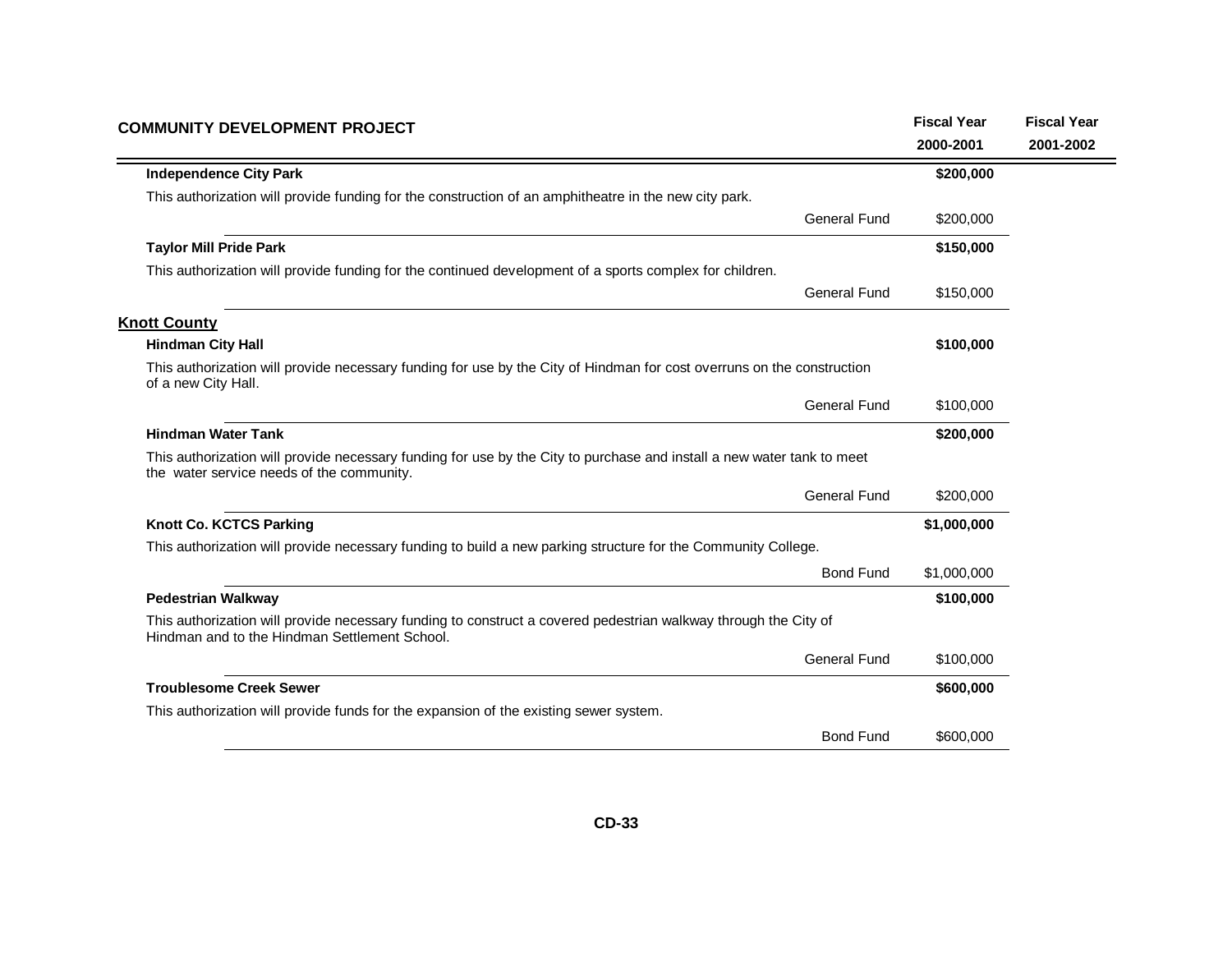| <b>COMMUNITY DEVELOPMENT PROJECT</b>                                                                                                                   | <b>Fiscal Year</b><br>2000-2001 | <b>Fiscal Year</b><br>2001-2002 |
|--------------------------------------------------------------------------------------------------------------------------------------------------------|---------------------------------|---------------------------------|
| <b>Knox County</b>                                                                                                                                     |                                 |                                 |
| <b>Water Project</b>                                                                                                                                   | \$250,000                       |                                 |
| This authorization will provide necessary funding for use by the Knox County Fiscal Court to extend water service to<br>the rural areas of the county. |                                 |                                 |
| <b>General Fund</b>                                                                                                                                    | \$250,000                       |                                 |
| <b>Larue County</b>                                                                                                                                    |                                 |                                 |
| <b>Buffalo Fire Dept.</b>                                                                                                                              | \$65,000                        |                                 |
| This authorization will provide necessary funds for the purchase of a new fire truck for the local fire department.                                    |                                 |                                 |
| <b>General Fund</b>                                                                                                                                    | \$65,000                        |                                 |
| <b>Hodgenville Fire Dept.</b>                                                                                                                          | \$65,000                        |                                 |
| This authorization will provide necessary funds for the purchase of a new fire truck for the local fire department.                                    |                                 |                                 |
| <b>General Fund</b>                                                                                                                                    | \$65,000                        |                                 |
| <b>Lincoln Boyhood Home</b>                                                                                                                            | \$155,000                       |                                 |
| This authorization will provide necessary funding for the expansion, upgrading current museum facilities and<br>acquisition of new exhibits.           |                                 |                                 |
| General Fund                                                                                                                                           | \$155,000                       |                                 |
| <b>Magnolia Fire Dept.</b>                                                                                                                             | \$65,000                        |                                 |
| This authorization will provide necessary funds for the purchase of a fire truck for the local fire department.                                        |                                 |                                 |
| <b>General Fund</b>                                                                                                                                    | \$65,000                        |                                 |
| <b>Waterline Extension</b>                                                                                                                             | \$400,000                       |                                 |
| This authorization will provide necessary funds for rural water line extensions to serve currently unserved homes.                                     |                                 |                                 |
| <b>Bond Fund</b>                                                                                                                                       | \$400,000                       |                                 |
| <b>Laurel County</b>                                                                                                                                   |                                 |                                 |
| <b>Laurel Co. Water</b>                                                                                                                                | \$250,000                       |                                 |
| This authorization will provide the necessary funding to extend water service to households in the rural areas of the<br>county.                       |                                 |                                 |
| <b>Bond Fund</b>                                                                                                                                       | \$250,000                       |                                 |
|                                                                                                                                                        |                                 |                                 |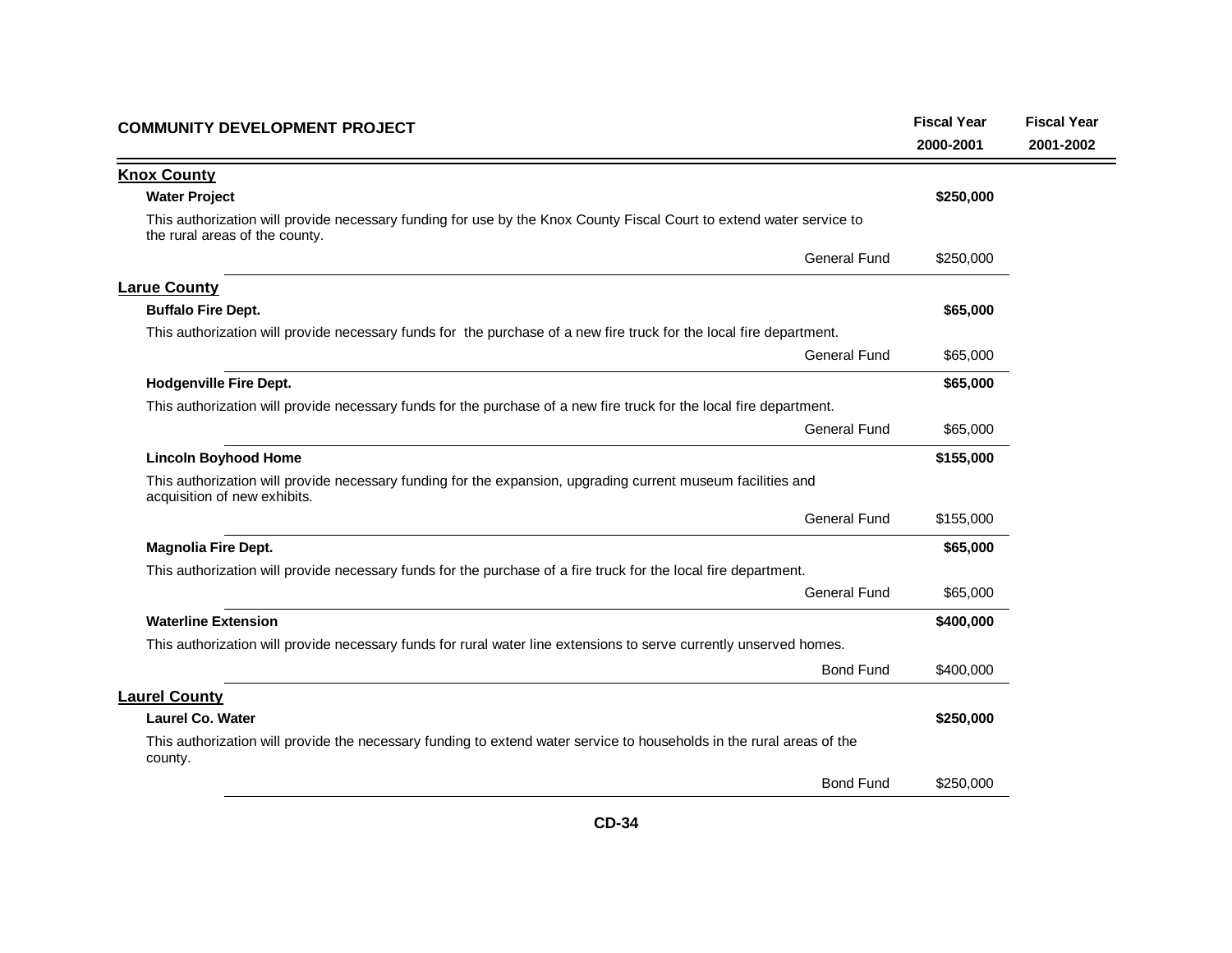| 2000-2001<br>Levi Jackson State Park<br>\$250,000<br>This authorization will provide the necessary funding to make various park improvements and to upgrade facilities.<br><b>Bond Fund</b><br>\$250,000<br><b>Blaine Community Center &amp; Park Enhance.</b><br>\$110,000<br>This authorization will provide the necessary funding to construct a community center and make improvements to the<br>park.<br>General Fund<br>\$110,000<br>Lawrence Co. Fiscal Ct. Stella/Moore Rec.<br>\$75,000<br>This authorization will provide the necessary funding for capital improvements to enhance current facilities.<br>General Fund<br>\$75,000<br>Lawrence Co. School System Enhance.<br>\$160,000<br>This authorization will provide the necessary funding for capital improvements to enhance high school and elementary<br>schools/buildings.<br><b>General Fund</b><br>\$160,000<br>Lawrence Co. Volunteer Fire Department<br>\$105,000<br>This authorization will provide the necessary funding for use by the volunteer fire department to purchase firefighting<br>and rescue equipment, to purchase additional firefighting and rescue vehicles, and to make capital improvements to<br>facilities and infrastructure.<br><b>General Fund</b><br>\$105,000<br><b>Louisa Beautification &amp; Sept. Festival</b><br>\$50,000<br>This authorization will provide the necessary funding for a beautification project for the City of Louisa and for operation<br>expenses related to the September Festival.<br><b>General Fund</b><br>\$50,000 | <b>COMMUNITY DEVELOPMENT PROJECT</b> | <b>Fiscal Year</b> | <b>Fiscal Year</b> |
|-----------------------------------------------------------------------------------------------------------------------------------------------------------------------------------------------------------------------------------------------------------------------------------------------------------------------------------------------------------------------------------------------------------------------------------------------------------------------------------------------------------------------------------------------------------------------------------------------------------------------------------------------------------------------------------------------------------------------------------------------------------------------------------------------------------------------------------------------------------------------------------------------------------------------------------------------------------------------------------------------------------------------------------------------------------------------------------------------------------------------------------------------------------------------------------------------------------------------------------------------------------------------------------------------------------------------------------------------------------------------------------------------------------------------------------------------------------------------------------------------------------------------------------------------------|--------------------------------------|--------------------|--------------------|
|                                                                                                                                                                                                                                                                                                                                                                                                                                                                                                                                                                                                                                                                                                                                                                                                                                                                                                                                                                                                                                                                                                                                                                                                                                                                                                                                                                                                                                                                                                                                                     |                                      |                    | 2001-2002          |
|                                                                                                                                                                                                                                                                                                                                                                                                                                                                                                                                                                                                                                                                                                                                                                                                                                                                                                                                                                                                                                                                                                                                                                                                                                                                                                                                                                                                                                                                                                                                                     |                                      |                    |                    |
|                                                                                                                                                                                                                                                                                                                                                                                                                                                                                                                                                                                                                                                                                                                                                                                                                                                                                                                                                                                                                                                                                                                                                                                                                                                                                                                                                                                                                                                                                                                                                     |                                      |                    |                    |
|                                                                                                                                                                                                                                                                                                                                                                                                                                                                                                                                                                                                                                                                                                                                                                                                                                                                                                                                                                                                                                                                                                                                                                                                                                                                                                                                                                                                                                                                                                                                                     |                                      |                    |                    |
|                                                                                                                                                                                                                                                                                                                                                                                                                                                                                                                                                                                                                                                                                                                                                                                                                                                                                                                                                                                                                                                                                                                                                                                                                                                                                                                                                                                                                                                                                                                                                     | <b>Lawrence County</b>               |                    |                    |
|                                                                                                                                                                                                                                                                                                                                                                                                                                                                                                                                                                                                                                                                                                                                                                                                                                                                                                                                                                                                                                                                                                                                                                                                                                                                                                                                                                                                                                                                                                                                                     |                                      |                    |                    |
|                                                                                                                                                                                                                                                                                                                                                                                                                                                                                                                                                                                                                                                                                                                                                                                                                                                                                                                                                                                                                                                                                                                                                                                                                                                                                                                                                                                                                                                                                                                                                     |                                      |                    |                    |
|                                                                                                                                                                                                                                                                                                                                                                                                                                                                                                                                                                                                                                                                                                                                                                                                                                                                                                                                                                                                                                                                                                                                                                                                                                                                                                                                                                                                                                                                                                                                                     |                                      |                    |                    |
|                                                                                                                                                                                                                                                                                                                                                                                                                                                                                                                                                                                                                                                                                                                                                                                                                                                                                                                                                                                                                                                                                                                                                                                                                                                                                                                                                                                                                                                                                                                                                     |                                      |                    |                    |
|                                                                                                                                                                                                                                                                                                                                                                                                                                                                                                                                                                                                                                                                                                                                                                                                                                                                                                                                                                                                                                                                                                                                                                                                                                                                                                                                                                                                                                                                                                                                                     |                                      |                    |                    |
|                                                                                                                                                                                                                                                                                                                                                                                                                                                                                                                                                                                                                                                                                                                                                                                                                                                                                                                                                                                                                                                                                                                                                                                                                                                                                                                                                                                                                                                                                                                                                     |                                      |                    |                    |
|                                                                                                                                                                                                                                                                                                                                                                                                                                                                                                                                                                                                                                                                                                                                                                                                                                                                                                                                                                                                                                                                                                                                                                                                                                                                                                                                                                                                                                                                                                                                                     |                                      |                    |                    |
|                                                                                                                                                                                                                                                                                                                                                                                                                                                                                                                                                                                                                                                                                                                                                                                                                                                                                                                                                                                                                                                                                                                                                                                                                                                                                                                                                                                                                                                                                                                                                     |                                      |                    |                    |
|                                                                                                                                                                                                                                                                                                                                                                                                                                                                                                                                                                                                                                                                                                                                                                                                                                                                                                                                                                                                                                                                                                                                                                                                                                                                                                                                                                                                                                                                                                                                                     |                                      |                    |                    |
|                                                                                                                                                                                                                                                                                                                                                                                                                                                                                                                                                                                                                                                                                                                                                                                                                                                                                                                                                                                                                                                                                                                                                                                                                                                                                                                                                                                                                                                                                                                                                     |                                      |                    |                    |
|                                                                                                                                                                                                                                                                                                                                                                                                                                                                                                                                                                                                                                                                                                                                                                                                                                                                                                                                                                                                                                                                                                                                                                                                                                                                                                                                                                                                                                                                                                                                                     |                                      |                    |                    |
|                                                                                                                                                                                                                                                                                                                                                                                                                                                                                                                                                                                                                                                                                                                                                                                                                                                                                                                                                                                                                                                                                                                                                                                                                                                                                                                                                                                                                                                                                                                                                     |                                      |                    |                    |
|                                                                                                                                                                                                                                                                                                                                                                                                                                                                                                                                                                                                                                                                                                                                                                                                                                                                                                                                                                                                                                                                                                                                                                                                                                                                                                                                                                                                                                                                                                                                                     |                                      |                    |                    |
|                                                                                                                                                                                                                                                                                                                                                                                                                                                                                                                                                                                                                                                                                                                                                                                                                                                                                                                                                                                                                                                                                                                                                                                                                                                                                                                                                                                                                                                                                                                                                     |                                      |                    |                    |
|                                                                                                                                                                                                                                                                                                                                                                                                                                                                                                                                                                                                                                                                                                                                                                                                                                                                                                                                                                                                                                                                                                                                                                                                                                                                                                                                                                                                                                                                                                                                                     |                                      |                    |                    |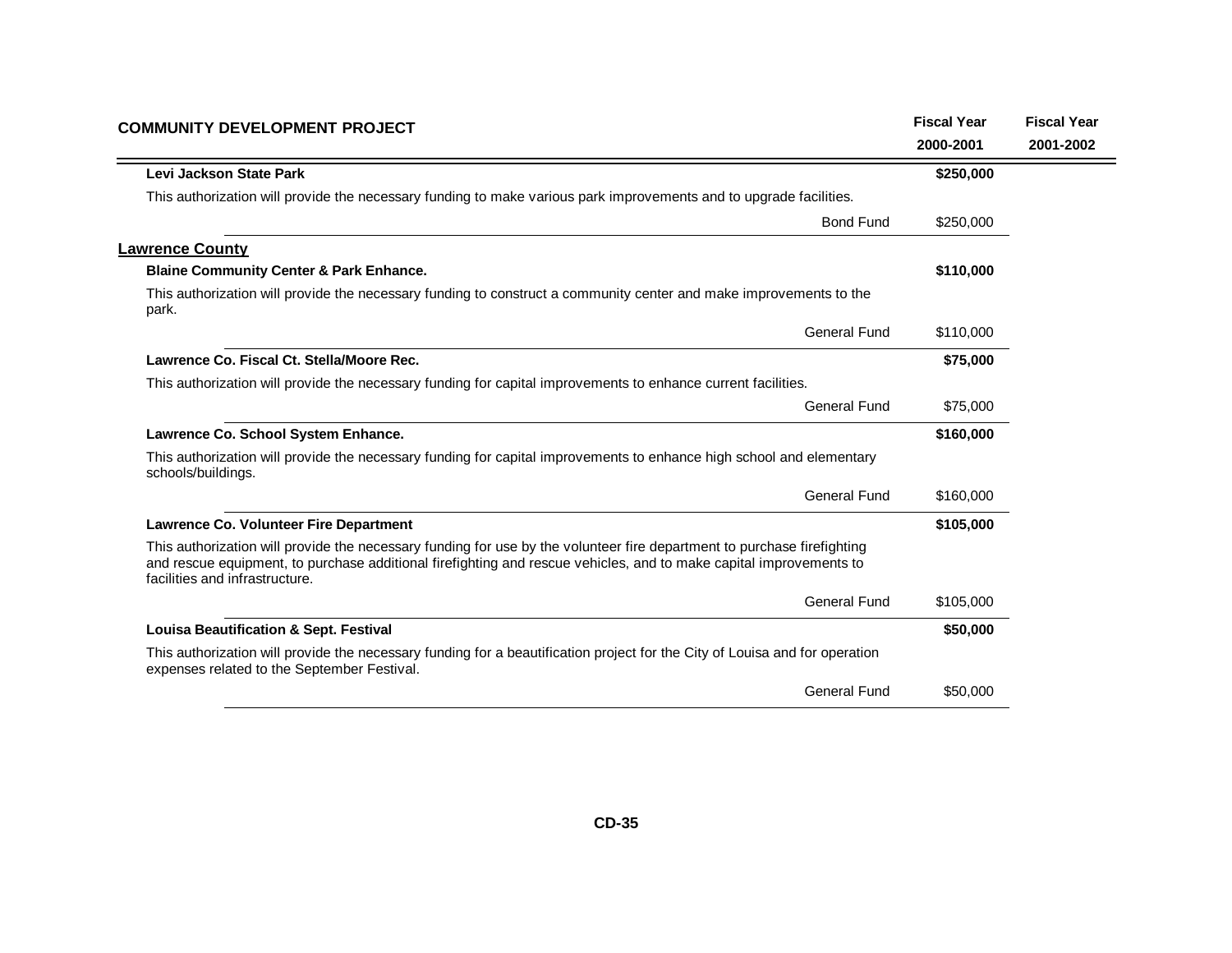| <b>COMMUNITY DEVELOPMENT PROJECT</b>                                                                                                                                                                                                                                                                                                                                                       | <b>Fiscal Year</b><br>2000-2001 | <b>Fiscal Year</b><br>2001-2002 |
|--------------------------------------------------------------------------------------------------------------------------------------------------------------------------------------------------------------------------------------------------------------------------------------------------------------------------------------------------------------------------------------------|---------------------------------|---------------------------------|
| <b>Lee County</b>                                                                                                                                                                                                                                                                                                                                                                          |                                 |                                 |
| <b>City of Beattyville</b>                                                                                                                                                                                                                                                                                                                                                                 | \$150,000                       |                                 |
| This authorization will provide the necessary funding for use by the City to purchase a new fire truck.                                                                                                                                                                                                                                                                                    |                                 |                                 |
| General Fund                                                                                                                                                                                                                                                                                                                                                                               | \$150,000                       |                                 |
| Lee Co. Airport Authority                                                                                                                                                                                                                                                                                                                                                                  | \$150,000                       |                                 |
| This authorization will provide the necessary funding to develop a multi-county air strip.                                                                                                                                                                                                                                                                                                 |                                 |                                 |
| <b>General Fund</b>                                                                                                                                                                                                                                                                                                                                                                        | \$150,000                       |                                 |
| Lee Co. Water & Sewer Expansion                                                                                                                                                                                                                                                                                                                                                            | \$200,000                       |                                 |
| This authorization will provide the necessary funding to extend water and sewer services to households in the county.                                                                                                                                                                                                                                                                      |                                 |                                 |
| <b>General Fund</b>                                                                                                                                                                                                                                                                                                                                                                        | \$200,000                       |                                 |
| <b>Leslie County</b>                                                                                                                                                                                                                                                                                                                                                                       |                                 |                                 |
| <b>City of Hyden</b>                                                                                                                                                                                                                                                                                                                                                                       | \$50,000                        |                                 |
| This authorization will provide the necessary funding for use by the City of Hyden to purchase a street sweeper.                                                                                                                                                                                                                                                                           |                                 |                                 |
| <b>General Fund</b>                                                                                                                                                                                                                                                                                                                                                                        | \$50,000                        |                                 |
| Leslie Co. Board of Education                                                                                                                                                                                                                                                                                                                                                              | \$110,000                       |                                 |
| This authorization will provide the necessary funding to establish an innovative program addressing high risk drop-out<br>students. The program will include both in-session and summer programs to address self-confidence and self-esteem<br>building for individual students and will include the orientation/transition from middle school to the high school level of<br>achievement. |                                 |                                 |
| <b>General Fund</b>                                                                                                                                                                                                                                                                                                                                                                        | \$110,000                       |                                 |
| <b>Leslie Senior Citizens</b>                                                                                                                                                                                                                                                                                                                                                              | \$25,000                        |                                 |
| This authorization will provide the necessary funding to purchase new equipment and to repair and update old<br>equipment used at the facility.                                                                                                                                                                                                                                            |                                 |                                 |
| <b>General Fund</b>                                                                                                                                                                                                                                                                                                                                                                        | \$25,000                        |                                 |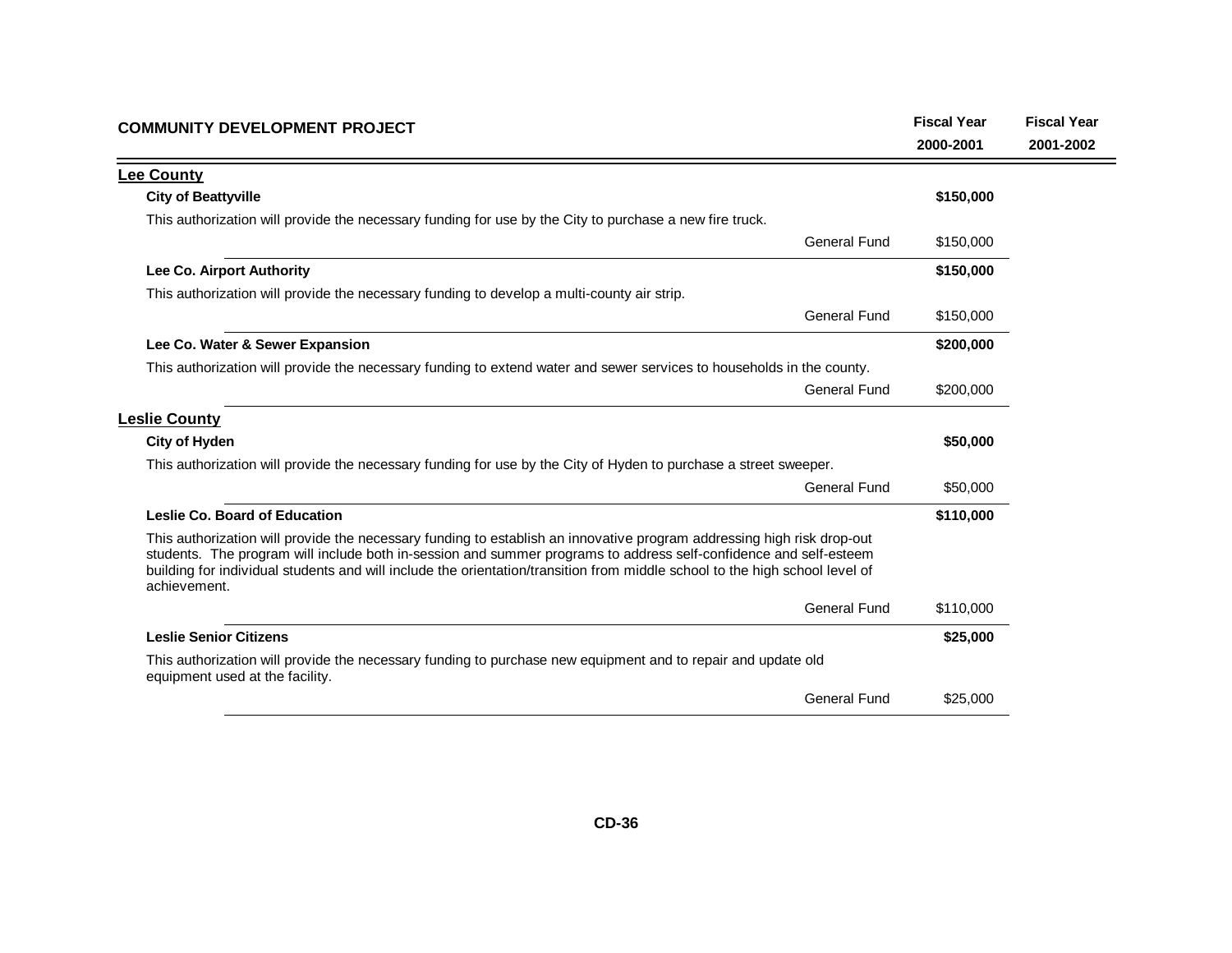| <b>COMMUNITY DEVELOPMENT PROJECT</b>                                                                                                                                                                                                                                                   | <b>Fiscal Year</b> | <b>Fiscal Year</b> |
|----------------------------------------------------------------------------------------------------------------------------------------------------------------------------------------------------------------------------------------------------------------------------------------|--------------------|--------------------|
|                                                                                                                                                                                                                                                                                        | 2000-2001          | 2001-2002          |
| <b>Leslie Voc. Tech Center</b>                                                                                                                                                                                                                                                         | \$17,000           |                    |
| This authorization will provide the necessary funding to add a new networking curriculum to the existing programs,<br>which prepare students for the Networking Certification Examination.                                                                                             |                    |                    |
| General Fund                                                                                                                                                                                                                                                                           | \$17,000           |                    |
| Leslie Volunteer Fire Dept.                                                                                                                                                                                                                                                            | \$50,000           |                    |
| This authorization will provide necessary funding for use by the Leslie Co. Volunteer Fire Department to purchase<br>firefighting and rescue equipment, to purchase additional firefighting and rescue vehicles, and to make capital<br>improvements to facilities and infrastructure. |                    |                    |
| <b>General Fund</b>                                                                                                                                                                                                                                                                    | \$50,000           |                    |
| <b>Letcher County</b>                                                                                                                                                                                                                                                                  |                    |                    |
| Letcher Co. Water                                                                                                                                                                                                                                                                      | \$250,000          |                    |
| This authorization will provide necessary funding to extend water service to the rural areas of the county.                                                                                                                                                                            |                    |                    |
| <b>Bond Fund</b>                                                                                                                                                                                                                                                                       | \$250,000          |                    |
| <b>Lewis County</b>                                                                                                                                                                                                                                                                    |                    |                    |
| <b>Concord Water Line Extension</b>                                                                                                                                                                                                                                                    | \$350,000          |                    |
| This authorization will provide the necessary funding to extend water service to over 200 homes and 3 businesses in<br>the Concord Area.                                                                                                                                               |                    |                    |
| <b>Bond Fund</b>                                                                                                                                                                                                                                                                       | \$350,000          |                    |
| Lewis Co. State Park Study                                                                                                                                                                                                                                                             | \$50,000           |                    |
| This authorization will determine the feasibility of a State Park development in Lewis County.                                                                                                                                                                                         |                    |                    |
| <b>General Fund</b>                                                                                                                                                                                                                                                                    | \$50,000           |                    |
| Lewis Co. Water Project                                                                                                                                                                                                                                                                | \$100,000          |                    |
| This authorization will provide funding for various water projects for Lewis County.                                                                                                                                                                                                   |                    |                    |
| <b>General Fund</b>                                                                                                                                                                                                                                                                    | \$100,000          |                    |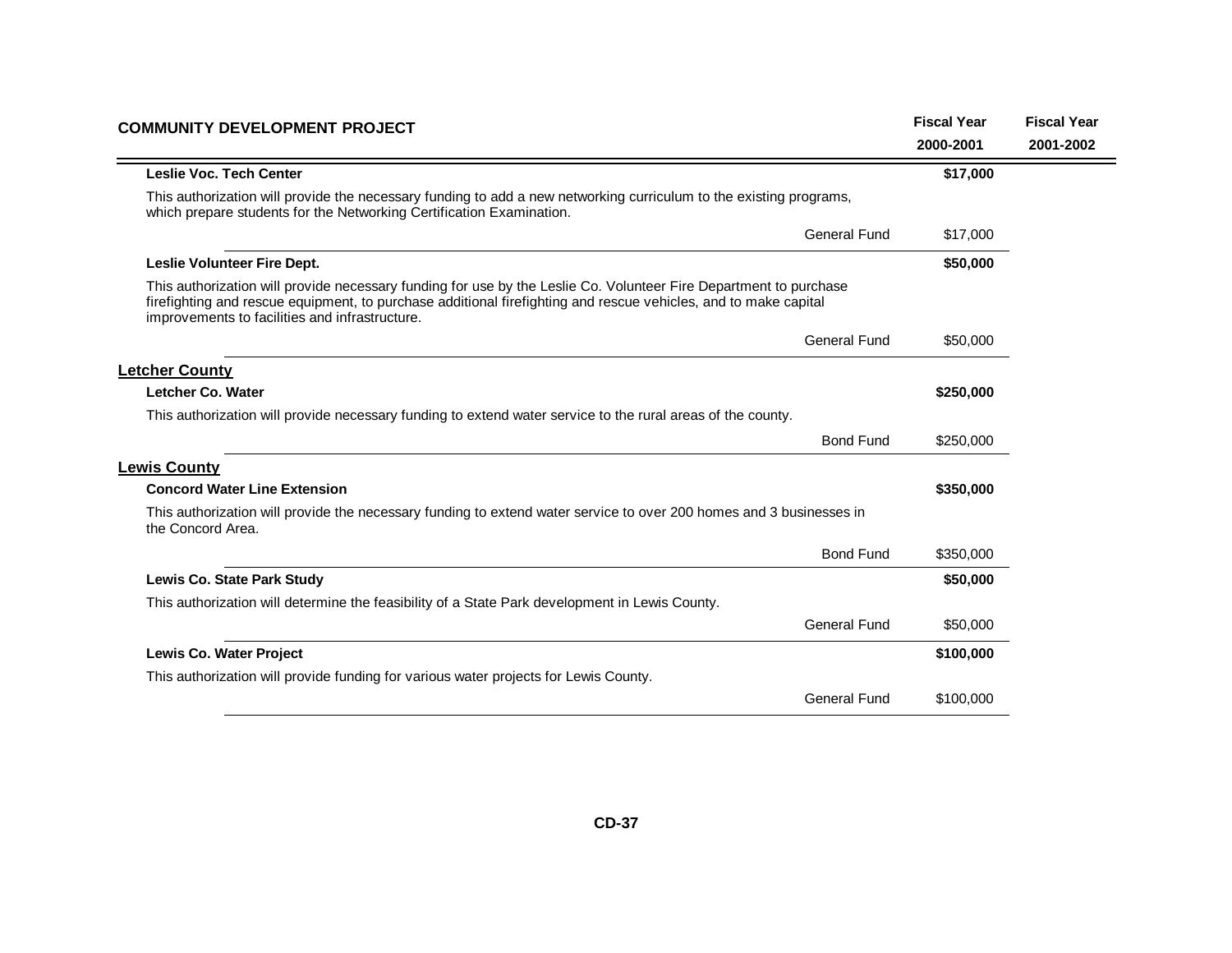| <b>COMMUNITY DEVELOPMENT PROJECT</b>                                                                                                                                                                                                                                                                                          | <b>Fiscal Year</b><br>2000-2001 | <b>Fiscal Year</b><br>2001-2002 |
|-------------------------------------------------------------------------------------------------------------------------------------------------------------------------------------------------------------------------------------------------------------------------------------------------------------------------------|---------------------------------|---------------------------------|
| <b>Lincoln County</b>                                                                                                                                                                                                                                                                                                         |                                 |                                 |
| <b>Broughtontown Community Ctr. Renov.</b>                                                                                                                                                                                                                                                                                    | \$210,000                       |                                 |
| This authorization will provide necessary funding for the renovation of the Broughtontown Community Center through<br>projects such as wiring upgrades, renovation to walls, floor and roof replacements, plumbing improvements, and<br>heating and cooling upgrades.                                                         |                                 |                                 |
| <b>General Fund</b>                                                                                                                                                                                                                                                                                                           | \$210,000                       |                                 |
| <b>Lincoln County Technology Center</b>                                                                                                                                                                                                                                                                                       | \$2,290,000                     |                                 |
| This authorization will provide necessary funding for the construction of a 2500 square foot technology center. Quality<br>vocational education programs will provide students academic integration and prepare them for transition to<br>postsecondary education or the workforce.                                           |                                 |                                 |
| <b>Bond Fund</b>                                                                                                                                                                                                                                                                                                              | \$2,290,000                     |                                 |
| <b>Livingston County</b>                                                                                                                                                                                                                                                                                                      |                                 |                                 |
| <b>Crittenden/Livingston Water District</b>                                                                                                                                                                                                                                                                                   | \$100,000                       |                                 |
| This authorization will provide necessary funding for extension of water lines to homes currently unserved,<br>replacement of existing water lines, capital improvements to water treatment facilities and infrastructure, and repay any<br>indebtedness previously incurred in the installation of these items.              |                                 |                                 |
| <b>General Fund</b>                                                                                                                                                                                                                                                                                                           | \$100,000                       |                                 |
| <b>Grand River Water District</b>                                                                                                                                                                                                                                                                                             | \$50,000                        |                                 |
| This authorization will provide necessary funding for extension of water lines to homes currently unserved,<br>replacement of existing water lines, capital improvements to water treatment facilities and infrastructure, and repay any<br>indebtedness previously incurred in the installation of these items.              |                                 |                                 |
| <b>General Fund</b>                                                                                                                                                                                                                                                                                                           | \$50,000                        |                                 |
| <b>Livingston Co. Fire Districts</b>                                                                                                                                                                                                                                                                                          | \$60,000                        |                                 |
| This authorization will provide necessary funding for use by the six Livingston County Volunteer Fire Districts (\$10,000<br>for each district) to purchase firefighting and rescue equipment, to purchase additional firefighting and rescue vehicles,<br>and to make capital improvements to facilities and infrastructure. |                                 |                                 |
| <b>General Fund</b>                                                                                                                                                                                                                                                                                                           | \$60,000                        |                                 |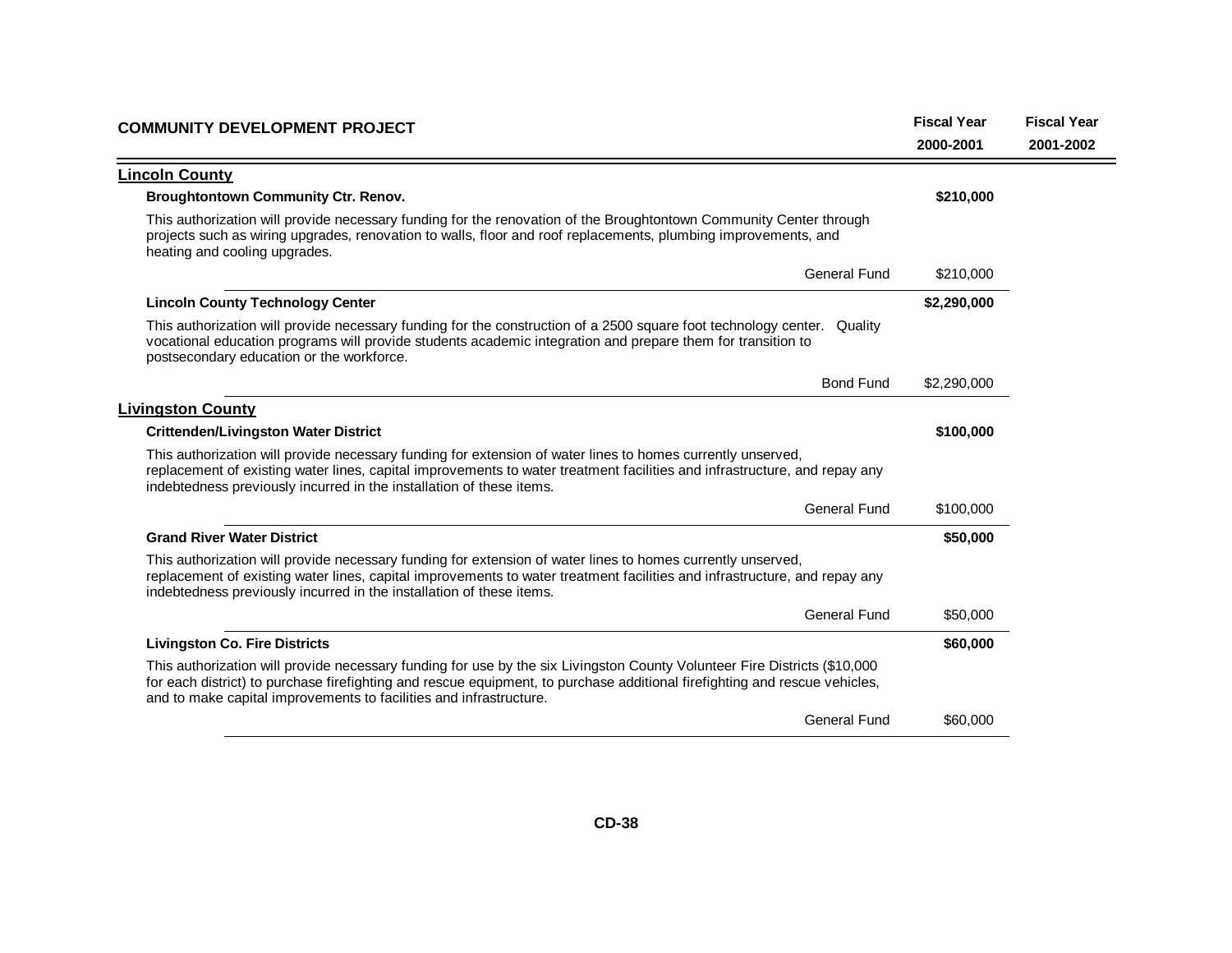| <b>COMMUNITY DEVELOPMENT PROJECT</b>                                                                                                                                                                                                                                                                             | <b>Fiscal Year</b> | <b>Fiscal Year</b> |
|------------------------------------------------------------------------------------------------------------------------------------------------------------------------------------------------------------------------------------------------------------------------------------------------------------------|--------------------|--------------------|
|                                                                                                                                                                                                                                                                                                                  | 2000-2001          | 2001-2002          |
| Livingston Co. Rec. Comp. & Boat Ramps                                                                                                                                                                                                                                                                           | \$40,000           |                    |
| This authorization will provide funding to construct a boat ramp and make necessary renovations to the recreational<br>complex.                                                                                                                                                                                  |                    |                    |
| <b>General Fund</b>                                                                                                                                                                                                                                                                                              | \$40,000           |                    |
| <b>Livingston Convalescence Center</b>                                                                                                                                                                                                                                                                           | \$35,000           |                    |
| This authorization will provide necessary funding for use by the Livingston County Convalescence Center to renovate,<br>repair and make capital improvements to facilities and infrastructure.                                                                                                                   |                    |                    |
| <b>General Fund</b>                                                                                                                                                                                                                                                                                              | \$35,000           |                    |
| <b>Livingston EMS Ambulance</b>                                                                                                                                                                                                                                                                                  | \$65,000           |                    |
| This authorization will provide necessary funding for use by the Livingston County EMS to purchase a new ambulance.                                                                                                                                                                                              |                    |                    |
| General Fund                                                                                                                                                                                                                                                                                                     | \$65,000           |                    |
| <b>Logan County</b>                                                                                                                                                                                                                                                                                              |                    |                    |
| Logan Todd Water Comm. Project                                                                                                                                                                                                                                                                                   | \$500,000          |                    |
| This authorization will provide necessary funding to aid in the construction of a 14-mile 36" raw water pipeline from the<br>Cumberland River to the Logan/Todd Regional Water Commission water treatment plant to serve customers of 12<br>water districts.                                                     |                    |                    |
| <b>Bond Fund</b>                                                                                                                                                                                                                                                                                                 | \$500,000          |                    |
| <b>Lyon County</b>                                                                                                                                                                                                                                                                                               |                    |                    |
| Lyon Co. Fire & Rescue                                                                                                                                                                                                                                                                                           | \$25,000           |                    |
| This authorization will provide necessary funding to the Lyon County Fire and Rescue Departments to purchase<br>firefighting and rescue equipment, to purchase additional firefighting and rescue vehicles, and to make capital<br>improvements to facilities and infrastructure                                 |                    |                    |
| <b>General Fund</b>                                                                                                                                                                                                                                                                                              | \$25,000           |                    |
| Lyon Co. Water Projects                                                                                                                                                                                                                                                                                          | \$475,000          |                    |
| This authorization will provide necessary funding for extension of water lines to homes currently unserved,<br>replacement of existing water lines, capital improvements to water treatment facilities and infrastructure, and repay any<br>indebtedness previously incurred in the installation of these items. |                    |                    |
| <b>Bond Fund</b>                                                                                                                                                                                                                                                                                                 | \$475,000          |                    |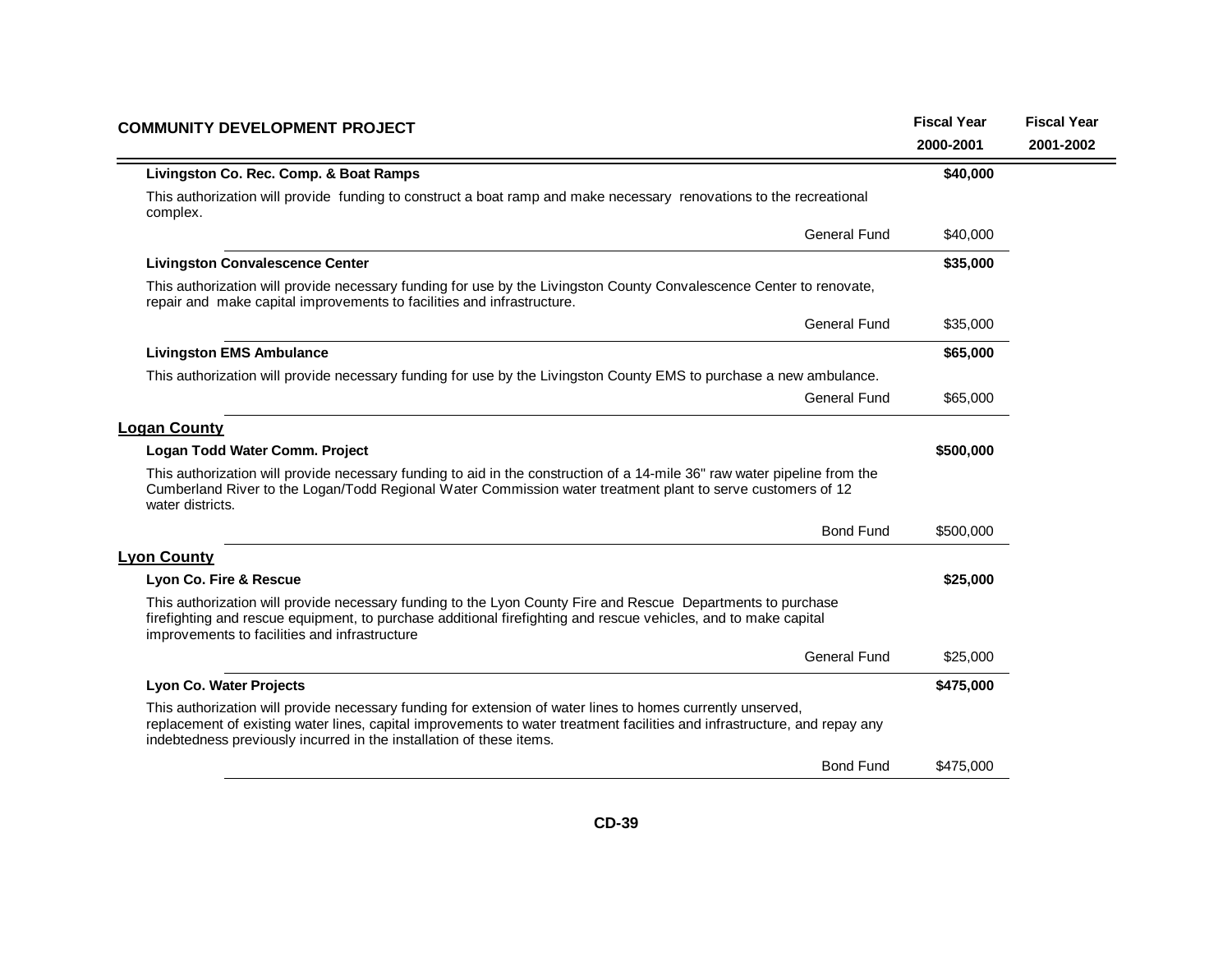| <b>COMMUNITY DEVELOPMENT PROJECT</b>                                                                                                                                                                                                                                                                                                                                                                     | <b>Fiscal Year</b><br>2000-2001 | <b>Fiscal Year</b><br>2001-2002 |
|----------------------------------------------------------------------------------------------------------------------------------------------------------------------------------------------------------------------------------------------------------------------------------------------------------------------------------------------------------------------------------------------------------|---------------------------------|---------------------------------|
| <b>Madison County</b>                                                                                                                                                                                                                                                                                                                                                                                    |                                 |                                 |
| <b>Berea Artisans Center</b>                                                                                                                                                                                                                                                                                                                                                                             | \$1,400,000                     |                                 |
| This authorization will provide additional necessary funding to develop the Gateway Artisans Center at Berea<br>authorized by the 1998 General Assembly to boost the lagging tourism industry in the area. The Center will feature<br>retail sales of Kentucky-made products, offer state of the art tourist information services, a regional cuisine restaurant<br>and automobile rest stop facilities. |                                 |                                 |
| <b>Bond Fund</b>                                                                                                                                                                                                                                                                                                                                                                                         | \$1,400,000                     |                                 |
| <b>Ducannon Lane Water Project</b>                                                                                                                                                                                                                                                                                                                                                                       | \$2,400,000                     |                                 |
| This authorization will provide necessary funding to provide water service in the area of Ducannon Lane.                                                                                                                                                                                                                                                                                                 |                                 |                                 |
| <b>Bond Fund</b>                                                                                                                                                                                                                                                                                                                                                                                         | \$2,400,000                     |                                 |
| <b>Madison Co. Rural Sanitary Sewer</b>                                                                                                                                                                                                                                                                                                                                                                  | \$2,400,000                     |                                 |
| This authorization will provide necessary funding for extension of sewer services to the northern area of Richmond.                                                                                                                                                                                                                                                                                      |                                 |                                 |
| <b>Bond Fund</b>                                                                                                                                                                                                                                                                                                                                                                                         | \$2,400,000                     |                                 |
| <b>Richmond Area Arts Center</b>                                                                                                                                                                                                                                                                                                                                                                         | \$200,000                       |                                 |
| This authorization will provide necessary funding for the expansion and improvement of services and programs offered<br>by the Richmond Area Arts Center which serves approximately 17,000 people annually in Richmond, Madison<br>County, and other surrounding counties.                                                                                                                               |                                 |                                 |
| <b>General Fund</b>                                                                                                                                                                                                                                                                                                                                                                                      | \$200,000                       |                                 |
| <b>Magoffin County</b>                                                                                                                                                                                                                                                                                                                                                                                   |                                 |                                 |
| Magoffin Co. Administrative Office Bldg.                                                                                                                                                                                                                                                                                                                                                                 | \$300,000                       |                                 |
| This authorization will provide funding for construction of a new building to house county administrative offices.                                                                                                                                                                                                                                                                                       |                                 |                                 |
| <b>General Fund</b>                                                                                                                                                                                                                                                                                                                                                                                      | \$300,000                       |                                 |
| <b>Magoffin Co. Community Program</b>                                                                                                                                                                                                                                                                                                                                                                    | \$20,000                        |                                 |
| This authorization will provide necessary funding for renovation and improvements for the Magoffin County Teen<br>Center.                                                                                                                                                                                                                                                                                |                                 |                                 |
| <b>General Fund</b>                                                                                                                                                                                                                                                                                                                                                                                      | \$20,000                        |                                 |
|                                                                                                                                                                                                                                                                                                                                                                                                          |                                 |                                 |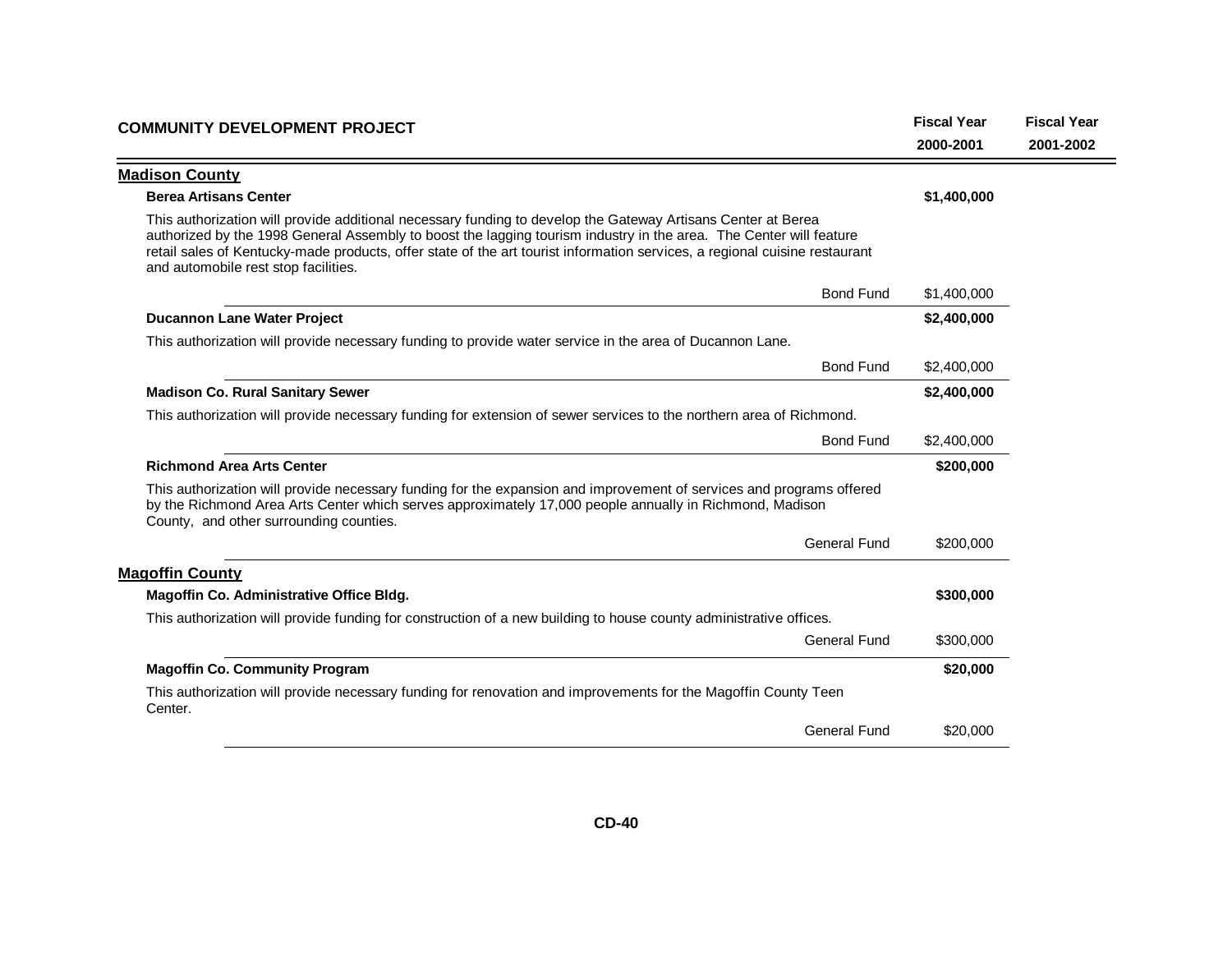| <b>COMMUNITY DEVELOPMENT PROJECT</b>                                                                                                                                                                                                                                                        | <b>Fiscal Year</b><br>2000-2001 | <b>Fiscal Year</b><br>2001-2002 |
|---------------------------------------------------------------------------------------------------------------------------------------------------------------------------------------------------------------------------------------------------------------------------------------------|---------------------------------|---------------------------------|
| <b>Magoffin Volunteer Fire Dept.</b>                                                                                                                                                                                                                                                        | \$80,000                        |                                 |
| This authorization will provide necessary funding for use by the Magoffin County Volunteer Fire Department to<br>purchase firefighting and rescue equipment, to purchase additional firefighting and rescue vehicles, and to make<br>capital improvements to facilities and infrastructure. |                                 |                                 |
| <b>General Fund</b>                                                                                                                                                                                                                                                                         | \$80,000                        |                                 |
| <b>Senior Citizens</b>                                                                                                                                                                                                                                                                      | \$50,000                        |                                 |
| This authorization will provide funding for renovations to the current facility.                                                                                                                                                                                                            |                                 |                                 |
| <b>General Fund</b>                                                                                                                                                                                                                                                                         | \$50,000                        |                                 |
| <b>Senior Citizens Vehicles</b>                                                                                                                                                                                                                                                             | \$50,000                        |                                 |
| This authorization will provide funding for replacement and repairs for vehicles used by the local senior citizens<br>program.                                                                                                                                                              |                                 |                                 |
| <b>General Fund</b>                                                                                                                                                                                                                                                                         | \$50,000                        |                                 |
| <b>Marion County</b>                                                                                                                                                                                                                                                                        |                                 |                                 |
| <b>Emergency Service Center</b>                                                                                                                                                                                                                                                             | \$500,000                       |                                 |
| This authorization will provide necessary funding to construct an expansion of an additional 5100 square feet to the<br>current facility that will be used to house vehicles belonging to the Marion County Rescue Squad and Marion County<br>Ambulance Service.                            |                                 |                                 |
| <b>Bond Fund</b>                                                                                                                                                                                                                                                                            | \$500,000                       |                                 |
| <b>Kedron Bridge</b>                                                                                                                                                                                                                                                                        | \$500,000                       |                                 |
| This authorization will provide necessary funding for reconstruction of the Kedron Bridge.                                                                                                                                                                                                  |                                 |                                 |
| <b>Bond Fund</b>                                                                                                                                                                                                                                                                            | \$500,000                       |                                 |
| <b>Marshall County</b>                                                                                                                                                                                                                                                                      |                                 |                                 |
| Ky. Dam Village State Park Marina Repair                                                                                                                                                                                                                                                    | \$1,750,000                     |                                 |
| This authorization will provide necessary funding for construction of a new dock and capital improvements to the<br>Kentucky Dam Village State Park Marina.                                                                                                                                 |                                 |                                 |
| <b>Bond Fund</b>                                                                                                                                                                                                                                                                            | \$1,750,000                     |                                 |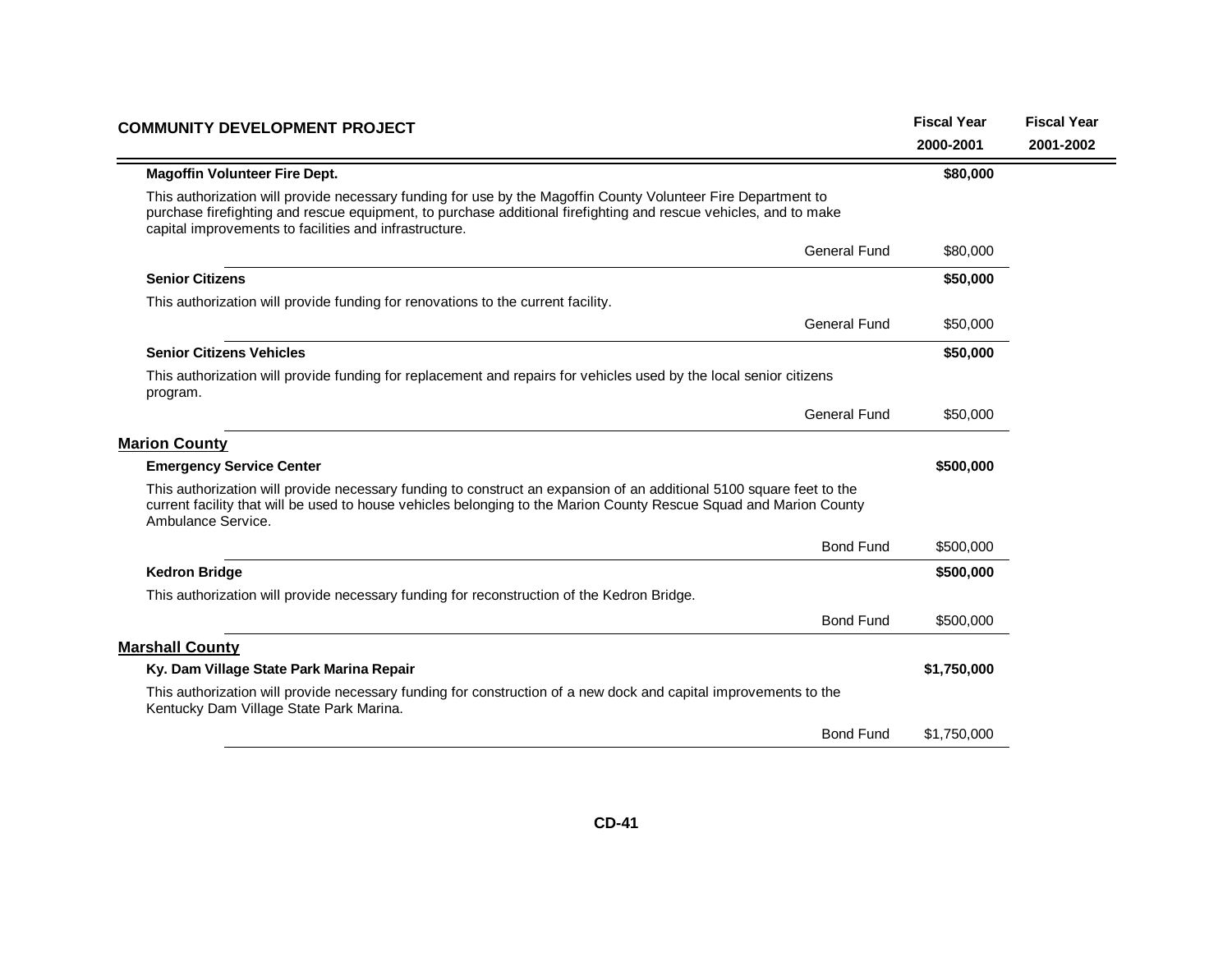| <b>COMMUNITY DEVELOPMENT PROJECT</b>                                                                                                                                                                                                                                                                             | <b>Fiscal Year</b> | <b>Fiscal Year</b> |
|------------------------------------------------------------------------------------------------------------------------------------------------------------------------------------------------------------------------------------------------------------------------------------------------------------------|--------------------|--------------------|
|                                                                                                                                                                                                                                                                                                                  | 2000-2001          | 2001-2002          |
| <b>Martin County</b>                                                                                                                                                                                                                                                                                             |                    |                    |
| <b>Martin Co. Rescue Squad</b>                                                                                                                                                                                                                                                                                   | \$50,000           |                    |
| This authorization will provide funding for the purchase of rescue equipment.                                                                                                                                                                                                                                    |                    |                    |
| <b>General Fund</b>                                                                                                                                                                                                                                                                                              | \$50,000           |                    |
| <b>Martin Co. Water Projects</b>                                                                                                                                                                                                                                                                                 | \$450,000          |                    |
| This authorization will provide necessary funding for extension of water lines to homes currently unserved,<br>replacement of existing water lines, capital improvements to water treatment facilities and infrastructure, and repay any<br>indebtedness previously incurred in the installation of these items. |                    |                    |
| <b>Bond Fund</b>                                                                                                                                                                                                                                                                                                 | \$450,000          |                    |
| <b>Mason County</b>                                                                                                                                                                                                                                                                                              |                    |                    |
| <b>Maysville Convention Center</b>                                                                                                                                                                                                                                                                               | \$450,000          |                    |
| This authorization will provide necessary funding for acquisition of property and construction for a new Maysville<br>Convention Center.                                                                                                                                                                         |                    |                    |
| <b>Bond Fund</b>                                                                                                                                                                                                                                                                                                 | \$450,000          |                    |
| Maysville Underground Railroad Building Renovation                                                                                                                                                                                                                                                               | \$150,000          |                    |
| This authorization will provide necessary funding for the renovation of the historic Bierbower House, which houses the<br>National Underground Railroad Museum.                                                                                                                                                  |                    |                    |
| <b>General Fund</b>                                                                                                                                                                                                                                                                                              | \$150,000          |                    |
| <b>McCracken County</b>                                                                                                                                                                                                                                                                                          |                    |                    |
| <b>Four Rivers Center</b>                                                                                                                                                                                                                                                                                        | \$5,750,000        |                    |
| This authorization will provide necessary funding to aid in the construction of a comprehensive regional fine arts<br>auditorium and supporting facilities which received initial funding (\$12 million) and authorization by the 1998 General<br>Assembly.                                                      |                    |                    |
| <b>Bond Fund</b>                                                                                                                                                                                                                                                                                                 | \$5,750,000        |                    |
| <b>McCreary County</b>                                                                                                                                                                                                                                                                                           |                    |                    |
| <b>McCreary Water Projects</b>                                                                                                                                                                                                                                                                                   | \$500,000          |                    |
| This authorization will provide the necessary funding to extend water service to homes in the rural areas of the county.                                                                                                                                                                                         |                    |                    |
| <b>Bond Fund</b>                                                                                                                                                                                                                                                                                                 | \$500,000          |                    |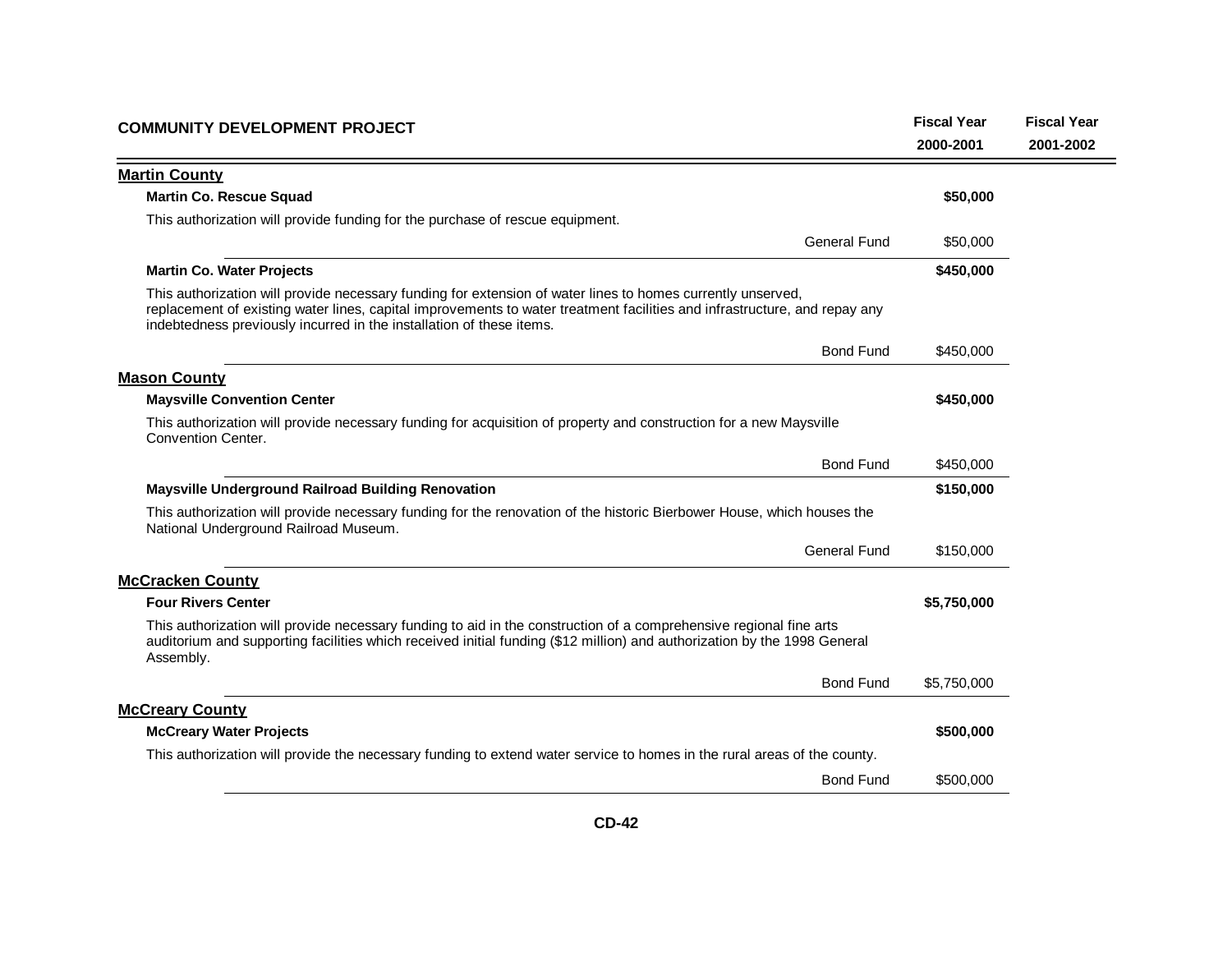| <b>COMMUNITY DEVELOPMENT PROJECT</b>                                                                                                                                                                                                                                                                                                                                                | <b>Fiscal Year</b> | <b>Fiscal Year</b> |
|-------------------------------------------------------------------------------------------------------------------------------------------------------------------------------------------------------------------------------------------------------------------------------------------------------------------------------------------------------------------------------------|--------------------|--------------------|
|                                                                                                                                                                                                                                                                                                                                                                                     | 2000-2001          | 2001-2002          |
| <b>McLean County</b>                                                                                                                                                                                                                                                                                                                                                                |                    |                    |
| <b>Island Wooden Bridge Park</b>                                                                                                                                                                                                                                                                                                                                                    | \$50,000           |                    |
| This authorization will provide necessary funding for site acquisition and reconstruction of the Island Wooden Bridge.                                                                                                                                                                                                                                                              |                    |                    |
| <b>General Fund</b>                                                                                                                                                                                                                                                                                                                                                                 | \$50,000           |                    |
| <b>Livermore River Park</b>                                                                                                                                                                                                                                                                                                                                                         | \$50,000           |                    |
| This authorization will provide necessary funding for the expansion of the River Park and capital improvements to<br>facilities and infrastructure.                                                                                                                                                                                                                                 |                    |                    |
| <b>General Fund</b>                                                                                                                                                                                                                                                                                                                                                                 | \$50,000           |                    |
| <b>McLean Courthouse Renovation</b>                                                                                                                                                                                                                                                                                                                                                 | \$300,000          |                    |
| This authorization will provide necessary funding to aid in the completion of the McLean County Courthouse renovation.                                                                                                                                                                                                                                                              |                    |                    |
| <b>Bond Fund</b>                                                                                                                                                                                                                                                                                                                                                                    | \$300,000          |                    |
| <b>Meade County</b>                                                                                                                                                                                                                                                                                                                                                                 |                    |                    |
| <b>Expansion Meade Co. Water System</b>                                                                                                                                                                                                                                                                                                                                             | \$500,000          |                    |
| This authorization will provide necessary funds to extend water and sewer lines to unserved homes on Highway 933.                                                                                                                                                                                                                                                                   |                    |                    |
| <b>Bond Fund</b>                                                                                                                                                                                                                                                                                                                                                                    | \$500,000          |                    |
| <b>Tourism and Economic Development</b>                                                                                                                                                                                                                                                                                                                                             | \$250,000          |                    |
| This authorization will provide necessary funds to the City of West Point to develop and promote the Tourism and<br>Economic Development Commission.                                                                                                                                                                                                                                |                    |                    |
| <b>General Fund</b>                                                                                                                                                                                                                                                                                                                                                                 | \$250,000          |                    |
| <b>Menifee County</b>                                                                                                                                                                                                                                                                                                                                                               |                    |                    |
| <b>Regional Water &amp; Sewer Project</b>                                                                                                                                                                                                                                                                                                                                           | \$500,000          |                    |
| This authorization will provide necessary funding for the expansion of the sewer plant as well as provide funding for<br>extension of water lines to homes currently unserved, replacement of existing water lines, capital improvements to<br>water treatment facilities and infrastructure, and repay any indebtedness previously incurred in the installation of these<br>items. |                    |                    |
| <b>Bond Fund</b>                                                                                                                                                                                                                                                                                                                                                                    | \$500,000          |                    |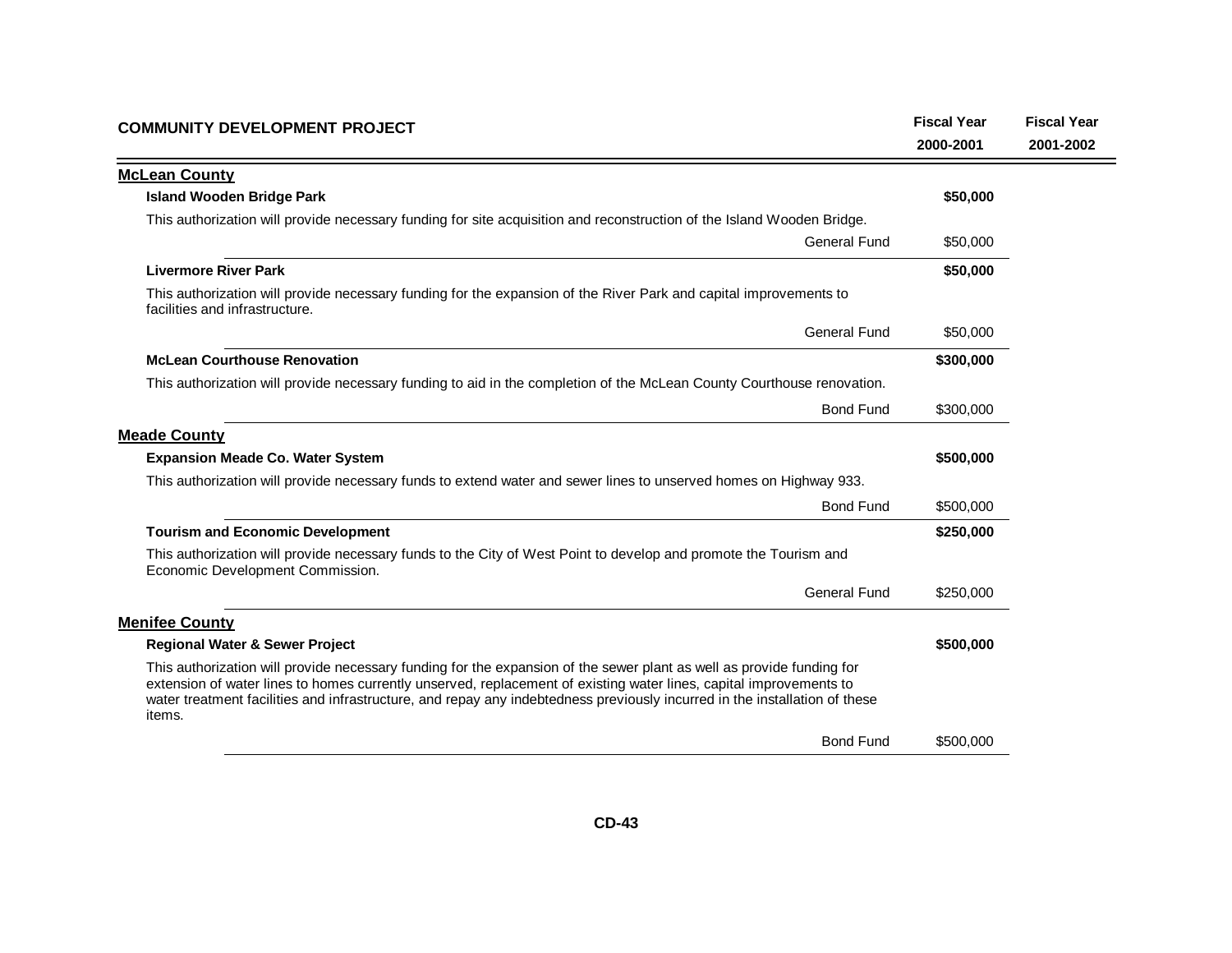| <b>COMMUNITY DEVELOPMENT PROJECT</b>                                                                                                                                                                                                                                                                                                                                                                                              | <b>Fiscal Year</b><br>2000-2001 | <b>Fiscal Year</b><br>2001-2002 |
|-----------------------------------------------------------------------------------------------------------------------------------------------------------------------------------------------------------------------------------------------------------------------------------------------------------------------------------------------------------------------------------------------------------------------------------|---------------------------------|---------------------------------|
| <b>Mercer County</b>                                                                                                                                                                                                                                                                                                                                                                                                              |                                 |                                 |
| <b>Burgin Drinking Water Enhancement</b>                                                                                                                                                                                                                                                                                                                                                                                          | \$100,000                       |                                 |
| This authorization will provide necessary funding for the improvement of water distribution systems in three phases:<br>Phase/Priority I - Connection of City of Burgin and Lake Village Water Association water distribution systems;<br>Phase/Priority II - Elevation of water storage tank; Phase/Priority III - Replacement of inadequate1500 foot galvanized<br>2-inch line with 6 inch main line in the Pleasant Hill area. |                                 |                                 |
| <b>General Fund</b>                                                                                                                                                                                                                                                                                                                                                                                                               | \$100,000                       |                                 |
| <b>Mercer Co. Senior Citizen Center</b>                                                                                                                                                                                                                                                                                                                                                                                           | \$100,000                       |                                 |
| This authorization will provide additional funding for constructing an addition to the current building.                                                                                                                                                                                                                                                                                                                          |                                 |                                 |
| <b>General Fund</b>                                                                                                                                                                                                                                                                                                                                                                                                               | \$100,000                       |                                 |
| <b>Mercer Co. Swimming Pool</b>                                                                                                                                                                                                                                                                                                                                                                                                   | \$800,000                       |                                 |
| This authorization will provide necessary funding for a new swimming pool in the Anderson Dean Park, which is owned<br>and operated by the County. This project will also benefit the Senior Citizens Center which is located in close<br>proximity to the park.                                                                                                                                                                  |                                 |                                 |
| <b>Bond Fund</b>                                                                                                                                                                                                                                                                                                                                                                                                                  | \$800,000                       |                                 |
| <b>Metcalfe County</b>                                                                                                                                                                                                                                                                                                                                                                                                            |                                 |                                 |
| <b>City of Edmonton</b>                                                                                                                                                                                                                                                                                                                                                                                                           | \$400,000                       |                                 |
| This authorization will provide funding for the expansion of water service to households currently unserved.                                                                                                                                                                                                                                                                                                                      |                                 |                                 |
| <b>Bond Fund</b>                                                                                                                                                                                                                                                                                                                                                                                                                  | \$400,000                       |                                 |
| <b>Monroe County</b>                                                                                                                                                                                                                                                                                                                                                                                                              |                                 |                                 |
| <b>Old Mulkey State Park</b>                                                                                                                                                                                                                                                                                                                                                                                                      | \$500,000                       |                                 |
| This authorization will provide necessary funding for improvements to Old Mulkey Meetinghouse State Historic Site.                                                                                                                                                                                                                                                                                                                |                                 |                                 |
| <b>Bond Fund</b>                                                                                                                                                                                                                                                                                                                                                                                                                  | \$500,000                       |                                 |
| <b>Montgomery County</b>                                                                                                                                                                                                                                                                                                                                                                                                          |                                 |                                 |
| <b>Community Center Funding</b>                                                                                                                                                                                                                                                                                                                                                                                                   | \$2,000,000                     |                                 |
| This authorization will provide additional funding for Phase I construction of the Montgomery County Community<br>Center.                                                                                                                                                                                                                                                                                                         |                                 |                                 |
| <b>Bond Fund</b>                                                                                                                                                                                                                                                                                                                                                                                                                  | \$2,000,000                     |                                 |
|                                                                                                                                                                                                                                                                                                                                                                                                                                   |                                 |                                 |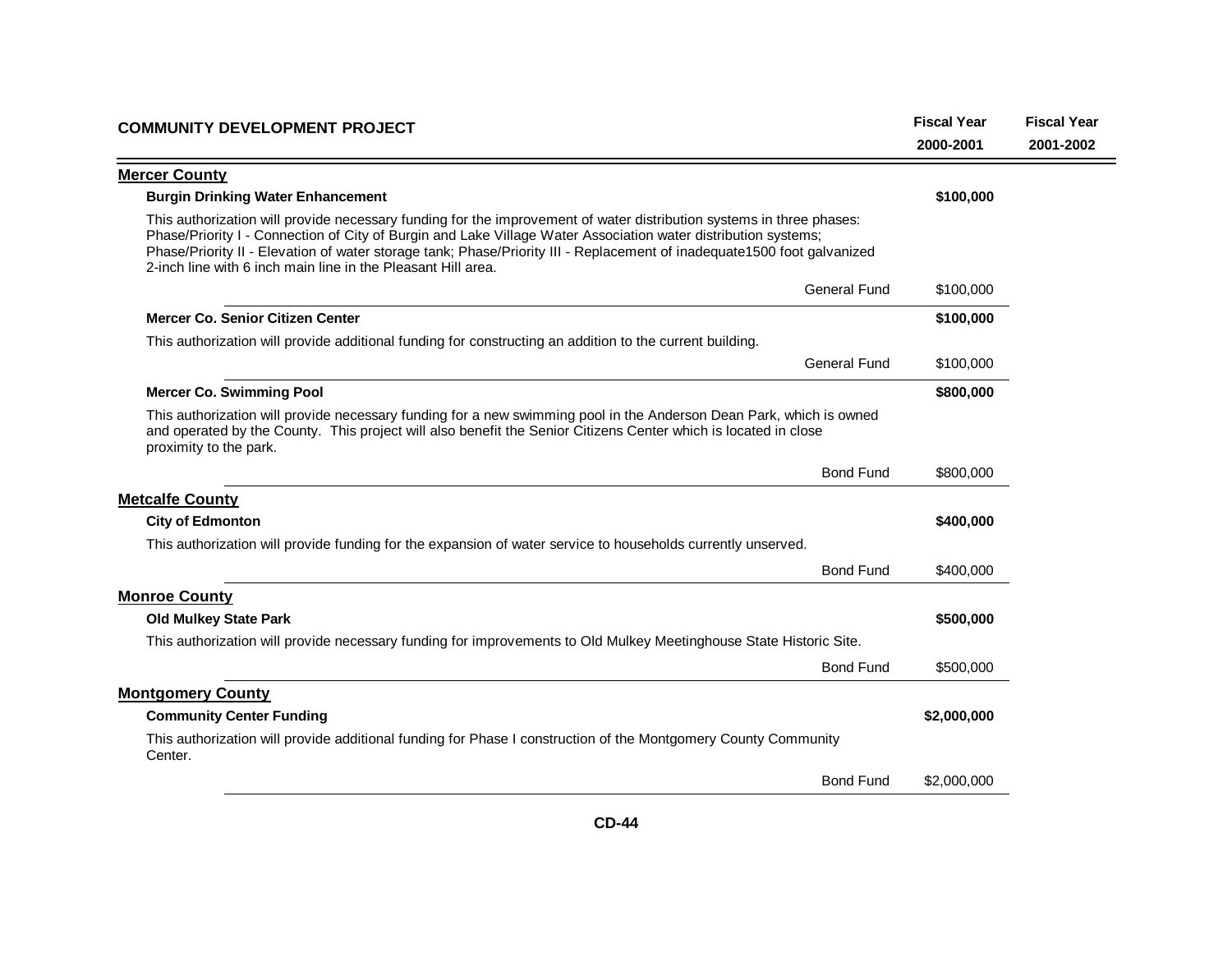| <b>COMMUNITY DEVELOPMENT PROJECT</b>                                                                                                                                                                                                                                                                                                           | <b>Fiscal Year</b> | <b>Fiscal Year</b> |
|------------------------------------------------------------------------------------------------------------------------------------------------------------------------------------------------------------------------------------------------------------------------------------------------------------------------------------------------|--------------------|--------------------|
|                                                                                                                                                                                                                                                                                                                                                | 2000-2001          | 2001-2002          |
| <b>Morgan County</b>                                                                                                                                                                                                                                                                                                                           |                    |                    |
| <b>Morgan Co. Water</b>                                                                                                                                                                                                                                                                                                                        | \$1,000,000        |                    |
| This authorization will provide necessary funding for extension of water lines to homes currently unserved,<br>replacement of existing water lines, capital improvements to water treatment facilities and infrastructure, and repay any<br>indebtedness previously incurred in the installation of these items.                               |                    |                    |
| <b>Bond Fund</b>                                                                                                                                                                                                                                                                                                                               | \$1,000,000        |                    |
| <b>Muhlenberg County</b>                                                                                                                                                                                                                                                                                                                       |                    |                    |
| <b>City of Greenville Sewer Plant Expansion</b>                                                                                                                                                                                                                                                                                                | \$500,000          |                    |
| This authorization will provide necessary funding for the extension of sewer lines to homes and businesses currently<br>unserved, including the Senior Citizens Center; upgrade the Greenville Sewer Plant through the replacement of<br>existing sewer lines; and make capital improvements to sewer treatment facilities and infrastructure. |                    |                    |
| <b>Bond Fund</b>                                                                                                                                                                                                                                                                                                                               | \$500,000          |                    |
| <b>Muhlenberg Co. Water District</b>                                                                                                                                                                                                                                                                                                           | \$100,000          |                    |
| This authorization will provide necessary funding for extension of water lines to homes currently unserved,<br>replacement of existing water lines, and capital improvements to water treatment facilities and infrastructure.                                                                                                                 |                    |                    |
| <b>General Fund</b>                                                                                                                                                                                                                                                                                                                            | \$100,000          |                    |
| <b>Muhlenberg Community College Satellite Site</b>                                                                                                                                                                                                                                                                                             | \$700,000          |                    |
| This authorization will provide necessary funding to complete the funding for construction of the Madisonville<br>Community College/Muhlenberg County Satellite campus site.                                                                                                                                                                   |                    |                    |
| <b>Bond Fund</b>                                                                                                                                                                                                                                                                                                                               | \$700,000          |                    |
| <b>Powderly Sewer Collection System</b>                                                                                                                                                                                                                                                                                                        | \$200,000          |                    |
| This authorization will provide necessary funding for the extension of sewer lines to homes and businesses currently<br>unserved; upgrade the Powderly Sewer Collection System through the replacement of existing sewer lines; and make<br>capital improvements to sewer treatment facilities and infrastructure.                             |                    |                    |
| <b>General Fund</b>                                                                                                                                                                                                                                                                                                                            | \$200,000          |                    |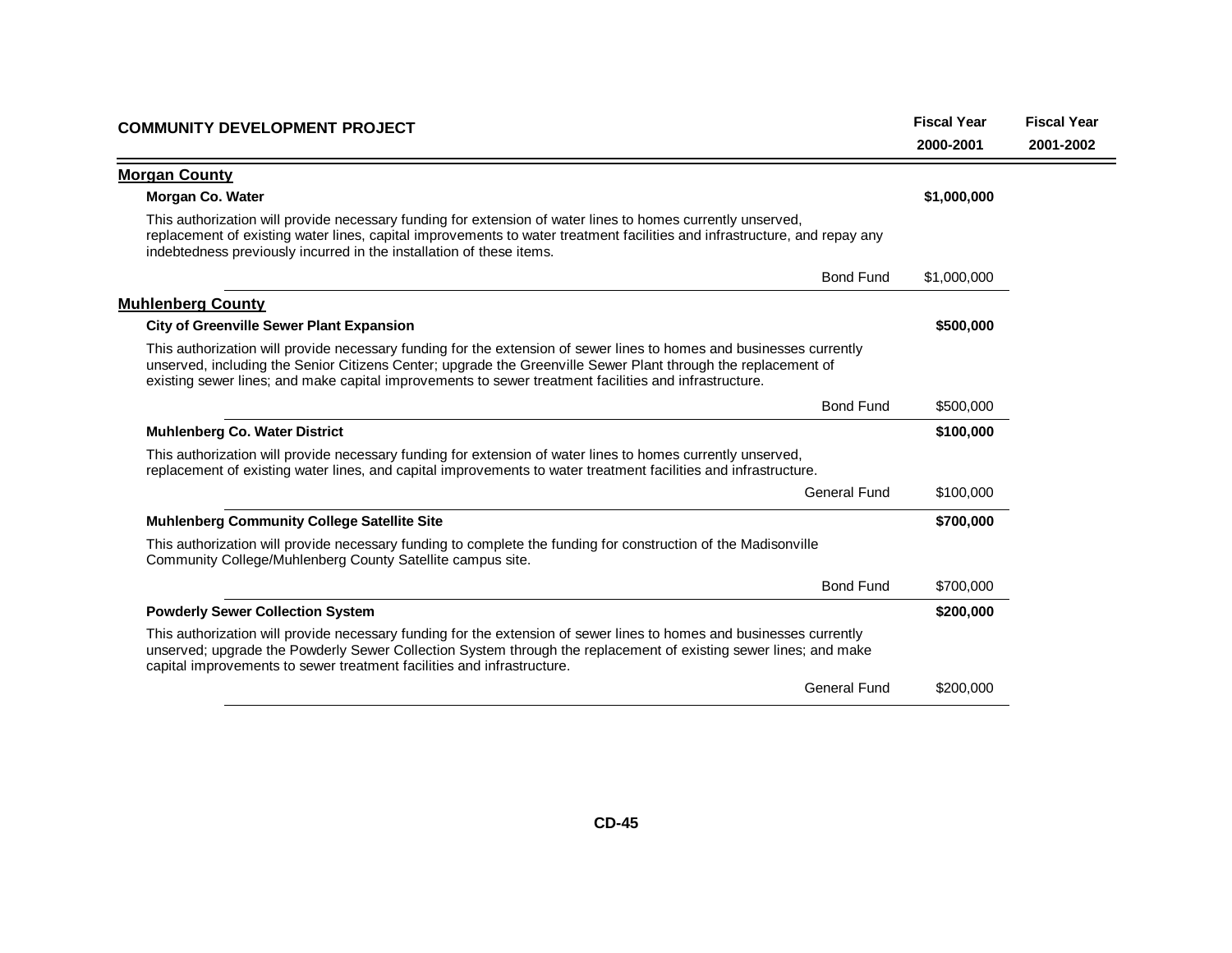| <b>COMMUNITY DEVELOPMENT PROJECT</b>                                                                                                                                                                                                                                                                             | <b>Fiscal Year</b><br>2000-2001 | <b>Fiscal Year</b><br>2001-2002 |
|------------------------------------------------------------------------------------------------------------------------------------------------------------------------------------------------------------------------------------------------------------------------------------------------------------------|---------------------------------|---------------------------------|
| <b>Nelson County</b>                                                                                                                                                                                                                                                                                             |                                 |                                 |
| <b>Nelson Co. Waterlines</b>                                                                                                                                                                                                                                                                                     | \$400,000                       |                                 |
| This authorization will provide necessary funding for extension of water lines to homes currently unserved,<br>replacement of existing water lines, capital improvements to water treatment facilities and infrastructure, and repay any<br>indebtedness previously incurred in the installation of these items. |                                 |                                 |
| <b>Bond Fund</b>                                                                                                                                                                                                                                                                                                 | \$400,000                       |                                 |
| <b>Old Bardstown Village</b>                                                                                                                                                                                                                                                                                     | \$100,000                       |                                 |
| This authorization will provide necessary funding for the renovation of the Opera House interior.                                                                                                                                                                                                                |                                 |                                 |
| <b>General Fund</b>                                                                                                                                                                                                                                                                                              | \$100,000                       |                                 |
| <b>Wickland Mansion Project</b>                                                                                                                                                                                                                                                                                  | \$500,000                       |                                 |
| This authorization will provide necessary funding to purchase the Wickland Mansion, for historic preservation.                                                                                                                                                                                                   |                                 |                                 |
| <b>Bond Fund</b>                                                                                                                                                                                                                                                                                                 | \$500,000                       |                                 |
| <b>Nicholas County</b>                                                                                                                                                                                                                                                                                           |                                 |                                 |
| <b>Dixie Highway Water Lines</b>                                                                                                                                                                                                                                                                                 | \$60,000                        |                                 |
| This authorization will provide necessary funding for two miles of additional waterline to homes in rural Nicholas<br>County.                                                                                                                                                                                    |                                 |                                 |
| <b>General Fund</b>                                                                                                                                                                                                                                                                                              | \$60,000                        |                                 |
| <b>Johnson Road Water Lines</b>                                                                                                                                                                                                                                                                                  | \$60,000                        |                                 |
| This authorization will provide necessary funding for water line extension to 1 3/4 miles of water lines to unserved<br>homes on Johnson Road.                                                                                                                                                                   |                                 |                                 |
| <b>General Fund</b>                                                                                                                                                                                                                                                                                              | \$60,000                        |                                 |
| <b>Milltown Water Project</b>                                                                                                                                                                                                                                                                                    | \$65,000                        |                                 |
| This authorization will fund 1 1/2 miles of waterlines extending to 12 currently unserved households.                                                                                                                                                                                                            |                                 |                                 |
| <b>General Fund</b>                                                                                                                                                                                                                                                                                              | \$65,000                        |                                 |
| Nicholas Co. Health Dept.                                                                                                                                                                                                                                                                                        | \$215,000                       |                                 |
| This authorization will provide additional funding for construction of a new county health department facility.                                                                                                                                                                                                  |                                 |                                 |
| <b>General Fund</b>                                                                                                                                                                                                                                                                                              | \$215,000                       |                                 |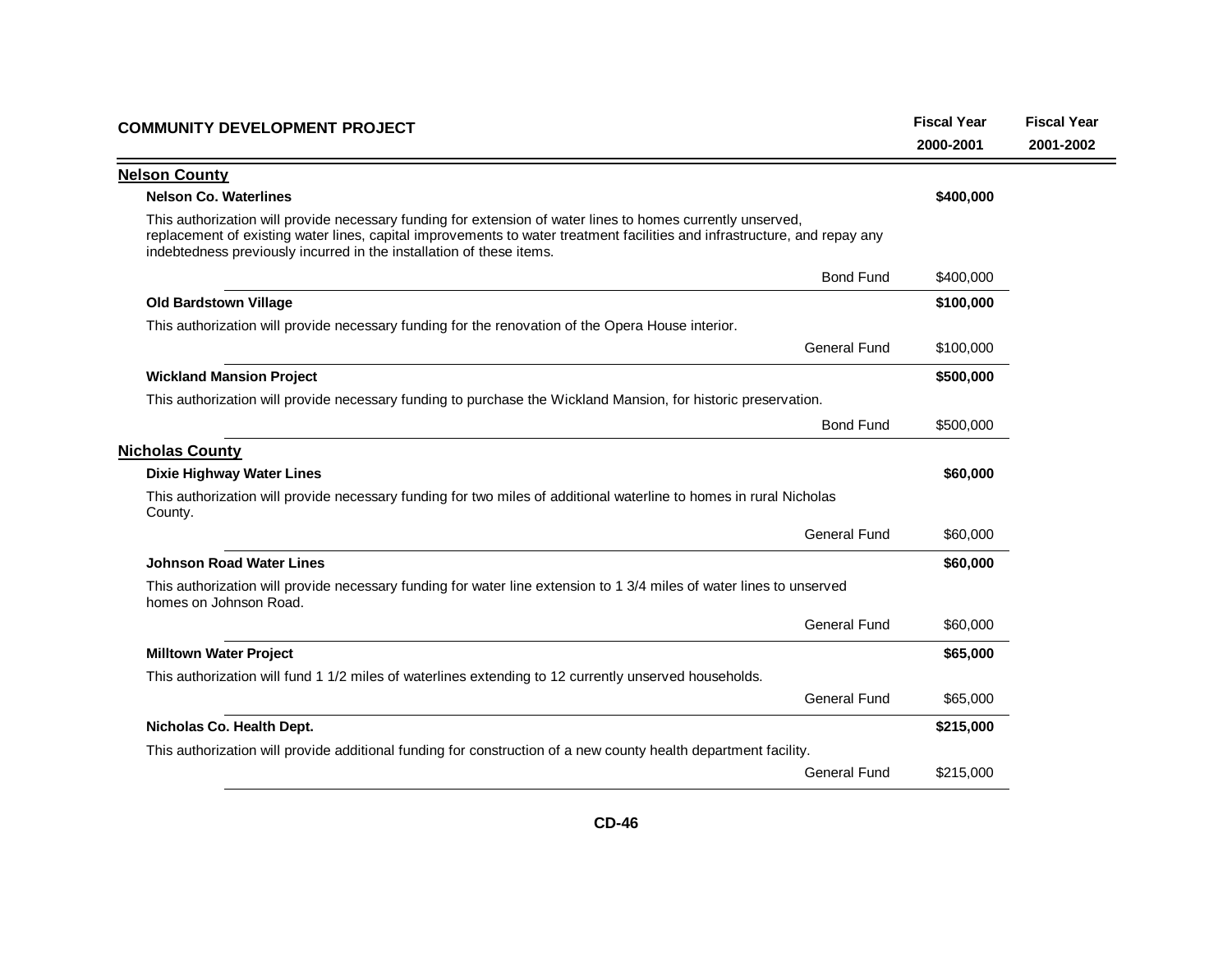| <b>COMMUNITY DEVELOPMENT PROJECT</b>                                                                                                                                                                                                                                                                             | <b>Fiscal Year</b><br>2000-2001 | <b>Fiscal Year</b><br>2001-2002 |
|------------------------------------------------------------------------------------------------------------------------------------------------------------------------------------------------------------------------------------------------------------------------------------------------------------------|---------------------------------|---------------------------------|
| <b>Ohio County</b>                                                                                                                                                                                                                                                                                               |                                 |                                 |
| <b>Ohio Co. Water Funds</b>                                                                                                                                                                                                                                                                                      | \$250,000                       |                                 |
| This authorization will provide necessary funding for extension of water lines to homes currently unserved,<br>replacement of existing water lines, capital improvements to water treatment facilities and infrastructure.                                                                                       |                                 |                                 |
| <b>Bond Fund</b>                                                                                                                                                                                                                                                                                                 | \$250,000                       |                                 |
| <b>Oldham County</b>                                                                                                                                                                                                                                                                                             |                                 |                                 |
| <b>Oldham Co. Sewers</b>                                                                                                                                                                                                                                                                                         | \$1,000,000                     |                                 |
| This authorization will provide necessary funding for extension of water lines to homes currently unserved,<br>replacement of existing water lines, capital improvements to water treatment facilities and infrastructure, and repay any<br>indebtedness previously incurred in the installation of these items. |                                 |                                 |
| <b>Bond Fund</b>                                                                                                                                                                                                                                                                                                 | \$1,000,000                     |                                 |
| <b>Owen County</b>                                                                                                                                                                                                                                                                                               |                                 |                                 |
| Road Barn & Ambulance Center                                                                                                                                                                                                                                                                                     | \$225,000                       |                                 |
| This authorization will provide funding for renovation of an existing building for use by Owen County Road Barn and<br>Ambulance Center.                                                                                                                                                                         |                                 |                                 |
| <b>General Fund</b>                                                                                                                                                                                                                                                                                              | \$225,000                       |                                 |
| Water & Sewer Line Extensions to Owen Co. High School                                                                                                                                                                                                                                                            | \$275,000                       |                                 |
| This authorization will provide funding for water line extension and replacement of existing lines to Owen County High<br>School.                                                                                                                                                                                |                                 |                                 |
| <b>Bond Fund</b>                                                                                                                                                                                                                                                                                                 | \$275,000                       |                                 |
| <b>Owsley County</b>                                                                                                                                                                                                                                                                                             |                                 |                                 |
| <b>City of Booneville-Fire Truck</b>                                                                                                                                                                                                                                                                             | \$30,000                        |                                 |
| This authorization will provide necessary funding for use by the City of Booneville to purchase a fire truck.                                                                                                                                                                                                    |                                 |                                 |
| <b>General Fund</b>                                                                                                                                                                                                                                                                                              | \$30,000                        |                                 |
| <b>Owsley Co. Board of Education</b>                                                                                                                                                                                                                                                                             | \$90,000                        |                                 |
| This authorization will provide necessary funding to upgrade and add technical support to implement new educational<br>programs.                                                                                                                                                                                 |                                 |                                 |
| <b>General Fund</b>                                                                                                                                                                                                                                                                                              | \$90,000                        |                                 |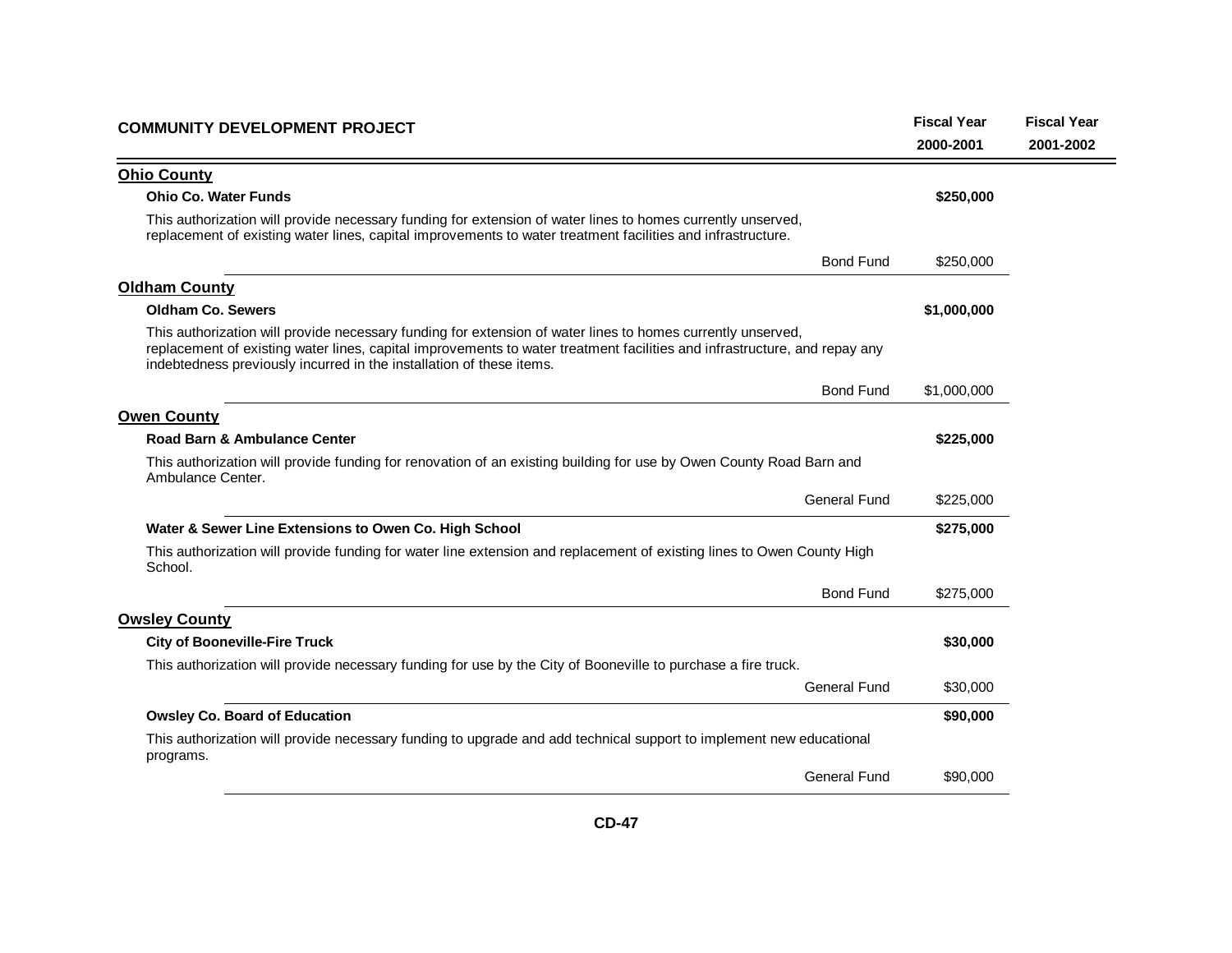| <b>COMMUNITY DEVELOPMENT PROJECT</b>                                                                                                                                                                                                                                                             |             | <b>Fiscal Year</b> |
|--------------------------------------------------------------------------------------------------------------------------------------------------------------------------------------------------------------------------------------------------------------------------------------------------|-------------|--------------------|
|                                                                                                                                                                                                                                                                                                  | 2000-2001   | 2001-2002          |
| <b>Owsley/Booneville Water Tank Constr.</b>                                                                                                                                                                                                                                                      | \$130,000   |                    |
| This authorization will provide necessary funding for the construction of a new water tank with 500,000 gallon capacity<br>to meet current water service demands.                                                                                                                                |             |                    |
| General Fund                                                                                                                                                                                                                                                                                     | \$130,000   |                    |
| <b>Pendleton County</b>                                                                                                                                                                                                                                                                          |             |                    |
| <b>Pendleton County Civic Center</b>                                                                                                                                                                                                                                                             | \$250,000   |                    |
| This authorization will provide funding to plan and design a proposed civic center.                                                                                                                                                                                                              |             |                    |
| <b>General Fund</b>                                                                                                                                                                                                                                                                              | \$250,000   |                    |
| <b>Sewer District Project</b>                                                                                                                                                                                                                                                                    | \$250,000   |                    |
| This authorization will provide necessary funding for extension of sewer lines to homes currently unserved,<br>replacement of existing sewer lines, capital improvements to sewerage treatment facilities, and repay any<br>indebtedness previously incurred in the installation of these items. |             |                    |
| <b>Bond Fund</b>                                                                                                                                                                                                                                                                                 | \$250,000   |                    |
| <b>Perry County</b>                                                                                                                                                                                                                                                                              |             |                    |
| <b>Center for Rural Health</b>                                                                                                                                                                                                                                                                   | \$4,000,000 |                    |
| This authorization will provide necessary funding to locate a Center for Rural Health in Eastern Kentucky.                                                                                                                                                                                       |             |                    |
| <b>Bond Fund</b>                                                                                                                                                                                                                                                                                 | \$4,000,000 |                    |
| <b>Pike County</b>                                                                                                                                                                                                                                                                               |             |                    |
| <b>Ballfork &amp; Mayfork Water</b>                                                                                                                                                                                                                                                              | \$127,000   |                    |
| This authorization will provide necessary funding to extend water service to households in the Ballford and Mayfork<br>areas of the county.                                                                                                                                                      |             |                    |
| General Fund                                                                                                                                                                                                                                                                                     | \$127,000   |                    |
| <b>Camp Creek Water</b>                                                                                                                                                                                                                                                                          | \$45,000    |                    |
| This authorization will provide necessary funding to extend water service to households in the Camp Creek area of the<br>county.                                                                                                                                                                 |             |                    |
| <b>General Fund</b>                                                                                                                                                                                                                                                                              | \$45,000    |                    |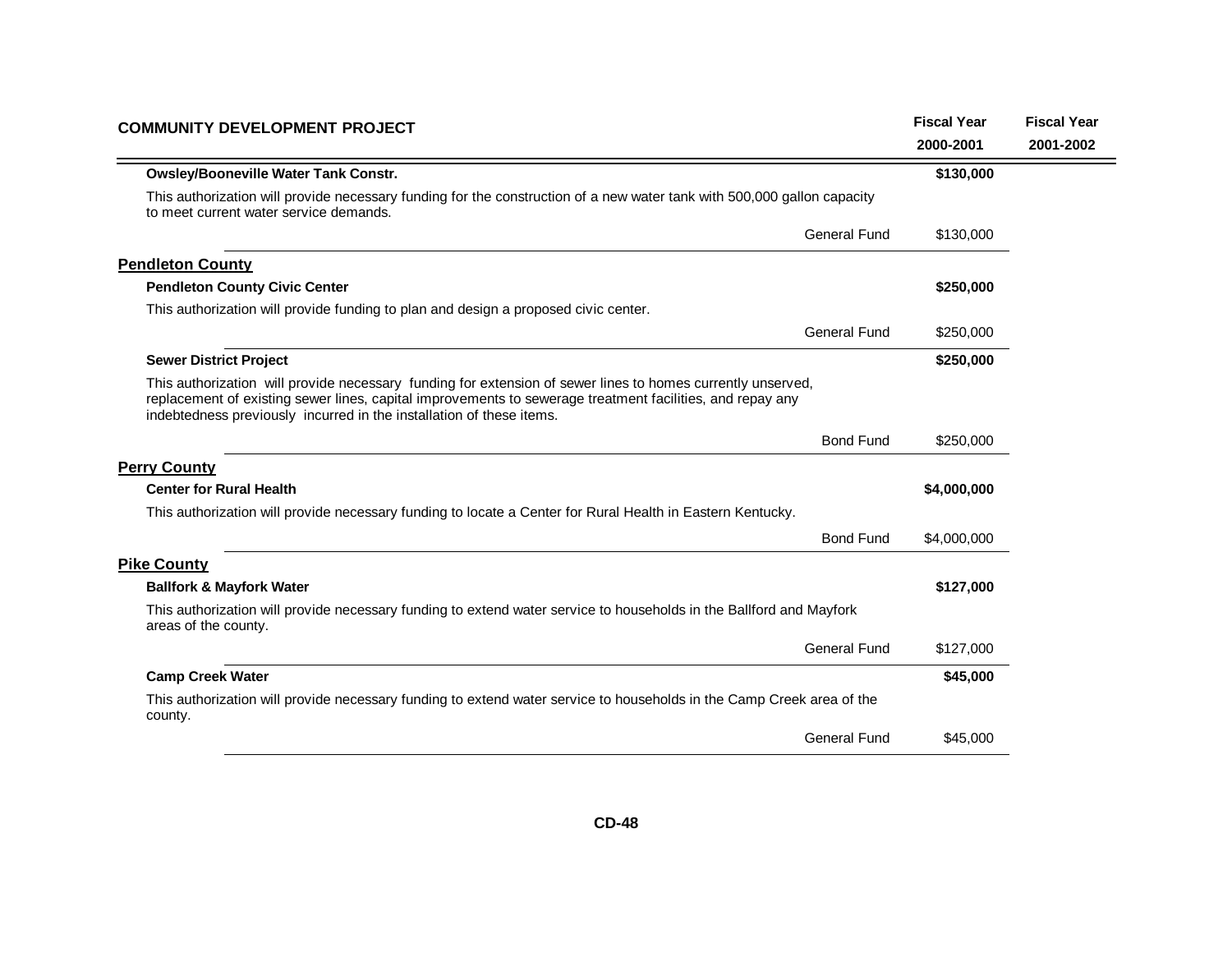| <b>COMMUNITY DEVELOPMENT PROJECT</b>                                                                                                                              | <b>Fiscal Year</b><br>2000-2001 | <b>Fiscal Year</b><br>2001-2002 |
|-------------------------------------------------------------------------------------------------------------------------------------------------------------------|---------------------------------|---------------------------------|
| <b>Eastern KY Exposition Center</b>                                                                                                                               | \$6,900,000                     |                                 |
| This authorization will provide additional necessary funding for construction of the Exposition Center in Pike County<br>authorized by the 1998 General Assembly. |                                 |                                 |
| <b>Bond Fund</b>                                                                                                                                                  | \$6,900,000                     |                                 |
| <b>Hurricane Creek Water</b>                                                                                                                                      | \$139,000                       |                                 |
| This authorization will provide necessary funding to extend water service to households in the Hurricane Creek area of<br>the county.                             |                                 |                                 |
| <b>General Fund</b>                                                                                                                                               | \$139,000                       |                                 |
| <b>Majestic to Camp Creek Water</b>                                                                                                                               | \$136,000                       |                                 |
| This authorization will provide necessary funding to extend water service to households in the Majestic and Camp<br>Creek areas of the county.                    |                                 |                                 |
| <b>General Fund</b>                                                                                                                                               | \$136,000                       |                                 |
| <b>Paul Taylor Fork Water</b>                                                                                                                                     | \$92,000                        |                                 |
| This authorization will provide necessary funding to extend water service to households in the Paul Taylor Fork area of<br>the county.                            |                                 |                                 |
| General Fund                                                                                                                                                      | \$92,000                        |                                 |
| <b>Rockhouse Water</b>                                                                                                                                            | \$70,000                        |                                 |
| This authorization will provide necessary funding to extend water service to households in the Rockhouse area of the<br>county.                                   |                                 |                                 |
| <b>General Fund</b>                                                                                                                                               | \$70,000                        |                                 |
| <b>Wolfpit Water</b>                                                                                                                                              | \$160,000                       |                                 |
| This authorization will provide necessary funding to extend water service to households in the Wolfpit area of the<br>county.                                     |                                 |                                 |
| <b>General Fund</b>                                                                                                                                               | \$160,000                       |                                 |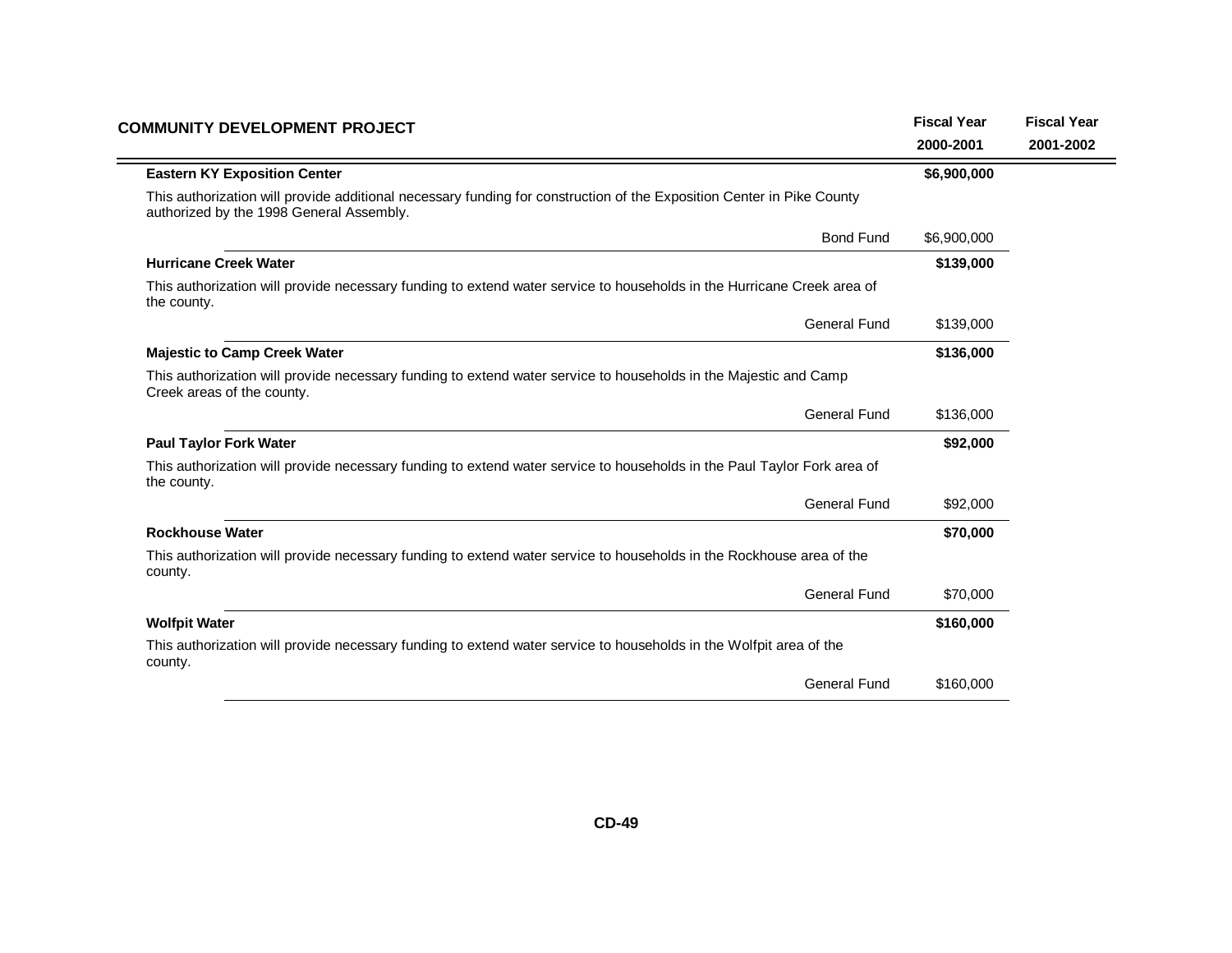| <b>COMMUNITY DEVELOPMENT PROJECT</b>                                                                                                                                         |                     | <b>Fiscal Year</b> | <b>Fiscal Year</b> |
|------------------------------------------------------------------------------------------------------------------------------------------------------------------------------|---------------------|--------------------|--------------------|
|                                                                                                                                                                              |                     | 2000-2001          | 2001-2002          |
| <b>Powell County</b>                                                                                                                                                         |                     |                    |                    |
| <b>Powell Co. Ambulance Service</b>                                                                                                                                          |                     | \$500,000          |                    |
| This authorization will provide necessary funding for the purchase of rescue equipment and vehicles as well as for<br>capital improvements to facilities and infrastructure. |                     |                    |                    |
|                                                                                                                                                                              | <b>Bond Fund</b>    | \$500,000          |                    |
| <b>Pulaski County</b>                                                                                                                                                        |                     |                    |                    |
| Southeastern Water Association                                                                                                                                               |                     | \$750,000          |                    |
| This authorization will provide necessary funding for use by the Southeastern Water Association to extend water<br>service to homes that currently are unserved.             |                     |                    |                    |
|                                                                                                                                                                              | <b>Bond Fund</b>    | \$750,000          |                    |
| <b>Robertson County</b>                                                                                                                                                      |                     |                    |                    |
| <b>Mt. Olivet Police Department</b>                                                                                                                                          |                     | \$10,000           |                    |
| Authorization of this project will assist in the purchase of a police cruiser.                                                                                               |                     |                    |                    |
|                                                                                                                                                                              | <b>General Fund</b> | \$10,000           |                    |
| <b>Robertson Co. Life Squad</b>                                                                                                                                              |                     | \$65,000           |                    |
| This authorization will provide necessary funding to purchase a new ambulance for the county.                                                                                |                     |                    |                    |
|                                                                                                                                                                              | General Fund        | \$65,000           |                    |
| <b>Robertson Co. Public Library</b>                                                                                                                                          |                     | \$175,000          |                    |
| Authorization of this project will assist in the construction of a new public library.                                                                                       |                     |                    |                    |
|                                                                                                                                                                              | <b>General Fund</b> | \$175,000          |                    |
| <b>Rockcastle County</b>                                                                                                                                                     |                     |                    |                    |
| <b>Country Music Museum</b>                                                                                                                                                  |                     | \$1,500,000        |                    |
| This authorization will provide necessary funding for new exhibits at the Museum.                                                                                            |                     |                    |                    |
|                                                                                                                                                                              | <b>Bond Fund</b>    | \$1,500,000        |                    |
|                                                                                                                                                                              |                     |                    |                    |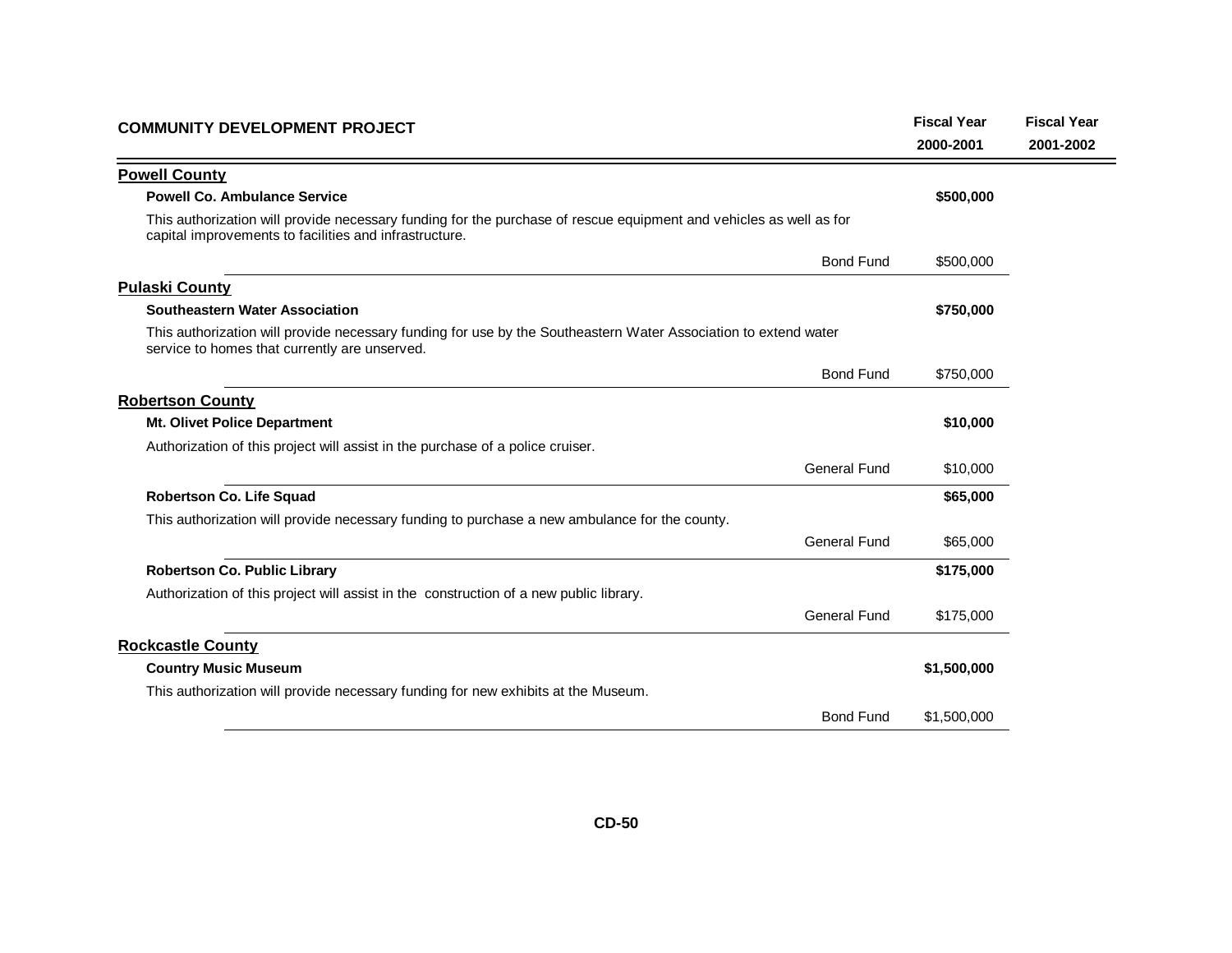| <b>COMMUNITY DEVELOPMENT PROJECT</b>                                                                                                                                                                                                                                                                                | <b>Fiscal Year</b> | <b>Fiscal Year</b> |
|---------------------------------------------------------------------------------------------------------------------------------------------------------------------------------------------------------------------------------------------------------------------------------------------------------------------|--------------------|--------------------|
|                                                                                                                                                                                                                                                                                                                     | 2000-2001          | 2001-2002          |
| <b>Rowan County</b>                                                                                                                                                                                                                                                                                                 |                    |                    |
| <b>City of Lake View Heights</b>                                                                                                                                                                                                                                                                                    | \$75,000           |                    |
| This authorization will provide necessary funding for the construction of an administration building.                                                                                                                                                                                                               |                    |                    |
| General Fund                                                                                                                                                                                                                                                                                                        | \$75,000           |                    |
| <b>Morehead City Water Expansion</b>                                                                                                                                                                                                                                                                                | \$525,000          |                    |
| This authorization will provide necessary funding for the extension of water lines to homes currently unserved,<br>replacement of existing water lines, capital improvements to water treatment facilities and infrastructure, and repay an<br>indebtedness previously incurred in the installation of these items. |                    |                    |
| <b>Bond Fund</b>                                                                                                                                                                                                                                                                                                    | \$525,000          |                    |
| Rowan Regional Industrial Park Fire Dept.                                                                                                                                                                                                                                                                           | \$400,000          |                    |
| This authorization will provide necessary funding to purchase firefighting and rescue equipment, to purchase additional<br>firefighting and rescue vehicles, and to make capital improvements to facilities and infrastructure.                                                                                     |                    |                    |
| <b>Bond Fund</b>                                                                                                                                                                                                                                                                                                    | \$400,000          |                    |
| <b>Russell County</b>                                                                                                                                                                                                                                                                                               |                    |                    |
| <b>Jamestown Water</b>                                                                                                                                                                                                                                                                                              | \$350,000          |                    |
| This authorization will provide necessary funding for extension of water lines to homes currently unserved,<br>replacement of existing water lines, capital improvements to water treatment facilities and infrastructure, and repay an<br>indebtedness previously incurred in the installation of these items.     |                    |                    |
| <b>Bond Fund</b>                                                                                                                                                                                                                                                                                                    | \$350,000          |                    |
| <b>Russell Co. Industrial Authority</b>                                                                                                                                                                                                                                                                             | \$300,000          |                    |
| This authorization will provide the necessary funding for expansion of the industrial park.                                                                                                                                                                                                                         |                    |                    |
| <b>General Fund</b>                                                                                                                                                                                                                                                                                                 | \$300,000          |                    |
| <b>Russell Springs Sewer &amp; Water</b>                                                                                                                                                                                                                                                                            | \$350,000          |                    |
| This authorization will provide necessary funding for the construction of gravity sewers. This will force the main sewer<br>system to serve portions of the city, which are currently utilizing failing septic systems. Approximately 134 households<br>will be served by this project.                             |                    |                    |
| <b>Bond Fund</b>                                                                                                                                                                                                                                                                                                    | \$350,000          |                    |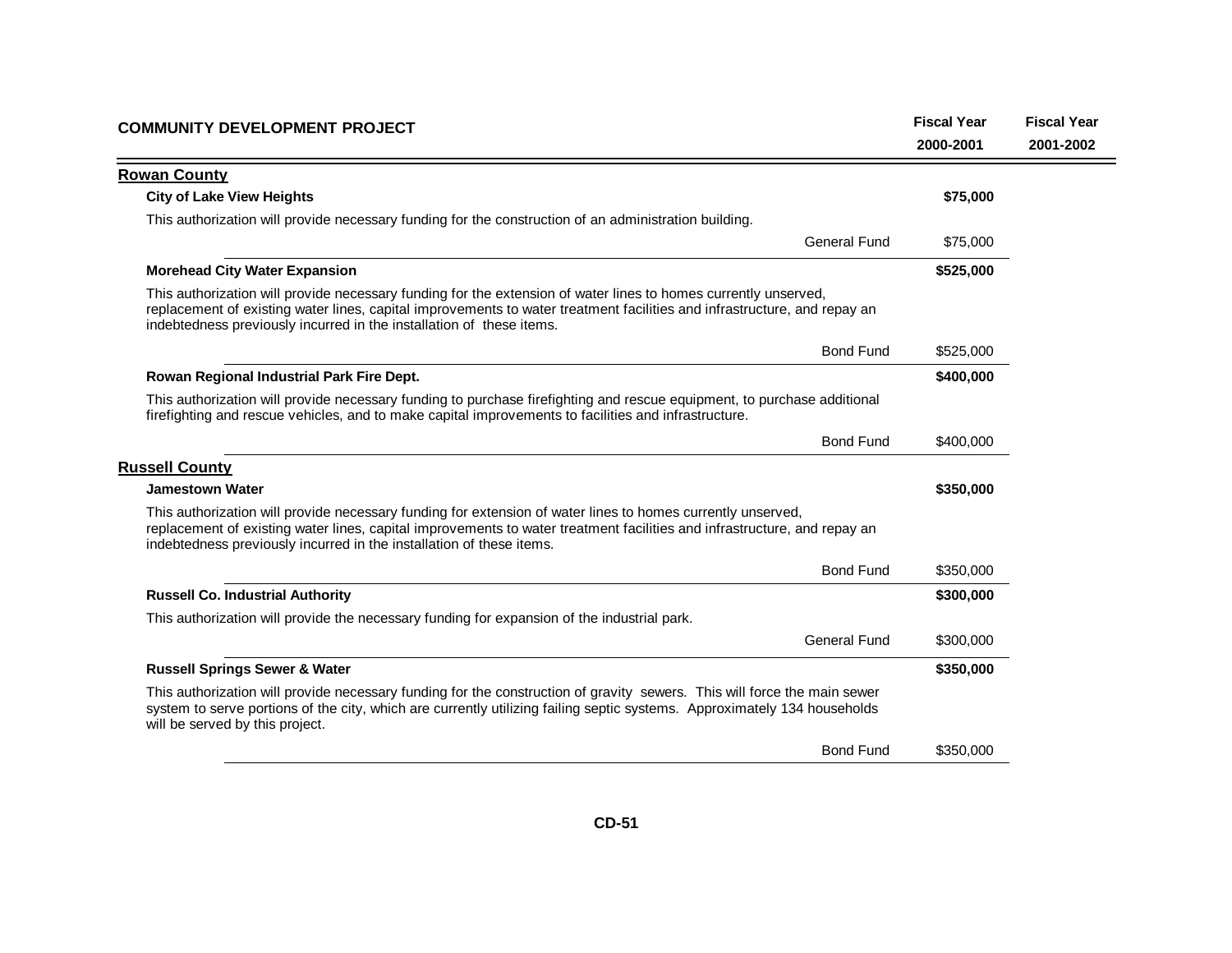| <b>COMMUNITY DEVELOPMENT PROJECT</b>                                                                                                                                                                                                                                                                                                                  | <b>Fiscal Year</b><br>2000-2001 | <b>Fiscal Year</b><br>2001-2002 |
|-------------------------------------------------------------------------------------------------------------------------------------------------------------------------------------------------------------------------------------------------------------------------------------------------------------------------------------------------------|---------------------------------|---------------------------------|
| <b>Scott County</b>                                                                                                                                                                                                                                                                                                                                   |                                 |                                 |
| <b>Buffalo Spring Park</b>                                                                                                                                                                                                                                                                                                                            | \$80,000                        |                                 |
| This authorization will provide the necessary funding for Buffalo Spring Park at Stamping Ground, which will serve as a<br>place for local recreational gatherings.                                                                                                                                                                                   |                                 |                                 |
| <b>General Fund</b>                                                                                                                                                                                                                                                                                                                                   | \$80,000                        |                                 |
| <b>Cultural Arts Center</b>                                                                                                                                                                                                                                                                                                                           | \$55,000                        |                                 |
| This authorization will provide necessary funds for the restoration of the old jail to create a Cultural Arts Center.                                                                                                                                                                                                                                 |                                 |                                 |
| <b>General Fund</b>                                                                                                                                                                                                                                                                                                                                   | \$55,000                        |                                 |
| <b>Depot Restoration</b>                                                                                                                                                                                                                                                                                                                              | \$40,000                        |                                 |
| This authorization will provide funding for restoration of the train depot which will be used as a public information<br>center and will include a display of town and railroad memorabilia. This is the only remaining depot building in Scott<br>County.                                                                                            |                                 |                                 |
| <b>General Fund</b>                                                                                                                                                                                                                                                                                                                                   | \$40,000                        |                                 |
| <b>Scott Co. Reservoir</b>                                                                                                                                                                                                                                                                                                                            | \$825,000                       |                                 |
| This authorization will provide the necessary funding to create a reservoir which will serve as a future water supply for<br>Scott County as well as a recreational area for fishing, boating, hiking, and similar recreational activities. The<br>reservoir will contain approximately 287 acres of surface water and over 1,000 acres of park land. |                                 |                                 |
| <b>Bond Fund</b>                                                                                                                                                                                                                                                                                                                                      | \$825,000                       |                                 |
| <b>Shelby County</b>                                                                                                                                                                                                                                                                                                                                  |                                 |                                 |
| Voc./Ed. School Remodeling                                                                                                                                                                                                                                                                                                                            | \$1,000,000                     |                                 |
| This authorization will fund renovation for school facilities and infrastructure.                                                                                                                                                                                                                                                                     |                                 |                                 |
| <b>Bond Fund</b>                                                                                                                                                                                                                                                                                                                                      | \$1,000,000                     |                                 |
| <b>Simpson County</b>                                                                                                                                                                                                                                                                                                                                 |                                 |                                 |
| Franklin/Simpson Ind. Park Development                                                                                                                                                                                                                                                                                                                | \$750,000                       |                                 |
| This authorization will provide necessary funding for use by the Franklin/Simpson Industrial Development Authority to<br>assist in a feasibility study, land acquisition, and capital investment for infrastructure and facilities for an industrial<br>training center.                                                                              |                                 |                                 |
| <b>Bond Fund</b>                                                                                                                                                                                                                                                                                                                                      | \$750,000                       |                                 |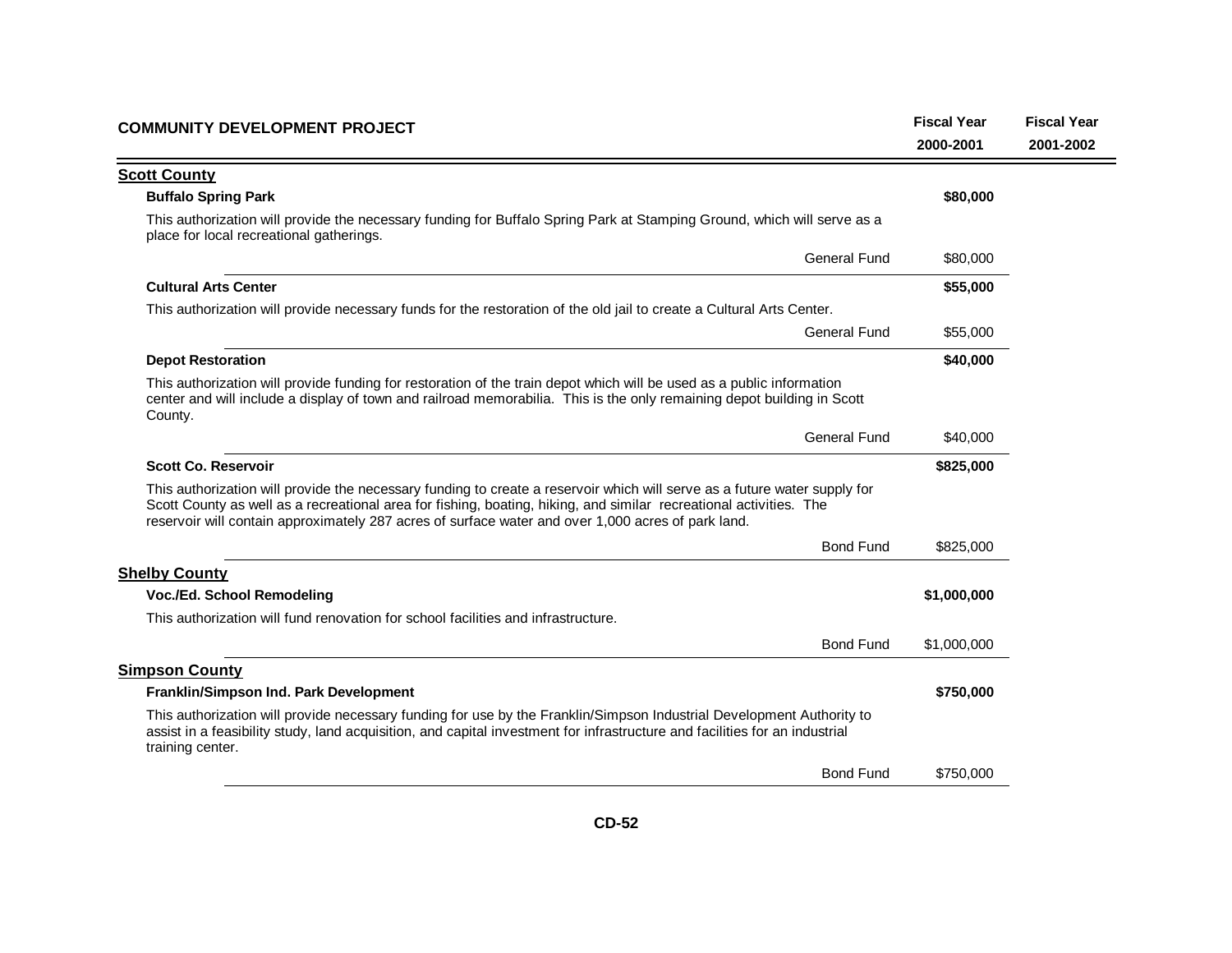| <b>COMMUNITY DEVELOPMENT PROJECT</b>                                                                                                                                                                                                                                                                                                                                                                                                                                                                                                                                                                                        | <b>Fiscal Year</b> | <b>Fiscal Year</b> |
|-----------------------------------------------------------------------------------------------------------------------------------------------------------------------------------------------------------------------------------------------------------------------------------------------------------------------------------------------------------------------------------------------------------------------------------------------------------------------------------------------------------------------------------------------------------------------------------------------------------------------------|--------------------|--------------------|
|                                                                                                                                                                                                                                                                                                                                                                                                                                                                                                                                                                                                                             | 2000-2001          | 2001-2002          |
| <b>Goodnight Mem. Library</b>                                                                                                                                                                                                                                                                                                                                                                                                                                                                                                                                                                                               | \$250,000          |                    |
| This authorization will provide necessary funding for use by the Goodnight Memorial Library for the expansion of the<br>library and to make capital improvements to its facilities.                                                                                                                                                                                                                                                                                                                                                                                                                                         |                    |                    |
| <b>Bond Fund</b>                                                                                                                                                                                                                                                                                                                                                                                                                                                                                                                                                                                                            | \$250,000          |                    |
| <b>Spencer County</b>                                                                                                                                                                                                                                                                                                                                                                                                                                                                                                                                                                                                       |                    |                    |
| <b>Taylorsville State Park Enhancement</b>                                                                                                                                                                                                                                                                                                                                                                                                                                                                                                                                                                                  | \$250,000          |                    |
| This authorization will provide necessary funding for various infrastructure improvements at Taylorsville Lake State<br>Park.                                                                                                                                                                                                                                                                                                                                                                                                                                                                                               |                    |                    |
| <b>Bond Fund</b>                                                                                                                                                                                                                                                                                                                                                                                                                                                                                                                                                                                                            | \$250,000          |                    |
| <b>Statewide</b>                                                                                                                                                                                                                                                                                                                                                                                                                                                                                                                                                                                                            |                    |                    |
| <b>Area Technical Center Equipment</b>                                                                                                                                                                                                                                                                                                                                                                                                                                                                                                                                                                                      | \$2,998,800        |                    |
| These funds represent a significant investment in equipment upgrades for the 52 Area Technology Centers.<br>Instructionally up-to-date equipment will enable the secondary schools in the Kentucky Tech System to adapt to<br>changing work environments and prepare students for the workplace. The need for upgrading equipment has been<br>endorsed by Vision 21, an alliance of over 8,000 business and industry leaders throughout the Commonwealth who<br>have identified the need to bring equipment up to the level recommended by business and industry to enable the Area<br>Centers to provide quality training. |                    |                    |
| <b>General Fund</b>                                                                                                                                                                                                                                                                                                                                                                                                                                                                                                                                                                                                         | \$2,998,800        |                    |
| <b>World War II Memorial</b>                                                                                                                                                                                                                                                                                                                                                                                                                                                                                                                                                                                                | \$312,000          |                    |
| This authorization represents the Commonwealth's contribution toward the new World War II Memorial.                                                                                                                                                                                                                                                                                                                                                                                                                                                                                                                         |                    |                    |
| <b>General Fund</b>                                                                                                                                                                                                                                                                                                                                                                                                                                                                                                                                                                                                         | \$312,000          |                    |
| <b>Taylor County</b>                                                                                                                                                                                                                                                                                                                                                                                                                                                                                                                                                                                                        |                    |                    |
| <b>Lifelong Learning Lab</b>                                                                                                                                                                                                                                                                                                                                                                                                                                                                                                                                                                                                | \$250,000          |                    |
| This authorization will provide support for a Lifelong Learning Laboratory (LLL) program in the City of Campbellsville<br>and in Taylor County to help recover from major job losses over the past several years. This program will establish<br>comprehensive training services for secondary and postsecondary students, the unemployed, underemployed, and<br>commuting workers as well as veteran employees. The labs will be located at various sites.                                                                                                                                                                 |                    |                    |
| <b>General Fund</b>                                                                                                                                                                                                                                                                                                                                                                                                                                                                                                                                                                                                         | \$250,000          |                    |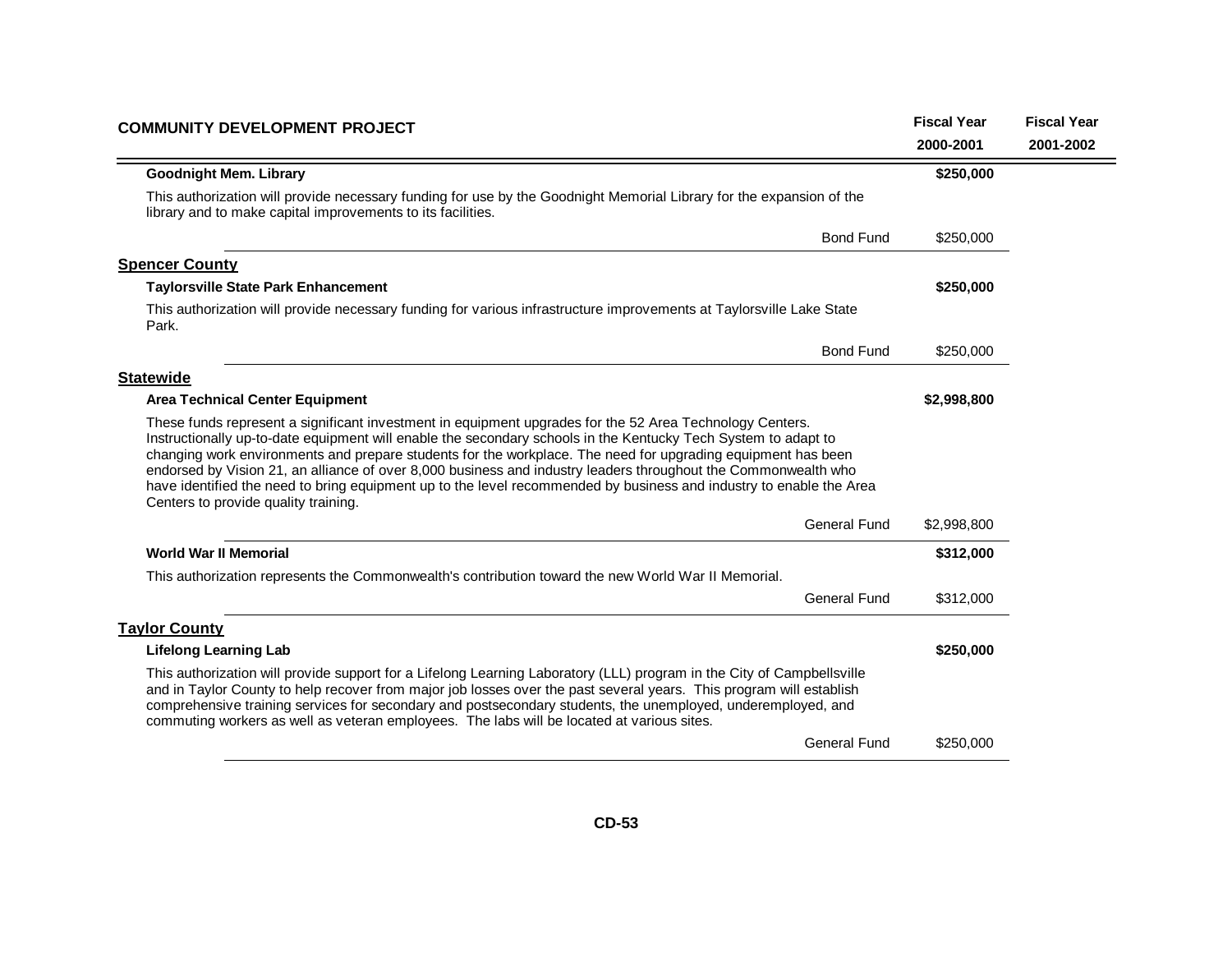| <b>COMMUNITY DEVELOPMENT PROJECT</b>                                                                                                                                                                                                                                                            | <b>Fiscal Year</b> | <b>Fiscal Year</b> |
|-------------------------------------------------------------------------------------------------------------------------------------------------------------------------------------------------------------------------------------------------------------------------------------------------|--------------------|--------------------|
|                                                                                                                                                                                                                                                                                                 | 2000-2001          | 2001-2002          |
| <b>Todd County</b>                                                                                                                                                                                                                                                                              |                    |                    |
| Logan Todd Regional Water Project                                                                                                                                                                                                                                                               | \$500,000          |                    |
| This authorization will provide necessary funding to aid in the construction of a 14-mile 36" raw water pipeline from the<br>Cumberland River to the Logan/Todd Regional Water Commission water treatment plant, which will serve customers<br>of 12 water districts.                           |                    |                    |
| <b>Bond Fund</b>                                                                                                                                                                                                                                                                                | \$500,000          |                    |
| <b>Trigg County</b>                                                                                                                                                                                                                                                                             |                    |                    |
| <b>Courthouse Annex</b>                                                                                                                                                                                                                                                                         | \$250,000          |                    |
| This authorization will provide necessary funding to assist in the purchase of a building for a courthouse annex.                                                                                                                                                                               |                    |                    |
| <b>Bond Fund</b>                                                                                                                                                                                                                                                                                | \$250,000          |                    |
| Ind. Park & Water Sewer Improvements                                                                                                                                                                                                                                                            | \$200,000          |                    |
| This authorization will provide necessary funding for extension of water, sewer and gas lines to the existing Industrial<br>Park and the replacement of existing water, sewer and gas lines in addition to capital improvements.                                                                |                    |                    |
| <b>General Fund</b>                                                                                                                                                                                                                                                                             | \$200,000          |                    |
| <b>Trigg Rural Fire Dept.</b>                                                                                                                                                                                                                                                                   | \$50,000           |                    |
| This authorization will provide necessary funding to be split among the Trigg County Volunteer Fire Departments to<br>purchase firefighting and rescue equipment, to purchase additional firefighting and rescue vehicles, and to make<br>capital improvements to facilities and infrastructure |                    |                    |
| General Fund                                                                                                                                                                                                                                                                                    | \$50,000           |                    |
| <b>Trimble County</b>                                                                                                                                                                                                                                                                           |                    |                    |
| Trimble Co. Park Land Acq.                                                                                                                                                                                                                                                                      | \$250,000          |                    |
| This authorization will provide funding for additional land for the Trimble County Park.                                                                                                                                                                                                        |                    |                    |
| <b>Bond Fund</b>                                                                                                                                                                                                                                                                                | \$250,000          |                    |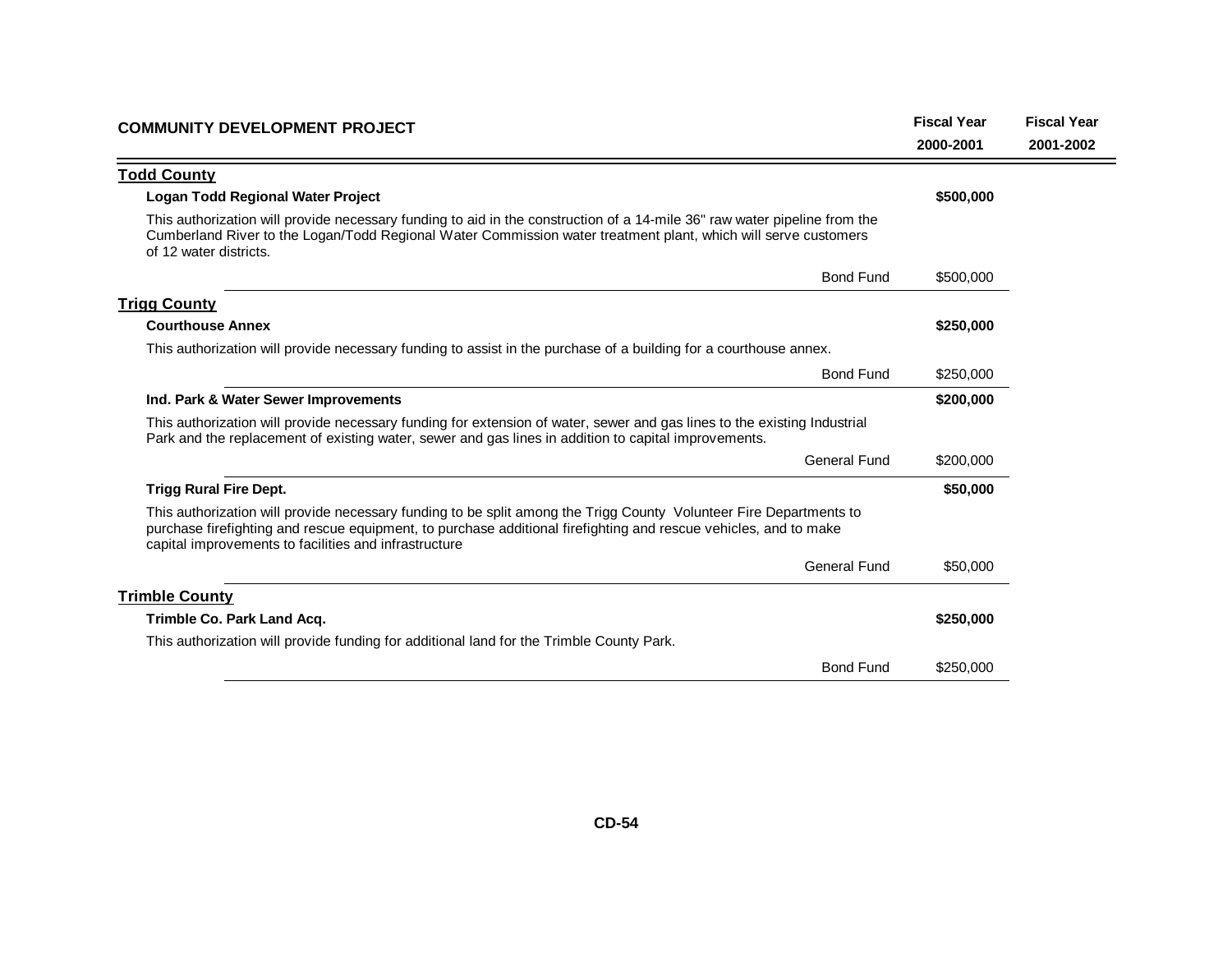| <b>COMMUNITY DEVELOPMENT PROJECT</b>                                                                                                                                                                                                          | <b>Fiscal Year</b><br>2000-2001 | <b>Fiscal Year</b><br>2001-2002 |
|-----------------------------------------------------------------------------------------------------------------------------------------------------------------------------------------------------------------------------------------------|---------------------------------|---------------------------------|
| <b>Union County</b>                                                                                                                                                                                                                           |                                 |                                 |
| <b>21st Century Training Classroom</b>                                                                                                                                                                                                        | \$500,000                       |                                 |
| This authorization will provide necessary funding for the expansion of the 21st Century Training Classroom; to<br>purchase additional computer and technical equipment; and to make capital improvements to facilities and<br>infrastructure. |                                 |                                 |
| <b>Bond Fund</b>                                                                                                                                                                                                                              | \$500,000                       |                                 |
| Union Co. Fairgrounds Convention Center & Pavilion                                                                                                                                                                                            | \$500,000                       |                                 |
| This authorization will provide necessary funding to aid in the expansion of and capital improvements to the Union<br>County Fairgrounds Convention Center and Pavilion.                                                                      |                                 |                                 |
| <b>Bond Fund</b>                                                                                                                                                                                                                              | \$500,000                       |                                 |
| <b>Warren County</b>                                                                                                                                                                                                                          |                                 |                                 |
| <b>Bowling Green Sidewalks</b>                                                                                                                                                                                                                | \$30,000                        |                                 |
| This authorization will provide necessary funding to aid in the construction of new sidewalks in Bowling Green.                                                                                                                               |                                 |                                 |
| <b>General Fund</b>                                                                                                                                                                                                                           | \$30,000                        |                                 |
| <b>Capitol Arts Center-Bowling Green</b>                                                                                                                                                                                                      | \$6,750,000                     |                                 |
| This authorization will provide necessary funding to aid in the construction of a comprehensive regional fine arts<br>auditorium and facility.                                                                                                |                                 |                                 |
| <b>Bond Fund</b>                                                                                                                                                                                                                              | \$6,750,000                     |                                 |
| <b>Gott Community Center, Inc.</b>                                                                                                                                                                                                            | \$15,000                        |                                 |
| This authorization will provide necessary funding to aid in the construction of a new community center.                                                                                                                                       |                                 |                                 |
| <b>General Fund</b>                                                                                                                                                                                                                           | \$15,000                        |                                 |
| <b>Oakland Street Repairs &amp; Paving</b>                                                                                                                                                                                                    | \$100,000                       |                                 |
| This authorization will provide necessary funding for infrastructure improvements and repairs to Oakland Street,<br>including ditching, draining and paving of sidewalks.                                                                     |                                 |                                 |
| <b>General Fund</b>                                                                                                                                                                                                                           | \$100,000                       |                                 |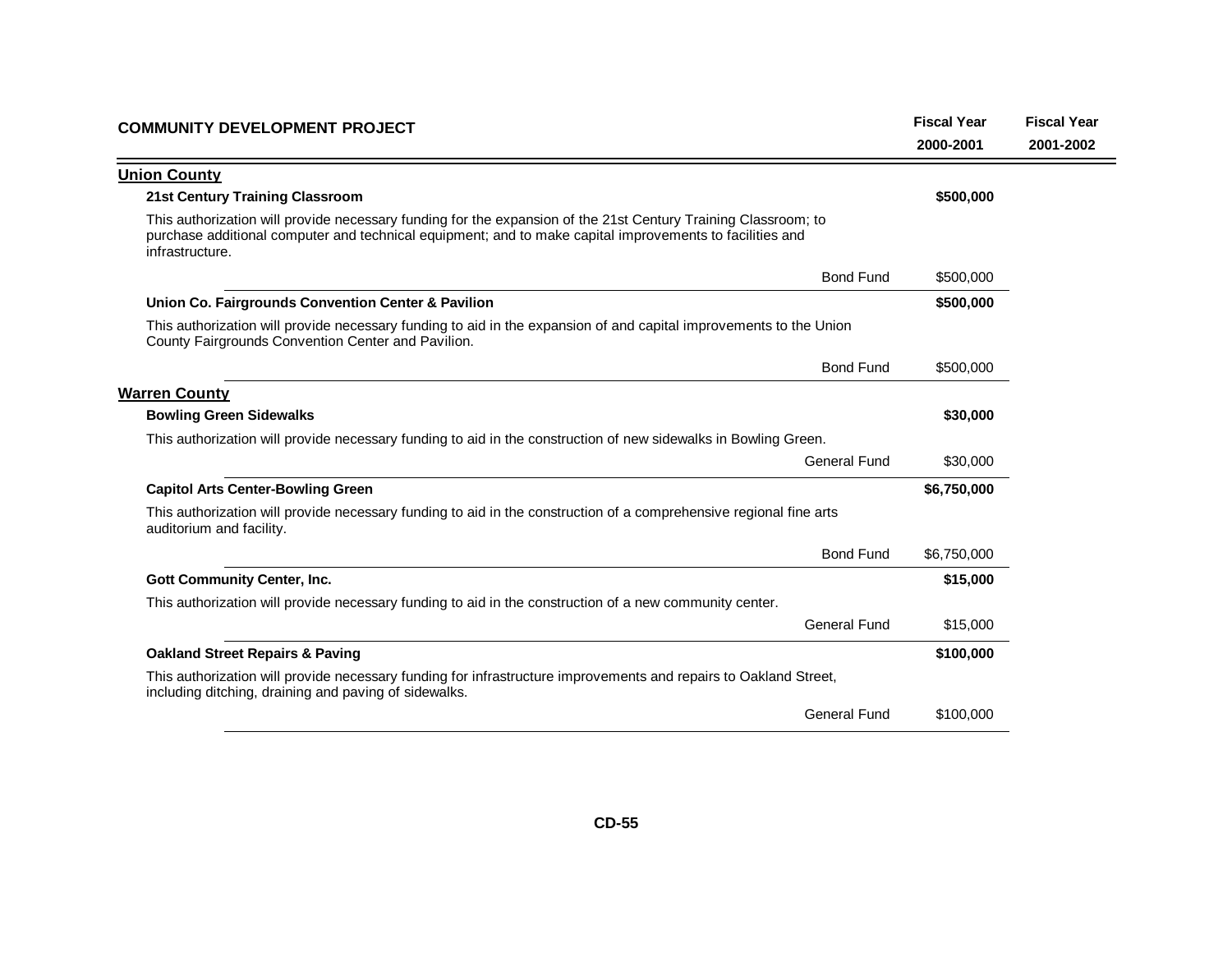| <b>COMMUNITY DEVELOPMENT PROJECT</b>                                                                                                                                         | <b>Fiscal Year</b> | <b>Fiscal Year</b> |
|------------------------------------------------------------------------------------------------------------------------------------------------------------------------------|--------------------|--------------------|
|                                                                                                                                                                              | 2000-2001          | 2001-2002          |
| <b>Plum Springs Street Improvements</b>                                                                                                                                      | \$50,000           |                    |
| This authorization will provide necessary funding for infrastructure improvements to Plum Springs Street, including<br>ditching, draining and paving.                        |                    |                    |
| <b>General Fund</b>                                                                                                                                                          | \$50,000           |                    |
| <b>Smiths Grove City Hall Expansion</b>                                                                                                                                      | \$75,000           |                    |
| This authorization will provide necessary funding to aid in the expansion of the Smiths Grove City Hall, including<br>capital improvements to facilities and infrastructure. |                    |                    |
| <b>General Fund</b>                                                                                                                                                          | \$75,000           |                    |
| <b>Washington County</b>                                                                                                                                                     |                    |                    |
| <b>Mackville Community Park</b>                                                                                                                                              | \$145,000          |                    |
| This authorization will provide necessary funding for renovation of the Mackville Community Park.                                                                            |                    |                    |
| <b>General Fund</b>                                                                                                                                                          | \$145,000          |                    |
| St. Catharine College Water Lines                                                                                                                                            | \$300,000          |                    |
| This authorization will provide necessary funding for extension of water lines to serve St. Catharine College.                                                               |                    |                    |
| <b>Bond Fund</b>                                                                                                                                                             | \$300,000          |                    |
| <b>Willisburg Community Park</b>                                                                                                                                             | \$305,000          |                    |
| This authorization will provide necessary funding to develop the Willisburg Community Park.                                                                                  |                    |                    |
| <b>General Fund</b>                                                                                                                                                          | \$305,000          |                    |
| <b>Wayne County</b>                                                                                                                                                          |                    |                    |
| <b>Wayne County Water</b>                                                                                                                                                    | \$500,000          |                    |
| This authorization will provide necessary funding for the extension of water service to rural areas of the county.                                                           |                    |                    |
| <b>Bond Fund</b>                                                                                                                                                             | \$500,000          |                    |
| <b>Webster County</b>                                                                                                                                                        |                    |                    |
| <b>Sebree Spring Park Swimming</b>                                                                                                                                           | \$50,000           |                    |
| This authorization will provide necessary funding for the renovation and capital and infrastructure improvements to the<br>Sebree Spring Park Swimming Pool.                 |                    |                    |
| <b>General Fund</b>                                                                                                                                                          | \$50,000           |                    |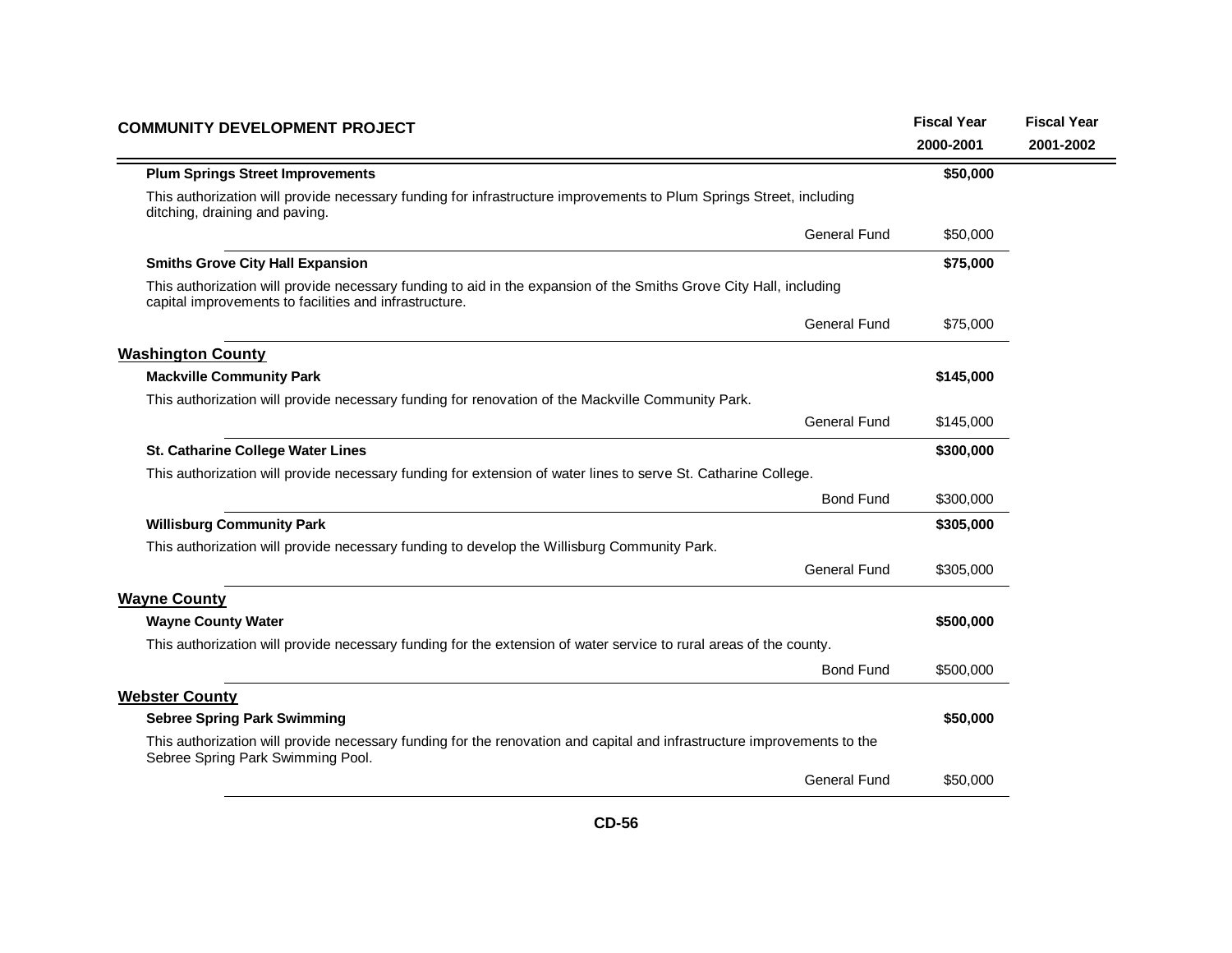| <b>COMMUNITY DEVELOPMENT PROJECT</b>                                                                                                                                                                                            |                     |             | <b>Fiscal Year</b> |
|---------------------------------------------------------------------------------------------------------------------------------------------------------------------------------------------------------------------------------|---------------------|-------------|--------------------|
|                                                                                                                                                                                                                                 |                     | 2000-2001   | 2001-2002          |
| <b>Webster Co. Courthouse Renovation</b>                                                                                                                                                                                        |                     | \$250,000   |                    |
| This authorization will provide necessary funding to aid in the completion of the Webster County Courthouse<br>renovation.                                                                                                      |                     |             |                    |
|                                                                                                                                                                                                                                 | <b>Bond Fund</b>    | \$250,000   |                    |
| <b>Whitley County</b>                                                                                                                                                                                                           |                     |             |                    |
| <b>Whitley County Water</b>                                                                                                                                                                                                     |                     | \$1,000,000 |                    |
| This authorization will provide necessary funding to extend water service to rural areas of the county.                                                                                                                         |                     |             |                    |
|                                                                                                                                                                                                                                 | <b>Bond Fund</b>    | \$1,000,000 |                    |
| <b>Wolfe County</b>                                                                                                                                                                                                             |                     |             |                    |
| <b>Campton Library</b>                                                                                                                                                                                                          |                     | \$175,000   |                    |
| This authorization will provide necessary funding for the construction of a new public library.                                                                                                                                 |                     |             |                    |
|                                                                                                                                                                                                                                 | General Fund        | \$175,000   |                    |
| <b>City of Campton Equipment Purchase</b>                                                                                                                                                                                       |                     | \$50,000    |                    |
| This authorization will provide necessary funds to purchase equipment to aid the City of Campton.                                                                                                                               |                     |             |                    |
|                                                                                                                                                                                                                                 | <b>General Fund</b> | \$50,000    |                    |
| <b>Volunteer Fire Department</b>                                                                                                                                                                                                |                     | \$50,000    |                    |
| This authorization will provide necessary funding to purchase firefighting and rescue equipment, to purchase additional<br>firefighting and rescue vehicles, and to make capital improvements to facilities and infrastructure. |                     |             |                    |
|                                                                                                                                                                                                                                 | <b>General Fund</b> | \$50,000    |                    |
| <b>Water Plant Renovation</b>                                                                                                                                                                                                   |                     | \$175,000   |                    |
| This authorization will provide necessary funding to upgrade the capacity of the water treatment plant in order to<br>provide more water to the citizens of Wolfe County.                                                       |                     |             |                    |
|                                                                                                                                                                                                                                 | <b>General Fund</b> | \$175,000   |                    |
| <b>West Campton Water Pump Station</b>                                                                                                                                                                                          |                     | \$50,000    |                    |
| This authorization will provide necessary funding for the upgrade and renovation of the West Campton Water Pump<br>Station.                                                                                                     |                     |             |                    |
|                                                                                                                                                                                                                                 | <b>General Fund</b> | \$50,000    |                    |
|                                                                                                                                                                                                                                 |                     |             |                    |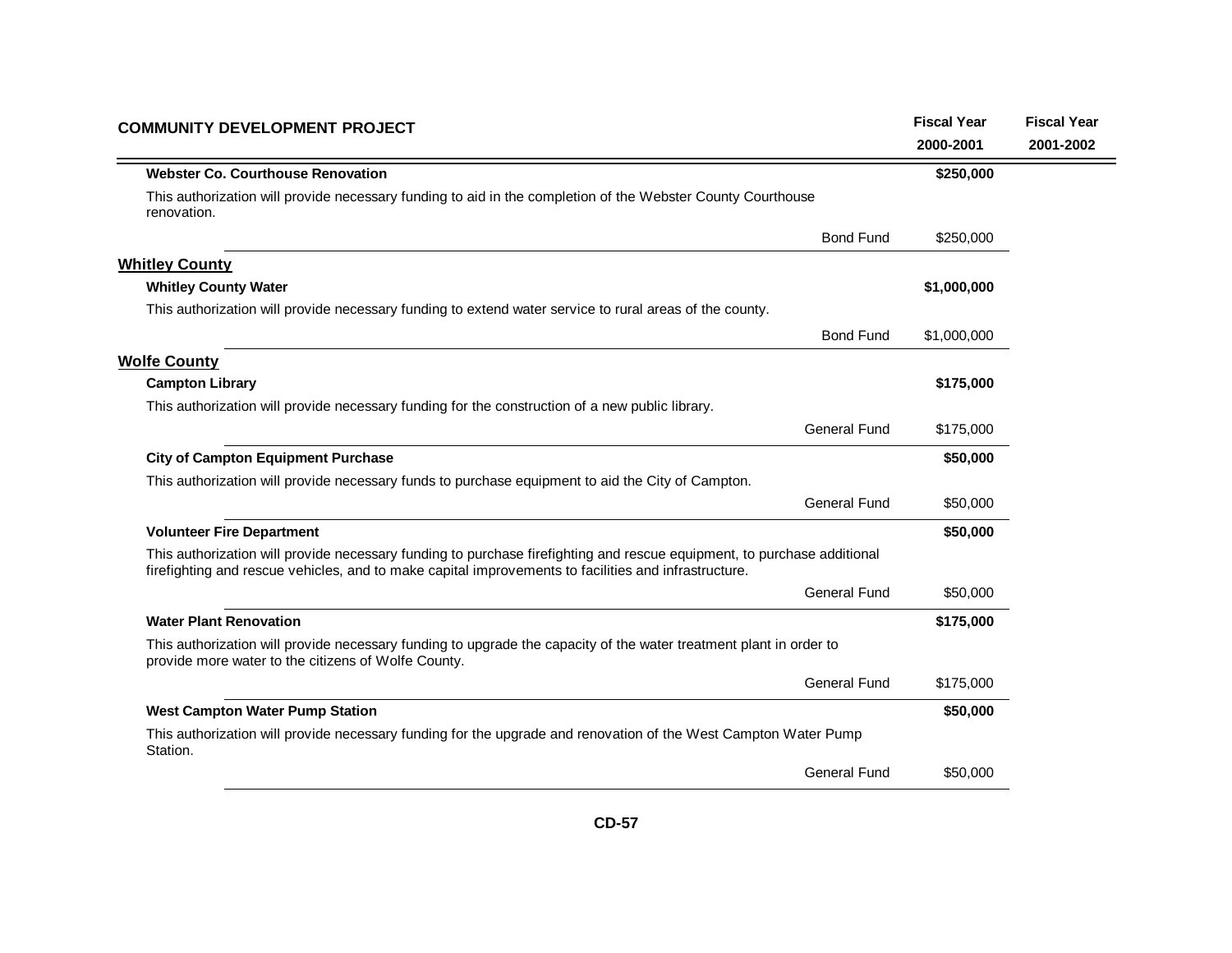| <b>COMMUNITY DEVELOPMENT PROJECT</b>                                                               | <b>Fiscal Year</b>  | <b>Fiscal Year</b> |           |
|----------------------------------------------------------------------------------------------------|---------------------|--------------------|-----------|
|                                                                                                    |                     | 2000-2001          | 2001-2002 |
| <b>Woodford County</b>                                                                             |                     |                    |           |
| <b>Community Center - Versailles</b>                                                               |                     | \$500,000          |           |
| This authorization will provide additional funding for the construction of a new Community Center. |                     |                    |           |
|                                                                                                    | <b>Bond Fund</b>    | \$500,000          |           |
| <b>Versailles Water Project</b>                                                                    |                     | \$500,000          |           |
| This authorization will provide necessary funding for a water treatment plant upgrade.             |                     |                    |           |
|                                                                                                    | <b>Bond Fund</b>    | \$500,000          |           |
| <b>Grand Total</b>                                                                                 |                     |                    |           |
|                                                                                                    | <b>General Fund</b> | \$26,199,600       |           |

**\$185,000,000 Bond Fund**